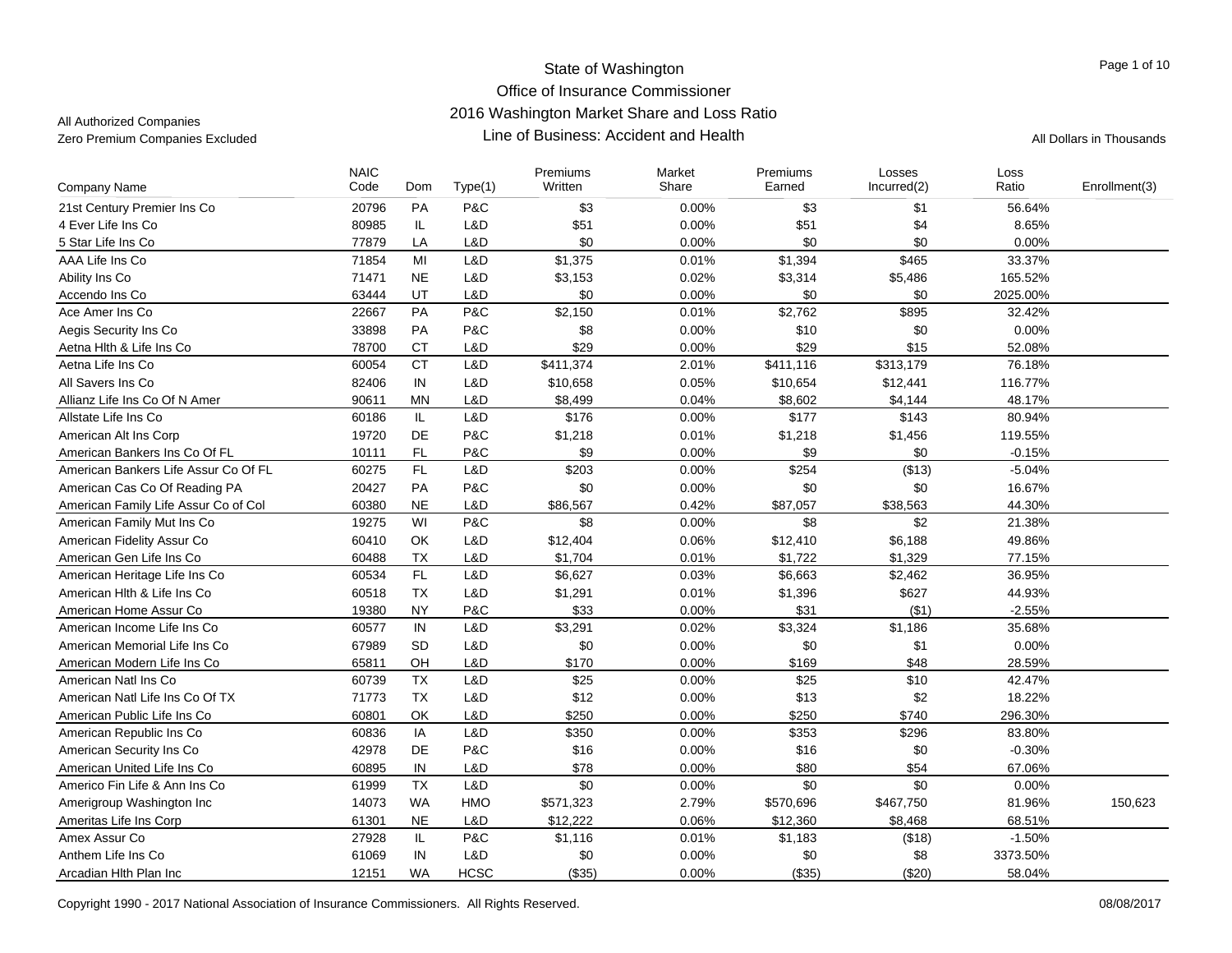| Company Name                        | <b>NAIC</b><br>Code | Dom       | Type(1)     | Premiums<br>Written | Market<br>Share | Premiums<br>Earned | Losses<br>Incurred(2) | Loss<br>Ratio | Enrollment(3) |
|-------------------------------------|---------------------|-----------|-------------|---------------------|-----------------|--------------------|-----------------------|---------------|---------------|
| Arch Ins Co                         | 11150               | <b>MO</b> | P&C         | \$211               | 0.00%           | \$235              | \$91                  | 38.47%        |               |
| Assured Life Assn                   | 56499               | CO        | F           | \$191               | 0.00%           | \$193              | \$115                 | 59.56%        |               |
| Assurity Life Ins Co                | 71439               | <b>NE</b> | L&D         | \$1,199             | 0.01%           | \$1,213            | \$271                 | 22.37%        |               |
| <b>Asuris NW Hlth</b>               | 47350               | <b>WA</b> | <b>HCSC</b> | \$141,928           | 0.69%           | \$141,746          | \$114,940             | 81.09%        | 37,100        |
| Athene Ann & Life Co                | 61689               | IA        | L&D         | \$7                 | 0.00%           | \$14               | \$0                   | 0.00%         |               |
| Athene Annuity & Life Assur Co      | 61492               | DE        | L&D         | \$330               | 0.00%           | \$322              | \$39                  | 12.07%        |               |
| Atlantic Specialty Ins Co.          | 27154               | <b>NY</b> | P&C         | \$498               | 0.00%           | \$478              | \$314                 | 65.74%        |               |
| Auto Club Life Ins Co               | 84522               | MI        | L&D         | \$44                | 0.00%           | \$45               | \$19                  | 41.43%        |               |
| AXA Equitable Life Ins Co           | 62944               | <b>NY</b> | L&D         | \$201               | 0.00%           | \$205              | \$368                 | 179.20%       |               |
| Axis Ins Co                         | 37273               | IL.       | P&C         | \$223               | 0.00%           | \$68               | \$41                  | 60.55%        |               |
| Baltimore Life Ins Co               | 61212               | MD        | L&D         | \$2                 | 0.00%           | \$2                | \$0                   | 0.00%         |               |
| Bankers Fidelity Life Ins Co        | 61239               | GA        | L&D         | \$544               | 0.00%           | \$486              | \$263                 | 54.19%        |               |
| Bankers Life & Cas Co               | 61263               | IL.       | L&D         | \$26,230            | 0.13%           | \$28,221           | \$25,520              | 90.43%        |               |
| <b>BCS Ins Co</b>                   | 38245               | OH        | P&C         | \$964               | 0.00%           | \$969              | \$330                 | 34.07%        |               |
| Benchmark Ins Co                    | 41394               | KS        | P&C         | \$1,675             | 0.01%           | \$1,675            | \$867                 | 51.77%        |               |
| Berkley Life & Hlth Ins Co          | 64890               | IA        | L&D         | \$4,236             | 0.02%           | \$4,135            | \$2,813               | 68.03%        |               |
| Berkshire Hathaway Specialty Ins Co | 22276               | <b>NE</b> | P&C         | \$5                 | 0.00%           | \$2                | \$0                   | 8.22%         |               |
| Berkshire Life Ins Co of Amer       | 71714               | MA        | L&D         | \$8,607             | 0.04%           | \$8,614            | \$10,310              | 119.69%       |               |
| Best Life & Hith Ins Co             | 90638               | <b>TX</b> | L&D         | \$3,677             | 0.02%           | \$3,663            | \$2,178               | 59.47%        |               |
| Boston Mut Life Ins Co              | 61476               | <b>MA</b> | L&D         | \$957               | 0.00%           | \$950              | \$379                 | 39.90%        |               |
| BridgeSpan Hlth Co                  | 95303               | UT        | HMO         | \$32,755            | 0.16%           | \$32,755           | \$24,956              | 76.19%        | 4,537         |
| Capitol Ind Corp                    | 10472               | WI        | P&C         | \$0                 | 0.00%           | \$0                | \$0                   | 23.78%        |               |
| <b>Catholic Order Of Foresters</b>  | 57487               | IL        | F           | \$0                 | 0.00%           | \$0                | \$0                   | 0.00%         |               |
| Central Security Life Ins Co        | 61735               | <b>TX</b> | L&D         | \$0                 | 0.00%           | \$0                | \$0                   | 0.00%         |               |
| Central States H & L Co Of Omaha    | 61751               | <b>NE</b> | L&D         | \$113               | 0.00%           | \$163              | \$137                 | 83.88%        |               |
| Central States Ind Co Of Omaha      | 34274               | <b>NE</b> | P&C         | \$343               | 0.00%           | \$344              | \$49                  | 14.13%        |               |
| Central United Life Ins Co          | 61883               | <b>AR</b> | L&D         | \$258               | 0.00%           | \$258              | \$137                 | 53.01%        |               |
| Centre Life Ins Co                  | 80896               | MA        | L&D         | \$322               | 0.00%           | \$338              | \$509                 | 150.66%       |               |
| Chesapeake Life Ins Co              | 61832               | OK        | L&D         | \$2,311             | 0.01%           | \$2,304            | \$586                 | 25.44%        |               |
| Christian Fidelity Life Ins Co      | 61859               | <b>TX</b> | L&D         | \$32                | 0.00%           | \$33               | \$8                   | 25.70%        |               |
| CICA Life Ins Co of Amer            | 71463               | CO        | L&D         | \$0                 | 0.00%           | \$0                | \$0                   | 0.00%         |               |
| Cigna Hlth & Life Ins Co            | 67369               | <b>CT</b> | L&D         | \$196,003           | 0.96%           | \$178,753          | \$136,861             | 76.56%        |               |
| Cincinnati Life Ins Co              | 76236               | OH        | L&D         | \$14                | 0.00%           | \$14               | \$3                   | 19.33%        |               |
| Clover Ins Co                       | 86371               | <b>NJ</b> | L&D         | \$3                 | 0.00%           | \$0                | \$0                   | 0.00%         |               |
| <b>CMFG Life Ins Co</b>             | 62626               | IA        | L&D         | \$4,411             | 0.02%           | \$4,644            | \$2,048               | 44.10%        |               |
| Colonial Life & Accident Ins Co     | 62049               | SC        | L&D         | \$15,074            | 0.07%           | \$15,199           | \$5,165               | 33.98%        |               |
| Colonial Penn Life Ins Co           | 62065               | PA        | L&D         | \$6,156             | 0.03%           | \$6,194            | \$3,676               | 59.35%        |               |
| Colorado Bankers Life Ins Co        | 84786               | <b>NC</b> | L&D         | \$1                 | 0.00%           | \$0                | \$1                   | 184.02%       |               |
| Columbian Mut Life Ins Co           | 62103               | <b>NY</b> | L&D         | \$49                | 0.00%           | \$41               | \$41                  | 98.47%        |               |
|                                     |                     |           |             |                     |                 |                    |                       |               |               |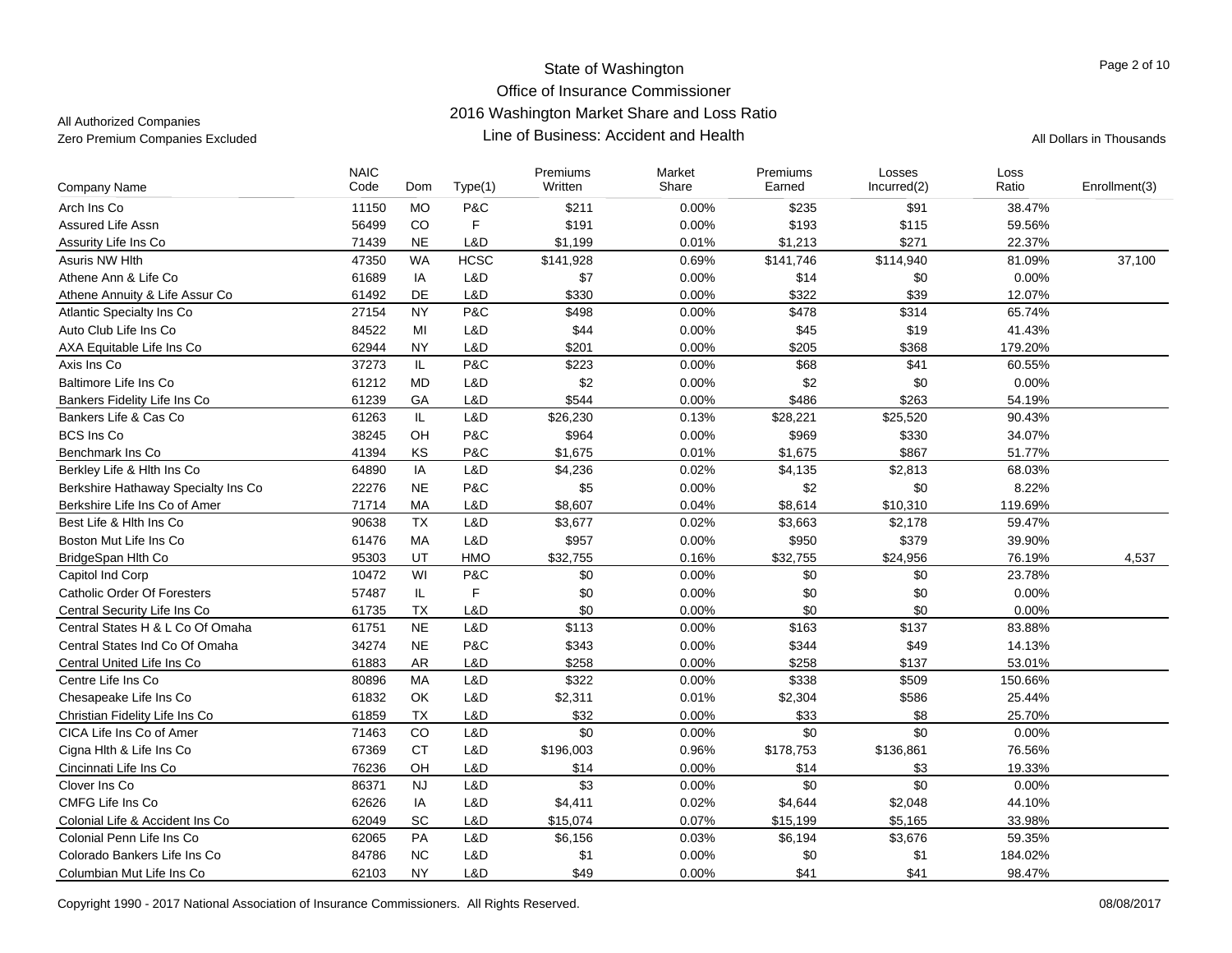| <b>Company Name</b>                    | <b>NAIC</b><br>Code | Dom       | Type(1)      | Premiums<br>Written | Market<br>Share | Premiums<br>Earned | Losses<br>Incurred(2) | Loss<br>Ratio | Enrollment(3) |
|----------------------------------------|---------------------|-----------|--------------|---------------------|-----------------|--------------------|-----------------------|---------------|---------------|
| Columbus Life Ins Co                   | 99937               | OH        | L&D          | \$1                 | 0.00%           | \$1                | \$0                   | 0.00%         |               |
| Combined Ins Co Of Amer                | 62146               | IL        | L&D          | \$6,458             | 0.03%           | \$6,615            | \$2,397               | 36.24%        |               |
| <b>Commercial Travelers Mut Ins Co</b> | 81426               | <b>NY</b> | L&D          | \$3                 | 0.00%           | \$3                | \$0                   | 0.00%         |               |
| Commonwealth Ann & Life Ins Co         | 84824               | <b>MA</b> | L&D          | $\overline{\$5}$    | 0.00%           | $\sqrt{$5}$        | \$177                 | 3336.19%      |               |
| Community Hlth Plan of WA              | 47049               | <b>WA</b> | <b>HCSC</b>  | \$1,073,252         | 5.25%           | \$1,073,252        | \$951,576             | 88.66%        | 310,751       |
| Companion Life Ins Co                  | 77828               | <b>SC</b> | L&D          | \$11,556            | 0.06%           | \$11,560           | \$7,407               | 64.08%        |               |
| Compbenefits Ins Co                    | 60984               | <b>TX</b> | L&D          | \$1                 | 0.00%           | \$0                | \$0                   | 0.00%         | 9             |
| Connecticut Gen Life Ins Co            | 62308               | <b>CT</b> | L&D          | \$15,018            | 0.07%           | \$14,275           | \$11,030              | 77.27%        |               |
| Constitution Life Ins Co               | 62359               | TX        | L&D          | \$60                | 0.00%           | \$61               | \$10                  | 16.49%        |               |
| <b>Continental Amer Ins Co</b>         | 71730               | <b>NE</b> | L&D          | \$5,637             | 0.03%           | \$5,706            | \$1,180               | 20.68%        |               |
| <b>Continental Cas Co</b>              | 20443               | IL        | P&C          | \$9,117             | 0.04%           | \$3,364            | \$30,862              | 917.53%       |               |
| Continental Gen Ins Co                 | 71404               | <b>TX</b> | L&D          | \$1,790             | 0.01%           | \$1,842            | \$1,361               | 73.90%        |               |
| <b>Coordinated Care Corp</b>           | 95831               | IN        | HMO          | \$78,893            | 0.39%           | \$78,893           | \$64,627              | 81.92%        | 27,200        |
| Coordinated Care of WA Inc             | 15352               | <b>WA</b> | <b>HCSC</b>  | \$691,404           | 3.38%           | \$691,404          | \$616,775             | 89.21%        | 206,513       |
| Country Life Ins Co                    | 62553               | IL        | L&D          | \$1,490             | 0.01%           | \$1,483            | \$662                 | 44.65%        |               |
| Croatian Fraternal Union Of Amer       | 56634               | PA        | $\mathsf{F}$ | \$0                 | 0.00%           | \$0                | \$0                   | 14.96%        |               |
| Dearborn Natl Life Ins Co              | 71129               | IL        | L&D          | \$377               | 0.00%           | \$377              | \$413                 | 109.56%       |               |
| Delaware Amer Life Ins Co              | 62634               | DE        | L&D          | \$55                | 0.00%           | \$66               | \$35                  | 52.68%        |               |
| Delta Dental of WA                     | 47341               | <b>WA</b> | <b>HCSC</b>  | \$473,765           | 2.32%           | \$475,775          | \$397,105             | 83.46%        | 1.083.154     |
| Dental Hith Serv                       | 47490               | <b>WA</b> | LHCSC        | \$9,812             | 0.05%           | \$10,054           | \$4,871               | 48.45%        | 29,199        |
| Dentegra Ins Co                        | 73474               | DE        | L&D          | \$17,143            | 0.08%           | \$16,894           | \$13,729              | 81.26%        | 28,031        |
| Dentists Benefits Ins Co               | 18813               | <b>OR</b> | P&C          | \$588               | 0.00%           | \$588              | \$674                 | 114.49%       |               |
| DSM USA Ins Co Inc                     | 67636               | <b>TX</b> | L&D          | \$130               | 0.00%           | \$130              | \$76                  | 58.04%        | 2,976         |
| <b>EMC Natl Life Co</b>                | 62928               | IA        | L&D          | \$32                | 0.00%           | \$32               | \$0                   | 0.16%         |               |
| Envision Ins Co                        | 12747               | OH        | L&D          | \$17,937            | 0.09%           | \$17,937           | \$17,443              | 97.25%        | 18,905        |
| Equitable Life & Cas Ins Co            | 62952               | UT        | L&D          | \$531               | 0.00%           | \$532              | \$1,046               | 196.56%       |               |
| Everence Assn Inc                      | 57991               | IN        | F            | \$29                | 0.00%           | \$29               | \$19                  | 67.36%        |               |
| Family Heritage Life Ins Co Of Amer    | 77968               | OH        | L&D          | \$3,143             | 0.02%           | \$3,141            | \$542                 | 17.27%        |               |
| Family Life Ins Co                     | 63053               | <b>TX</b> | L&D          | \$92                | 0.00%           | \$92               | \$17                  | 19.10%        |               |
| Farm Bureau Life Ins Co                | 63088               | IA        | L&D          | \$6                 | $0.00\%$        | \$7                | \$13                  | 194.45%       |               |
| Farmers New World Life Ins Co          | 63177               | <b>WA</b> | L&D          | \$863               | 0.00%           | \$863              | \$689                 | 79.80%        |               |
| Federal Ins Co                         | 20281               | IN        | P&C          | \$2,001             | 0.01%           | \$1,968            | \$407                 | 20.68%        |               |
| Federal Life Ins Co                    | 63223               | IL        | L&D          | \$0                 | 0.00%           | \$0                | \$0                   | 0.00%         |               |
| Federated Life Ins Co                  | 63258               | MN        | L&D          | \$379               | 0.00%           | \$385              | \$21                  | 5.35%         |               |
| Fidelity Life Assn A Legal Reserve L   | 63290               | IL.       | L&D          | \$0                 | 0.00%           | \$0                | \$0                   | 1.45%         |               |
| Fidelity Security Life Ins Co          | 71870               | <b>MO</b> | L&D          | \$4,903             | 0.02%           | \$4,905            | \$2,851               | 58.13%        |               |
| First Allmerica Fin Life Ins Co        | 69140               | MA        | L&D          | \$6                 | 0.00%           | \$6                | \$31                  | 491.65%       |               |
| First Hith Life & Hith Ins Co          | 90328               | <b>TX</b> | L&D          | \$15,217            | 0.07%           | \$15,259           | \$11,976              | 78.49%        |               |
| Forethought Life Ins Co                | 91642               | $\sf IN$  | L&D          | \$395               | 0.00%           | \$399              | \$28                  | 6.95%         |               |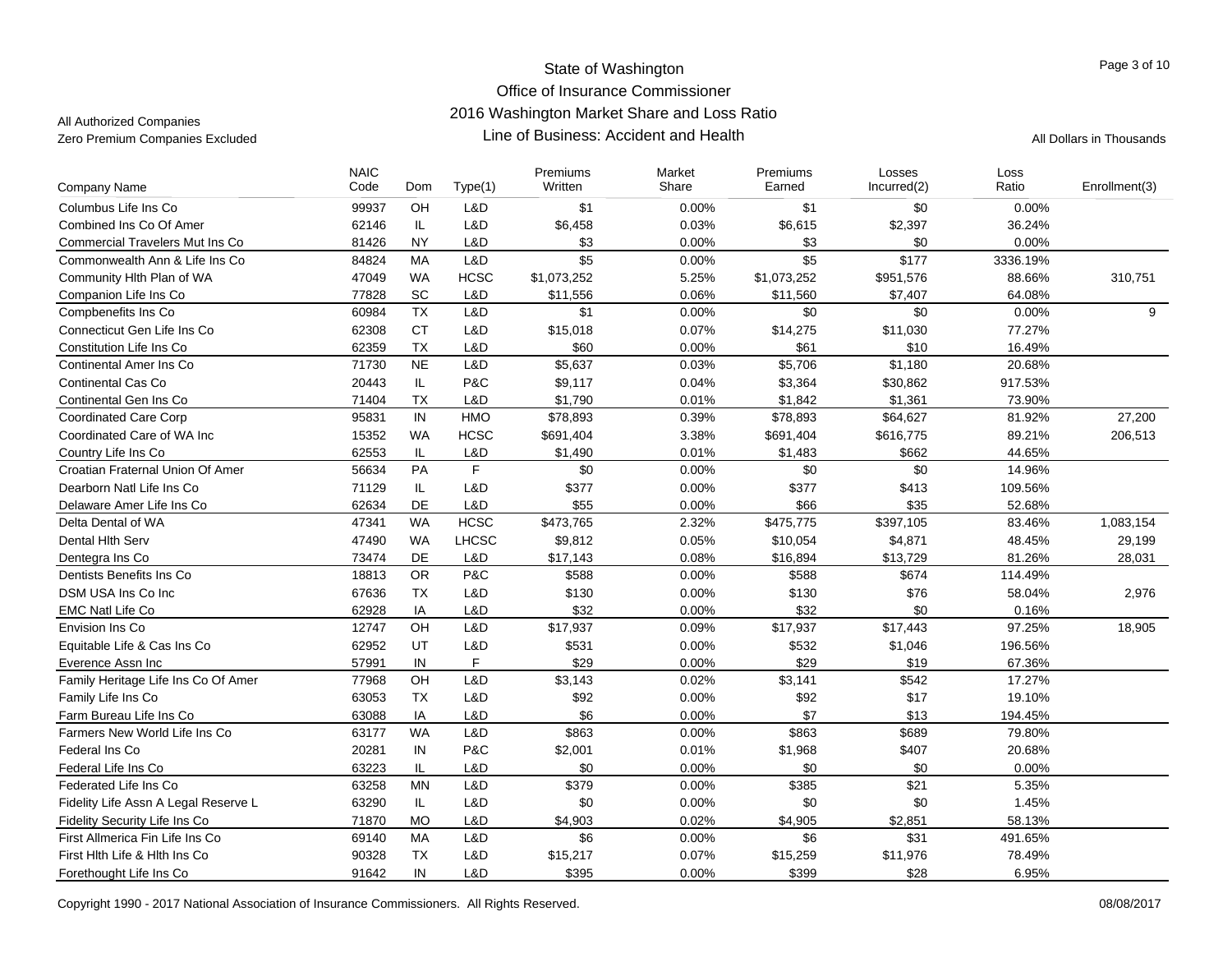| <b>Company Name</b>                  | <b>NAIC</b><br>Code | Dom       | Type(1)     | Premiums<br>Written | Market<br>Share | Premiums<br>Earned | Losses<br>Incurred(2) | Loss<br>Ratio | Enrollment(3) |
|--------------------------------------|---------------------|-----------|-------------|---------------------|-----------------|--------------------|-----------------------|---------------|---------------|
| Freedom Life Ins Co Of Amer          | 62324               | <b>TX</b> | L&D         | \$20                | 0.00%           | \$20               | \$5                   | 26.22%        |               |
| General Amer Life Ins Co             | 63665               | <b>MO</b> | L&D         | \$35                | 0.00%           | \$36               | \$36                  | 98.17%        |               |
| Genworth Life & Ann Ins Co           | 65536               | VA        | L&D         | \$354               | 0.00%           | \$361              | \$662                 | 183.54%       |               |
| Genworth Life Ins Co                 | 70025               | DE        | L&D         | \$66,194            | 0.32%           | \$66,822           | \$64,997              | 97.27%        |               |
| Gerber Life Ins Co                   | 70939               | <b>NY</b> | L&D         | \$1,878             | 0.01%           | \$1,934            | \$2,185               | 112.97%       |               |
| Globe Life & Accident Ins Co         | 91472               | <b>NE</b> | L&D         | \$1,007             | 0.00%           | \$975              | \$778                 | 79.82%        |               |
| Golden Rule Ins Co                   | 62286               | IN        | L&D         | \$298               | 0.00%           | \$295              | \$164                 | 55.61%        |               |
| Government Employees Ins Co          | 22063               | <b>MD</b> | P&C         | \$0                 | 0.00%           | \$0                | \$0                   | 7.53%         |               |
| Government Personnel Mut Life Ins Co | 63967               | <b>TX</b> | L&D         | \$130               | 0.00%           | \$129              | \$169                 | 130.96%       |               |
| Great Amer Life Ins Co               | 63312               | OH        | L&D         | \$196               | 0.00%           | \$208              | \$88                  | 42.30%        |               |
| Great Southern Life Ins Co           | 90212               | <b>TX</b> | L&D         | \$53                | 0.00%           | \$54               | \$0                   | 0.00%         |               |
| Great W Life & Ann Ins Co            | 68322               | CO        | L&D         | \$884               | 0.00%           | \$1,228            | \$1,015               | 82.62%        |               |
| Group Hith Coop                      | 95672               | <b>WA</b> | HMO         | \$2,441,459         | 11.94%          | \$2,451,737        | \$2,216,485           | 90.40%        | 362,849       |
| Group Hlth Options Inc               | 47055               | <b>WA</b> | <b>HCSC</b> | \$884,450           | 4.33%           | \$896,460          | \$783,158             | 87.36%        | 184,636       |
| Guarantee Trust Life Ins Co          | 64211               | IL        | L&D         | \$1,494             | 0.01%           | \$1,486            | \$414                 | 27.84%        |               |
| Guaranty Income Life Ins Co          | 64238               | LA        | L&D         | \$22                | 0.00%           | \$21               | \$46                  | 215.87%       |               |
| Guardian Life Ins Co Of Amer         | 64246               | <b>NY</b> | L&D         | \$19,349            | 0.09%           | \$19,464           | \$21,822              | 112.11%       |               |
| Hartford Life & Accident Ins Co      | 70815               | <b>CT</b> | L&D         | \$28,985            | 0.14%           | \$29,762           | \$21,789              | 73.21%        |               |
| Hartford Life & Ann Ins Co           | 71153               | <b>CT</b> | L&D         | (\$10)              | 0.00%           | (\$10)             | \$8                   | $-86.17%$     |               |
| Hartford Life Ins Co                 | 88072               | <b>CT</b> | L&D         | \$1,131             | 0.01%           | \$1,100            | \$857                 | 77.90%        |               |
| <b>HCC Life Ins Co</b>               | 92711               | IN        | L&D         | \$31,286            | 0.15%           | \$31,456           | \$16,738              | 53.21%        |               |
| Health Alliance NW Hlth Plan         | 15082               | <b>WA</b> | <b>HCSC</b> | \$44,575            | 0.22%           | \$44,511           | \$38,022              | 85.42%        | 5,455         |
| Health Net Hith Plan of OR Inc       | 95800               | OR        | HMO         | \$44,619            | 0.22%           | \$44,619           | \$40,742              | 91.31%        | 11,620        |
| Health Net Life Ins Co               | 66141               | CA        | L&D         | \$44,239            | 0.22%           | \$44,396           | \$40,549              | 91.33%        |               |
| <b>HealthMarkets Ins Co</b>          | 92908               | OK        | L&D         | \$0                 | 0.00%           | \$0                | \$6                   | 0.00%         |               |
| Healthspring Life & Hith Ins Co Inc  | 12902               | <b>TX</b> | L&D         | \$0                 | 0.00%           | \$0                | (\$33)                | 36647.78%     |               |
| Highmark Cas Ins Co                  | 35599               | PA        | P&C         | \$947               | 0.00%           | \$947              | \$983                 | 103.79%       |               |
| HM Life Ins Co                       | 93440               | PA        | L&D         | \$17,316            | 0.08%           | \$17,521           | \$10,669              | 60.89%        |               |
| Horace Mann Life Ins Co              | 64513               | IL.       | L&D         | \$9                 | 0.00%           | \$9                | \$0                   | 2.94%         |               |
| Humana Hith Plan Inc                 | 95885               | KY        | <b>HMO</b>  | \$226,248           | 1.11%           | \$226,248          | \$191,124             | 84.48%        | 24,261        |
| Humana Ins Co                        | 73288               | WI        | L&D         | \$171,918           | 0.84%           | \$171,918          | \$132,142             | 76.86%        | 125,110       |
| Humanadental Ins Co                  | 70580               | WI        | L&D         | \$8                 | 0.00%           | \$1                | \$1                   | 148.73%       | 81            |
| Illinois Mut Life Ins Co             | 64580               | IL        | L&D         | \$711               | 0.00%           | \$718              | \$233                 | 32.52%        |               |
| Independence Amer Ins Co             | 26581               | DE        | P&C         | \$0                 | 0.00%           | \$0                | \$0                   | 33.88%        |               |
| Independent Order Of Foresters Us Br | 58068               | <b>NY</b> | F           | \$248               | 0.00%           | \$248              | (\$9)                 | $-3.73%$      |               |
| Individual Assur Co Life Hlth & Acc  | 81779               | OK        | L&D         | \$2                 | 0.00%           | \$2                | \$0                   | 0.36%         |               |
| Insurance Co of N Amer               | 22713               | PA        | P&C         | \$0                 | 0.00%           | \$0                | \$8                   | 0.00%         |               |
| Jackson Natl Life Ins Co             | 65056               | MI        | L&D         | \$7,900             | 0.04%           | \$7,905            | \$1,531               | 19.37%        |               |
| Jefferson Ins Co                     | 11630               | <b>NY</b> | P&C         | \$585               | 0.00%           | \$474              | \$329                 | 69.30%        |               |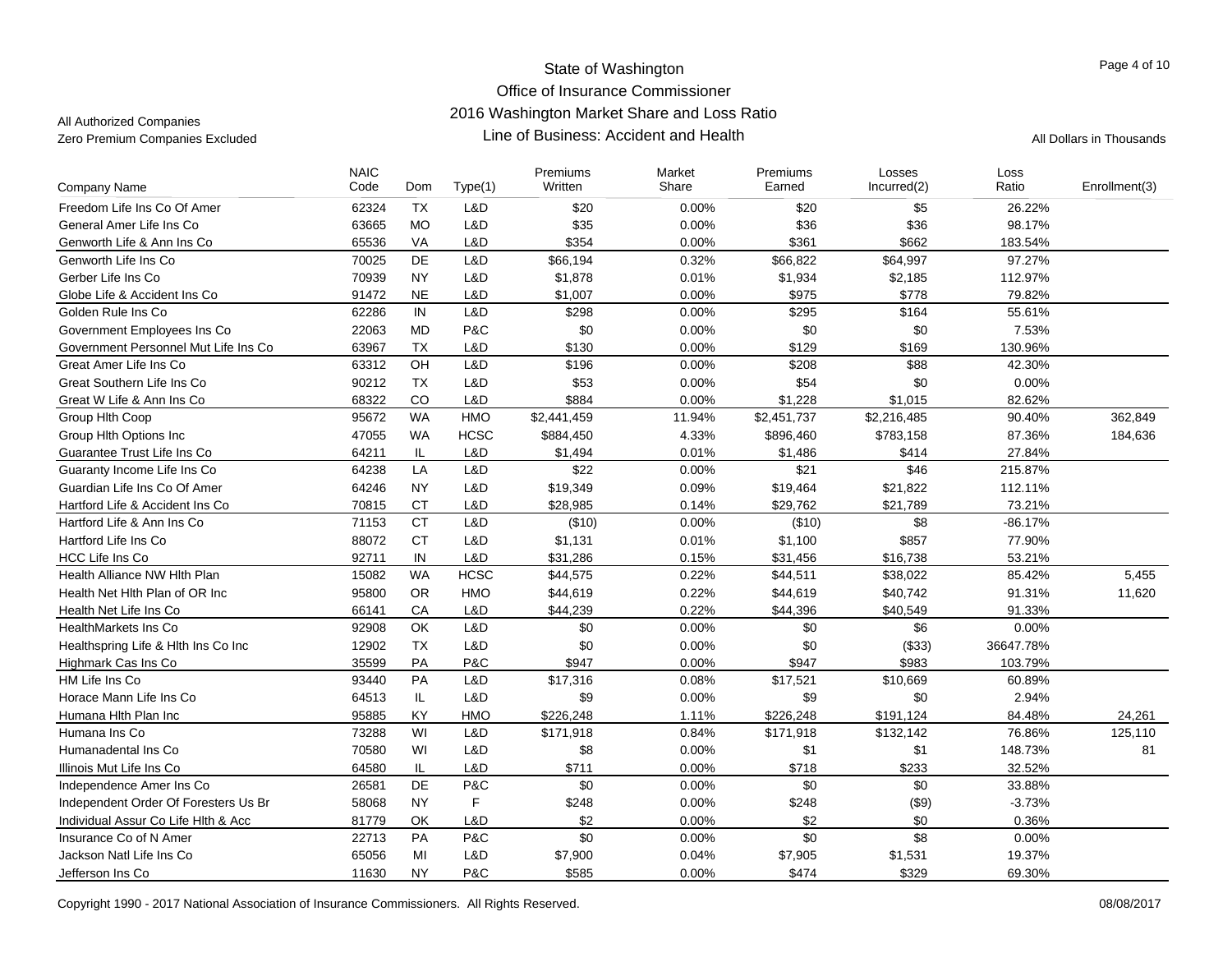| <b>Company Name</b>              | <b>NAIC</b><br>Code | Dom        | Type(1)     | Premiums<br>Written | Market<br>Share | Premiums<br>Earned | Losses<br>Incurred(2) | Loss<br>Ratio | Enrollment(3) |
|----------------------------------|---------------------|------------|-------------|---------------------|-----------------|--------------------|-----------------------|---------------|---------------|
| Jefferson Natl Life Ins Co       | 64017               | <b>TX</b>  | L&D         | \$0                 | 0.00%           | \$0                | \$0                   | 88.26%        |               |
| John Alden Life Ins Co           | 65080               | WI         | L&D         | \$488               | 0.00%           | \$484              | \$727                 | 150.22%       |               |
| John Hancock Life & Hith Ins Co  | 93610               | MA         | L&D         | \$442               | 0.00%           | \$451              | \$700                 | 154.97%       |               |
| John Hancock Life Ins Co USA     | 65838               | MI         | L&D         | \$41,902            | 0.20%           | \$42,332           | \$25,457              | 60.14%        |               |
| Kaiser Found Hith Plan of the NW | 95540               | <b>OR</b>  | HMO         | \$606,738           | 2.97%           | \$606,738          | \$616,775             | 101.65%       | 85,667        |
| Kanawha Ins Co                   | 65110               | SC         | L&D         | \$489               | 0.00%           | \$488              | \$1,403               | 287.44%       |               |
| Kansas City Life Ins Co          | 65129               | <b>MO</b>  | L&D         | \$2,581             | 0.01%           | \$2,583            | \$1,663               | 64.40%        |               |
| Knights Of Columbus              | 58033               | <b>CT</b>  | F           | \$1,256             | 0.01%           | \$1,273            | \$167                 | 13.11%        |               |
| Lafayette Life Ins Co            | 65242               | OH         | L&D         | \$3                 | 0.00%           | \$3                | \$0                   | 0.00%         |               |
| Lamorak Ins Co                   | 20621               | PA         | P&C         | \$0                 | 0.00%           | \$0                | ( \$4)                | 0.00%         |               |
| Landcar Life Ins Co              | 92274               | UT         | L&D         | ( \$1)              | 0.00%           | \$18               | \$0                   | $-1.48%$      |               |
| Liberty Life Assur Co Of Boston  | 65315               | <b>NH</b>  | L&D         | \$10,407            | 0.05%           | \$10,094           | \$8,239               | 81.62%        |               |
| Liberty Natl Life Ins Co         | 65331               | <b>NE</b>  | L&D         | \$31                | 0.00%           | \$31               | \$0                   | 0.00%         |               |
| Life Ins Co Of N Amer            | 65498               | PA         | L&D         | \$47,427            | 0.23%           | \$48,382           | \$45,317              | 93.66%        |               |
| Life Ins Co Of The Southwest     | 65528               | <b>TX</b>  | L&D         | \$0                 | 0.00%           | \$0                | \$0                   | 0.00%         |               |
| Life Of The South Ins Co         | 97691               | GA         | L&D         | \$449               | 0.00%           | \$448              | \$92                  | 20.54%        |               |
| LifeMap Assur Co                 | 97985               | <b>OR</b>  | L&D         | \$41,195            | 0.20%           | \$40,948           | \$29,688              | 72.50%        |               |
| LifeSecure Ins Co                | 77720               | MI         | L&D         | \$1,280             | 0.01%           | \$1,282            | (\$194)               | $-15.15%$     |               |
| LifeShield Natl Ins Co           | 99724               | <b>OK</b>  | L&D         | \$0                 | 0.00%           | \$0                | \$0                   | 0.00%         |               |
| Lifewise Assur Co                | 94188               | <b>WA</b>  | L&D         | \$103,495           | 0.51%           | \$108,522          | \$86,295              | 79.52%        |               |
| LifeWise Hlth Plan of WA         | 52633               | <b>WA</b>  | <b>HCSC</b> | \$176,475           | 0.86%           | \$176,971          | \$161,063             | 91.01%        | 45,079        |
| Lincoln Benefit Life Co          | 65595               | <b>NE</b>  | L&D         | \$1,687             | 0.01%           | \$1,711            | \$1,384               | 80.86%        |               |
| Lincoln Heritage Life Ins Co     | 65927               | IL.        | L&D         | \$4                 | 0.00%           | \$4                | \$0                   | 7.65%         |               |
| Lincoln Life & Ann Co of NY      | 62057               | <b>NY</b>  | L&D         | \$13                | 0.00%           | \$13               | \$4                   | 31.97%        |               |
| Lincoln Natl Life Ins Co         | 65676               | ${\sf IN}$ | L&D         | \$30,074            | 0.15%           | \$30,255           | \$18,747              | 61.96%        |               |
| Loyal Amer Life Ins Co           | 65722               | OH         | L&D         | \$997               | 0.00%           | \$968              | \$739                 | 76.38%        |               |
| Lyndon Southern Ins Co           | 10051               | DE         | P&C         | \$524               | 0.00%           | \$348              | \$35                  | 10.00%        |               |
| Madison Natl Life Ins Co Inc     | 65781               | WI         | L&D         | \$1,405             | 0.01%           | \$1,596            | \$1,168               | 73.17%        |               |
| Manhattan Life Ins Co            | 65870               | <b>NY</b>  | L&D         | \$0                 | 0.00%           | \$0                | \$0                   | 119.38%       |               |
| MAPFRE Life Ins Co               | 85561               | DE         | L&D         | \$1                 | 0.00%           | \$1                | \$0                   | 0.00%         |               |
| Markel Ins Co                    | 38970               | IL.        | P&C         | \$151               | 0.00%           | \$152              | \$16                  | 10.22%        |               |
| Massachusetts Mut Life Ins Co    | 65935               | <b>MA</b>  | L&D         | \$9,969             | 0.05%           | \$9,677            | \$2,978               | 30.78%        |               |
| Medamerica Ins Co                | 69515               | PA         | L&D         | \$2,781             | 0.01%           | \$2,828            | \$657                 | 23.22%        |               |
| Medco Containment Life Ins Co    | 63762               | PA         | L&D         | \$4,863             | 0.02%           | \$4,863            | \$4,034               | 82.96%        | 4,610         |
| Medico Corp Life Ins Co          | 79987               | <b>NE</b>  | L&D         | \$16                | 0.00%           | \$16               | \$11                  | 67.59%        |               |
| Medico Ins Co                    | 31119               | <b>NE</b>  | L&D         | \$1,885             | 0.01%           | \$1,882            | \$1,497               | 79.56%        |               |
| Merit Life Ins Co                | 65951               | IN         | L&D         | \$2,930             | 0.01%           | \$2,887            | \$868                 | 30.06%        |               |
| Metlife Ins Co USA               | 87726               | DE         | L&D         | \$1,436             | 0.01%           | \$1,771            | \$404                 | 22.81%        |               |
| Metropolitan Life Ins Co         | 65978               | <b>NY</b>  | L&D         | \$122,968           | 0.60%           | \$118,543          | \$119,790             | 101.05%       |               |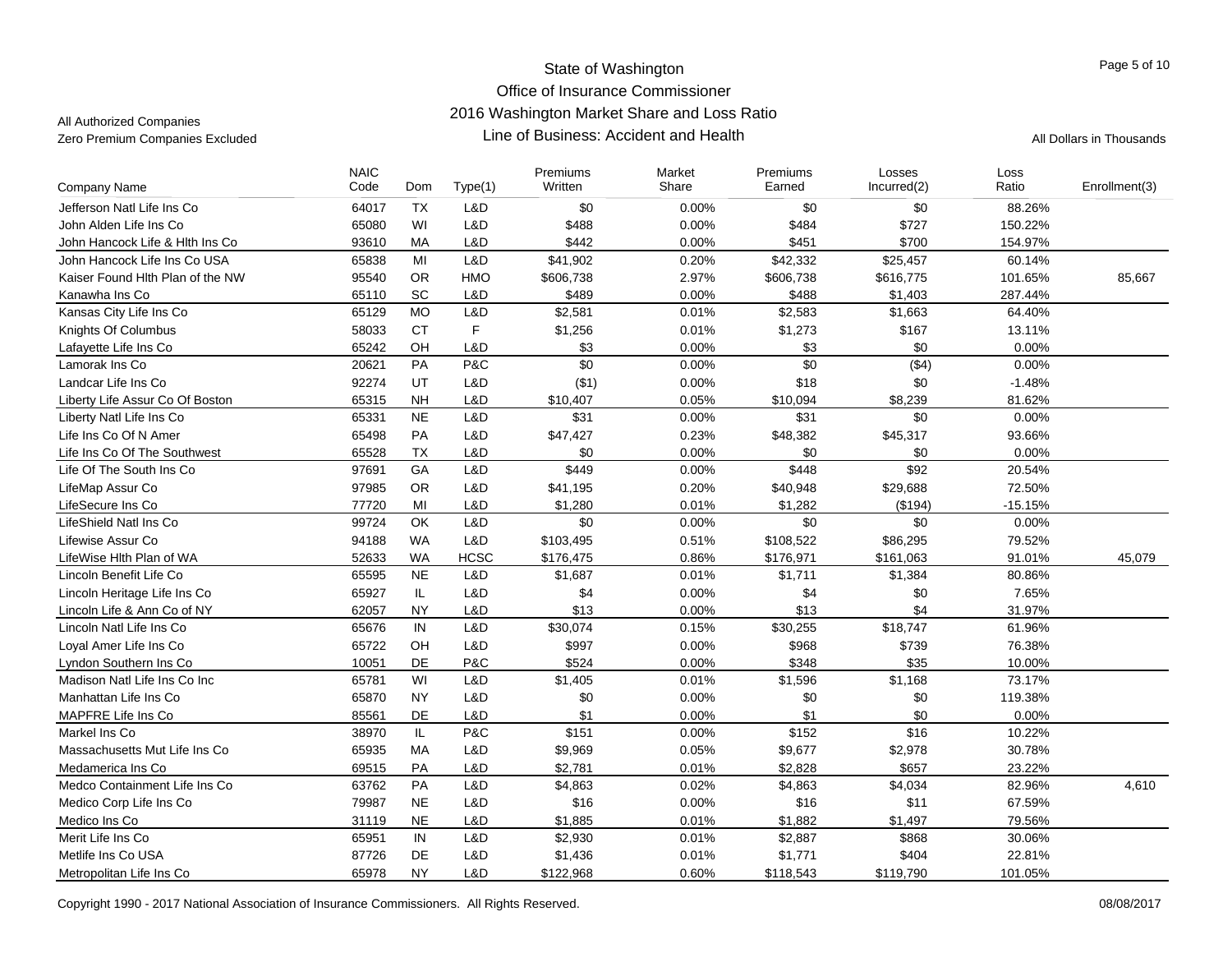| Dom<br>Type(1)<br>Company Name<br>Mid West Natl Life Ins Co Of TN<br>66087<br>TX<br>L&D<br>\$232<br>0.00%<br>\$236<br>\$99<br>42.17%<br>66044<br>L&D<br>\$1<br>\$1<br>\$0<br>Midland Natl Life Ins Co.<br>IA<br>0.00%<br>0.00%<br><b>MN</b><br>0.06%<br>32.83%<br>Minnesota Life Ins Co<br>66168<br>L&D<br>\$11,947<br>\$11,846<br>\$3,889<br>47098<br><b>OR</b><br><b>HCSC</b><br>0.07%<br>\$13,771<br>\$15,298<br>111.09%<br>Moda Hith Plan Inc<br>\$13.771<br>F<br>\$0<br>0.00%<br>\$0<br>Modern Woodmen Of Amer<br>57541<br>IL.<br>\$4<br>2767.28%<br><b>WA</b><br>96270<br><b>HMO</b><br>\$2,272,237<br>11.11%<br>\$2,309,901<br>\$1,987,189<br>86.03%<br>Molina Hithcare of WA Inc<br>736,233<br><b>NY</b><br>\$613<br>0.00%<br>Mony Life Ins Co<br>66370<br>L&D<br>\$660<br>\$1,028<br>155.81%<br>$\mathsf{A}\mathsf{Z}$<br>\$0<br>Mony Life Ins Co Of Amer<br>78077<br>L&D<br>0.00%<br>\$0<br>\$1<br>0.00%<br>\$13<br>\$11<br>88668<br><b>NY</b><br>0.00%<br>\$13<br>86.18%<br>Mutual Of Amer Life Ins Co<br>L&D<br>71412<br><b>NE</b><br>L&D<br>\$30,626<br>0.15%<br>\$30,433<br>\$15,056<br>49.47%<br>Mutual Of Omaha Ins Co<br>Mutual Trust Life Ins Co a Pan Amer<br>66427<br>IL.<br>L&D<br>\$1<br>0.00%<br>\$1<br>\$0<br>0.00%<br>\$2<br>\$2<br>61409<br><b>NY</b><br>L&D<br>0.00%<br>\$0<br>10.53%<br>National Benefit Life Ins Co<br>\$12<br>\$13<br>\$4<br>OH<br>P&C<br>0.00%<br>National Cas Co<br>11991<br>31.85%<br>66583<br>WI<br>L&D<br>\$1,339<br>0.01%<br>\$732<br>55.31%<br>National Guardian Life Ins Co<br>\$1,323<br>VT<br>\$122<br>66680<br>L&D<br>\$84<br>0.00%<br>\$562<br>462.61%<br>National Life Ins Co<br><b>TX</b><br>\$7<br>L&D<br>\$35<br>\$35<br>20.69%<br>National Teachers Assoc Life Ins Co<br>87963<br>0.00%<br>National Union Fire Ins Co Of Pitts<br>19445<br>PA<br>P&C<br>\$15,780<br>0.08%<br>70.12%<br>\$15,742<br>\$11,039<br>92657<br>OH<br>L&D<br>\$23<br>0.00%<br>\$23<br>0.00%<br>\$0<br>Nationwide Life & Ann Ins Co<br>OH<br>\$5,508<br>\$5,633<br>\$5,704<br>66869<br>L&D<br>0.03%<br>101.26%<br>Nationwide Life Ins Co<br><b>TX</b><br>\$29<br>\$26<br>Natl Foundation Life Ins Co<br>98205<br>L&D<br>0.00%<br>\$31<br>84.58%<br>\$41<br>\$15<br>91626<br>MA<br>L&D<br>0.00%<br>\$42<br>36.01%<br>New England Life Ins Co<br>\$0<br><b>TX</b><br>L&D<br>\$0<br>\$0<br>New Era Life Ins Co<br>78743<br>0.00%<br>$-25.30%$<br>66915<br>0.06%<br>New York Life Ins Co<br><b>NY</b><br>L&D<br>\$11,418<br>\$11,438<br>\$4,249<br>37.15%<br>29874<br><b>NH</b><br>P&C<br>\$0<br>0.00%<br>\$0<br>\$1<br>0.00%<br>North Amer Specialty Ins Co<br>\$0<br>\$0<br>\$3<br><b>NJ</b><br>P&C<br>0.00%<br>0.00%<br>North River Ins Co.<br>21105<br>WI<br>Northwestern Long Term Care Ins Co<br>69000<br>L&D<br>0.06%<br>29.51%<br>\$12,132<br>\$11,983<br>\$3,536<br>Northwestern Mut Life Ins Co<br>67091<br>WI<br>L&D<br>\$20,702<br>0.10%<br>\$20,656<br>\$12,713<br>61.55%<br>Ohio Cas Ins Co<br>24074<br><b>NH</b><br>P&C<br>\$1<br>0.00%<br>\$1<br>\$0<br>3.23%<br>89206<br>OH<br>L&D<br>\$381<br>0.00%<br>\$382<br>\$1,005<br>262.94%<br>Ohio Natl Life Assur Corp<br>\$44<br>67172<br>OH<br>L&D<br>\$165<br>0.00%<br>\$167<br>26.67%<br>Ohio Natl Life Ins Co<br>L&D<br>\$55<br>\$271<br>67199<br><b>MO</b><br>0.00%<br>\$56<br>481.46%<br>Old Amer Ins Co.<br>\$0<br>PA<br>P&C<br>0.00%<br>\$0<br>(\$9)<br>Old Republic Ins Co<br>24147<br>$-3194.14%$<br><b>NE</b><br>L&D<br>\$152<br>0.00%<br>77.73%<br>Omaha Ins Co<br>13100<br>\$151<br>\$117<br>76112<br>Oxford Life Ins Co<br>AZ<br>L&D<br>\$213<br>0.00%<br>\$221<br>\$147<br>66.65%<br>\$1<br>\$1<br>HI<br>L&D<br>0.00%<br>\$0<br>Pacific Guardian Life Ins Co Ltd<br>64343<br>0.00%<br>\$0<br>\$0<br>\$4<br>AZ<br>L&D<br>0.00%<br>0.00%<br>Pacific Life & Ann Co<br>97268<br>Pacificare Life & Hith Ins Co<br>IN<br>L&D<br>\$2,580<br>0.01%<br>\$2,580<br>\$1,963<br>76.08%<br>70785<br>67539<br>\$359<br>\$352<br>\$377<br>LA<br>L&D<br>0.00%<br>107.08%<br>Pan Amer Life Ins Co<br>MA<br>L&D<br>Paul Revere Life Ins Co<br>67598<br>\$3,605<br>0.02%<br>\$3,967<br>\$7,499<br>189.04% | <b>NAIC</b><br>Code |  | Premiums<br>Written | Market<br>Share | Premiums<br>Earned | Losses<br>Incurred(2) | Loss<br>Ratio | Enrollment(3) |
|-----------------------------------------------------------------------------------------------------------------------------------------------------------------------------------------------------------------------------------------------------------------------------------------------------------------------------------------------------------------------------------------------------------------------------------------------------------------------------------------------------------------------------------------------------------------------------------------------------------------------------------------------------------------------------------------------------------------------------------------------------------------------------------------------------------------------------------------------------------------------------------------------------------------------------------------------------------------------------------------------------------------------------------------------------------------------------------------------------------------------------------------------------------------------------------------------------------------------------------------------------------------------------------------------------------------------------------------------------------------------------------------------------------------------------------------------------------------------------------------------------------------------------------------------------------------------------------------------------------------------------------------------------------------------------------------------------------------------------------------------------------------------------------------------------------------------------------------------------------------------------------------------------------------------------------------------------------------------------------------------------------------------------------------------------------------------------------------------------------------------------------------------------------------------------------------------------------------------------------------------------------------------------------------------------------------------------------------------------------------------------------------------------------------------------------------------------------------------------------------------------------------------------------------------------------------------------------------------------------------------------------------------------------------------------------------------------------------------------------------------------------------------------------------------------------------------------------------------------------------------------------------------------------------------------------------------------------------------------------------------------------------------------------------------------------------------------------------------------------------------------------------------------------------------------------------------------------------------------------------------------------------------------------------------------------------------------------------------------------------------------------------------------------------------------------------------------------------------------------------------------------------------------------------------------------------------------------------------------------------------------------------------------------------------------------------------------------------------------------------------------------------------------------------------------------------------------------------------------------------------------------------------------------------------------------------------------------------------------------------------------------------------------------------------------------------------------------------------------|---------------------|--|---------------------|-----------------|--------------------|-----------------------|---------------|---------------|
|                                                                                                                                                                                                                                                                                                                                                                                                                                                                                                                                                                                                                                                                                                                                                                                                                                                                                                                                                                                                                                                                                                                                                                                                                                                                                                                                                                                                                                                                                                                                                                                                                                                                                                                                                                                                                                                                                                                                                                                                                                                                                                                                                                                                                                                                                                                                                                                                                                                                                                                                                                                                                                                                                                                                                                                                                                                                                                                                                                                                                                                                                                                                                                                                                                                                                                                                                                                                                                                                                                                                                                                                                                                                                                                                                                                                                                                                                                                                                                                                                                                                                                     |                     |  |                     |                 |                    |                       |               |               |
|                                                                                                                                                                                                                                                                                                                                                                                                                                                                                                                                                                                                                                                                                                                                                                                                                                                                                                                                                                                                                                                                                                                                                                                                                                                                                                                                                                                                                                                                                                                                                                                                                                                                                                                                                                                                                                                                                                                                                                                                                                                                                                                                                                                                                                                                                                                                                                                                                                                                                                                                                                                                                                                                                                                                                                                                                                                                                                                                                                                                                                                                                                                                                                                                                                                                                                                                                                                                                                                                                                                                                                                                                                                                                                                                                                                                                                                                                                                                                                                                                                                                                                     |                     |  |                     |                 |                    |                       |               |               |
|                                                                                                                                                                                                                                                                                                                                                                                                                                                                                                                                                                                                                                                                                                                                                                                                                                                                                                                                                                                                                                                                                                                                                                                                                                                                                                                                                                                                                                                                                                                                                                                                                                                                                                                                                                                                                                                                                                                                                                                                                                                                                                                                                                                                                                                                                                                                                                                                                                                                                                                                                                                                                                                                                                                                                                                                                                                                                                                                                                                                                                                                                                                                                                                                                                                                                                                                                                                                                                                                                                                                                                                                                                                                                                                                                                                                                                                                                                                                                                                                                                                                                                     |                     |  |                     |                 |                    |                       |               |               |
|                                                                                                                                                                                                                                                                                                                                                                                                                                                                                                                                                                                                                                                                                                                                                                                                                                                                                                                                                                                                                                                                                                                                                                                                                                                                                                                                                                                                                                                                                                                                                                                                                                                                                                                                                                                                                                                                                                                                                                                                                                                                                                                                                                                                                                                                                                                                                                                                                                                                                                                                                                                                                                                                                                                                                                                                                                                                                                                                                                                                                                                                                                                                                                                                                                                                                                                                                                                                                                                                                                                                                                                                                                                                                                                                                                                                                                                                                                                                                                                                                                                                                                     |                     |  |                     |                 |                    |                       |               |               |
|                                                                                                                                                                                                                                                                                                                                                                                                                                                                                                                                                                                                                                                                                                                                                                                                                                                                                                                                                                                                                                                                                                                                                                                                                                                                                                                                                                                                                                                                                                                                                                                                                                                                                                                                                                                                                                                                                                                                                                                                                                                                                                                                                                                                                                                                                                                                                                                                                                                                                                                                                                                                                                                                                                                                                                                                                                                                                                                                                                                                                                                                                                                                                                                                                                                                                                                                                                                                                                                                                                                                                                                                                                                                                                                                                                                                                                                                                                                                                                                                                                                                                                     |                     |  |                     |                 |                    |                       |               |               |
|                                                                                                                                                                                                                                                                                                                                                                                                                                                                                                                                                                                                                                                                                                                                                                                                                                                                                                                                                                                                                                                                                                                                                                                                                                                                                                                                                                                                                                                                                                                                                                                                                                                                                                                                                                                                                                                                                                                                                                                                                                                                                                                                                                                                                                                                                                                                                                                                                                                                                                                                                                                                                                                                                                                                                                                                                                                                                                                                                                                                                                                                                                                                                                                                                                                                                                                                                                                                                                                                                                                                                                                                                                                                                                                                                                                                                                                                                                                                                                                                                                                                                                     |                     |  |                     |                 |                    |                       |               |               |
|                                                                                                                                                                                                                                                                                                                                                                                                                                                                                                                                                                                                                                                                                                                                                                                                                                                                                                                                                                                                                                                                                                                                                                                                                                                                                                                                                                                                                                                                                                                                                                                                                                                                                                                                                                                                                                                                                                                                                                                                                                                                                                                                                                                                                                                                                                                                                                                                                                                                                                                                                                                                                                                                                                                                                                                                                                                                                                                                                                                                                                                                                                                                                                                                                                                                                                                                                                                                                                                                                                                                                                                                                                                                                                                                                                                                                                                                                                                                                                                                                                                                                                     |                     |  |                     |                 |                    |                       |               |               |
|                                                                                                                                                                                                                                                                                                                                                                                                                                                                                                                                                                                                                                                                                                                                                                                                                                                                                                                                                                                                                                                                                                                                                                                                                                                                                                                                                                                                                                                                                                                                                                                                                                                                                                                                                                                                                                                                                                                                                                                                                                                                                                                                                                                                                                                                                                                                                                                                                                                                                                                                                                                                                                                                                                                                                                                                                                                                                                                                                                                                                                                                                                                                                                                                                                                                                                                                                                                                                                                                                                                                                                                                                                                                                                                                                                                                                                                                                                                                                                                                                                                                                                     |                     |  |                     |                 |                    |                       |               |               |
|                                                                                                                                                                                                                                                                                                                                                                                                                                                                                                                                                                                                                                                                                                                                                                                                                                                                                                                                                                                                                                                                                                                                                                                                                                                                                                                                                                                                                                                                                                                                                                                                                                                                                                                                                                                                                                                                                                                                                                                                                                                                                                                                                                                                                                                                                                                                                                                                                                                                                                                                                                                                                                                                                                                                                                                                                                                                                                                                                                                                                                                                                                                                                                                                                                                                                                                                                                                                                                                                                                                                                                                                                                                                                                                                                                                                                                                                                                                                                                                                                                                                                                     |                     |  |                     |                 |                    |                       |               |               |
|                                                                                                                                                                                                                                                                                                                                                                                                                                                                                                                                                                                                                                                                                                                                                                                                                                                                                                                                                                                                                                                                                                                                                                                                                                                                                                                                                                                                                                                                                                                                                                                                                                                                                                                                                                                                                                                                                                                                                                                                                                                                                                                                                                                                                                                                                                                                                                                                                                                                                                                                                                                                                                                                                                                                                                                                                                                                                                                                                                                                                                                                                                                                                                                                                                                                                                                                                                                                                                                                                                                                                                                                                                                                                                                                                                                                                                                                                                                                                                                                                                                                                                     |                     |  |                     |                 |                    |                       |               |               |
|                                                                                                                                                                                                                                                                                                                                                                                                                                                                                                                                                                                                                                                                                                                                                                                                                                                                                                                                                                                                                                                                                                                                                                                                                                                                                                                                                                                                                                                                                                                                                                                                                                                                                                                                                                                                                                                                                                                                                                                                                                                                                                                                                                                                                                                                                                                                                                                                                                                                                                                                                                                                                                                                                                                                                                                                                                                                                                                                                                                                                                                                                                                                                                                                                                                                                                                                                                                                                                                                                                                                                                                                                                                                                                                                                                                                                                                                                                                                                                                                                                                                                                     |                     |  |                     |                 |                    |                       |               |               |
|                                                                                                                                                                                                                                                                                                                                                                                                                                                                                                                                                                                                                                                                                                                                                                                                                                                                                                                                                                                                                                                                                                                                                                                                                                                                                                                                                                                                                                                                                                                                                                                                                                                                                                                                                                                                                                                                                                                                                                                                                                                                                                                                                                                                                                                                                                                                                                                                                                                                                                                                                                                                                                                                                                                                                                                                                                                                                                                                                                                                                                                                                                                                                                                                                                                                                                                                                                                                                                                                                                                                                                                                                                                                                                                                                                                                                                                                                                                                                                                                                                                                                                     |                     |  |                     |                 |                    |                       |               |               |
|                                                                                                                                                                                                                                                                                                                                                                                                                                                                                                                                                                                                                                                                                                                                                                                                                                                                                                                                                                                                                                                                                                                                                                                                                                                                                                                                                                                                                                                                                                                                                                                                                                                                                                                                                                                                                                                                                                                                                                                                                                                                                                                                                                                                                                                                                                                                                                                                                                                                                                                                                                                                                                                                                                                                                                                                                                                                                                                                                                                                                                                                                                                                                                                                                                                                                                                                                                                                                                                                                                                                                                                                                                                                                                                                                                                                                                                                                                                                                                                                                                                                                                     |                     |  |                     |                 |                    |                       |               |               |
|                                                                                                                                                                                                                                                                                                                                                                                                                                                                                                                                                                                                                                                                                                                                                                                                                                                                                                                                                                                                                                                                                                                                                                                                                                                                                                                                                                                                                                                                                                                                                                                                                                                                                                                                                                                                                                                                                                                                                                                                                                                                                                                                                                                                                                                                                                                                                                                                                                                                                                                                                                                                                                                                                                                                                                                                                                                                                                                                                                                                                                                                                                                                                                                                                                                                                                                                                                                                                                                                                                                                                                                                                                                                                                                                                                                                                                                                                                                                                                                                                                                                                                     |                     |  |                     |                 |                    |                       |               |               |
|                                                                                                                                                                                                                                                                                                                                                                                                                                                                                                                                                                                                                                                                                                                                                                                                                                                                                                                                                                                                                                                                                                                                                                                                                                                                                                                                                                                                                                                                                                                                                                                                                                                                                                                                                                                                                                                                                                                                                                                                                                                                                                                                                                                                                                                                                                                                                                                                                                                                                                                                                                                                                                                                                                                                                                                                                                                                                                                                                                                                                                                                                                                                                                                                                                                                                                                                                                                                                                                                                                                                                                                                                                                                                                                                                                                                                                                                                                                                                                                                                                                                                                     |                     |  |                     |                 |                    |                       |               |               |
|                                                                                                                                                                                                                                                                                                                                                                                                                                                                                                                                                                                                                                                                                                                                                                                                                                                                                                                                                                                                                                                                                                                                                                                                                                                                                                                                                                                                                                                                                                                                                                                                                                                                                                                                                                                                                                                                                                                                                                                                                                                                                                                                                                                                                                                                                                                                                                                                                                                                                                                                                                                                                                                                                                                                                                                                                                                                                                                                                                                                                                                                                                                                                                                                                                                                                                                                                                                                                                                                                                                                                                                                                                                                                                                                                                                                                                                                                                                                                                                                                                                                                                     |                     |  |                     |                 |                    |                       |               |               |
|                                                                                                                                                                                                                                                                                                                                                                                                                                                                                                                                                                                                                                                                                                                                                                                                                                                                                                                                                                                                                                                                                                                                                                                                                                                                                                                                                                                                                                                                                                                                                                                                                                                                                                                                                                                                                                                                                                                                                                                                                                                                                                                                                                                                                                                                                                                                                                                                                                                                                                                                                                                                                                                                                                                                                                                                                                                                                                                                                                                                                                                                                                                                                                                                                                                                                                                                                                                                                                                                                                                                                                                                                                                                                                                                                                                                                                                                                                                                                                                                                                                                                                     |                     |  |                     |                 |                    |                       |               |               |
|                                                                                                                                                                                                                                                                                                                                                                                                                                                                                                                                                                                                                                                                                                                                                                                                                                                                                                                                                                                                                                                                                                                                                                                                                                                                                                                                                                                                                                                                                                                                                                                                                                                                                                                                                                                                                                                                                                                                                                                                                                                                                                                                                                                                                                                                                                                                                                                                                                                                                                                                                                                                                                                                                                                                                                                                                                                                                                                                                                                                                                                                                                                                                                                                                                                                                                                                                                                                                                                                                                                                                                                                                                                                                                                                                                                                                                                                                                                                                                                                                                                                                                     |                     |  |                     |                 |                    |                       |               |               |
|                                                                                                                                                                                                                                                                                                                                                                                                                                                                                                                                                                                                                                                                                                                                                                                                                                                                                                                                                                                                                                                                                                                                                                                                                                                                                                                                                                                                                                                                                                                                                                                                                                                                                                                                                                                                                                                                                                                                                                                                                                                                                                                                                                                                                                                                                                                                                                                                                                                                                                                                                                                                                                                                                                                                                                                                                                                                                                                                                                                                                                                                                                                                                                                                                                                                                                                                                                                                                                                                                                                                                                                                                                                                                                                                                                                                                                                                                                                                                                                                                                                                                                     |                     |  |                     |                 |                    |                       |               |               |
|                                                                                                                                                                                                                                                                                                                                                                                                                                                                                                                                                                                                                                                                                                                                                                                                                                                                                                                                                                                                                                                                                                                                                                                                                                                                                                                                                                                                                                                                                                                                                                                                                                                                                                                                                                                                                                                                                                                                                                                                                                                                                                                                                                                                                                                                                                                                                                                                                                                                                                                                                                                                                                                                                                                                                                                                                                                                                                                                                                                                                                                                                                                                                                                                                                                                                                                                                                                                                                                                                                                                                                                                                                                                                                                                                                                                                                                                                                                                                                                                                                                                                                     |                     |  |                     |                 |                    |                       |               |               |
|                                                                                                                                                                                                                                                                                                                                                                                                                                                                                                                                                                                                                                                                                                                                                                                                                                                                                                                                                                                                                                                                                                                                                                                                                                                                                                                                                                                                                                                                                                                                                                                                                                                                                                                                                                                                                                                                                                                                                                                                                                                                                                                                                                                                                                                                                                                                                                                                                                                                                                                                                                                                                                                                                                                                                                                                                                                                                                                                                                                                                                                                                                                                                                                                                                                                                                                                                                                                                                                                                                                                                                                                                                                                                                                                                                                                                                                                                                                                                                                                                                                                                                     |                     |  |                     |                 |                    |                       |               |               |
|                                                                                                                                                                                                                                                                                                                                                                                                                                                                                                                                                                                                                                                                                                                                                                                                                                                                                                                                                                                                                                                                                                                                                                                                                                                                                                                                                                                                                                                                                                                                                                                                                                                                                                                                                                                                                                                                                                                                                                                                                                                                                                                                                                                                                                                                                                                                                                                                                                                                                                                                                                                                                                                                                                                                                                                                                                                                                                                                                                                                                                                                                                                                                                                                                                                                                                                                                                                                                                                                                                                                                                                                                                                                                                                                                                                                                                                                                                                                                                                                                                                                                                     |                     |  |                     |                 |                    |                       |               |               |
|                                                                                                                                                                                                                                                                                                                                                                                                                                                                                                                                                                                                                                                                                                                                                                                                                                                                                                                                                                                                                                                                                                                                                                                                                                                                                                                                                                                                                                                                                                                                                                                                                                                                                                                                                                                                                                                                                                                                                                                                                                                                                                                                                                                                                                                                                                                                                                                                                                                                                                                                                                                                                                                                                                                                                                                                                                                                                                                                                                                                                                                                                                                                                                                                                                                                                                                                                                                                                                                                                                                                                                                                                                                                                                                                                                                                                                                                                                                                                                                                                                                                                                     |                     |  |                     |                 |                    |                       |               |               |
|                                                                                                                                                                                                                                                                                                                                                                                                                                                                                                                                                                                                                                                                                                                                                                                                                                                                                                                                                                                                                                                                                                                                                                                                                                                                                                                                                                                                                                                                                                                                                                                                                                                                                                                                                                                                                                                                                                                                                                                                                                                                                                                                                                                                                                                                                                                                                                                                                                                                                                                                                                                                                                                                                                                                                                                                                                                                                                                                                                                                                                                                                                                                                                                                                                                                                                                                                                                                                                                                                                                                                                                                                                                                                                                                                                                                                                                                                                                                                                                                                                                                                                     |                     |  |                     |                 |                    |                       |               |               |
|                                                                                                                                                                                                                                                                                                                                                                                                                                                                                                                                                                                                                                                                                                                                                                                                                                                                                                                                                                                                                                                                                                                                                                                                                                                                                                                                                                                                                                                                                                                                                                                                                                                                                                                                                                                                                                                                                                                                                                                                                                                                                                                                                                                                                                                                                                                                                                                                                                                                                                                                                                                                                                                                                                                                                                                                                                                                                                                                                                                                                                                                                                                                                                                                                                                                                                                                                                                                                                                                                                                                                                                                                                                                                                                                                                                                                                                                                                                                                                                                                                                                                                     |                     |  |                     |                 |                    |                       |               |               |
|                                                                                                                                                                                                                                                                                                                                                                                                                                                                                                                                                                                                                                                                                                                                                                                                                                                                                                                                                                                                                                                                                                                                                                                                                                                                                                                                                                                                                                                                                                                                                                                                                                                                                                                                                                                                                                                                                                                                                                                                                                                                                                                                                                                                                                                                                                                                                                                                                                                                                                                                                                                                                                                                                                                                                                                                                                                                                                                                                                                                                                                                                                                                                                                                                                                                                                                                                                                                                                                                                                                                                                                                                                                                                                                                                                                                                                                                                                                                                                                                                                                                                                     |                     |  |                     |                 |                    |                       |               |               |
|                                                                                                                                                                                                                                                                                                                                                                                                                                                                                                                                                                                                                                                                                                                                                                                                                                                                                                                                                                                                                                                                                                                                                                                                                                                                                                                                                                                                                                                                                                                                                                                                                                                                                                                                                                                                                                                                                                                                                                                                                                                                                                                                                                                                                                                                                                                                                                                                                                                                                                                                                                                                                                                                                                                                                                                                                                                                                                                                                                                                                                                                                                                                                                                                                                                                                                                                                                                                                                                                                                                                                                                                                                                                                                                                                                                                                                                                                                                                                                                                                                                                                                     |                     |  |                     |                 |                    |                       |               |               |
|                                                                                                                                                                                                                                                                                                                                                                                                                                                                                                                                                                                                                                                                                                                                                                                                                                                                                                                                                                                                                                                                                                                                                                                                                                                                                                                                                                                                                                                                                                                                                                                                                                                                                                                                                                                                                                                                                                                                                                                                                                                                                                                                                                                                                                                                                                                                                                                                                                                                                                                                                                                                                                                                                                                                                                                                                                                                                                                                                                                                                                                                                                                                                                                                                                                                                                                                                                                                                                                                                                                                                                                                                                                                                                                                                                                                                                                                                                                                                                                                                                                                                                     |                     |  |                     |                 |                    |                       |               |               |
|                                                                                                                                                                                                                                                                                                                                                                                                                                                                                                                                                                                                                                                                                                                                                                                                                                                                                                                                                                                                                                                                                                                                                                                                                                                                                                                                                                                                                                                                                                                                                                                                                                                                                                                                                                                                                                                                                                                                                                                                                                                                                                                                                                                                                                                                                                                                                                                                                                                                                                                                                                                                                                                                                                                                                                                                                                                                                                                                                                                                                                                                                                                                                                                                                                                                                                                                                                                                                                                                                                                                                                                                                                                                                                                                                                                                                                                                                                                                                                                                                                                                                                     |                     |  |                     |                 |                    |                       |               |               |
|                                                                                                                                                                                                                                                                                                                                                                                                                                                                                                                                                                                                                                                                                                                                                                                                                                                                                                                                                                                                                                                                                                                                                                                                                                                                                                                                                                                                                                                                                                                                                                                                                                                                                                                                                                                                                                                                                                                                                                                                                                                                                                                                                                                                                                                                                                                                                                                                                                                                                                                                                                                                                                                                                                                                                                                                                                                                                                                                                                                                                                                                                                                                                                                                                                                                                                                                                                                                                                                                                                                                                                                                                                                                                                                                                                                                                                                                                                                                                                                                                                                                                                     |                     |  |                     |                 |                    |                       |               |               |
|                                                                                                                                                                                                                                                                                                                                                                                                                                                                                                                                                                                                                                                                                                                                                                                                                                                                                                                                                                                                                                                                                                                                                                                                                                                                                                                                                                                                                                                                                                                                                                                                                                                                                                                                                                                                                                                                                                                                                                                                                                                                                                                                                                                                                                                                                                                                                                                                                                                                                                                                                                                                                                                                                                                                                                                                                                                                                                                                                                                                                                                                                                                                                                                                                                                                                                                                                                                                                                                                                                                                                                                                                                                                                                                                                                                                                                                                                                                                                                                                                                                                                                     |                     |  |                     |                 |                    |                       |               |               |
|                                                                                                                                                                                                                                                                                                                                                                                                                                                                                                                                                                                                                                                                                                                                                                                                                                                                                                                                                                                                                                                                                                                                                                                                                                                                                                                                                                                                                                                                                                                                                                                                                                                                                                                                                                                                                                                                                                                                                                                                                                                                                                                                                                                                                                                                                                                                                                                                                                                                                                                                                                                                                                                                                                                                                                                                                                                                                                                                                                                                                                                                                                                                                                                                                                                                                                                                                                                                                                                                                                                                                                                                                                                                                                                                                                                                                                                                                                                                                                                                                                                                                                     |                     |  |                     |                 |                    |                       |               |               |
|                                                                                                                                                                                                                                                                                                                                                                                                                                                                                                                                                                                                                                                                                                                                                                                                                                                                                                                                                                                                                                                                                                                                                                                                                                                                                                                                                                                                                                                                                                                                                                                                                                                                                                                                                                                                                                                                                                                                                                                                                                                                                                                                                                                                                                                                                                                                                                                                                                                                                                                                                                                                                                                                                                                                                                                                                                                                                                                                                                                                                                                                                                                                                                                                                                                                                                                                                                                                                                                                                                                                                                                                                                                                                                                                                                                                                                                                                                                                                                                                                                                                                                     |                     |  |                     |                 |                    |                       |               |               |
|                                                                                                                                                                                                                                                                                                                                                                                                                                                                                                                                                                                                                                                                                                                                                                                                                                                                                                                                                                                                                                                                                                                                                                                                                                                                                                                                                                                                                                                                                                                                                                                                                                                                                                                                                                                                                                                                                                                                                                                                                                                                                                                                                                                                                                                                                                                                                                                                                                                                                                                                                                                                                                                                                                                                                                                                                                                                                                                                                                                                                                                                                                                                                                                                                                                                                                                                                                                                                                                                                                                                                                                                                                                                                                                                                                                                                                                                                                                                                                                                                                                                                                     |                     |  |                     |                 |                    |                       |               |               |
|                                                                                                                                                                                                                                                                                                                                                                                                                                                                                                                                                                                                                                                                                                                                                                                                                                                                                                                                                                                                                                                                                                                                                                                                                                                                                                                                                                                                                                                                                                                                                                                                                                                                                                                                                                                                                                                                                                                                                                                                                                                                                                                                                                                                                                                                                                                                                                                                                                                                                                                                                                                                                                                                                                                                                                                                                                                                                                                                                                                                                                                                                                                                                                                                                                                                                                                                                                                                                                                                                                                                                                                                                                                                                                                                                                                                                                                                                                                                                                                                                                                                                                     |                     |  |                     |                 |                    |                       |               |               |
|                                                                                                                                                                                                                                                                                                                                                                                                                                                                                                                                                                                                                                                                                                                                                                                                                                                                                                                                                                                                                                                                                                                                                                                                                                                                                                                                                                                                                                                                                                                                                                                                                                                                                                                                                                                                                                                                                                                                                                                                                                                                                                                                                                                                                                                                                                                                                                                                                                                                                                                                                                                                                                                                                                                                                                                                                                                                                                                                                                                                                                                                                                                                                                                                                                                                                                                                                                                                                                                                                                                                                                                                                                                                                                                                                                                                                                                                                                                                                                                                                                                                                                     |                     |  |                     |                 |                    |                       |               |               |
|                                                                                                                                                                                                                                                                                                                                                                                                                                                                                                                                                                                                                                                                                                                                                                                                                                                                                                                                                                                                                                                                                                                                                                                                                                                                                                                                                                                                                                                                                                                                                                                                                                                                                                                                                                                                                                                                                                                                                                                                                                                                                                                                                                                                                                                                                                                                                                                                                                                                                                                                                                                                                                                                                                                                                                                                                                                                                                                                                                                                                                                                                                                                                                                                                                                                                                                                                                                                                                                                                                                                                                                                                                                                                                                                                                                                                                                                                                                                                                                                                                                                                                     |                     |  |                     |                 |                    |                       |               |               |
|                                                                                                                                                                                                                                                                                                                                                                                                                                                                                                                                                                                                                                                                                                                                                                                                                                                                                                                                                                                                                                                                                                                                                                                                                                                                                                                                                                                                                                                                                                                                                                                                                                                                                                                                                                                                                                                                                                                                                                                                                                                                                                                                                                                                                                                                                                                                                                                                                                                                                                                                                                                                                                                                                                                                                                                                                                                                                                                                                                                                                                                                                                                                                                                                                                                                                                                                                                                                                                                                                                                                                                                                                                                                                                                                                                                                                                                                                                                                                                                                                                                                                                     |                     |  |                     |                 |                    |                       |               |               |
|                                                                                                                                                                                                                                                                                                                                                                                                                                                                                                                                                                                                                                                                                                                                                                                                                                                                                                                                                                                                                                                                                                                                                                                                                                                                                                                                                                                                                                                                                                                                                                                                                                                                                                                                                                                                                                                                                                                                                                                                                                                                                                                                                                                                                                                                                                                                                                                                                                                                                                                                                                                                                                                                                                                                                                                                                                                                                                                                                                                                                                                                                                                                                                                                                                                                                                                                                                                                                                                                                                                                                                                                                                                                                                                                                                                                                                                                                                                                                                                                                                                                                                     |                     |  |                     |                 |                    |                       |               |               |
|                                                                                                                                                                                                                                                                                                                                                                                                                                                                                                                                                                                                                                                                                                                                                                                                                                                                                                                                                                                                                                                                                                                                                                                                                                                                                                                                                                                                                                                                                                                                                                                                                                                                                                                                                                                                                                                                                                                                                                                                                                                                                                                                                                                                                                                                                                                                                                                                                                                                                                                                                                                                                                                                                                                                                                                                                                                                                                                                                                                                                                                                                                                                                                                                                                                                                                                                                                                                                                                                                                                                                                                                                                                                                                                                                                                                                                                                                                                                                                                                                                                                                                     |                     |  |                     |                 |                    |                       |               |               |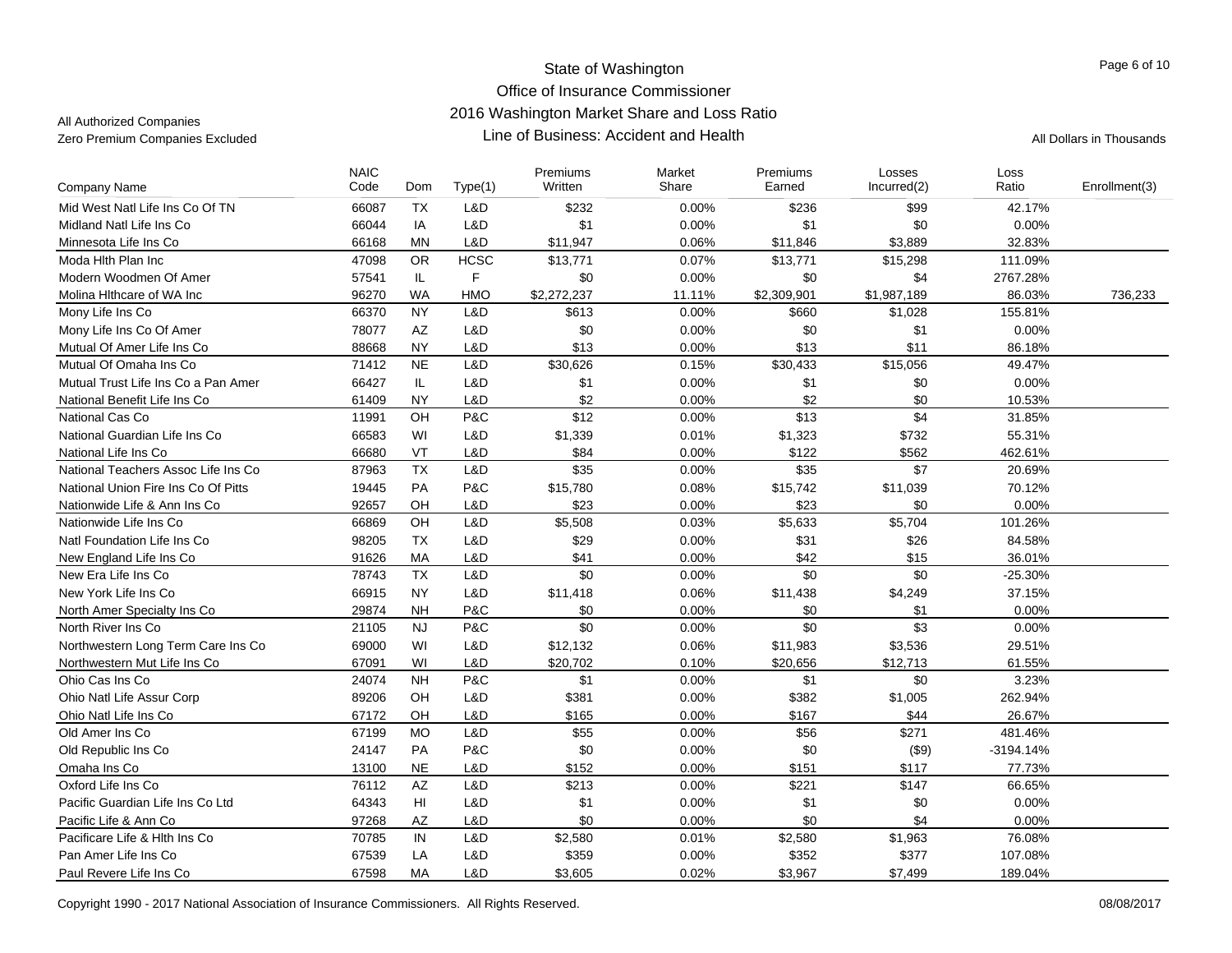| Company Name                         | <b>NAIC</b><br>Code | Dom       | Type(1)     | Premiums<br>Written | Market<br>Share | Premiums<br>Earned | Losses<br>Incurred(2) | Loss<br>Ratio | Enrollment(3) |
|--------------------------------------|---------------------|-----------|-------------|---------------------|-----------------|--------------------|-----------------------|---------------|---------------|
| Pavonia Life Ins Co of MI            | 93777               | MI        | L&D         | \$79                | 0.00%           | \$79               | \$120                 | 151.73%       |               |
| Penn Mut Life Ins Co                 | 67644               | PA        | L&D         | \$105               | 0.00%           | \$107              | \$400                 | 374.28%       |               |
| Pennsylvania Life Ins Co             | 67660               | <b>PA</b> | L&D         | \$207               | 0.00%           | \$164              | \$115                 | 69.86%        | 533           |
| Philadelphia Amer Life Ins Co        | 67784               | <b>TX</b> | L&D         | \$36                | 0.00%           | \$36               | \$132                 | 363.83%       |               |
| Phoenix Life Ins Co                  | 67814               | <b>NY</b> | L&D         | \$4                 | 0.00%           | \$4                | \$14                  | 353.89%       |               |
| Physicians Life Ins Co               | 72125               | <b>NE</b> | L&D         | \$51                | 0.00%           | \$50               | \$49                  | 98.30%        |               |
| Physicians Mut Ins Co                | 80578               | <b>NE</b> | L&D         | \$1,863             | 0.01%           | \$1,902            | \$1,340               | 70.45%        |               |
| Pioneer Mut Life Ins Co              | 67911               | <b>ND</b> | L&D         | \$0                 | 0.00%           | \$0                | \$0                   | 0.00%         |               |
| Plateau Ins Co                       | 97152               | <b>TN</b> | L&D         | \$183               | 0.00%           | \$160              | \$45                  | 28.37%        |               |
| <b>Premera Blue Cross</b>            | 47570               | <b>WA</b> | <b>HCSC</b> | \$3,103,013         | 15.17%          | \$3,105,800        | \$2,734,262           | 88.04%        | 669,022       |
| Primerica Life Ins Co                | 65919               | MA        | L&D         | \$2                 | 0.00%           | \$2                | \$0                   | $-0.54%$      |               |
| Principal Life Ins Co                | 61271               | IA        | L&D         | \$38,258            | 0.19%           | \$35,689           | \$22,027              | 61.72%        |               |
| Professional Ins Co                  | 68047               | <b>TX</b> | L&D         | \$40                | 0.00%           | \$41               | \$22                  | 54.37%        |               |
| Protective Life Ins Co               | 68136               | <b>TN</b> | L&D         | \$28                | 0.00%           | \$39               | \$0                   | $-0.08%$      |               |
| Providence Hith Assur                | 15203               | <b>OR</b> | <b>HCSC</b> | \$29,510            | 0.14%           | \$29,509           | \$30,037              | 101.79%       | 2,836         |
| Providence Hlth Plan                 | 95005               | OR        | HMO         | \$30,742            | 0.15%           | \$30,742           | \$30,495              | 99.20%        | 5,563         |
| Provident Life & Accident Ins Co.    | 68195               | <b>TN</b> | L&D         | \$16,422            | 0.08%           | \$17,001           | \$14,245              | 83.79%        |               |
| Provident Life & Cas Ins Co          | 68209               | <b>TN</b> | L&D         | \$335               | 0.00%           | \$348              | \$324                 | 92.90%        |               |
| Prudential Ins Co Of Amer            | 68241               | <b>NJ</b> | L&D         | \$49,189            | 0.24%           | \$50,323           | \$23,642              | 46.98%        |               |
| Pyramid Life Ins Co                  | 68284               | KS        | L&D         | \$37                | 0.00%           | \$38               | \$0                   | $-0.01%$      |               |
| QBE Ins Corp                         | 39217               | PA        | P&C         | \$8,102             | 0.04%           | \$8,073            | \$5,409               | 67.00%        |               |
| Regence BCBS of OR                   | 54933               | <b>OR</b> | <b>HCSC</b> | \$143,220           | 0.70%           | \$142,928          | \$126,338             | 88.39%        | 25,261        |
| Regence BlueShield                   | 53902               | <b>WA</b> | <b>HCSC</b> | \$1,681,672         | 8.22%           | \$1,675,685        | \$1,345,314           | 80.28%        | 390,450       |
| Regence Blueshield Of ID Inc         | 60131               | ID        | L&D         | \$7,969             | 0.04%           | \$7,956            | \$6,349               | 79.80%        | 1,664         |
| Reliable Life Ins Co                 | 68357               | <b>MO</b> | L&D         | \$0                 | 0.00%           | \$0                | \$0                   | 0.00%         |               |
| Reliance Standard Life Ins Co        | 68381               | IL        | L&D         | \$13,156            | 0.06%           | \$13,278           | \$14,892              | 112.15%       |               |
| Reliastar Life Ins Co                | 67105               | <b>MN</b> | L&D         | \$17,673            | 0.09%           | \$17,720           | \$11,040              | 62.30%        |               |
| Reliastar Life Ins Co Of NY          | 61360               | <b>NY</b> | L&D         | \$474               | 0.00%           | \$459              | \$137                 | 29.77%        |               |
| Renaissance Life & Hlth Ins Co of Am | 61700               | IN        | L&D         | \$1,856             | 0.01%           | \$1,854            | \$1,345               | 72.53%        | 2,856         |
| Reserve Natl Ins Co                  | 68462               | <b>OK</b> | L&D         | \$71                | 0.00%           | \$70               | \$9                   | 12.73%        |               |
| RiverSource Life Ins Co              | 65005               | <b>MN</b> | L&D         | \$9,301             | 0.05%           | \$9,368            | \$8,410               | 89.78%        |               |
| Royal Neighbors Of Amer              | 57657               | IL.       | F           | \$44                | 0.00%           | \$46               | \$61                  | 134.19%       |               |
| S USA Life Ins Co Inc                | 60183               | AZ        | L&D         | \$0                 | 0.00%           | \$0                | \$0                   | 0.00%         |               |
| Securian Life Ins Co                 | 93742               | <b>MN</b> | L&D         | \$1,068             | 0.01%           | \$1,124            | \$981                 | 87.28%        |               |
| Security Mut Life Ins Co Of NY       | 68772               | <b>NY</b> | L&D         | \$1                 | 0.00%           | \$1                | \$0                   | 0.00%         |               |
| Senior Hlth Ins Co of PA             | 76325               | PA        | L&D         | \$2,134             | 0.01%           | \$2,609            | \$8,493               | 325.58%       |               |
| Sentinel Security Life Ins Co        | 68802               | UT        | L&D         | \$46                | 0.00%           | \$46               | \$30                  | 65.56%        |               |
| Sentry Ins A Mut Co                  | 24988               | WI        | P&C         | \$164               | 0.00%           | (\$88)             | \$715                 | $-808.47%$    |               |
| Sentry Life Ins Co                   | 68810               | WI        | L&D         | \$220               | 0.00%           | \$220              | \$225                 | 102.52%       |               |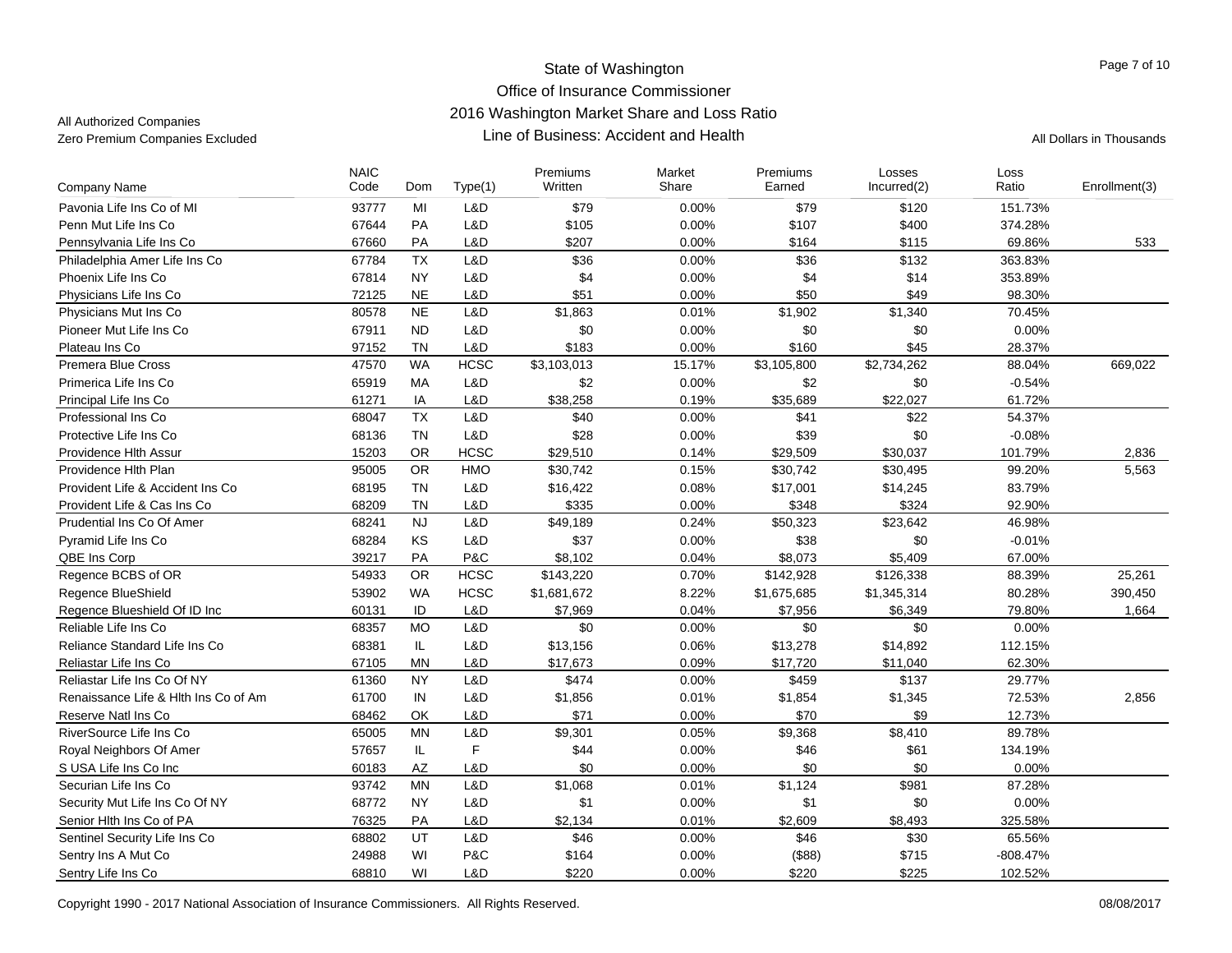| <b>Company Name</b>                        | <b>NAIC</b><br>Code | Dom       | Type(1)      | Premiums<br>Written | Market<br>Share | Premiums<br>Earned | Losses<br>Incurred(2) | Loss<br>Ratio | Enrollment(3) |
|--------------------------------------------|---------------------|-----------|--------------|---------------------|-----------------|--------------------|-----------------------|---------------|---------------|
| SilverScript Ins Co                        | 12575               | <b>TN</b> | <b>HCSC</b>  | \$59,703            | 0.29%           | \$59,285           | \$34,803              | 58.70%        | 78,603        |
| Sirius Amer Ins Co                         | 38776               | <b>NY</b> | P&C          | \$501               | 0.00%           | \$501              | \$12                  | 2.44%         |               |
| Slovene Natl Benefit Society               | 57673               | PA        | F            | \$0                 | 0.00%           | \$0                | \$0                   | 0.00%         |               |
| Sons Of Norway                             | 57142               | MN        | $\mathsf{F}$ | \$0                 | 0.00%           | \$0                | \$13                  | 4313.79%      |               |
| Soundpath Hith                             | 12909               | <b>WA</b> | <b>HCSC</b>  | \$199,367           | 0.97%           | \$199,367          | \$186,060             | 93.33%        | 27,219        |
| Standard Ins Co                            | 69019               | <b>OR</b> | L&D          | \$94,046            | 0.46%           | \$87,637           | \$70,038              | 79.92%        |               |
| Standard Life & Accident Ins Co.           | 86355               | <b>TX</b> | L&D          | \$1,460             | 0.01%           | \$1,510            | \$1,257               | 83.23%        |               |
| Standard Security Life Ins Co Of NY        | 69078               | <b>NY</b> | L&D          | \$1,369             | 0.01%           | \$1,325            | \$425                 | 32.09%        |               |
| Starmount Life Ins Co                      | 68985               | LA        | L&D          | \$581               | 0.00%           | \$585              | \$252                 | 43.18%        |               |
| Starnet Ins Co                             | 40045               | DE        | P&C          | \$286               | 0.00%           | \$286              | \$149                 | 52.19%        |               |
| Starr Ind & Liab Co                        | 38318               | <b>TX</b> | P&C          | \$176               | 0.00%           | \$153              | \$44                  | 28.44%        |               |
| State Farm Mut Auto Ins Co                 | 25178               | IL        | P&C          | \$21,616            | 0.11%           | \$16,722           | \$13,951              | 83.43%        |               |
| State Life Ins Co                          | 69116               | IN        | L&D          | \$312               | 0.00%           | \$313              | \$1                   | 0.24%         |               |
| State Mut Ins Co                           | 69132               | GA        | L&D          | \$36                | 0.00%           | \$37               | \$18                  | 47.97%        |               |
| Sterling Investors Life Ins Co             | 89184               | IN        | L&D          | \$34                | 0.00%           | \$0                | \$0                   | 0.00%         |               |
| Sterling Life Ins Co                       | 77399               | IL        | L&D          | \$16,520            | 0.08%           | \$16,679           | \$11,157              | 66.89%        |               |
| Sun Life & Hith Ins Co                     | 80926               | MI        | L&D          | \$495               | 0.00%           | \$495              | \$622                 | 125.87%       |               |
| Sunset Life Ins Co Of Amer                 | 69272               | <b>MO</b> | L&D          | \$0                 | 0.00%           | \$0                | (\$2)                 | $-526.18%$    |               |
| Surety Life Ins Co                         | 69310               | <b>NE</b> | L&D          | \$4                 | 0.00%           | \$4                | \$0                   | 0.00%         |               |
| Symetra Life Ins Co                        | 68608               | IA        | L&D          | \$21,747            | 0.11%           | \$21,679           | \$16,227              | 74.85%        |               |
| Symphonix Hlth Ins Inc                     | 84549               | IL        | L&D          | \$5,127             | 0.03%           | \$5,306            | \$4,011               | 75.60%        | 7,040         |
| Teachers Ins & Ann Assoc Of Amer           | 69345               | <b>NY</b> | L&D          | \$427               | 0.00%           | \$432              | \$665                 | 153.84%       |               |
| <b>Thrivent Financial For Lutherans</b>    | 56014               | WI        | F            | \$8,479             | 0.04%           | \$8,453            | \$9,312               | 110.16%       |               |
| TIAA Cref Life Ins Co                      | 60142               | <b>NY</b> | L&D          | \$118               | 0.00%           | \$119              | \$6                   | 5.46%         |               |
| <b>Timber Products Manufacturers Trust</b> | 12239               | <b>WA</b> | <b>MEWA</b>  | \$29,675            | 0.15%           | \$29,675           | \$31,542              | 106.29%       | 11,189        |
| Time Ins Co                                | 69477               | WI        | L&D          | \$11,070            | 0.05%           | \$9,954            | \$20,435              | 205.30%       |               |
| Transamerica Cas Ins Co                    | 10952               | OH        | P&C          | \$0                 | 0.00%           | \$0                | \$0                   | 0.00%         |               |
| Transamerica Financial Life Ins Co         | 70688               | <b>NY</b> | L&D          | \$56                | 0.00%           | \$54               | \$2                   | 4.23%         |               |
| Transamerica Life Ins Co                   | 86231               | IA        | L&D          | \$27,207            | 0.13%           | \$27,477           | \$23,878              | 86.90%        |               |
| Transamerica Premier Life Ins Co           | 66281               | IA        | L&D          | \$8,585             | 0.04%           | \$8,575            | \$5,443               | 63.47%        |               |
| <b>Travelers Ind Co</b>                    | 25658               | <b>CT</b> | P&C          | \$0                 | 0.00%           | \$22               | \$0                   | 0.00%         |               |
| Travelers Ind Co Of CT                     | 25682               | <b>CT</b> | P&C          | \$0                 | 0.00%           | \$0                | (\$37)                | 0.00%         |               |
| Travelers Protective Assn Of Amer          | 56006               | <b>MO</b> | F            | \$0                 | 0.00%           | \$0                | \$0                   | 0.00%         |               |
| <b>Trustmark Ins Co</b>                    | 61425               | IL        | L&D          | \$351               | 0.00%           | \$363              | \$114                 | 31.42%        |               |
| Trustmark Life Ins Co                      | 62863               | IL        | L&D          | \$9,275             | 0.05%           | \$9,411            | \$7,452               | 79.18%        |               |
| Unicare Life & Hith Ins Co                 | 80314               | IN        | L&D          | \$19                | 0.00%           | \$16               | \$21                  | 135.92%       |               |
| Unified Life Ins Co.                       | 11121               | <b>TX</b> | L&D          | \$1,628             | 0.01%           | \$1,650            | \$634                 | 38.40%        |               |
| Unimerica Ins Co                           | 91529               | WI        | L&D          | \$6,513             | 0.03%           | \$6,590            | \$5,139               | 77.99%        |               |
| Union Fidelity Life Ins Co                 | 62596               | KS        | L&D          | \$369               | 0.00%           | \$375              | \$39                  | 10.49%        |               |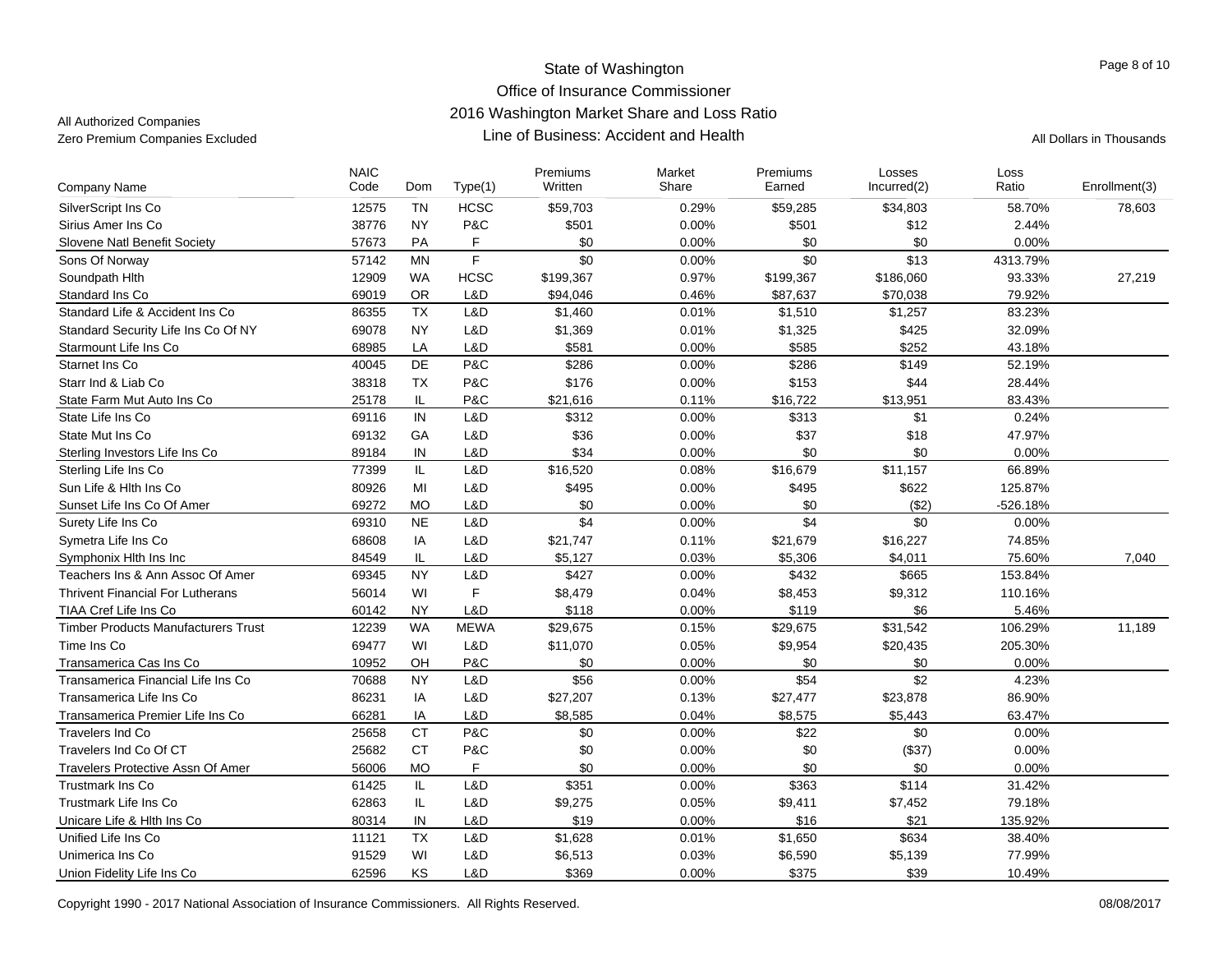All Authorized Companies

| <b>Company Name</b>                  | <b>NAIC</b><br>Code | Dom           | Type(1)     | Premiums<br>Written | Market<br>Share | Premiums<br>Earned | Losses<br>Incurred(2) | Loss<br>Ratio | Enrollment(3) |
|--------------------------------------|---------------------|---------------|-------------|---------------------|-----------------|--------------------|-----------------------|---------------|---------------|
| Union Labor Life Ins Co              | 69744               | <b>MD</b>     | L&D         | \$4,266             | 0.02%           | \$4,239            | \$1,712               | 40.37%        |               |
| Union Security Ins Co                | 70408               | KS            | L&D         | \$12,979            | 0.06%           | \$12,447           | \$11,799              | 94.79%        |               |
| United Amer Ins Co                   | 92916               | <b>NE</b>     | L&D         | \$5,643             | 0.03%           | \$5,889            | \$4,886               | 82.96%        |               |
| United Concordia Ins Co              | 85766               | AZ            | L&D         | \$7,280             | 0.04%           | \$7,280            | \$4,624               | 63.52%        | 13,416        |
|                                      |                     |               |             |                     |                 |                    |                       |               |               |
| United Heritage Life Ins Co          | 63983               | ID            | L&D         | \$19                | 0.00%           | \$19               | \$114                 | 601.41%       |               |
| United Home Life Ins Co              | 69922               | IN            | L&D         | \$1                 | 0.00%           | \$1                | \$0                   | 0.00%         |               |
| United Ins Co Of Amer                | 69930               | $\mathsf{IL}$ | L&D         | $\sqrt{6}$          | 0.00%           | $\sqrt{6}$         | \$0                   | 0.00%         |               |
| United Of Omaha Life Ins Co          | 69868               | <b>NE</b>     | L&D         | \$48,795            | 0.24%           | \$48,518           | \$32,124              | 66.21%        |               |
| United Security Assur Co Of PA       | 42129               | PA            | L&D         | \$771               | 0.00%           | \$813              | \$2,410               | 296.41%       |               |
| United States Fidelity & Guar Co     | 25887               | <b>CT</b>     | P&C         | \$0                 | 0.00%           | \$0                | \$0                   | 0.00%         |               |
| United States Fire Ins Co            | 21113               | DE            | P&C         | \$3,753             | 0.02%           | \$3,753            | (\$1,592)             | $-42.42%$     |               |
| United States Life Ins Co in the Cit | 70106               | <b>NY</b>     | L&D         | \$1,937             | 0.01%           | \$2,059            | \$1,316               | 63.91%        |               |
| United Transportation Union Ins Assn | 56413               | OH            | $\mathsf F$ | \$40                | 0.00%           | \$39               | \$61                  | 156.33%       |               |
| United World Life Ins Co             | 72850               | <b>NE</b>     | L&D         | \$420               | 0.00%           | \$416              | \$318                 | 76.31%        |               |
| UnitedHealthcare Ins Co              | 79413               | <b>CT</b>     | L&D         | \$960,836           | 4.70%           | \$975,143          | \$785,231             | 80.52%        |               |
| UnitedHealthcare Life Ins Co         | 97179               | WI            | L&D         | \$483               | 0.00%           | \$482              | \$479                 | 99.40%        |               |
| UnitedHealthcare of OR Inc           | 95893               | <b>OR</b>     | HMO         | \$695,336           | 3.40%           | \$693,934          | \$580,308             | 83.63%        | 68,163        |
| UnitedHealthCare of WA Inc           | 48038               | <b>WA</b>     | <b>HCSC</b> | \$1,023,492         | 5.01%           | \$1,027,265        | \$870,215             | 84.71%        | 271,325       |
| Unum Life Ins Co Of Amer             | 62235               | ME            | L&D         | \$84,195            | 0.41%           | \$85,234           | \$104,237             | 122.30%       |               |
| US Br Great West Life Assur Co       | 80705               | MI            | L&D         | \$124               | 0.00%           | \$126              | \$269                 | 214.15%       |               |
| US Br Sun Life Assur Co of Canada    | 80802               | MI            | L&D         | \$83,060            | 0.41%           | \$83,062           | \$66,563              | 80.14%        |               |
| US Business of Canada Life Assur Co  | 80659               | MI            | L&D         | \$23                | 0.00%           | \$25               | \$119                 | 478.83%       |               |
| USAA Life Ins Co                     | 69663               | <b>TX</b>     | L&D         | \$9,717             | 0.05%           | \$9,700            | \$7,100               | 73.19%        |               |
| <b>USAble Life</b>                   | 94358               | <b>AR</b>     | L&D         | \$1,565             | 0.01%           | \$1,593            | \$1,145               | 71.87%        |               |
| Voya Ins & Ann Co                    | 80942               | IA            | L&D         | \$0                 | 0.00%           | \$0                | (\$3)                 | -574.89%      |               |
| <b>VSP Vision Care Inc</b>           | 53031               | VA            | <b>HCSC</b> | \$41,024            | 0.20%           | \$41,024           | \$31,235              | 76.14%        | 790,231       |
| Washington Natl Ins Co.              | 70319               | IN            | L&D         | \$1,526             | 0.01%           | \$1,547            | \$1,008               | 65.12%        |               |
| Wellcare Prescription Ins Inc        | 10155               | FL.           | <b>HCSC</b> | \$23,123            | 0.11%           | \$23,123           | \$14,833              | 64.15%        | 29,442        |
| West Coast Life Ins Co               | 70335               | <b>NE</b>     | L&D         | \$0                 | 0.00%           | \$0                | \$0                   | 0.00%         |               |
| Western & Southern Life Ins Co       | 70483               | OH            | L&D         | \$10                | 0.00%           | \$10               | \$0                   | 0.00%         |               |
| Western Grocers Employee Benefit Tru | 12339               | <b>OR</b>     | <b>MEWA</b> | \$6,536             | 0.03%           | \$6,536            | \$4,896               | 74.90%        | 1.826         |
| Western United Life Assur Co         | 85189               | <b>WA</b>     | L&D         | \$28                | 0.00%           | \$28               | \$7                   | 25.02%        |               |
| <b>Westport Ins Corp</b>             | 39845               | <b>MO</b>     | P&C         | \$621               | 0.00%           | \$621              | \$5,325               | 857.19%       |               |
| Wilco Life Ins Co                    | 65900               | IN            | L&D         | \$26                | 0.00%           | \$29               | \$77                  | 264.91%       |               |
| Willamette Dental of WA Inc          | 47050               | <b>WA</b>     | LHCSC       | \$56,285            | 0.28%           | \$56,285           | \$51,072              | 90.74%        | 132,059       |
| Wilton Reassur Life Co of NY         | 60704               | <b>NY</b>     | L&D         | \$0                 | 0.00%           | \$0                | \$0                   | 0.00%         |               |
| Woodmen World Life Ins Soc           | 57320               | <b>NE</b>     | F           | \$55                | 0.00%           | \$55               | \$21                  | 38.37%        |               |
| Zale Life Ins Co                     | 71323               | AZ            | L&D         | \$13                | 0.00%           | \$13               | ( \$1)                | $-6.07%$      |               |
| Zurich Amer Ins Co                   | 16535               | <b>NY</b>     | P&C         | \$2,985             | 0.01%           | \$2,894            | \$2,827               | 97.68%        |               |
|                                      |                     |               |             |                     |                 |                    |                       |               |               |

Copyright 1990 - 2017 National Association of Insurance Commissioners. All Rights Reserved. 08/08/2017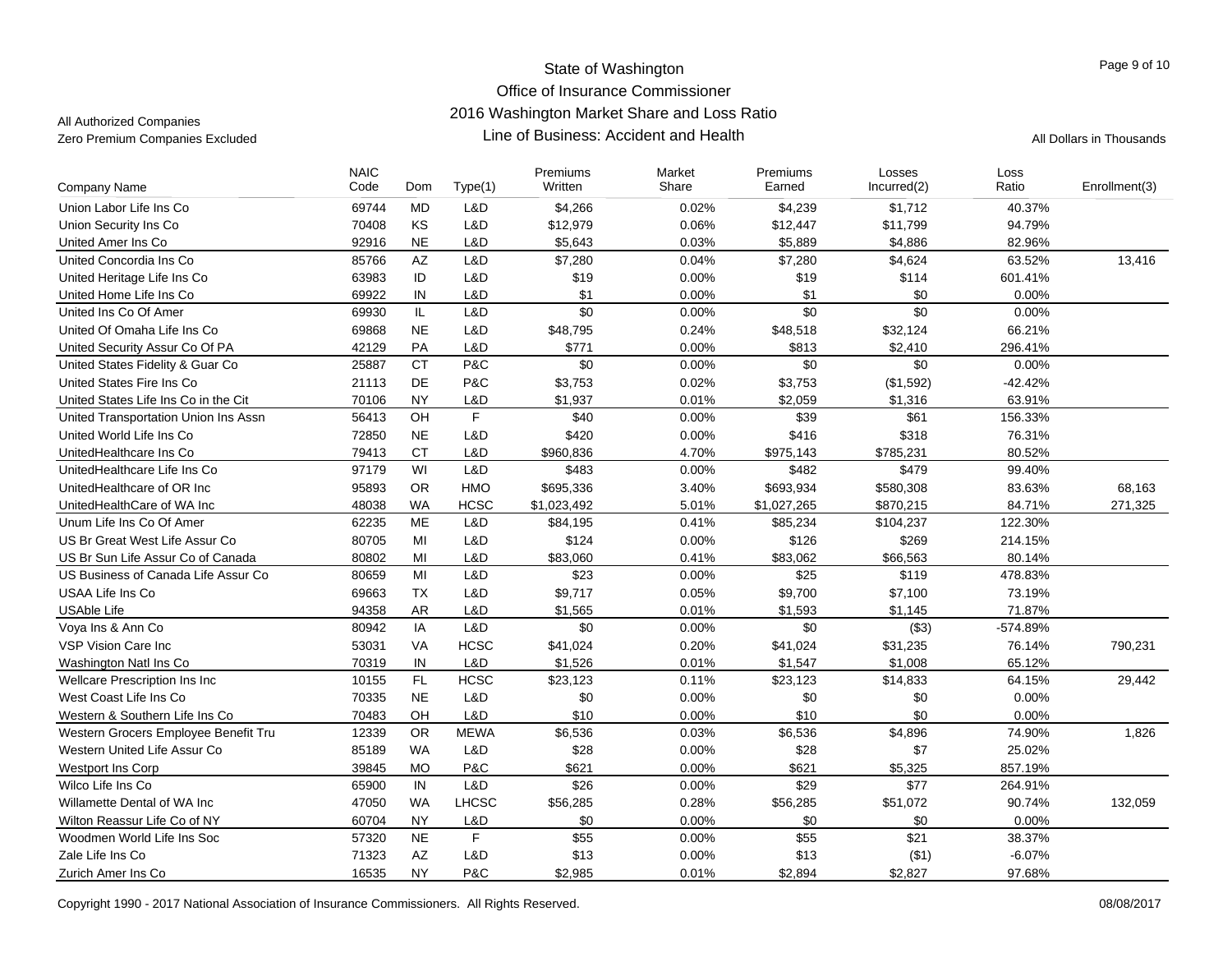#### 2016 Washington Market Share and Loss Ratio

| All Authorized Companies<br>Zero Premium Companies Excluded |                     |     | All Dollars in Thousands |                     |                 |                    |                       |               |               |
|-------------------------------------------------------------|---------------------|-----|--------------------------|---------------------|-----------------|--------------------|-----------------------|---------------|---------------|
| Company Name                                                | <b>NAIC</b><br>Code | Dom | Type(1)                  | Premiums<br>Written | Market<br>Share | Premiums<br>Earned | Losses<br>Incurred(2) | Loss<br>Ratio | Enrollment(3) |
| Zurich Amer Life Ins Co                                     | 90557               | IL. | L&D                      | \$6                 | 0.00%           | \$6                | \$0                   | $0.00\%$      |               |
| Totals (Loss Ratio is average)(4)                           |                     |     |                          | \$20,448,387        | 100.00%         | \$20,495,527       | \$17,544,450          | 85.60%        | 6,013,297     |

(1)L&D=Life and Disability Ins. Co., P&C=Property and Casualty Ins. Co., HMO=Health Maintenance Organization, HCSC=Health Care Service Contractor, LHCSC=Limited HCSC,

F=Fraternal, MEWA=Multiple Employer Welfare Arrangement

(2)Includes Risk Revenue-related claims and benefits. However, Premiums Written and Premiums Earned do not include Risk Revenue.

(3) Enrollment only provided by companies filing the NAIC Health blank.

(4)Totals do not represent all health coverage in Washington.

Page 10 of 10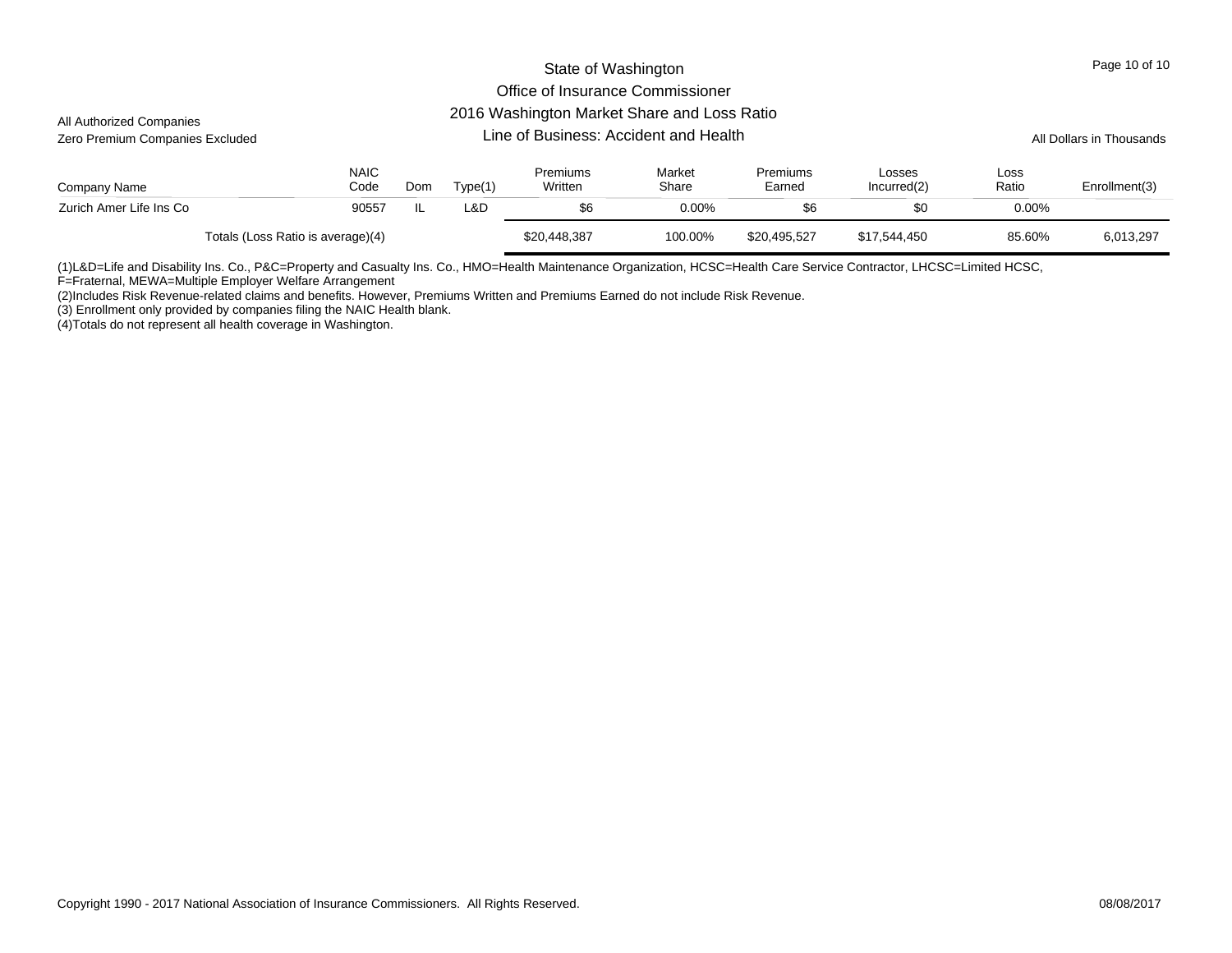Page 1 of 1

|                                         | <b>NAIC</b> |           |           | Market    |  |
|-----------------------------------------|-------------|-----------|-----------|-----------|--|
| Company Name                            | Code        | Dom       | Totals    | Share     |  |
| Assured Life Assn                       | 56499       | CO        | \$127     | 0.10%     |  |
| Croatian Fraternal Union Of Amer        | 56634       | PA        | \$969     | 0.78%     |  |
| Degree Of Honor Protective Assn         | 57088       | <b>MN</b> | \$11      | 0.01%     |  |
| First Cath Slovak Ladies Assn USA       | 56332       | OH        | \$2       | $0.00\%$  |  |
| Independent Order Of Foresters Us Br    | 58068       | <b>NY</b> | (\$35)    | $-0.03\%$ |  |
| Knights Of Columbus                     | 58033       | <b>CT</b> | \$335     | 0.27%     |  |
| Loyal Christian Benefit Assn            | 56758       | PA        | \$7       | 0.01%     |  |
| Modern Woodmen Of Amer                  | 57541       | IL        | \$7,625   | 6.13%     |  |
| National Catholic Soc Of Foresters      | 57568       | IL        | \$1       | $0.00\%$  |  |
| Polish Natl Alliance Us Of Na           | 57622       | IL        | \$7       | 0.01%     |  |
| Royal Neighbors Of Amer                 | 57657       | IL        | \$2,969   | 2.39%     |  |
| Sons Of Norway                          | 57142       | <b>MN</b> | \$3,350   | 2.69%     |  |
| <b>Thrivent Financial For Lutherans</b> | 56014       | WI        | \$108,560 | 87.29%    |  |
| United Transportation Union Ins Assn    | 56413       | OH        | \$7       | 0.01%     |  |
| Womans Life Ins Society                 | 56170       | MI        | \$2       | 0.00%     |  |
| Woodmen World Life Ins Soc              | 57320       | <b>NE</b> | \$434     | 0.35%     |  |
|                                         | Totals      |           | \$124,369 | 100.00%   |  |
|                                         |             |           |           |           |  |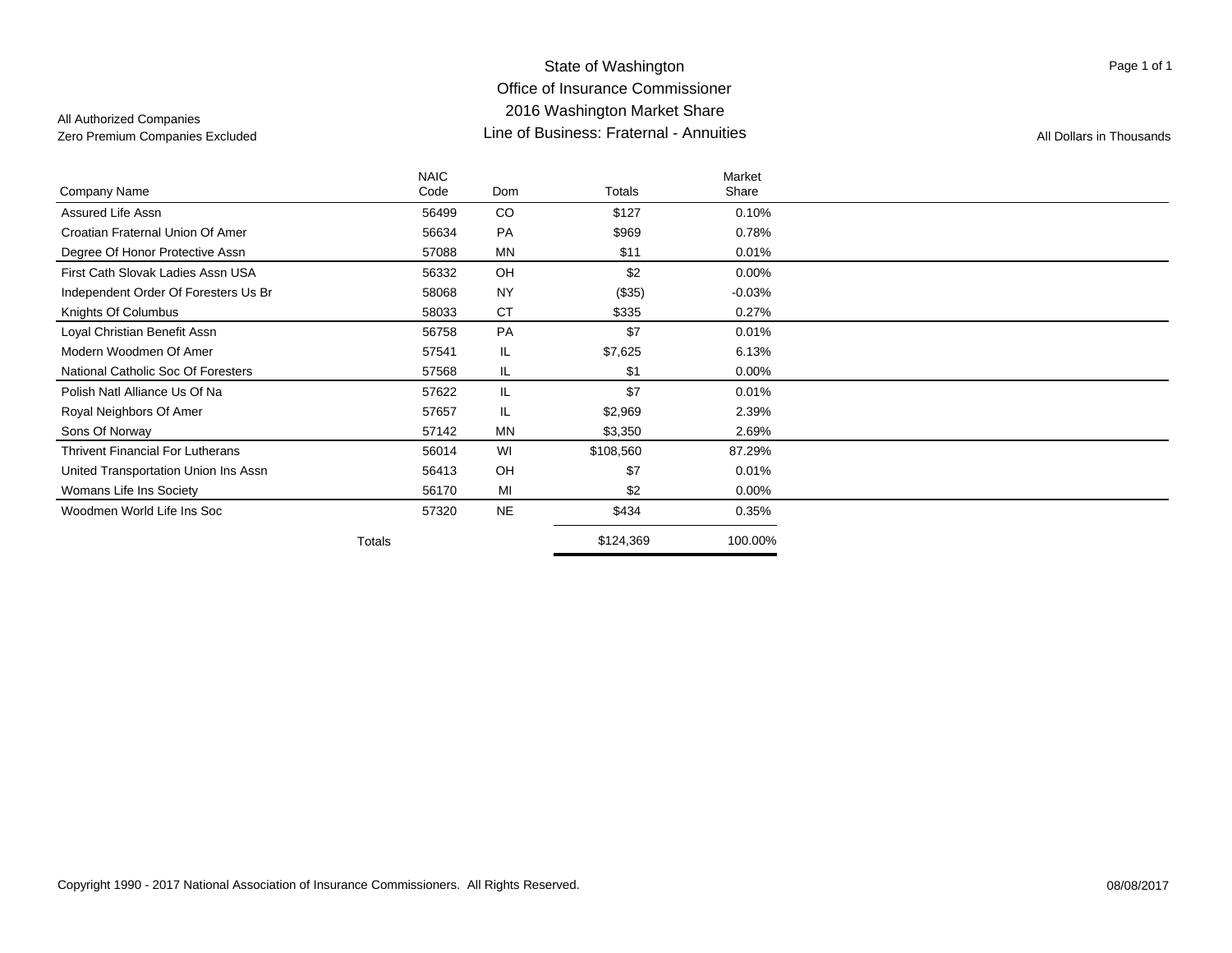### State of Washington Office of Insurance Commissioner 2016 Washington Market Share Line of Business: Fraternal - Life InsuranceZero Premium Companies Excluded **All Dollars in Thousands Line of Business: Fraternal - Life Insurance** All Dollars in Thousands

Page 1 of 1

|                                         | <b>NAIC</b> |           |               | Market   |  |
|-----------------------------------------|-------------|-----------|---------------|----------|--|
| <b>Company Name</b>                     | Code        | Dom       | <b>Totals</b> | Share    |  |
| Assured Life Assn                       | 56499       | CO        | \$40          | 0.06%    |  |
| <b>Catholic Order Of Foresters</b>      | 57487       | IL.       | \$29          | 0.04%    |  |
| Croatian Fraternal Union Of Amer        | 56634       | PA        | \$45          | 0.07%    |  |
| Degree Of Honor Protective Assn         | 57088       | <b>MN</b> | \$140         | 0.22%    |  |
| Everence Assn Inc                       | 57991       | IN        | \$5           | 0.01%    |  |
| First Cath Slovak Ladies Assn USA       | 56332       | OH        | \$1           | $0.00\%$ |  |
| Independent Order Of Foresters Us Br    | 58068       | <b>NY</b> | \$6,289       | 9.72%    |  |
| Knights Of Columbus                     | 58033       | <b>CT</b> | \$9,703       | 15.00%   |  |
| Loyal Christian Benefit Assn            | 56758       | PA        | \$4           | 0.01%    |  |
| Modern Woodmen Of Amer                  | 57541       | IL.       | \$2,043       | 3.16%    |  |
| National Catholic Soc Of Foresters      | 57568       | IL        | \$10          | 0.02%    |  |
| Polish Natl Alliance Us Of Na           | 57622       | IL.       | \$46          | 0.07%    |  |
| Royal Neighbors Of Amer                 | 57657       | IL.       | \$1,452       | 2.24%    |  |
| Slovene Natl Benefit Society            | 57673       | PA        | \$1           | 0.00%    |  |
| Sons Of Norway                          | 57142       | <b>MN</b> | \$1,222       | 1.89%    |  |
| Supreme Council The Royal Arcanum       | 58181       | MA        | \$8           | 0.01%    |  |
| <b>Thrivent Financial For Lutherans</b> | 56014       | WI        | \$42,921      | 66.34%   |  |
| United Transportation Union Ins Assn    | 56413       | OH        | \$29          | 0.04%    |  |
| Western Fraternal Life Assn             | 58017       | IA        | \$7           | 0.01%    |  |
| Womans Life Ins Society                 | 56170       | MI        | \$4           | 0.01%    |  |
| Woodmen World Life Ins Soc              | 57320       | <b>NE</b> | \$700         | 1.08%    |  |
|                                         | Totals      |           | \$64,699      | 100.00%  |  |
|                                         |             |           |               |          |  |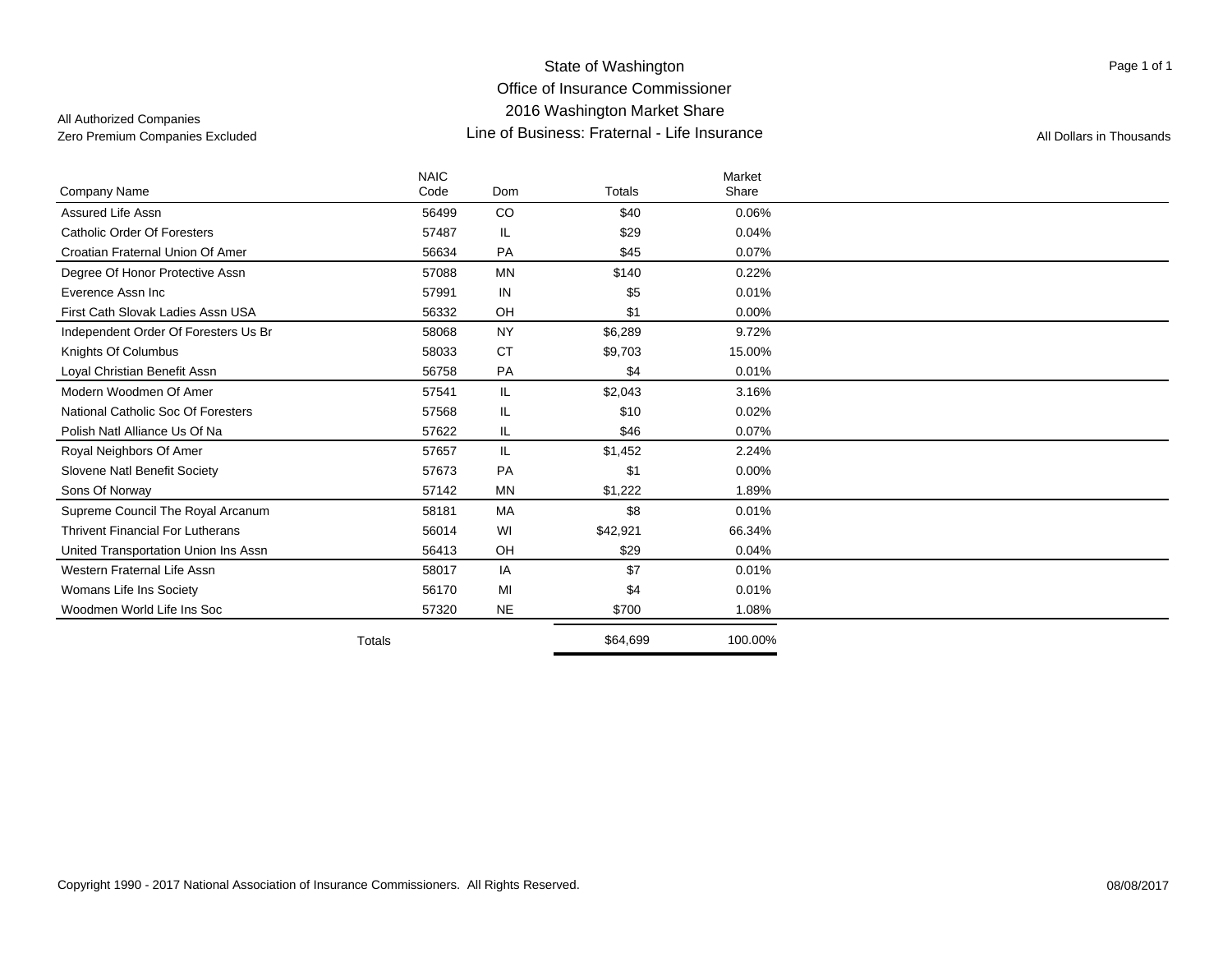## All Authorized Companies

| <b>Company Name</b>                  | <b>NAIC</b><br>Code | Dom            | Ordinary | Credit | Group    | Industrial | Total    | Market<br>Share |
|--------------------------------------|---------------------|----------------|----------|--------|----------|------------|----------|-----------------|
| 4 Ever Life Ins Co                   | 80985               | IL.            | \$0      | \$0    | \$129    | \$0        | \$129    | 0.01%           |
| 5 Star Life Ins Co                   | 77879               | LA             | \$297    | \$0    | \$2,586  | \$0        | \$2,884  | 0.11%           |
| AAA Life Ins Co                      | 71854               | MI             | \$5,522  | \$0    | \$5,308  | \$0        | \$10,830 | 0.43%           |
| Ability Ins Co                       | 71471               | <b>NE</b>      | \$2      | \$0    | \$0      | \$0        | \$2      | $0.00\%$        |
| Accordia Life & Ann Co               | 62200               | IA             | \$6,057  | \$0    | \$0      | \$0        | \$6,057  | 0.24%           |
| Aetna Life Ins Co                    | 60054               | <b>CT</b>      | \$491    | \$0    | \$14,817 | \$0        | \$15,308 | 0.60%           |
| Allianz Life Ins Co Of N Amer        | 90611               | MN             | \$7,954  | \$0    | \$27     | \$0        | \$7,981  | 0.31%           |
| Allstate Assur Co                    | 70866               | IL             | \$2,284  | \$0    | \$0      | \$0        | \$2,284  | 0.09%           |
| Allstate Life Ins Co                 | 60186               | IL             | \$8,642  | \$0    | \$265    | \$0        | \$8,906  | 0.35%           |
| American Amicable Life Ins Co Of TX  | 68594               | <b>TX</b>      | \$736    | \$0    | \$98     | \$0        | \$834    | 0.03%           |
| American Bankers Life Assur Co Of FL | 60275               | FL             | \$62     | \$106  | \$1      | \$0        | \$169    | 0.01%           |
| American Equity Invest Life Ins Co   | 92738               | IA             | \$4      | \$0    | \$1      | \$0        | \$4      | $0.00\%$        |
| American Family Life Assur Co of Col | 60380               | <b>NE</b>      | \$2,748  | \$0    | \$14     | \$0        | \$2,762  | 0.11%           |
| American Family Life Ins Co          | 60399               | WI             | \$7,458  | \$0    | \$28     | \$0        | \$7,486  | 0.29%           |
| American Fidelity Assur Co           | 60410               | OK             | \$1,913  | \$0    | \$0      | \$0        | \$1,913  | 0.08%           |
| American Fidelity Life Ins Co        | 60429               | FL             | \$82     | \$0    | \$0      | \$0        | \$82     | 0.00%           |
| American Gen Life Ins Co             | 60488               | <b>TX</b>      | \$31,793 | \$0    | \$855    | \$0        | \$32,647 | 1.28%           |
| American Heritage Life Ins Co        | 60534               | FL             | \$166    | \$1    | \$334    | \$0        | \$502    | 0.02%           |
| American Hith & Life Ins Co          | 60518               | <b>TX</b>      | \$145    | \$378  | \$12     | \$0        | \$535    | 0.02%           |
| American Income Life Ins Co          | 60577               | IN             | \$21,013 | \$0    | \$52     | \$0        | \$21,066 | 0.83%           |
| American Memorial Life Ins Co        | 67989               | <b>SD</b>      | \$11,678 | \$0    | \$193    | \$0        | \$11,871 | 0.47%           |
| American Modern Life Ins Co          | 65811               | OH             | \$0      | \$196  | \$0      | \$0        | \$196    | 0.01%           |
| American Natl Ins Co                 | 60739               | <b>TX</b>      | \$6,062  | \$0    | \$12     | \$1        | \$6,074  | 0.24%           |
| American Natl Life Ins Co Of TX      | 71773               | <b>TX</b>      | \$9      | \$0    | \$0      | \$0        | \$9      | $0.00\%$        |
| American Public Life Ins Co          | 60801               | OK             | \$4      | \$0    | \$0      | \$0        | \$4      | 0.00%           |
| American Republic Ins Co.            | 60836               | IA             | \$88     | ( \$1) | \$0      | \$0        | \$86     | 0.00%           |
| American United Life Ins Co          | 60895               | IN             | \$3,924  | \$0    | \$178    | \$0        | \$4,101  | 0.16%           |
| Americo Fin Life & Ann Ins Co        | 61999               | <b>TX</b>      | \$1,550  | \$0    | \$10     | \$0        | \$1,560  | 0.06%           |
| Ameritas Life Ins Corp               | 61301               | <b>NE</b>      | \$10,712 | \$0    | \$1      | \$0        | \$10,714 | 0.42%           |
| Amica Life Ins Co                    | 72222               | R <sub>l</sub> | \$1,838  | \$0    | \$75     | \$0        | \$1,913  | 0.08%           |
| Anthem Life Ins Co                   | 61069               | IN             | \$1      | \$0    | \$89     | \$0        | \$90     | 0.00%           |
| Assurity Life Ins Co                 | 71439               | <b>NE</b>      | \$1,587  | \$0    | \$28     | \$0        | \$1,615  | 0.06%           |
| Athene Ann & Life Assur Co of NY     | 68039               | <b>NY</b>      | \$18     | \$0    | \$0      | \$0        | \$18     | 0.00%           |
| Athene Ann & Life Co                 | 61689               | IA             | \$6,563  | \$0    | \$0      | \$0        | \$6,563  | 0.26%           |
| Athene Annuity & Life Assur Co       | 61492               | DE             | \$1,147  | \$0    | \$13     | \$0        | \$1,160  | 0.05%           |
| Aurora Natl Life Assur Co            | 61182               | CA             | \$260    | \$0    | \$4      | \$0        | \$264    | 0.01%           |
| Auto Club Life Ins Co                | 84522               | MI             | \$18     | \$0    | \$0      | \$0        | \$18     | 0.00%           |

Copyright 1990 - 2017 National Association of Insurance Commissioners. All Rights Reserved.

Page 1 of 9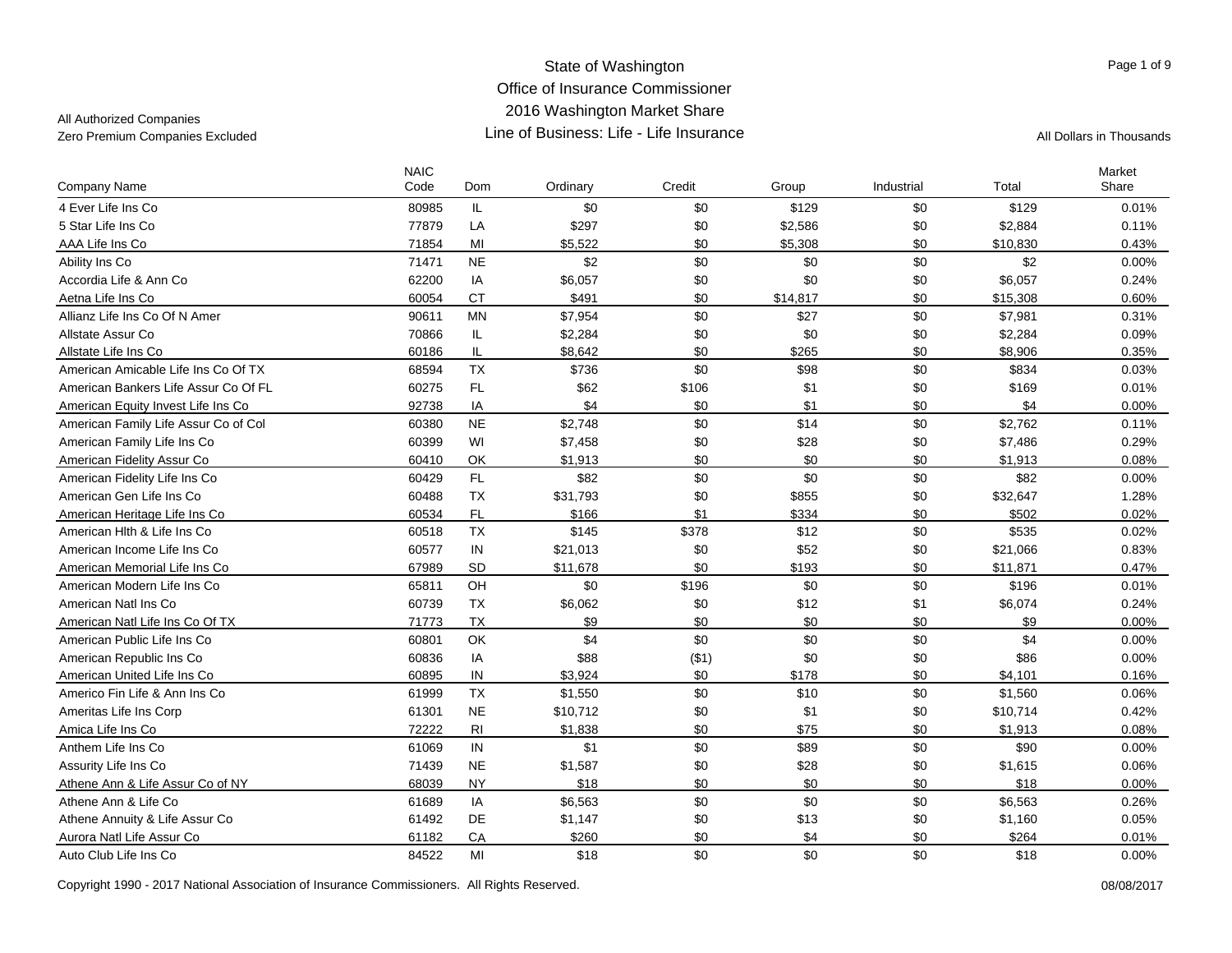All Authorized Companies

| Company Name                     | <b>NAIC</b><br>Code | Dom       | Ordinary | Credit | Group   | Industrial | Total    | Market<br>Share |
|----------------------------------|---------------------|-----------|----------|--------|---------|------------|----------|-----------------|
| Auto Owners Life Ins Co          | 61190               | MI        | \$59     | \$0    | \$0     | \$0        | \$59     | 0.00%           |
| AXA Equitable Life & Ann Co      | 62880               | CO        | \$105    | \$0    | \$0     | \$0        | \$105    | 0.00%           |
| AXA Equitable Life Ins Co        | 62944               | <b>NY</b> | \$25,384 | \$0    | \$0     | \$0        | \$25,384 | 1.00%           |
| Baltimore Life Ins Co            | 61212               | <b>MD</b> | \$496    | \$0    | \$0     | \$0        | \$496    | 0.02%           |
| Bankers Fidelity Life Ins Co     | 61239               | GA        | \$2      | \$0    | \$0     | \$0        | \$2      | 0.00%           |
| Bankers Life & Cas Co            | 61263               | IL        | \$7,388  | \$0    | \$0     | \$0        | \$7.388  | 0.29%           |
| Banner Life Ins Co               | 94250               | <b>MD</b> | \$24,385 | \$0    | \$0     | \$0        | \$24,385 | 0.96%           |
| Beneficial Life Ins Co           | 61395               | UT        | \$4,904  | \$0    | \$0     | \$0        | \$4,904  | 0.19%           |
| Berkley Life & Hith Ins Co       | 64890               | IA        | \$51     | \$0    | \$0     | \$0        | \$51     | $0.00\%$        |
| Berkshire Life Ins Co of Amer    | 71714               | <b>MA</b> | \$57     | \$0    | \$0     | \$0        | \$57     | $0.00\%$        |
| Best Life & Hith Ins Co          | 90638               | <b>TX</b> | \$0      | \$0    | \$15    | \$0        | \$15     | 0.00%           |
| Boston Mut Life Ins Co           | 61476               | MA        | \$991    | \$0    | \$14    | \$0        | \$1,005  | 0.04%           |
| Central Security Life Ins Co     | 61735               | <b>TX</b> | \$5      | \$0    | \$0     | \$0        | \$5      | 0.00%           |
| Central States H & L Co Of Omaha | 61751               | <b>NE</b> | \$15     | \$220  | \$0     | \$0        | \$235    | 0.01%           |
| Central United Life Ins Co       | 61883               | <b>AR</b> | \$5      | \$0    | \$0     | \$0        | \$5      | 0.00%           |
| Chesapeake Life Ins Co           | 61832               | OK        | \$202    | \$0    | \$0     | \$0        | \$202    | 0.01%           |
| Christian Fidelity Life Ins Co   | 61859               | <b>TX</b> | \$0      | \$0    | \$0     | \$0        | \$0      | 0.00%           |
| Church Life Ins Corp             | 61875               | <b>NY</b> | \$5      | \$0    | \$455   | \$0        | \$459    | 0.02%           |
| CICA Life Ins Co of Amer         | 71463               | CO        | \$11     | \$0    | \$0     | \$0        | \$11     | 0.00%           |
| Cigna Hlth & Life Ins Co         | 67369               | <b>CT</b> | \$1      | \$0    | \$0     | \$0        | \$1      | 0.00%           |
| Cincinnati Life Ins Co           | 76236               | OH        | \$2,457  | \$0    | \$0     | \$0        | \$2,457  | 0.10%           |
| CM Life Ins Co                   | 93432               | <b>CT</b> | \$2,796  | \$0    | \$0     | \$0        | \$2,796  | 0.11%           |
| CMFG Life Ins Co                 | 62626               | IA        | \$5,157  | \$646  | \$473   | \$0        | \$6,276  | 0.25%           |
| Colonial Life & Accident Ins Co  | 62049               | SC        | \$2,547  | \$0    | \$245   | \$0        | \$2.792  | 0.11%           |
| Colonial Penn Life Ins Co        | 62065               | PA        | \$941    | \$0    | \$119   | \$0        | \$1,060  | 0.04%           |
| Colorado Bankers Life Ins Co     | 84786               | <b>NC</b> | \$903    | \$0    | \$0     | \$0        | \$903    | 0.04%           |
| Columbian Life Ins Co            | 76023               | IL        | \$232    | \$0    | \$15    | \$0        | \$247    | 0.01%           |
| Columbian Mut Life Ins Co.       | 62103               | <b>NY</b> | \$27     | \$0    | \$0     | \$0        | \$27     | $0.00\%$        |
| Columbus Life Ins Co             | 99937               | OH        | \$3,113  | \$0    | \$0     | \$0        | \$3,113  | 0.12%           |
| Combined Ins Co Of Amer          | 62146               | IL        | \$610    | \$0    | \$166   | \$0        | \$775    | 0.03%           |
| Commonwealth Ann & Life Ins Co   | 84824               | MA        | \$416    | \$0    | \$1     | \$0        | \$416    | 0.02%           |
| Companion Life Ins Co            | 77828               | SC        | \$0      | \$0    | \$51    | \$0        | \$51     | 0.00%           |
| Connecticut Gen Life Ins Co      | 62308               | <b>CT</b> | \$1,757  | \$0    | \$2,453 | \$0        | \$4,210  | 0.17%           |
| Constitution Life Ins Co         | 62359               | <b>TX</b> | \$17     | \$0    | \$0     | \$0        | \$17     | 0.00%           |
| Continental Amer Ins Co          | 71730               | <b>NE</b> | \$0      | \$0    | \$40    | \$0        | \$40     | 0.00%           |
| Continental Gen Ins Co           | 71404               | <b>TX</b> | \$78     | \$0    | \$0     | \$0        | \$78     | 0.00%           |
| Country Investors Life Assur Co  | 94218               | IL        | \$1,099  | \$0    | \$0     | \$0        | \$1,099  | 0.04%           |

Copyright 1990 - 2017 National Association of Insurance Commissioners. All Rights Reserved. 08/08/2017

Page 2 of 9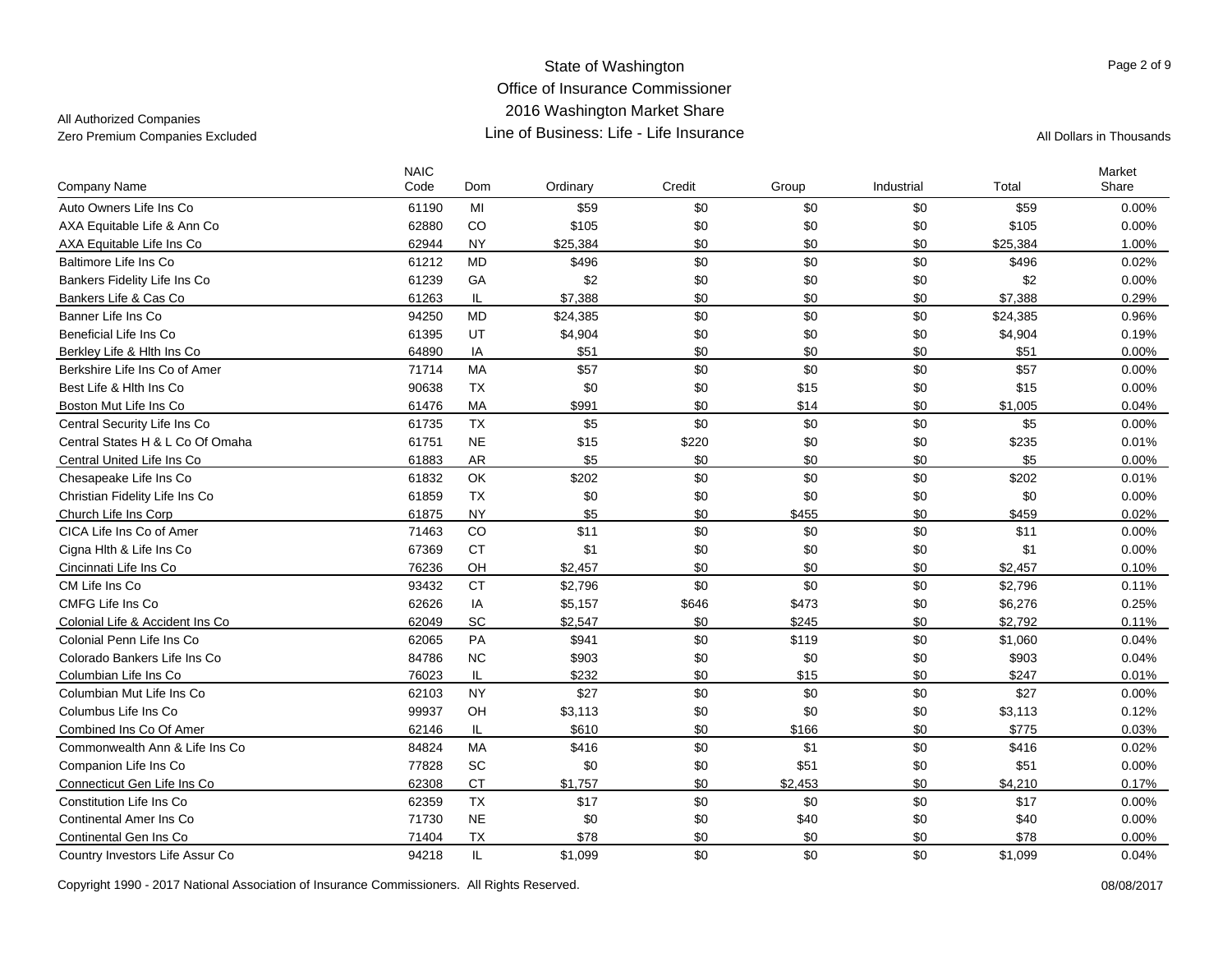## All Authorized Companies

| <b>Company Name</b>                  | <b>NAIC</b><br>Code | Dom       | Ordinary | Credit | Group   | Industrial | Total    | Market<br>Share |
|--------------------------------------|---------------------|-----------|----------|--------|---------|------------|----------|-----------------|
| Country Life Ins Co                  | 62553               | IL.       | \$17,696 | \$0    | \$53    | \$0        | \$17,749 | 0.70%           |
| CSI Life Ins Co                      | 82880               | <b>NE</b> | \$1      | \$0    | \$0     | \$0        | \$1      | 0.00%           |
| Dearborn Natl Life Ins Co            | 71129               | IL        | \$24     | \$0    | \$2,556 | \$0        | \$2,580  | 0.10%           |
| Delaware Amer Life Ins Co            | 62634               | DE        | \$19     | \$0    | \$9     | \$0        | \$29     | $0.00\%$        |
| Delaware Life Ins Co                 | 79065               | DE        | \$1,004  | \$0    | \$0     | \$0        | \$1,004  | 0.04%           |
| ELCO Mut Life & Ann                  | 84174               | IL        | \$1      | \$0    | \$0     | \$0        | \$1      | $0.00\%$        |
| <b>EMC Natl Life Co</b>              | 62928               | IA        | \$401    | \$0    | \$1     | \$0        | \$402    | 0.02%           |
| Equitable Life & Cas Ins Co          | 62952               | UT        | \$10     | \$0    | \$0     | \$0        | \$10     | 0.00%           |
| Equitrust Life Ins Co                | 62510               | IL        | \$4,091  | \$0    | \$0     | \$0        | \$4,091  | 0.16%           |
| Family Heritage Life Ins Co Of Amer  | 77968               | OH        | \$104    | \$0    | \$0     | \$0        | \$104    | $0.00\%$        |
| Family Life Ins Co                   | 63053               | <b>TX</b> | \$324    | \$0    | \$0     | \$0        | \$324    | 0.01%           |
| Farm Bureau Life Ins Co              | 63088               | IA        | \$601    | \$0    | \$26    | \$0        | \$627    | 0.02%           |
| Farmers New World Life Ins Co        | 63177               | <b>WA</b> | \$37,823 | \$0    | \$0     | \$0        | \$37,823 | 1.49%           |
| Federal Life Ins Co                  | 63223               | IL        | \$114    | \$0    | \$1     | \$0        | \$115    | 0.00%           |
| Federated Life Ins Co                | 63258               | <b>MN</b> | \$1,417  | \$0    | \$0     | \$0        | \$1,417  | 0.06%           |
| Fidelity & Guar Life Ins Co          | 63274               | IA        | \$5,853  | \$0    | \$0     | \$0        | \$5,853  | 0.23%           |
| Fidelity Investments Life Ins Co     | 93696               | UT        | \$352    | \$0    | \$0     | \$0        | \$352    | 0.01%           |
| Fidelity Life Assn A Legal Reserve L | 63290               | IL        | \$1,519  | \$0    | \$5     | \$0        | \$1,524  | 0.06%           |
| Fidelity Security Life Ins Co        | 71870               | <b>MO</b> | \$47     | \$0    | \$5     | \$0        | \$52     | 0.00%           |
| First Allmerica Fin Life Ins Co      | 69140               | <b>MA</b> | \$84     | \$0    | \$0     | \$0        | \$84     | 0.00%           |
| First Hlth Life & Hlth Ins Co        | 90328               | <b>TX</b> | \$33     | \$0    | \$0     | \$0        | \$33     | $0.00\%$        |
| First Penn Pacific Life Ins Co       | 67652               | IN        | \$2,194  | \$0    | \$6     | \$0        | \$2,199  | 0.09%           |
| Foresters Life Ins Ann Co            | 63495               | <b>NY</b> | \$1,851  | \$0    | \$0     | \$0        | \$1,851  | 0.07%           |
| Forethought Life Ins Co              | 91642               | IN        | \$19,266 | \$0    | \$61    | \$0        | \$19,327 | 0.76%           |
| Freedom Life Ins Co Of Amer          | 62324               | <b>TX</b> | \$5      | \$0    | \$0     | \$0        | \$5      | 0.00%           |
| Garden State Life Ins Co             | 63657               | <b>TX</b> | \$366    | \$0    | \$0     | \$0        | \$366    | 0.01%           |
| General Amer Life Ins Co             | 63665               | <b>MO</b> | \$3,965  | \$0    | \$2     | \$0        | \$3,968  | 0.16%           |
| General Fidelity Life Ins Co         | 93521               | SC        | \$0      | \$35   | \$0     | \$0        | \$35     | 0.00%           |
| Genworth Life & Ann Ins Co           | 65536               | VA        | \$32,660 | \$0    | \$134   | \$0        | \$32,795 | 1.29%           |
| Genworth Life Ins Co                 | 70025               | DE        | \$6,278  | \$0    | \$126   | \$0        | \$6.405  | 0.25%           |
| Gerber Life Ins Co                   | 70939               | <b>NY</b> | \$5,812  | \$0    | \$2     | \$0        | \$5,813  | 0.23%           |
| Globe Life & Accident Ins Co         | 91472               | <b>NE</b> | \$2,119  | \$0    | \$4,685 | \$0        | \$6,804  | 0.27%           |
| Golden Rule Ins Co                   | 62286               | IN        | \$212    | \$0    | \$0     | \$0        | \$212    | 0.01%           |
| Government Personnel Mut Life Ins Co | 63967               | <b>TX</b> | \$1,072  | \$0    | \$0     | \$0        | \$1,072  | 0.04%           |
| GPM Hith & Life Ins Co               | 67059               | <b>WA</b> | \$215    | \$0    | \$0     | \$0        | \$215    | 0.01%           |
| Great Amer Life Ins Co               | 63312               | OH        | \$644    | \$0    | \$0     | \$0        | \$644    | 0.03%           |
| Great Southern Life Ins Co           | 90212               | <b>TX</b> | \$366    | \$0    | \$1     | \$0        | \$368    | 0.01%           |

Copyright 1990 - 2017 National Association of Insurance Commissioners. All Rights Reserved. 08/08/2017

Page 3 of 9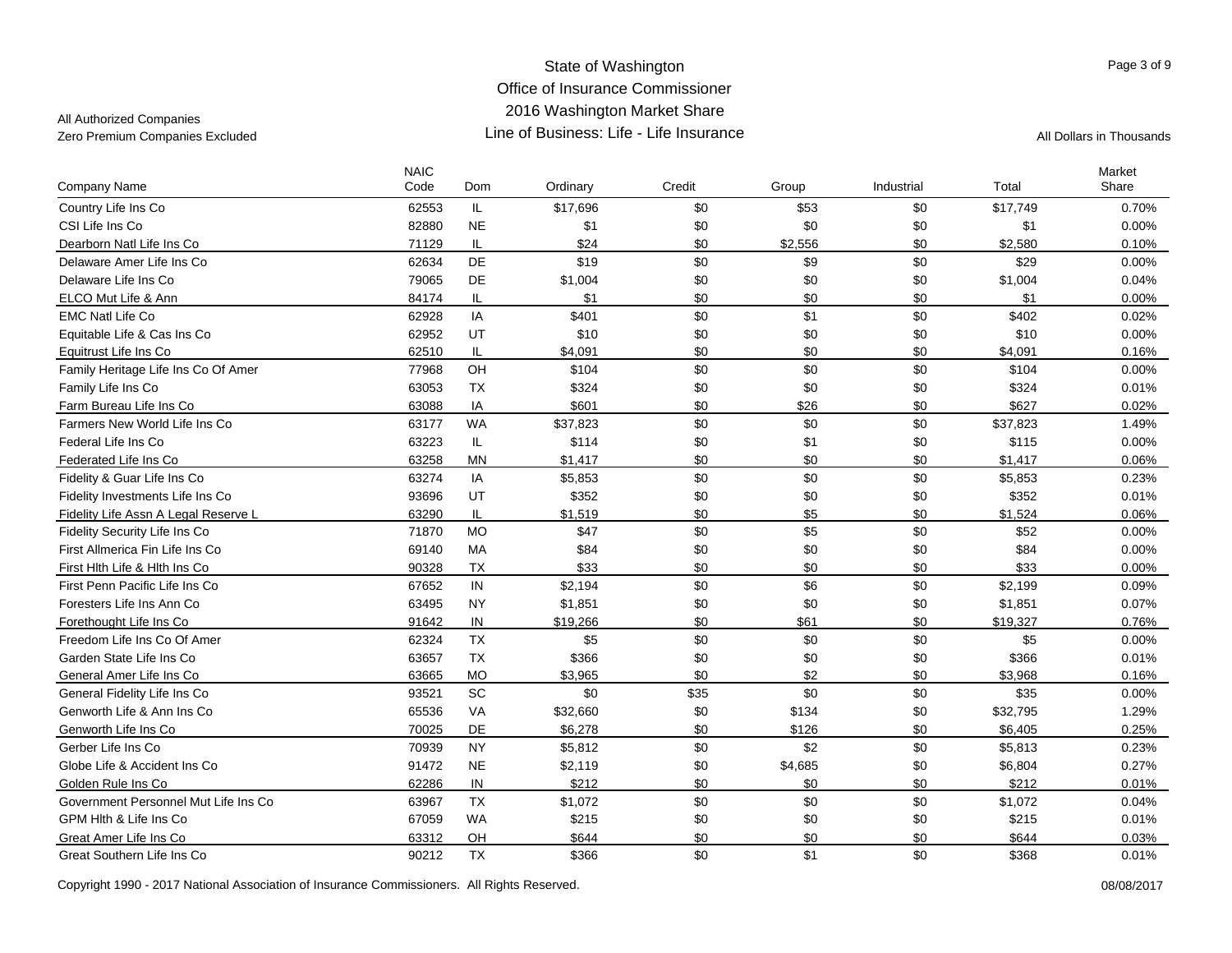All Authorized Companies

| <b>Company Name</b>                  | <b>NAIC</b><br>Code | Dom           | Ordinary | Credit | Group    | Industrial | Total    | Market<br>Share |
|--------------------------------------|---------------------|---------------|----------|--------|----------|------------|----------|-----------------|
| Great W Life & Ann Ins Co            | 68322               | CO            | \$32,819 | \$0    | \$2,365  | \$0        | \$35,184 | 1.38%           |
| Great Western Ins Co                 | 71480               | UT            | \$21     | \$0    | \$0      | \$0        | \$21     | 0.00%           |
| Guarantee Trust Life Ins Co          | 64211               | IL            | \$107    | \$0    | \$0      | \$0        | \$107    | 0.00%           |
| Guaranty Income Life Ins Co          | 64238               | LA            | \$38     | \$0    | \$0      | \$0        | \$38     | 0.00%           |
| Guardian Ins & Ann Co Inc            | 78778               | DE            | \$121    | \$0    | \$8      | \$0        | \$129    | 0.01%           |
| Guardian Life Ins Co Of Amer         | 64246               | <b>NY</b>     | \$20,640 | \$0    | \$2,670  | \$0        | \$23,309 | 0.92%           |
| Guggenheim Life & Ann Co             | 83607               | DE            | \$4      | \$0    | \$0      | \$0        | \$4      | 0.00%           |
| Hartford Life & Accident Ins Co      | 70815               | <b>CT</b>     | \$204    | \$0    | \$16,919 | \$0        | \$17,124 | 0.67%           |
| Hartford Life & Ann Ins Co           | 71153               | <b>CT</b>     | \$17,535 | \$0    | \$5      | \$0        | \$17,540 | 0.69%           |
| Hartford Life Ins Co                 | 88072               | <b>CT</b>     | \$1,131  | \$0    | \$202    | \$0        | \$1,333  | 0.05%           |
| <b>HCC Life Ins Co</b>               | 92711               | $\sf IN$      | \$376    | \$0    | \$0      | \$0        | \$376    | 0.01%           |
| Health Net Life Ins Co               | 66141               | CA            | \$0      | \$0    | \$0      | \$0        | \$0      | 0.00%           |
| Homesteaders Life Co                 | 64505               | IA            | \$47     | \$0    | \$160    | \$0        | \$207    | 0.01%           |
| Horace Mann Life Ins Co              | 64513               | $\mathsf{IL}$ | \$778    | \$0    | \$6      | \$0        | \$783    | 0.03%           |
| IA Amer Life Ins Co                  | 91693               | <b>TX</b>     | \$171    | \$0    | \$0      | \$0        | \$171    | 0.01%           |
| Idealife Ins Co                      | 97764               | <b>CT</b>     | \$23     | \$0    | \$0      | \$0        | \$23     | $0.00\%$        |
| Illinois Mut Life Ins Co             | 64580               | $\mathsf{IL}$ | \$217    | \$0    | \$0      | \$0        | \$217    | 0.01%           |
| Individual Assur Co Life Hlth & Acc  | 81779               | OK            | \$1      | \$5    | \$0      | \$0        | \$6      | 0.00%           |
| Industrial Alliance Ins & Fin Serv I | 14406               | <b>TX</b>     | \$152    | \$0    | \$0      | \$0        | \$152    | 0.01%           |
| Integrity Life Ins Co                | 74780               | OH            | \$5      | \$0    | \$0      | \$0        | \$5      | 0.00%           |
| Investors Life Ins Co N Amer         | 63487               | <b>TX</b>     | \$124    | \$0    | \$0      | \$0        | \$124    | 0.00%           |
| Jackson Natl Life Ins Co             | 65056               | MI            | \$16,725 | \$0    | \$27     | \$0        | \$16,751 | 0.66%           |
| Jefferson Natl Life Ins Co           | 64017               | <b>TX</b>     | \$126    | \$0    | \$2      | \$0        | \$128    | 0.01%           |
| John Alden Life Ins Co               | 65080               | WI            | \$70     | \$0    | \$0      | \$0        | \$70     | 0.00%           |
| John Hancock Life & Hith Ins Co      | 93610               | <b>MA</b>     | \$6      | \$0    | \$0      | \$0        | \$6      | 0.00%           |
| John Hancock Life Ins Co USA         | 65838               | MI            | \$65,820 | \$0    | (\$150)  | \$0        | \$65,670 | 2.58%           |
| Kanawha Ins Co                       | 65110               | SC            | ( \$11)  | \$0    | \$0      | \$0        | ( \$11)  | 0.00%           |
| Kansas City Life Ins Co              | 65129               | <b>MO</b>     | \$3,568  | \$0    | \$120    | \$0        | \$3,688  | 0.14%           |
| Lafayette Life Ins Co                | 65242               | OH            | \$10,194 | \$0    | \$0      | \$0        | \$10,194 | 0.40%           |
| Landcar Life Ins Co                  | 92274               | UT            | \$0      | (\$1)  | \$0      | \$0        | ( \$1)   | 0.00%           |
| Liberty Bankers Life Ins Co          | 68543               | <b>OK</b>     | \$34     | \$0    | \$0      | \$0        | \$34     | 0.00%           |
| Liberty Life Assur Co Of Boston      | 65315               | <b>NH</b>     | \$4,252  | \$0    | \$7,775  | \$0        | \$12,026 | 0.47%           |
| Liberty Natl Life Ins Co             | 65331               | <b>NE</b>     | \$4,694  | \$0    | \$14     | \$0        | \$4,708  | 0.18%           |
| Life Ins Co Of N Amer                | 65498               | PA            | \$127    | \$0    | \$28,608 | \$0        | \$28,735 | 1.13%           |
| Life Ins Co Of The Southwest         | 65528               | <b>TX</b>     | \$6,217  | \$0    | \$0      | \$0        | \$6,217  | 0.24%           |
| Life Of The South Ins Co             | 97691               | GA            | \$0      | \$167  | \$0      | \$0        | \$167    | 0.01%           |
| LifeMap Assur Co                     | 97985               | <b>OR</b>     | \$10     | \$0    | \$7,660  | \$0        | \$7,670  | 0.30%           |

Copyright 1990 - 2017 National Association of Insurance Commissioners. All Rights Reserved. 08/08/2017

Page 4 of 9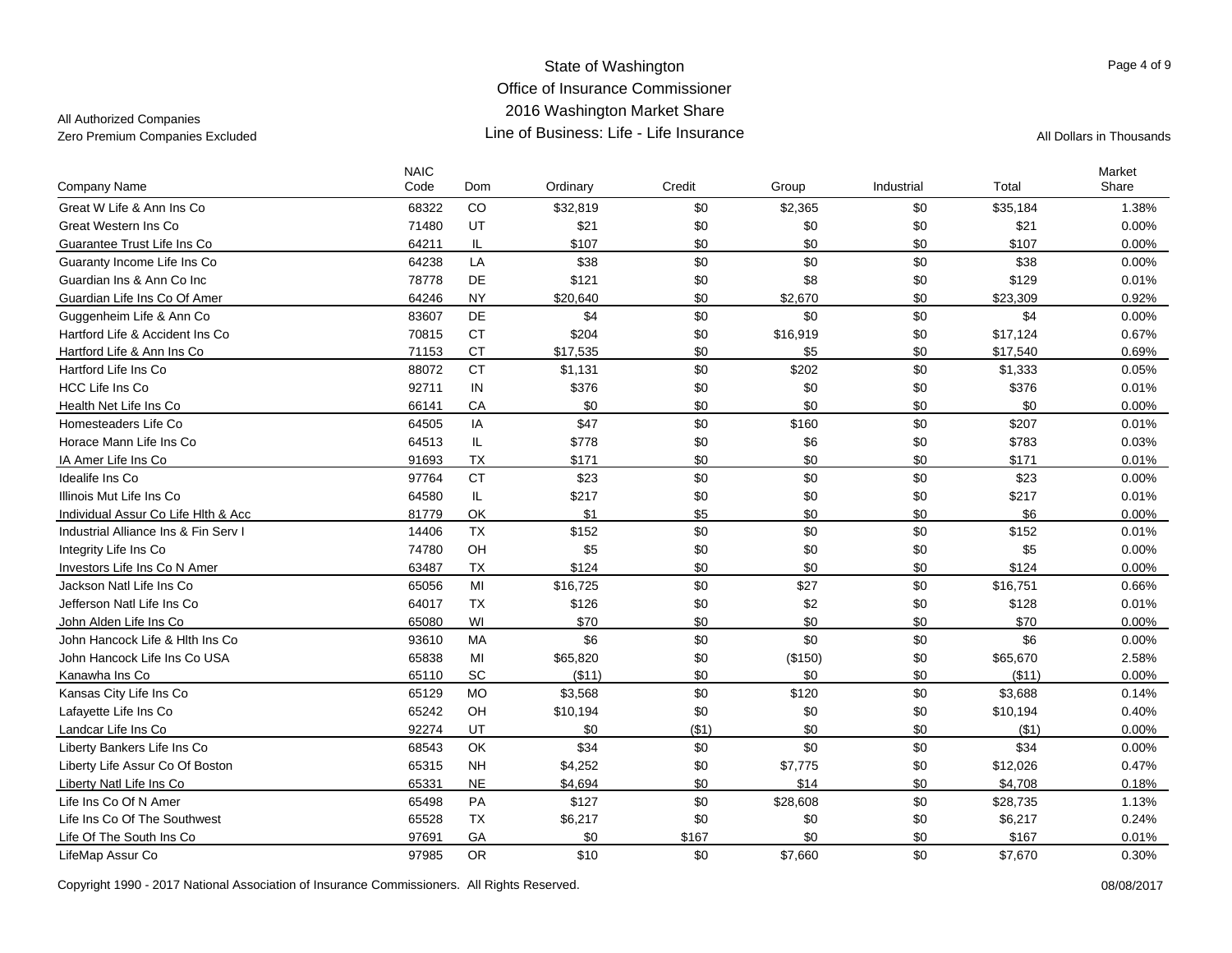## All Authorized Companies

| <b>Company Name</b>                 | <b>NAIC</b><br>Code | Dom        | Ordinary | Credit | Group     | Industrial | Total     | Market<br>Share |
|-------------------------------------|---------------------|------------|----------|--------|-----------|------------|-----------|-----------------|
| LifeSecure Ins Co                   | 77720               | MI         | \$28     | \$0    | \$0       | \$0        | \$28      | 0.00%           |
| Lifewise Assur Co                   | 94188               | <b>WA</b>  | \$28     | \$0    | \$0       | \$0        | \$28      | 0.00%           |
| Lincoln Benefit Life Co             | 65595               | <b>NE</b>  | \$36,418 | \$0    | \$6       | \$0        | \$36,424  | 1.43%           |
| Lincoln Heritage Life Ins Co        | 65927               | IL         | \$594    | \$0    | \$0       | \$0        | \$594     | 0.02%           |
| Lincoln Life & Ann Co of NY         | 62057               | <b>NY</b>  | \$119    | \$0    | \$10      | \$0        | \$128     | 0.01%           |
| Lincoln Natl Life Ins Co            | 65676               | ${\sf IN}$ | \$89,039 | \$0    | \$9,871   | \$0        | \$98,911  | 3.89%           |
| Lombard Intl Life Assur Co          | 60232               | PA         | \$5      | \$0    | \$1,476   | \$0        | \$1,481   | 0.06%           |
| Longevity Ins Co                    | 68446               | <b>TX</b>  | \$4      | \$0    | \$0       | \$0        | \$4       | 0.00%           |
| Loyal Amer Life Ins Co              | 65722               | OH         | \$18     | \$0    | \$0       | \$0        | \$18      | 0.00%           |
| Madison Natl Life Ins Co Inc        | 65781               | WI         | \$91     | \$0    | \$4       | \$0        | \$95      | 0.00%           |
| Manhattan Life Ins Co               | 65870               | <b>NY</b>  | \$280    | \$0    | \$0       | \$0        | \$280     | 0.01%           |
| Manhattan Natl Life Ins Co          | 67083               | OH         | \$267    | \$0    | \$0       | \$0        | \$267     | 0.01%           |
| MAPFRE Life Ins Co                  | 85561               | DE         | \$12     | \$0    | \$0       | \$0        | \$12      | 0.00%           |
| Massachusetts Mut Life Ins Co       | 65935               | MA         | \$49,896 | \$0    | \$73,453  | \$0        | \$123,349 | 4.85%           |
| Medico Ins Co                       | 31119               | <b>NE</b>  | \$8      | \$0    | \$0       | \$0        | \$8       | $0.00\%$        |
| Members Life Ins Co                 | 86126               | IA         | \$3      | \$0    | \$0       | \$0        | \$3       | 0.00%           |
| Merit Life Ins Co.                  | 65951               | IN         | \$236    | \$756  | \$0       | \$0        | \$992     | 0.04%           |
| Metlife Ins Co USA                  | 87726               | DE         | \$33,193 | \$0    | \$0       | \$0        | \$33,193  | 1.30%           |
| Metropolitan Life Ins Co            | 65978               | <b>NY</b>  | \$21,745 | \$0    | \$157,644 | \$0        | \$179,389 | 7.05%           |
| Metropolitan Tower Life Ins Co      | 97136               | DE         | \$1,185  | \$0    | \$0       | \$0        | \$1,185   | 0.05%           |
| Mid West Natl Life Ins Co Of TN     | 66087               | <b>TX</b>  | \$234    | \$0    | \$66      | \$0        | \$300     | 0.01%           |
| Midland Natl Life Ins Co            | 66044               | IA         | \$35,120 | \$0    | \$13      | \$0        | \$35,133  | 1.38%           |
| Midwestern United Life Ins Co       | 66109               | IN         | \$25     | \$0    | \$0       | \$0        | \$25      | 0.00%           |
| Minnesota Life Ins Co               | 66168               | <b>MN</b>  | \$19,275 | \$383  | \$18,680  | \$0        | \$38,339  | 1.51%           |
| MML Bay State Life Ins Co           | 70416               | <b>CT</b>  | \$722    | \$0    | \$0       | \$0        | \$722     | 0.03%           |
| Mony Life Ins Co                    | 66370               | <b>NY</b>  | \$2,624  | \$0    | \$2       | \$0        | \$2,627   | 0.10%           |
| Mony Life Ins Co Of Amer            | 78077               | <b>AZ</b>  | \$7,711  | \$0    | \$7       | \$0        | \$7,717   | 0.30%           |
| Mutual Of Amer Life Ins Co.         | 88668               | <b>NY</b>  | \$7      | \$0    | \$106     | \$0        | \$112     | 0.00%           |
| Mutual Trust Life Ins Co a Pan Amer | 66427               | IL.        | \$3,270  | \$0    | \$0       | \$0        | \$3,270   | 0.13%           |
| National Benefit Life Ins Co        | 61409               | <b>NY</b>  | \$305    | \$0    | \$0       | \$0        | \$305     | 0.01%           |
| National Farmers Union Life Ins Co  | 66540               | <b>TX</b>  | \$57     | \$0    | \$1       | \$0        | \$58      | 0.00%           |
| National Guardian Life Ins Co       | 66583               | WI         | \$268    | \$0    | \$1,710   | \$0        | \$1,978   | 0.08%           |
| National Life Ins Co                | 66680               | VT         | \$1,799  | \$0    | \$0       | \$0        | \$1,799   | 0.07%           |
| National Teachers Assoc Life Ins Co | 87963               | <b>TX</b>  | \$0      | \$0    | \$0       | \$0        | \$0       | 0.00%           |
| National Western Life Ins Co        | 66850               | CO         | \$519    | \$0    | \$0       | \$0        | \$519     | 0.02%           |
| Nationwide Life & Ann Ins Co        | 92657               | OH         | \$24,390 | \$0    | \$0       | \$0        | \$24.390  | 0.96%           |
| Nationwide Life Ins Co              | 66869               | OH         | \$2,001  | \$0    | \$13      | \$0        | \$2,014   | 0.08%           |

Copyright 1990 - 2017 National Association of Insurance Commissioners. All Rights Reserved. 08/08/2017

Page 5 of 9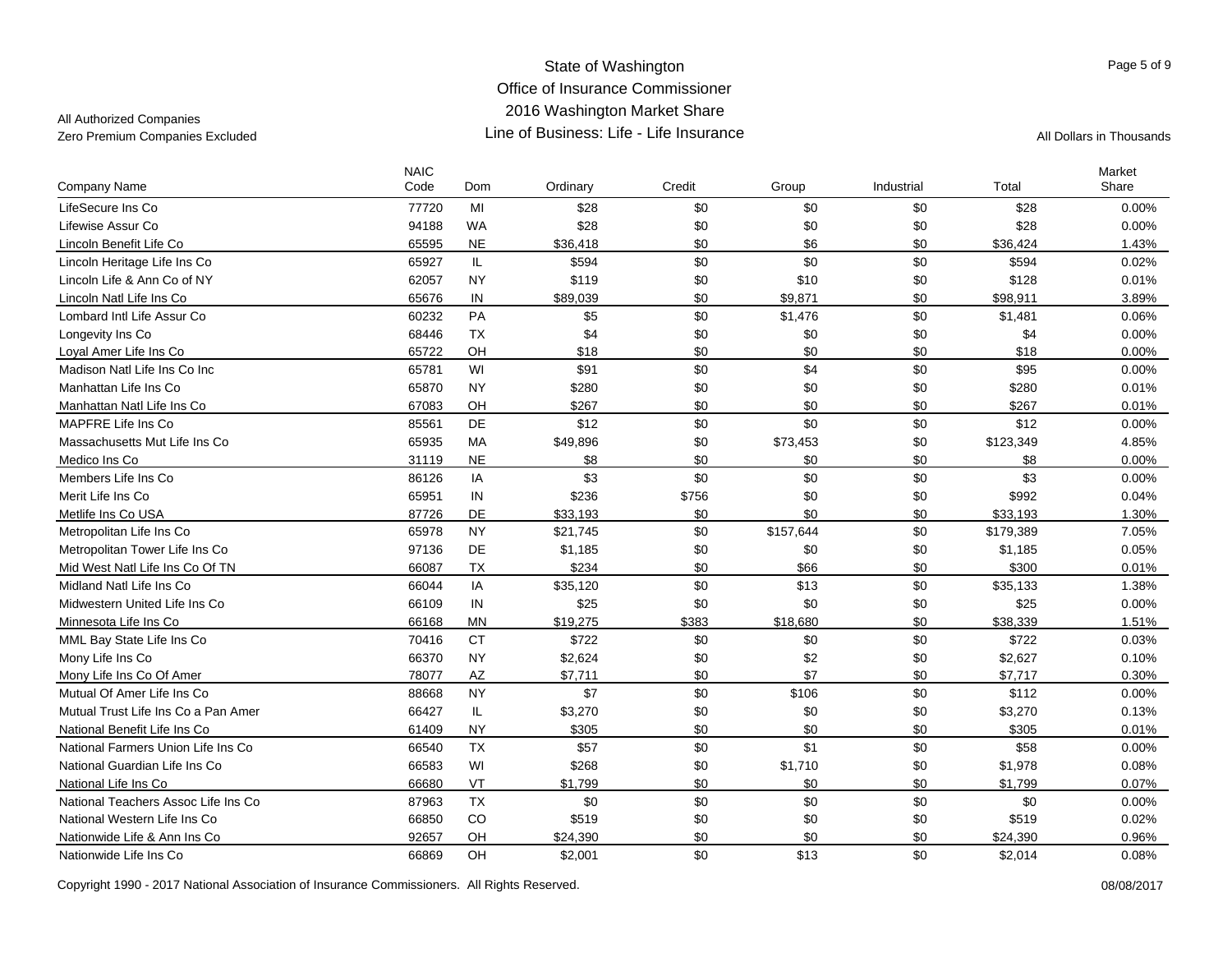All Authorized Companies

| <b>Company Name</b>              | <b>NAIC</b><br>Code | Dom       | Ordinary  | Credit | Group    | Industrial | Total     | Market<br>Share |
|----------------------------------|---------------------|-----------|-----------|--------|----------|------------|-----------|-----------------|
| Natl Foundation Life Ins Co      | 98205               | <b>TX</b> | \$0       | \$0    | \$0      | \$0        | \$0       | 0.00%           |
| New England Life Ins Co          | 91626               | MA        | \$1,496   | \$0    | \$0      | \$0        | \$1,496   | 0.06%           |
| New Era Life Ins Co              | 78743               | TX        | \$0       | \$0    | \$0      | \$0        | \$0       | 0.00%           |
| New York Life Ins & Ann Corp     | 91596               | <b>DE</b> | \$73,424  | \$0    | \$15,728 | \$0        | \$89,152  | 3.50%           |
| New York Life Ins Co             | 66915               | <b>NY</b> | \$129,844 | \$0    | \$25,249 | \$0        | \$155,093 | 6.09%           |
| North Amer Co Life & Hith Ins    | 66974               | IA        | \$21,616  | \$0    | \$20     | \$0        | \$21,637  | 0.85%           |
| Northwestern Mut Life Ins Co     | 67091               | WI        | \$163,409 | \$0    | \$0      | \$0        | \$163,409 | 6.42%           |
| NYLife Ins Co Of AZ              | 81353               | AZ        | \$1,678   | \$0    | \$0      | \$0        | \$1,678   | 0.07%           |
| Occidental Life Ins Co Of NC     | 67148               | <b>TX</b> | \$134     | \$0    | \$0      | \$0        | \$134     | 0.01%           |
| Ohio Natl Life Assur Corp        | 89206               | OH        | \$8,066   | \$0    | \$0      | \$0        | \$8,066   | 0.32%           |
| Ohio Natl Life Ins Co            | 67172               | OH        | \$4,983   | \$0    | \$0      | \$0        | \$4,983   | 0.20%           |
| Ohio State Life Ins Co           | 67180               | <b>TX</b> | \$618     | \$0    | \$0      | \$0        | \$618     | 0.02%           |
| Old Amer Ins Co                  | 67199               | <b>MO</b> | \$472     | \$0    | \$0      | \$0        | \$472     | 0.02%           |
| Old Republic Life Ins Co         | 67261               | IL        | \$369     | \$0    | \$0      | \$0        | \$369     | 0.01%           |
| Optum Ins of OH Inc              | 69647               | OH        | \$2       | \$0    | \$0      | \$0        | \$2       | 0.00%           |
| Oxford Life Ins Co               | 76112               | AZ        | \$511     | \$0    | \$0      | \$0        | \$511     | 0.02%           |
| Pacific Guardian Life Ins Co Ltd | 64343               | HI        | \$338     | \$0    | \$0      | \$0        | \$338     | 0.01%           |
| Pacific Life Ins Co              | 67466               | <b>NE</b> | \$65,843  | \$0    | \$0      | \$0        | \$65,843  | 2.59%           |
| Pan Amer Assur Co                | 93459               | LA        | \$750     | \$0    | \$0      | \$0        | \$750     | 0.03%           |
| Pan Amer Life Ins Co             | 67539               | LA        | \$18      | \$0    | \$0      | \$0        | \$18      | 0.00%           |
| Park Avenue Life Ins Co          | 60003               | DE        | \$3       | \$0    | \$0      | \$0        | \$3       | $0.00\%$        |
| Paul Revere Life Ins Co          | 67598               | MA        | \$25      | \$0    | \$6      | \$0        | \$31      | $0.00\%$        |
| Pavonia Life Ins Co of MI        | 93777               | MI        | \$577     | \$413  | \$0      | \$0        | \$989     | 0.04%           |
| Penn Ins & Ann Co                | 93262               | DE        | \$8,107   | \$0    | \$0      | \$0        | \$8.107   | 0.32%           |
| Penn Mut Life Ins Co             | 67644               | PA        | \$27,693  | \$0    | \$0      | \$0        | \$27,693  | 1.09%           |
| Pharmacists Life Ins Co          | 90247               | IA        | \$35      | \$0    | \$0      | \$0        | \$35      | 0.00%           |
| Philadelphia Amer Life Ins Co    | 67784               | <b>TX</b> | \$1       | \$0    | \$0      | \$0        | \$1       | 0.00%           |
| PHL Variable Ins Co.             | 93548               | <b>CT</b> | \$1,338   | \$0    | \$0      | \$0        | \$1,338   | 0.05%           |
| Phoenix Life & Ann Co            | 93734               | <b>CT</b> | \$134     | \$0    | \$0      | \$0        | \$134     | 0.01%           |
| Phoenix Life Ins Co              | 67814               | NY.       | \$2,327   | \$0    | \$0      | \$0        | \$2,327   | 0.09%           |
| Physicians Life Ins Co           | 72125               | <b>NE</b> | \$1,356   | \$0    | \$37     | \$0        | \$1,394   | 0.05%           |
| Pioneer Amer Ins Co              | 67873               | <b>TX</b> | \$148     | \$0    | \$2      | \$0        | \$149     | 0.01%           |
| Pioneer Mut Life Ins Co          | 67911               | ND        | \$629     | \$0    | \$0      | \$0        | \$629     | 0.02%           |
| Pioneer Security Life Ins Co     | 67946               | TX        | \$22      | \$0    | \$1      | \$0        | \$24      | 0.00%           |
| Plateau Ins Co                   | 97152               | <b>TN</b> | \$0       | \$65   | \$0      | \$0        | \$65      | 0.00%           |
| Primerica Life Ins Co            | 65919               | MA        | \$31,389  | \$0    | \$0      | \$0        | \$31,389  | 1.23%           |
| Principal Life Ins Co            | 61271               | IA        | \$7,619   | \$0    | \$5,936  | \$0        | \$13,555  | 0.53%           |

Copyright 1990 - 2017 National Association of Insurance Commissioners. All Rights Reserved. 08/08/2017

Page 6 of 9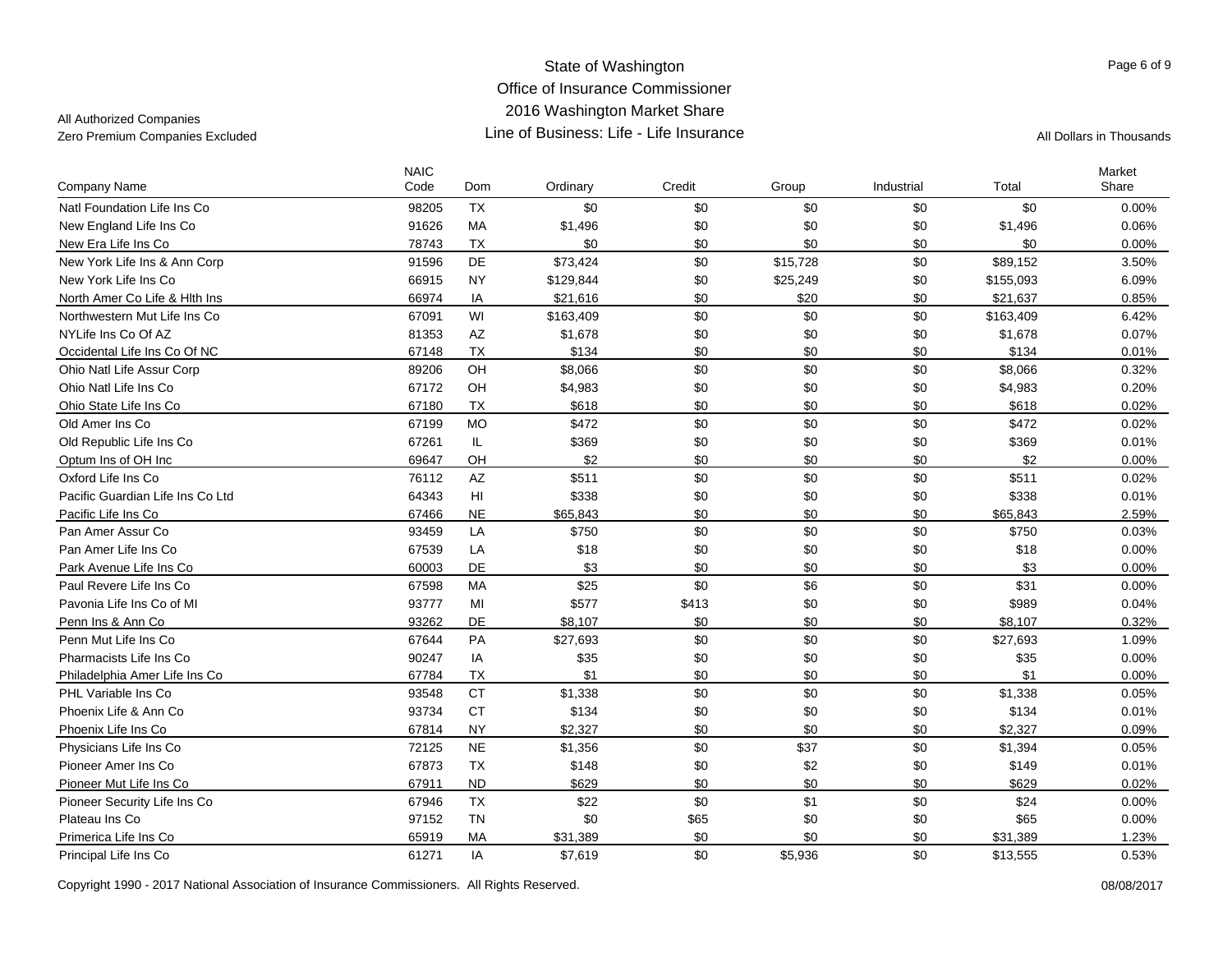### All Authorized Companies

| Company Name                        | <b>NAIC</b><br>Code | Dom       | Ordinary | Credit | Group    | Industrial | Total    | Market<br>Share |
|-------------------------------------|---------------------|-----------|----------|--------|----------|------------|----------|-----------------|
| Principal Natl Life Ins Co          | 71161               | IA        | \$7,861  | \$0    | \$0      | \$0        | \$7,861  | 0.31%           |
| Professional Ins Co                 | 68047               | <b>TX</b> | \$3      | \$0    | \$0      | \$0        | \$3      | 0.00%           |
| Protective Life & Annuity Ins Co.   | 88536               | <b>AL</b> | \$14     | \$0    | \$0      | \$0        | \$14     | $0.00\%$        |
| Protective Life Ins Co              | 68136               | <b>TN</b> | \$24,567 | (\$2)  | \$245    | \$0        | \$24,810 | 0.97%           |
| Provident Life & Accident Ins Co    | 68195               | <b>TN</b> | \$2,297  | \$0    | (\$81)   | \$0        | \$2,215  | 0.09%           |
| Provident Life & Cas Ins Co         | 68209               | <b>TN</b> | \$1      | \$0    | \$0      | \$0        | \$1      | 0.00%           |
| Pruco Life Ins Co                   | 79227               | AZ        | \$46,989 | \$0    | \$0      | \$0        | \$46,989 | 1.85%           |
| Prudential Ann Life Assur Corp      | 86630               | AZ        | \$91     | \$0    | \$0      | \$0        | \$91     | 0.00%           |
| Prudential Ins Co Of Amer           | 68241               | <b>NJ</b> | \$11,175 | \$0    | \$61,095 | \$0        | \$72,271 | 2.84%           |
| Pyramid Life Ins Co                 | 68284               | KS        | \$13     | \$0    | \$0      | \$0        | \$13     | 0.00%           |
| Reliable Life Ins Co                | 68357               | <b>MO</b> | \$3      | \$0    | \$0      | \$0        | \$4      | 0.00%           |
| Reliance Standard Life Ins Co       | 68381               | <b>IL</b> | \$38     | \$0    | \$6.047  | \$0        | \$6.085  | 0.24%           |
| Reliastar Life Ins Co               | 67105               | <b>MN</b> | \$23,150 | \$0    | \$21,217 | \$0        | \$44,367 | 1.74%           |
| Reliastar Life Ins Co Of NY         | 61360               | <b>NY</b> | \$262    | \$0    | \$53     | \$0        | \$316    | 0.01%           |
| Reserve Natl Ins Co                 | 68462               | OK        | \$136    | \$0    | \$0      | \$0        | \$136    | 0.01%           |
| RiverSource Life Ins Co             | 65005               | <b>MN</b> | \$30,463 | \$0    | \$0      | \$0        | \$30,463 | 1.20%           |
| S USA Life Ins Co Inc.              | 60183               | AZ        | \$1      | \$0    | \$16     | \$0        | \$17     | 0.00%           |
| Sagicor Life Ins Co                 | 60445               | <b>TX</b> | \$4,365  | \$0    | \$24     | \$0        | \$4,389  | 0.17%           |
| Securian Life Ins Co                | 93742               | <b>MN</b> | \$12     | \$0    | \$22,696 | \$0        | \$22,709 | 0.89%           |
| Security Benefit Life Ins Co        | 68675               | KS        | \$770    | \$0    | \$0      | \$0        | \$770    | 0.03%           |
| Security Life Of Denver Ins Co      | 68713               | CO        | \$19,375 | \$0    | \$0      | \$0        | \$19,375 | 0.76%           |
| Security Mut Life Ins Co Of NY      | 68772               | <b>NY</b> | \$493    | \$0    | \$0      | \$0        | \$493    | 0.02%           |
| Sentinel Security Life Ins Co       | 68802               | UT        | \$1      | \$0    | \$0      | \$0        | \$1      | 0.00%           |
| Sentry Life Ins Co                  | 68810               | WI        | \$389    | \$0    | \$76     | \$0        | \$465    | 0.02%           |
| Settlers Life Ins Co                | 97241               | WI        | \$15     | \$0    | \$1      | \$0        | \$15     | 0.00%           |
| Standard Ins Co                     | 69019               | <b>OR</b> | \$2,696  | \$0    | \$27,003 | \$0        | \$29,699 | 1.17%           |
| Standard Life & Accident Ins Co     | 86355               | <b>TX</b> | \$56     | \$0    | \$0      | \$0        | \$56     | $0.00\%$        |
| Standard Security Life Ins Co Of NY | 69078               | <b>NY</b> | \$2      | \$0    | \$0      | \$0        | \$2      | 0.00%           |
| Starmount Life Ins Co               | 68985               | LA        | \$37     | \$0    | \$0      | \$0        | \$37     | 0.00%           |
| State Farm Life Ins Co              | 69108               | IL        | \$81,750 | \$0    | \$727    | \$0        | \$82,477 | 3.24%           |
| State Life Ins Co                   | 69116               | IN        | \$10,415 | \$0    | \$0      | \$0        | \$10,415 | 0.41%           |
| State Mut Ins Co                    | 69132               | GA        | \$53     | \$0    | \$0      | \$0        | \$53     | 0.00%           |
| Sterling Investors Life Ins Co      | 89184               | $\sf IN$  | \$22     | \$0    | \$0      | \$0        | \$22     | 0.00%           |
| Sterling Life Ins Co                | 77399               | IL        | \$121    | \$0    | \$0      | \$0        | \$121    | 0.00%           |
| Sun Life & Hith Ins Co              | 80926               | MI        | \$0      | \$0    | \$879    | \$0        | \$879    | 0.03%           |
| Sunset Life Ins Co Of Amer          | 69272               | <b>MO</b> | \$1,980  | \$0    | \$12     | \$0        | \$1.992  | 0.08%           |
| Surety Life Ins Co                  | 69310               | <b>NE</b> | \$487    | \$0    | \$0      | \$0        | \$487    | 0.02%           |

Copyright 1990 - 2017 National Association of Insurance Commissioners. All Rights Reserved.

Page 7 of 9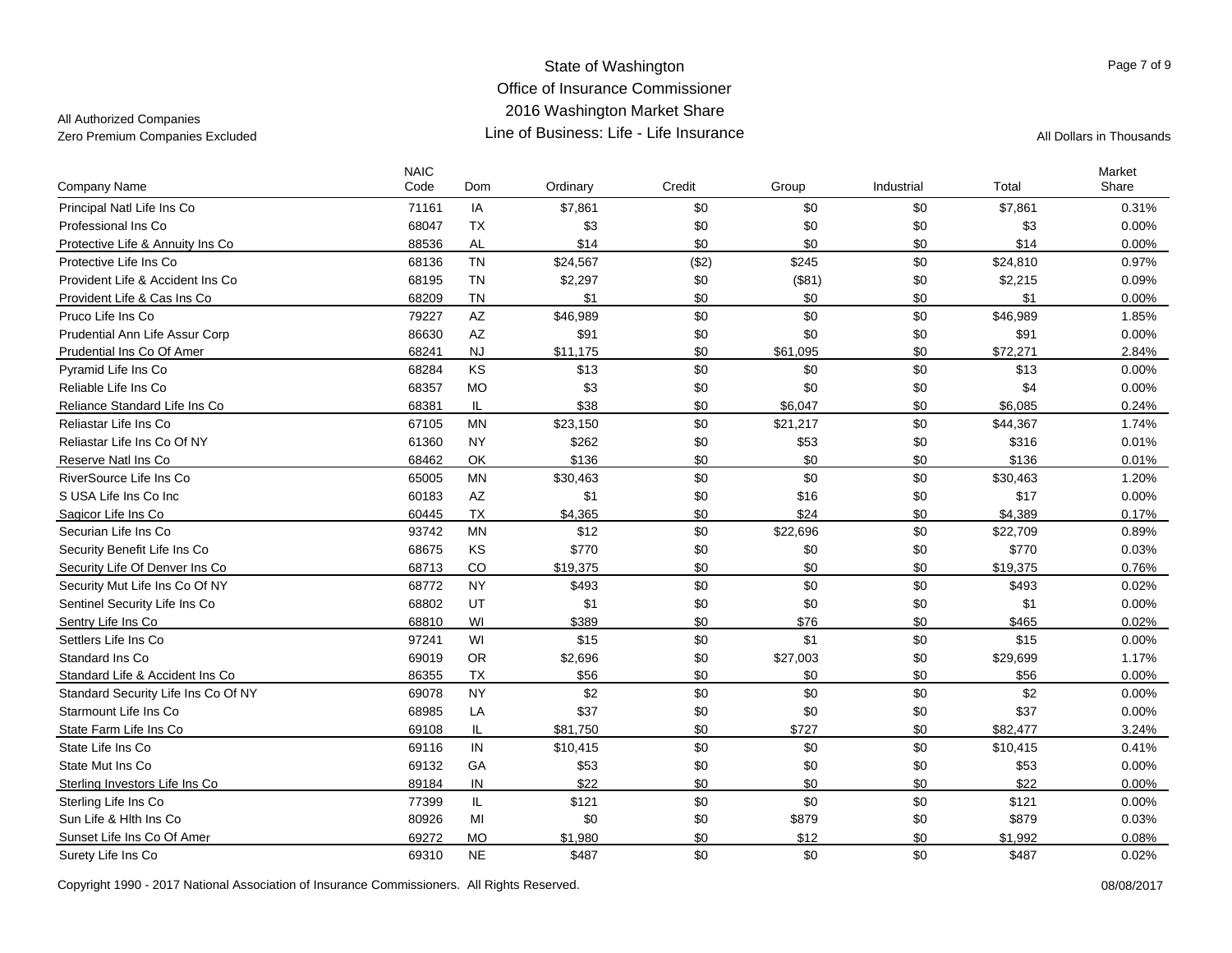All Authorized Companies

| <b>Company Name</b>                  | <b>NAIC</b><br>Code | Dom        | Ordinary | Credit | Group    | Industrial | Total    | Market<br>Share |
|--------------------------------------|---------------------|------------|----------|--------|----------|------------|----------|-----------------|
| Symetra Life Ins Co                  | 68608               | IA         | \$18,917 | \$0    | \$3,293  | \$0        | \$22,209 | 0.87%           |
| Symetra Natl Life Ins Co             | 90581               | IA         | \$22     | \$0    | \$0      | \$0        | \$22     | 0.00%           |
| Teachers Ins & Ann Assoc Of Amer     | 69345               | <b>NY</b>  | \$5,040  | \$0    | \$0      | \$0        | \$5,040  | 0.20%           |
| Texas Life Ins Co                    | 69396               | <b>TX</b>  | \$672    | \$0    | \$0      | \$0        | \$672    | 0.03%           |
| The Savings Bank Life Ins Co Of MA   | 70435               | <b>MA</b>  | \$2,013  | \$0    | \$0      | \$0        | \$2,013  | 0.08%           |
| Thrivent Life Ins Co                 | 97721               | <b>MN</b>  | \$146    | \$0    | \$0      | \$0        | \$146    | 0.01%           |
| <b>TIAA Cref Life Ins Co</b>         | 60142               | <b>NY</b>  | \$11,162 | \$0    | \$23     | \$0        | \$11,185 | 0.44%           |
| Time Ins Co                          | 69477               | WI         | \$240    | \$0    | \$0      | \$0        | \$240    | 0.01%           |
| Trans World Assur Co                 | 69566               | CA         | \$205    | \$0    | \$0      | \$0        | \$205    | 0.01%           |
| Transamerica Advisors Life Ins Co    | 79022               | <b>AR</b>  | \$81     | \$0    | \$0      | \$0        | \$81     | $0.00\%$        |
| Transamerica Financial Life Ins Co   | 70688               | <b>NY</b>  | \$130    | \$0    | \$3      | \$0        | \$133    | 0.01%           |
| Transamerica Life Ins Co             | 86231               | IA         | \$32,473 | \$8    | \$1,529  | \$0        | \$34,009 | 1.34%           |
| Transamerica Premier Life Ins Co     | 66281               | IA         | \$31,424 | \$0    | \$275    | \$1        | \$31,699 | 1.25%           |
| <b>Trustmark Ins Co</b>              | 61425               | IL         | \$388    | \$0    | \$65     | \$0        | \$453    | 0.02%           |
| Trustmark Life Ins Co                | 62863               | IL         | \$0      | \$0    | \$8      | \$0        | \$8      | 0.00%           |
| Unicare Life & Hith Ins Co           | 80314               | IN         | \$0      | \$0    | \$0      | \$0        | \$0      | 0.00%           |
| Unified Life Ins Co.                 | 11121               | <b>TX</b>  | \$8      | \$0    | \$0      | \$0        | \$8      | 0.00%           |
| Unimerica Ins Co                     | 91529               | WI         | \$0      | \$0    | \$6      | \$0        | \$6      | $0.00\%$        |
| Union Fidelity Life Ins Co           | 62596               | KS         | \$40     | \$0    | \$47     | \$0        | \$87     | 0.00%           |
| Union Labor Life Ins Co              | 69744               | <b>MD</b>  | \$61     | \$0    | \$2,222  | \$0        | \$2,283  | 0.09%           |
| Union Security Ins Co                | 70408               | KS         | \$2,115  | \$0    | \$2,594  | \$0        | \$4,709  | 0.19%           |
| United Amer Ins Co                   | 92916               | <b>NE</b>  | \$49     | \$0    | \$0      | \$0        | \$49     | 0.00%           |
| United Fidelity Life Ins Co          | 87645               | <b>TX</b>  | \$93     | \$0    | \$0      | \$0        | \$93     | 0.00%           |
| United Heritage Life Ins Co          | 63983               | ID         | \$1,341  | \$0    | \$14     | \$0        | \$1.355  | 0.05%           |
| United Home Life Ins Co              | 69922               | ${\sf IN}$ | \$161    | \$0    | \$0      | \$0        | \$161    | 0.01%           |
| United Ins Co Of Amer                | 69930               | IL         | \$13     | \$0    | \$0      | \$0        | \$13     | 0.00%           |
| United Of Omaha Life Ins Co          | 69868               | <b>NE</b>  | \$16,956 | \$0    | \$5,883  | \$0        | \$22,840 | 0.90%           |
| United Security Assur Co Of PA       | 42129               | PA         | \$23     | \$0    | \$0      | \$0        | \$23     | 0.00%           |
| United States Life Ins Co in the Cit | 70106               | <b>NY</b>  | \$216    | \$0    | \$1,275  | \$0        | \$1,491  | 0.06%           |
| United World Life Ins Co             | 72850               | <b>NE</b>  | \$28     | \$0    | \$0      | \$0        | \$28     | 0.00%           |
| UnitedHealthcare Ins Co              | 79413               | <b>CT</b>  | \$0      | \$0    | \$834    | \$0        | \$834    | 0.03%           |
| Unity Financial Life Ins Co          | 63819               | OH         | \$8      | \$0    | \$18     | \$0        | \$25     | 0.00%           |
| Universal Guar Life Ins Co           | 70130               | OH         | \$16     | \$0    | \$0      | \$0        | \$16     | 0.00%           |
| Unum Ins Co                          | 67601               | <b>ME</b>  | \$14     | \$0    | \$0      | \$0        | \$14     | 0.00%           |
| Unum Life Ins Co Of Amer             | 62235               | <b>ME</b>  | \$186    | \$0    | \$37,357 | \$0        | \$37,542 | 1.47%           |
| US Br Great West Life Assur Co       | 80705               | MI         | \$422    | \$0    | \$0      | \$0        | \$422    | 0.02%           |
| US Br Sun Life Assur Co of Canada    | 80802               | MI         | \$7,154  | \$0    | \$19,794 | \$0        | \$26,948 | 1.06%           |

Copyright 1990 - 2017 National Association of Insurance Commissioners. All Rights Reserved. 08/08/2017

Page 8 of 9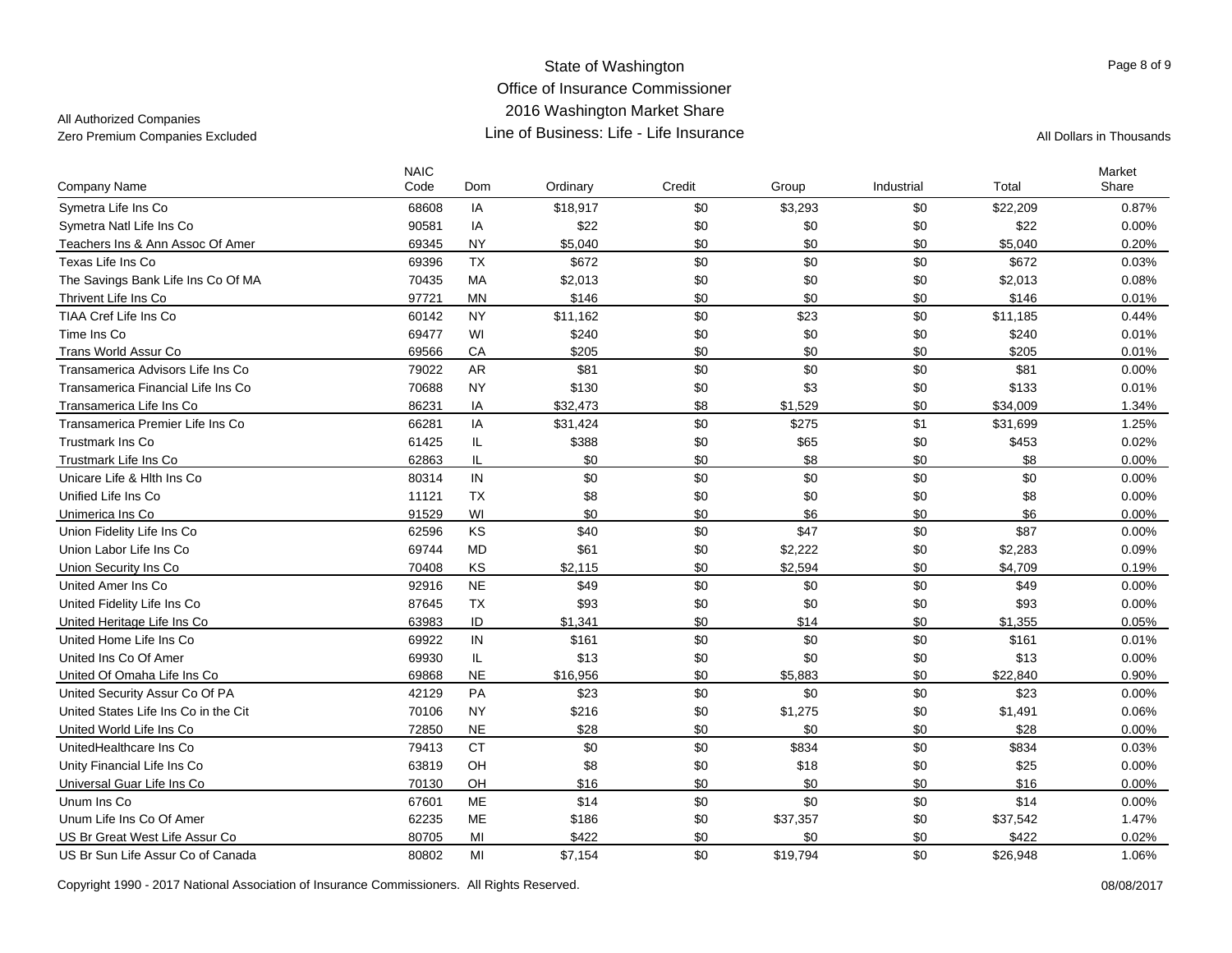|                                     | <b>NAIC</b> |           |             |         |           |            |             | Market   |
|-------------------------------------|-------------|-----------|-------------|---------|-----------|------------|-------------|----------|
| Company Name                        | Code        | Dom       | Ordinary    | Credit  | Group     | Industrial | Total       | Share    |
| US Business of Canada Life Assur Co | 80659       | MI        | \$752       | \$0     | \$25      | \$0        | \$776       | 0.03%    |
| US Financial Life Ins Co            | 84530       | OH        | \$2,571     | \$0     | \$0       | \$0        | \$2,571     | 0.10%    |
| USAA Life Ins Co                    | 69663       | <b>TX</b> | \$32,193    | \$0     | \$0       | \$0        | \$32,193    | 1.26%    |
| <b>USAble Life</b>                  | 94358       | <b>AR</b> | \$3         | \$0     | \$5,166   | \$0        | \$5,169     | 0.20%    |
| Vantis Life Ins Co                  | 68632       | <b>CT</b> | \$73        | \$0     | \$5       | \$0        | \$78        | $0.00\%$ |
| Voya Ins & Ann Co                   | 80942       | IA        | \$1,246     | \$0     | \$0       | \$0        | \$1,246     | 0.05%    |
| Voya Retirement Ins & Ann Co        | 86509       | <b>CT</b> | \$979       | \$0     | \$52      | \$0        | \$1,031     | 0.04%    |
| Washington Natl Ins Co              | 70319       | IN        | \$236       | \$0     | \$3       | \$0        | \$240       | 0.01%    |
| West Coast Life Ins Co              | 70335       | <b>NE</b> | \$13,852    | \$0     | \$0       | \$0        | \$13,852    | 0.54%    |
| Western & Southern Life Ins Co      | 70483       | OH        | \$163       | \$0     | \$0       | \$0        | \$163       | 0.01%    |
| Western Southern Life Assur Co      | 92622       | OH        | \$386       | \$0     | \$0       | \$0        | \$386       | 0.02%    |
| Western United Life Assur Co        | 85189       | <b>WA</b> | \$224       | \$0     | \$0       | \$0        | \$224       | 0.01%    |
| Wilcac Life Ins Co                  | 62413       | IL        | \$187       | \$0     | \$0       | \$0        | \$187       | 0.01%    |
| Wilco Life Ins Co                   | 65900       | IN        | \$2,024     | \$0     | \$0       | \$0        | \$2,024     | 0.08%    |
| Wilton Reassur Life Co of NY        | 60704       | <b>NY</b> | \$185       | \$0     | \$0       | \$0        | \$185       | 0.01%    |
| Zale Life Ins Co                    | 71323       | AZ        | \$0         | \$12    | \$0       | \$0        | \$12        | $0.00\%$ |
| Zurich Amer Life Ins Co             | 90557       | IL        | \$507       | \$0     | \$217     | \$0        | \$724       | 0.03%    |
|                                     | Totals      |           | \$1,907,895 | \$3,387 | \$633,997 | \$2        | \$2,545,281 | 100.00%  |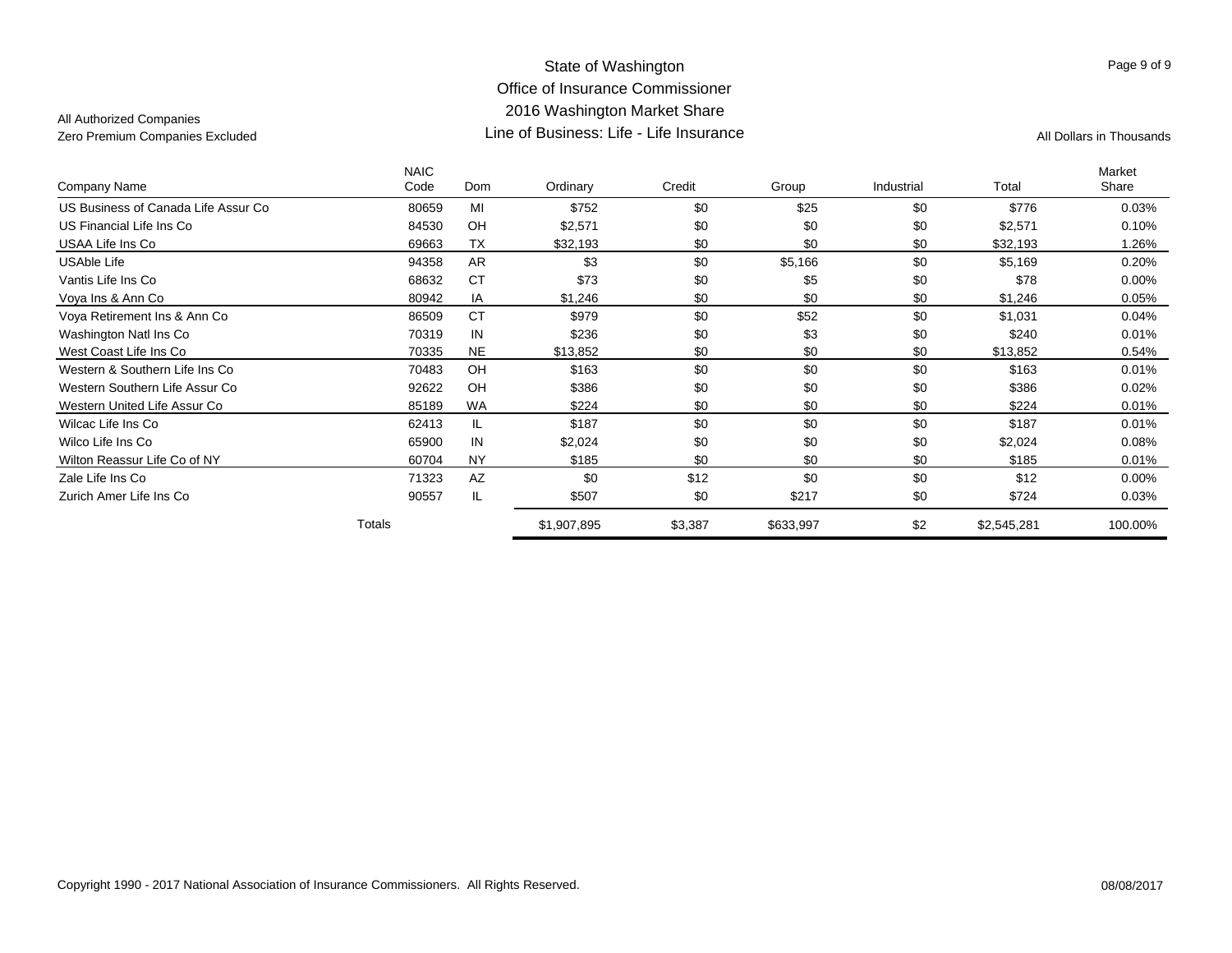### All Authorized Companies

| Company Name                         | <b>NAIC</b><br>Code | Dom            | Ordinary  | Credit | Group    | Industrial | Total     | Market<br>Share |
|--------------------------------------|---------------------|----------------|-----------|--------|----------|------------|-----------|-----------------|
| AAA Life Ins Co                      | 71854               | MI             | \$121     | \$0    | \$0      | \$0        | \$121     | 0.00%           |
| Aetna Life Ins Co                    | 60054               | <b>CT</b>      | \$0       | \$0    | (\$159)  | \$0        | (\$159)   | 0.00%           |
| Allianz Life Ins Co Of N Amer        | 90611               | <b>MN</b>      | \$228,618 | \$0    | \$0      | \$0        | \$228,618 | 5.35%           |
| Allstate Life Ins Co                 | 60186               | IL.            | \$408     | \$0    | \$31     | \$0        | \$439     | 0.01%           |
| American Amicable Life Ins Co Of TX  | 68594               | <b>TX</b>      | \$28      | \$0    | \$0      | \$0        | \$28      | 0.00%           |
| American Bankers Life Assur Co Of FL | 60275               | <b>FL</b>      | \$5       | \$0    | \$0      | \$0        | \$5       | 0.00%           |
| American Equity Invest Life Ins Co   | 92738               | IA             | \$138,099 | \$0    | \$0      | \$0        | \$138,099 | 3.23%           |
| American Family Life Ins Co          | 60399               | WI             | \$27      | \$0    | \$0      | \$0        | \$27      | 0.00%           |
| American Fidelity Assur Co           | 60410               | OK             | \$997     | \$0    | \$11     | \$0        | \$1,008   | 0.02%           |
| American Fidelity Life Ins Co        | 60429               | FL.            | \$1       | \$0    | \$0      | \$0        | \$1       | 0.00%           |
| American Gen Life Ins Co             | 60488               | <b>TX</b>      | \$188,880 | \$0    | \$952    | \$0        | \$189,833 | 4.44%           |
| American Memorial Life Ins Co        | 67989               | SD             | \$34      | \$0    | \$9      | \$0        | \$43      | 0.00%           |
| American Natl Ins Co                 | 60739               | <b>TX</b>      | \$41,537  | \$0    | \$1,073  | \$0        | \$42,610  | 1.00%           |
| American Republic Ins Co             | 60836               | ΙA             | \$1       | \$0    | \$0      | \$0        | \$1       | 0.00%           |
| American United Life Ins Co          | 60895               | IN             | \$9,941   | \$0    | \$19,820 | \$0        | \$29,760  | 0.70%           |
| Americo Fin Life & Ann Ins Co        | 61999               | <b>TX</b>      | \$3,292   | \$0    | \$2      | \$0        | \$3,295   | 0.08%           |
| Ameritas Life Ins Corp               | 61301               | <b>NE</b>      | \$2,369   | \$0    | \$2,248  | \$0        | \$4,617   | 0.11%           |
| Amica Life Ins Co                    | 72222               | R <sub>l</sub> | \$104     | \$0    | \$0      | \$0        | \$104     | 0.00%           |
| Annuity Investors Life Ins Co        | 93661               | OH             | \$3,825   | \$0    | \$0      | \$0        | \$3,825   | 0.09%           |
| Assurity Life Ins Co                 | 71439               | <b>NE</b>      | \$48      | \$0    | \$0      | \$0        | \$48      | 0.00%           |
| Athene Ann & Life Co                 | 61689               | IA             | \$60,221  | \$0    | \$69     | \$0        | \$60,290  | 1.41%           |
| Athene Annuity & Life Assur Co       | 61492               | DE             | \$98      | \$0    | \$0      | \$0        | \$98      | $0.00\%$        |
| Auto Club Life Ins Co                | 84522               | MI             | \$1       | \$0    | \$0      | \$0        | \$1       | 0.00%           |
| AXA Equitable Life Ins Co            | 62944               | <b>NY</b>      | \$119,679 | \$0    | \$15,336 | \$0        | \$135,015 | 3.16%           |
| Baltimore Life Ins Co                | 61212               | <b>MD</b>      | \$1       | \$0    | \$0      | \$0        | \$1       | 0.00%           |
| Bankers Fidelity Life Ins Co         | 61239               | GA             | \$2       | \$0    | \$0      | \$0        | \$2       | 0.00%           |
| Bankers Life & Cas Co                | 61263               | IL             | \$49,614  | \$0    | \$0      | \$0        | \$49.614  | 1.16%           |
| Bankers Life Ins Co                  | 81043               | <b>NC</b>      | \$3,234   | \$0    | \$0      | \$0        | \$3,234   | 0.08%           |
| Banner Life Ins Co                   | 94250               | <b>MD</b>      | \$0       | \$0    | \$2,021  | \$0        | \$2,021   | 0.05%           |
| Beneficial Life Ins Co               | 61395               | UT             | \$298     | \$0    | \$0      | \$0        | \$298     | 0.01%           |
| Berkley Life & Hith Ins Co           | 64890               | IA             | \$5       | \$0    | \$0      | \$0        | \$5       | 0.00%           |
| Chesapeake Life Ins Co               | 61832               | OK             | \$3       | \$0    | \$0      | \$0        | \$3       | 0.00%           |
| Church Life Ins Corp                 | 61875               | <b>NY</b>      | \$144     | \$0    | \$34     | \$0        | \$178     | 0.00%           |
| CICA Life Ins Co of Amer             | 71463               | CO             | \$3       | \$0    | \$0      | \$0        | \$3       | 0.00%           |
| Cincinnati Life Ins Co               | 76236               | OH             | \$131     | \$0    | \$0      | \$0        | \$131     | 0.00%           |
| CM Life Ins Co                       | 93432               | <b>CT</b>      | \$1,169   | \$0    | \$0      | \$0        | \$1,169   | 0.03%           |
| CMFG Life Ins Co                     | 62626               | IA             | \$12,002  | \$0    | \$0      | \$0        | \$12,002  | 0.28%           |

Page 1 of 5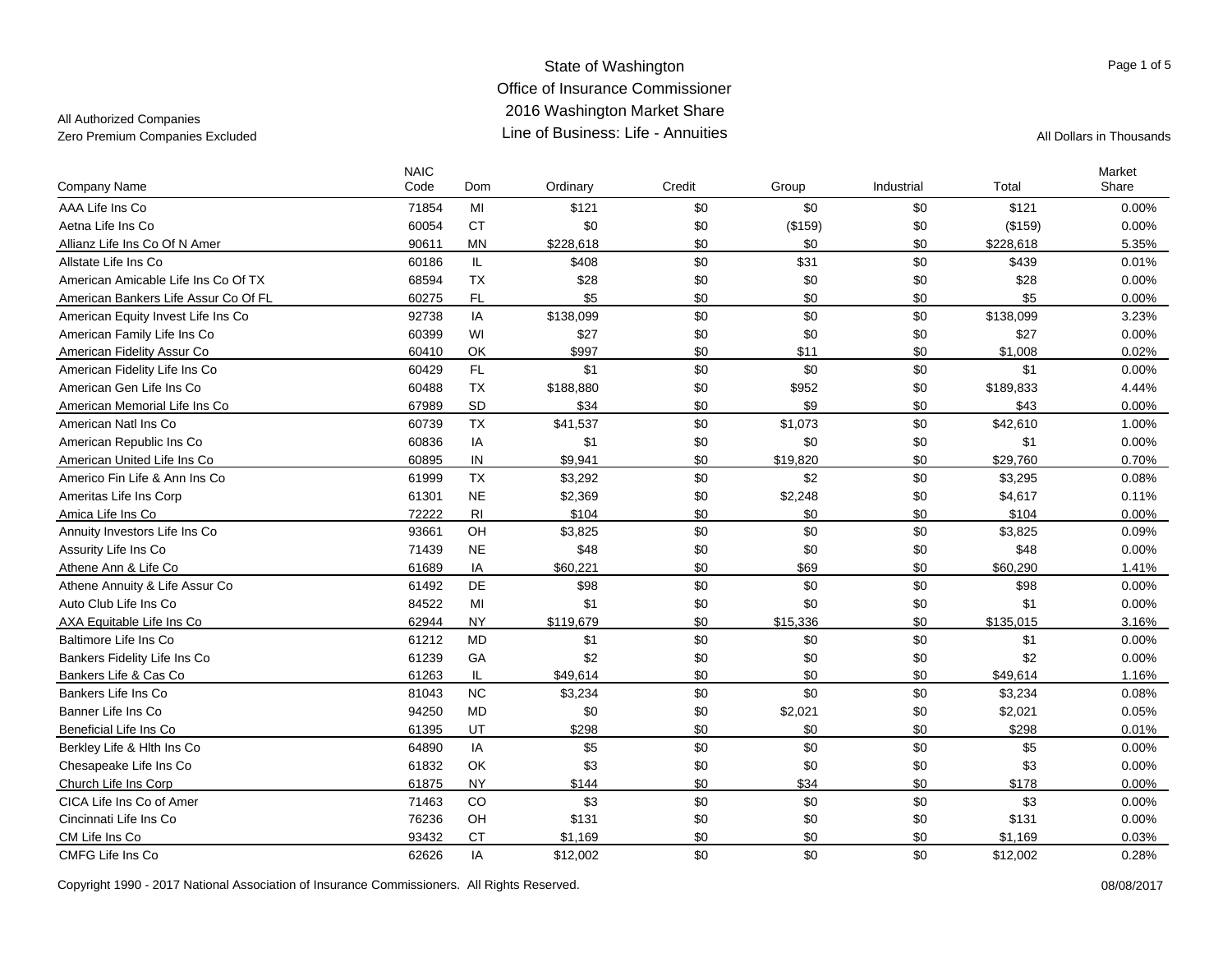## All Authorized Companies

| Company Name                         | <b>NAIC</b><br>Code | Dom        | Ordinary  | Credit | Group    | Industrial | Total     | Market<br>Share |
|--------------------------------------|---------------------|------------|-----------|--------|----------|------------|-----------|-----------------|
| Colorado Bankers Life Ins Co         | 84786               | <b>NC</b>  | \$728     | \$0    | \$0      | \$0        | \$728     | 0.02%           |
| Columbian Mut Life Ins Co            | 62103               | <b>NY</b>  | \$0       | \$0    | \$0      | \$0        | \$0       | 0.00%           |
| Columbus Life Ins Co                 | 99937               | OH         | \$2,476   | \$0    | \$0      | \$0        | \$2,476   | 0.06%           |
| Commonwealth Ann & Life Ins Co       | 84824               | MA         | \$1,140   | \$0    | \$0      | \$0        | \$1,140   | 0.03%           |
| Country Investors Life Assur Co      | 94218               | IL.        | \$4,460   | \$0    | \$0      | \$0        | \$4,460   | 0.10%           |
| Country Life Ins Co                  | 62553               | IL         | \$0       | \$0    | \$0      | \$0        | \$0       | $0.00\%$        |
| Delaware Life Ins Co                 | 79065               | DE         | \$58,027  | \$0    | \$992    | \$0        | \$59,019  | 1.38%           |
| Eagle Life Ins Co                    | 13183               | IA         | \$7,982   | \$0    | \$0      | \$0        | \$7,982   | 0.19%           |
| <b>EMC Natl Life Co</b>              | 62928               | IA         | \$24      | \$0    | \$0      | \$0        | \$24      | 0.00%           |
| Equitrust Life Ins Co                | 62510               | IL.        | \$16,365  | \$0    | \$29     | \$0        | \$16,394  | 0.38%           |
| Family Life Ins Co                   | 63053               | <b>TX</b>  | \$0       | \$0    | \$0      | \$0        | \$0       | 0.00%           |
| Farm Bureau Life Ins Co              | 63088               | IA         | \$60      | \$0    | \$0      | \$0        | \$60      | $0.00\%$        |
| Farmers New World Life Ins Co        | 63177               | <b>WA</b>  | \$1,629   | \$0    | \$0      | \$0        | \$1,629   | 0.04%           |
| Federal Life Ins Co                  | 63223               | IL         | \$24      | \$0    | \$0      | \$0        | \$24      | 0.00%           |
| Federated Life Ins Co                | 63258               | <b>MN</b>  | \$1       | \$0    | \$0      | \$0        | \$1       | $0.00\%$        |
| Fidelity & Guar Life Ins Co          | 63274               | IA         | \$33,240  | \$0    | \$0      | \$0        | \$33,240  | 0.78%           |
| Fidelity Investments Life Ins Co     | 93696               | UT         | \$29,226  | \$0    | \$0      | \$0        | \$29,226  | 0.68%           |
| Fidelity Security Life Ins Co        | 71870               | <b>MO</b>  | \$20      | \$0    | \$0      | \$0        | \$20      | 0.00%           |
| Foresters Life Ins Ann Co            | 63495               | <b>NY</b>  | \$135     | \$0    | \$0      | \$0        | \$135     | 0.00%           |
| Forethought Life Ins Co              | 91642               | IN         | \$129,381 | \$0    | \$1,658  | \$0        | \$131,039 | 3.07%           |
| General Amer Life Ins Co             | 63665               | <b>MO</b>  | \$19      | \$0    | \$0      | \$0        | \$19      | $0.00\%$        |
| Genworth Life & Ann Ins Co.          | 65536               | VA         | \$2,294   | \$0    | \$0      | \$0        | \$2,294   | 0.05%           |
| Genworth Life Ins Co                 | 70025               | DE         | \$1,912   | \$0    | \$43     | \$0        | \$1,956   | 0.05%           |
| Golden Rule Ins Co                   | 62286               | ${\sf IN}$ | \$4       | \$0    | \$0      | \$0        | \$4       | 0.00%           |
| Government Personnel Mut Life Ins Co | 63967               | <b>TX</b>  | \$1       | \$0    | \$0      | \$0        | \$1       | 0.00%           |
| GPM Hith & Life Ins Co               | 67059               | <b>WA</b>  | \$51      | \$0    | \$0      | \$0        | \$51      | 0.00%           |
| Great Amer Life Ins Co               | 63312               | OH         | \$101,159 | \$0    | \$279    | \$0        | \$101,438 | 2.38%           |
| Great Southern Life Ins Co           | 90212               | <b>TX</b>  | \$1       | \$0    | \$0      | \$0        | \$1       | 0.00%           |
| Great W Life & Ann Ins Co            | 68322               | CO         | \$7,956   | \$0    | \$90,401 | \$0        | \$98,358  | 2.30%           |
| Guarantee Trust Life Ins Co          | 64211               | IL         | \$0       | \$0    | \$0      | \$0        | \$0       | 0.00%           |
| Guaranty Income Life Ins Co          | 64238               | LA         | \$8,409   | \$0    | \$0      | \$0        | \$8,409   | 0.20%           |
| Guardian Ins & Ann Co Inc            | 78778               | DE         | \$17,592  | \$0    | \$5,407  | \$0        | \$22,999  | 0.54%           |
| Guardian Life Ins Co Of Amer         | 64246               | <b>NY</b>  | \$65      | \$0    | \$0      | \$0        | \$65      | 0.00%           |
| Guggenheim Life & Ann Co             | 83607               | DE         | \$18,556  | \$0    | \$0      | \$0        | \$18,556  | 0.43%           |
| Hartford Life & Ann Ins Co           | 71153               | <b>CT</b>  | \$6,420   | \$0    | \$0      | \$0        | \$6,420   | 0.15%           |
| Hartford Life Ins Co                 | 88072               | <b>CT</b>  | \$5,310   | \$0    | \$0      | \$0        | \$5,310   | 0.12%           |
| <b>HCC Life Ins Co</b>               | 92711               | IN         | \$22      | \$0    | \$0      | \$0        | \$22      | 0.00%           |

Copyright 1990 - 2017 National Association of Insurance Commissioners. All Rights Reserved. 08/08/2017

Page 2 of 5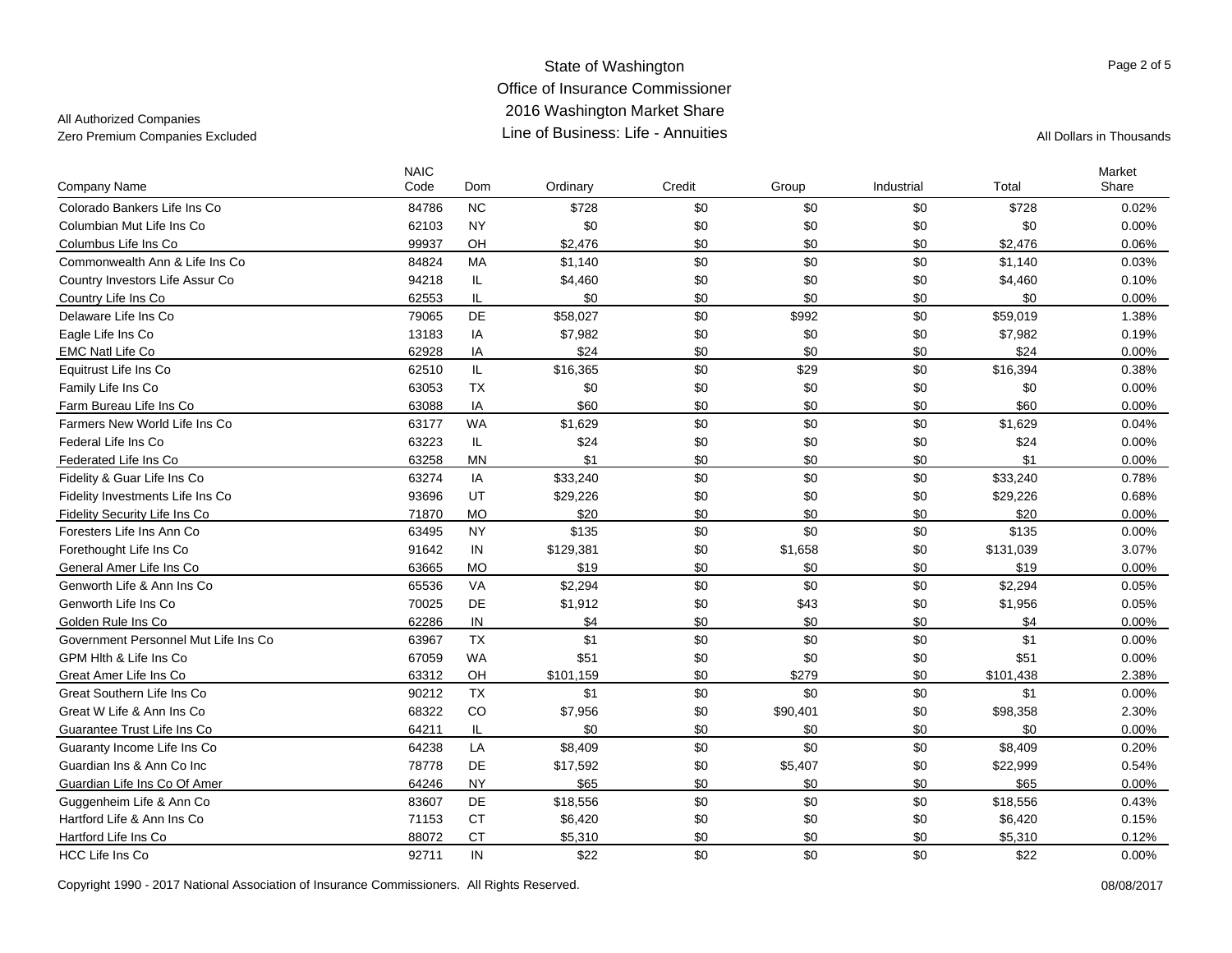### All Authorized Companies

| Company Name                         | <b>NAIC</b><br>Code | Dom       | Ordinary  | Credit | Group    | Industrial | Total     | Market<br>Share |
|--------------------------------------|---------------------|-----------|-----------|--------|----------|------------|-----------|-----------------|
| Homesteaders Life Co                 | 64505               | IA        | \$6       | \$0    | \$0      | \$0        | \$6       | 0.00%           |
| Horace Mann Life Ins Co              | 64513               | IL        | \$2,227   | \$0    | \$0      | \$0        | \$2,227   | 0.05%           |
| IA Amer Life Ins Co                  | 91693               | <b>TX</b> | \$0       | \$0    | \$0      | \$0        | \$0       | 0.00%           |
| Industrial Alliance Ins & Fin Serv I | 14406               | <b>TX</b> | \$37      | \$0    | \$0      | \$0        | \$37      | 0.00%           |
| Integrity Life Ins Co                | 74780               | OH        | \$14,712  | \$0    | \$0      | \$0        | \$14,712  | 0.34%           |
| Jackson Natl Life Ins Co             | 65056               | MI        | \$243,098 | \$0    | \$521    | \$0        | \$243,619 | 5.70%           |
| Jefferson Natl Life Ins Co           | 64017               | <b>TX</b> | \$21,454  | \$0    | \$0      | \$0        | \$21,454  | 0.50%           |
| John Alden Life Ins Co               | 65080               | WI        | \$10      | \$0    | \$0      | \$0        | \$10      | 0.00%           |
| John Hancock Life Ins Co USA         | 65838               | MI        | \$1,011   | \$0    | \$0      | \$0        | \$1,011   | 0.02%           |
| Kanawha Ins Co                       | 65110               | SC        | \$0       | \$0    | \$0      | \$0        | \$0       | 0.00%           |
| Kansas City Life Ins Co              | 65129               | <b>MO</b> | \$3,269   | \$0    | \$0      | \$0        | \$3,269   | 0.08%           |
| Lafayette Life Ins Co                | 65242               | OH        | \$5,532   | \$0    | \$0      | \$0        | \$5,532   | 0.13%           |
| Liberty Bankers Life Ins Co          | 68543               | OK        | \$15,754  | \$0    | \$0      | \$0        | \$15,754  | 0.37%           |
| Liberty Life Assur Co Of Boston      | 65315               | <b>NH</b> | \$172     | \$0    | \$0      | \$0        | \$172     | 0.00%           |
| Life Ins Co Of The Southwest         | 65528               | <b>TX</b> | \$797     | \$0    | \$279    | \$0        | \$1,076   | 0.03%           |
| LifeSecure Ins Co                    | 77720               | MI        | \$3       | \$0    | \$0      | \$0        | \$3       | 0.00%           |
| Lincoln Benefit Life Co              | 65595               | <b>NE</b> | \$1,694   | \$0    | \$0      | \$0        | \$1,694   | 0.04%           |
| Lincoln Heritage Life Ins Co         | 65927               | IL        | \$3       | \$0    | \$0      | \$0        | \$3       | 0.00%           |
| Lincoln Life & Ann Co of NY          | 62057               | <b>NY</b> | \$0       | \$0    | \$98     | \$0        | \$98      | $0.00\%$        |
| Lincoln Natl Life Ins Co             | 65676               | IN        | \$163,809 | \$0    | \$22,964 | \$0        | \$186,773 | 4.37%           |
| Lombard Intl Life Assur Co           | 60232               | PA        | \$0       | \$0    | \$73     | \$0        | \$73      | 0.00%           |
| Loyal Amer Life Ins Co               | 65722               | OH        | \$0       | \$0    | \$0      | \$0        | \$0       | $0.00\%$        |
| Madison Natl Life Ins Co Inc         | 65781               | WI        | \$132     | \$0    | \$0      | \$0        | \$132     | 0.00%           |
| Manhattan Life Ins Co                | 65870               | <b>NY</b> | \$3.217   | \$0    | \$0      | \$0        | \$3.217   | 0.08%           |
| Massachusetts Mut Life Ins Co        | 65935               | MA        | \$34,830  | \$0    | \$12,613 | \$0        | \$47,443  | 1.11%           |
| Members Life Ins Co                  | 86126               | IA        | \$31,012  | \$0    | \$0      | \$0        | \$31,012  | 0.73%           |
| Metlife Ins Co USA                   | 87726               | DE        | \$61,783  | \$0    | \$2      | \$0        | \$61,785  | 1.45%           |
| Metropolitan Life Ins Co             | 65978               | <b>NY</b> | \$16,659  | \$0    | \$6,930  | \$0        | \$23,589  | 0.55%           |
| Metropolitan Tower Life Ins Co       | 97136               | DE        | \$8       | \$0    | \$0      | \$0        | \$8       | 0.00%           |
| Mid West Natl Life Ins Co Of TN      | 66087               | <b>TX</b> | \$3       | \$0    | \$0      | \$0        | \$3       | 0.00%           |
| Midland Natl Life Ins Co             | 66044               | IA        | \$56,608  | \$0    | \$90     | \$0        | \$56,698  | 1.33%           |
| Minnesota Life Ins Co                | 66168               | ΜN        | \$13,920  | \$0    | \$4,223  | \$0        | \$18,144  | 0.42%           |
| Mony Life Ins Co Of Amer             | 78077               | AZ        | \$409     | \$0    | \$0      | \$0        | \$409     | 0.01%           |
| Mutual Of Amer Life Ins Co           | 88668               | <b>NY</b> | \$0       | \$0    | \$30     | \$0        | \$30      | 0.00%           |
| National Guardian Life Ins Co        | 66583               | WI        | \$16      | \$0    | \$53     | \$0        | \$69      | 0.00%           |
| National Life Ins Co                 | 66680               | VT        | \$26      | \$0    | \$0      | \$0        | \$26      | 0.00%           |
| National Western Life Ins Co         | 66850               | CO        | \$2.869   | \$0    | \$0      | \$0        | \$2.870   | 0.07%           |

Copyright 1990 - 2017 National Association of Insurance Commissioners. All Rights Reserved. 08/08/2017

Page 3 of 5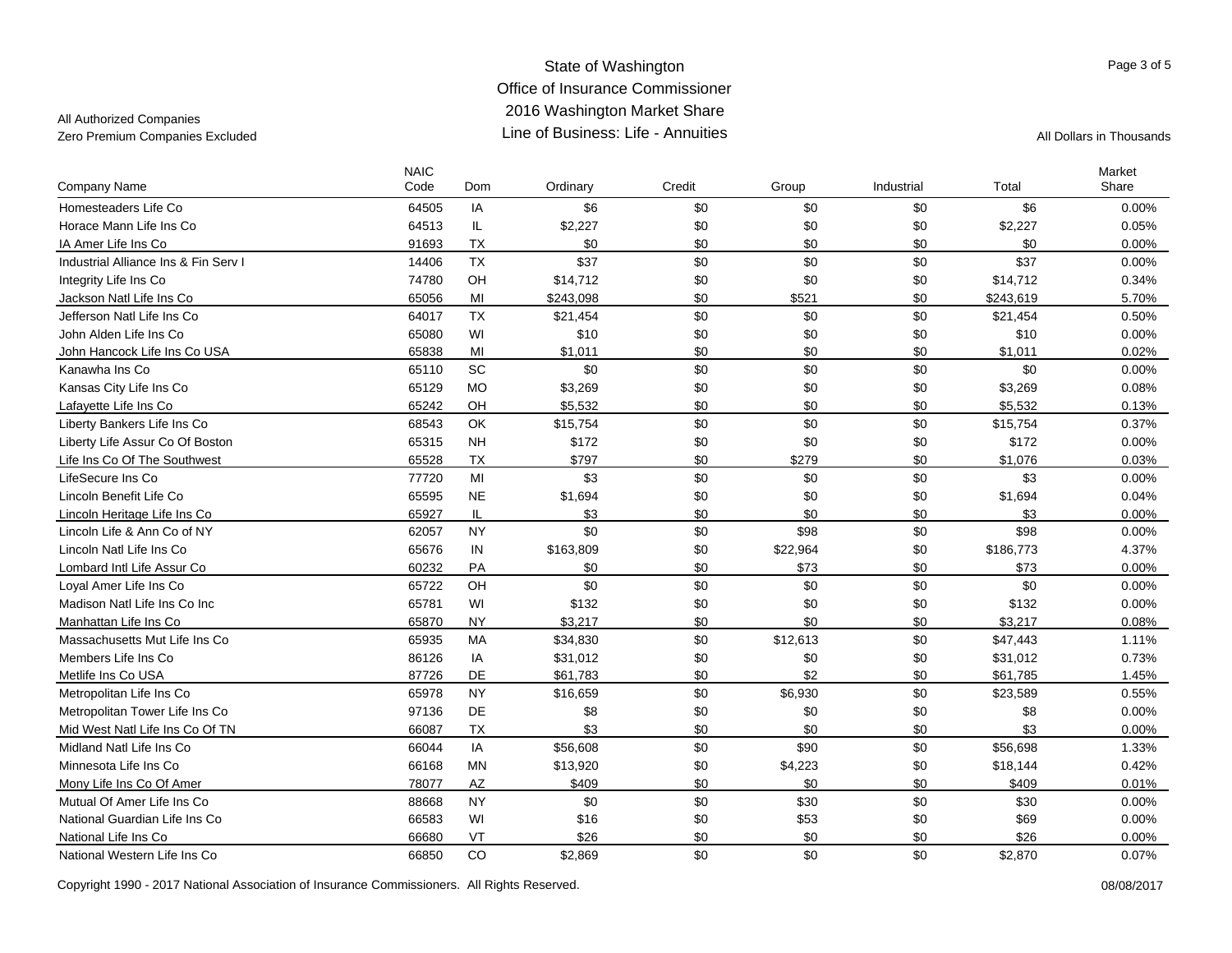## All Authorized Companies

| Company Name                        | <b>NAIC</b><br>Code | Dom                    | Ordinary  | Credit | Group    | Industrial | Total     | Market<br>Share |
|-------------------------------------|---------------------|------------------------|-----------|--------|----------|------------|-----------|-----------------|
| Nationwide Life & Ann Ins Co        | 92657               | OH                     | \$20      | \$0    | \$0      | \$0        | \$20      | 0.00%           |
| Nationwide Life Ins Co              | 66869               | OH                     | \$10,812  | \$0    | \$0      | \$0        | \$10,812  | 0.25%           |
| New England Life Ins Co.            | 91626               | MA                     | \$134     | \$0    | \$94     | \$0        | \$228     | 0.01%           |
| New York Life Ins & Ann Corp        | 91596               | DE                     | \$319,787 | \$0    | \$2,419  | \$0        | \$322,206 | 7.54%           |
| New York Life Ins Co                | 66915               | <b>NY</b>              | \$9,357   | \$0    | \$1,590  | \$0        | \$10,948  | 0.26%           |
| North Amer Co Life & Hith Ins       | 66974               | IA                     | \$39,944  | \$0    | \$5      | \$0        | \$39,949  | 0.94%           |
| Northwestern Mut Life Ins Co        | 67091               | WI                     | \$35,326  | \$0    | \$0      | \$0        | \$35,326  | 0.83%           |
| Occidental Life Ins Co Of NC        | 67148               | <b>TX</b>              | \$23      | \$0    | \$0      | \$0        | \$23      | 0.00%           |
| Ohio Natl Life Ins Co               | 67172               | OH                     | \$21,854  | \$0    | \$0      | \$0        | \$21,854  | 0.51%           |
| Ohio State Life Ins Co              | 67180               | <b>TX</b>              | \$7       | \$0    | \$0      | \$0        | \$7       | 0.00%           |
| Oxford Life Ins Co                  | 76112               | $\mathsf{A}\mathsf{Z}$ | \$3,268   | \$0    | \$0      | \$0        | \$3,268   | 0.08%           |
| Pacific Guardian Life Ins Co Ltd    | 64343               | HI                     | \$1       | \$0    | \$0      | \$0        | \$1       | 0.00%           |
| Pacific Life & Ann Co               | 97268               | AZ                     | \$0       | \$0    | \$0      | \$0        | \$0       | 0.00%           |
| Pacific Life Ins Co                 | 67466               | $N\mathsf{E}$          | \$72,206  | \$0    | \$0      | \$0        | \$72,206  | 1.69%           |
| Penn Mut Life Ins Co                | 67644               | PA                     | \$1,405   | \$0    | \$0      | \$0        | \$1,405   | 0.03%           |
| PHL Variable Ins Co                 | 93548               | <b>CT</b>              | \$4,880   | \$0    | \$0      | \$0        | \$4,880   | 0.11%           |
| Phoenix Life Ins Co                 | 67814               | <b>NY</b>              | \$12      | \$0    | \$0      | \$0        | \$12      | 0.00%           |
| Pioneer Mut Life Ins Co             | 67911               | <b>ND</b>              | \$32      | \$0    | \$0      | \$0        | \$32      | 0.00%           |
| Primerica Life Ins Co               | 65919               | MA                     | \$10      | \$0    | \$0      | \$0        | \$10      | 0.00%           |
| Principal Life Ins Co               | 61271               | IA                     | \$54,665  | \$0    | \$36,279 | \$0        | \$90,944  | 2.13%           |
| Protective Life Ins Co              | 68136               | <b>TN</b>              | \$26,638  | \$0    | \$0      | \$0        | \$26,638  | 0.62%           |
| Pruco Life Ins Co                   | 79227               | AZ                     | \$107,537 | \$0    | \$0      | \$0        | \$107,537 | 2.52%           |
| Prudential Ann Life Assur Corp      | 86630               | AZ                     | \$32      | \$0    | \$0      | \$0        | \$32      | 0.00%           |
| Prudential Ins Co Of Amer           | 68241               | <b>NJ</b>              | \$1,289   | \$0    | \$80,229 | \$0        | \$81,518  | 1.91%           |
| Reliance Standard Life Ins Co.      | 68381               | IL.                    | \$14,800  | \$0    | \$0      | \$0        | \$14,800  | 0.35%           |
| Reliastar Life Ins Co               | 67105               | <b>MN</b>              | \$6,125   | \$0    | \$1,378  | \$0        | \$7,503   | 0.18%           |
| Reliastar Life Ins Co Of NY         | 61360               | <b>NY</b>              | \$2       | \$0    | \$0      | \$0        | \$2       | 0.00%           |
| Reserve Natl Ins Co.                | 68462               | OK                     | \$0       | \$0    | \$0      | \$0        | \$0       | 0.00%           |
| RiverSource Life Ins Co             | 65005               | <b>MN</b>              | \$108,430 | \$0    | \$785    | \$0        | \$109,215 | 2.56%           |
| Sagicor Life Ins Co                 | 60445               | <b>TX</b>              | \$4,315   | \$0    | \$7      | \$0        | \$4,322   | 0.10%           |
| Security Benefit Life Ins Co        | 68675               | KS                     | \$99,361  | \$0    | \$205    | \$0        | \$99,566  | 2.33%           |
| Security Life Of Denver Ins Co      | 68713               | CO                     | \$1       | \$0    | \$0      | \$0        | \$1       | 0.00%           |
| Sentinel Security Life Ins Co       | 68802               | UT                     | \$1,036   | \$0    | \$0      | \$0        | \$1,036   | 0.02%           |
| Sentry Life Ins Co                  | 68810               | WI                     | \$107     | \$0    | \$13,638 | \$0        | \$13,745  | 0.32%           |
| Standard Ins Co                     | 69019               | <b>OR</b>              | \$8,298   | \$0    | \$297    | \$0        | \$8,594   | 0.20%           |
| Standard Security Life Ins Co Of NY | 69078               | <b>NY</b>              | \$0       | \$0    | \$0      | \$0        | \$0       | 0.00%           |
| State Farm Life Ins Co              | 69108               | IL                     | \$9,437   | \$0    | \$0      | \$0        | \$9,437   | 0.22%           |

Copyright 1990 - 2017 National Association of Insurance Commissioners. All Rights Reserved. 08/08/2017

Page 4 of 5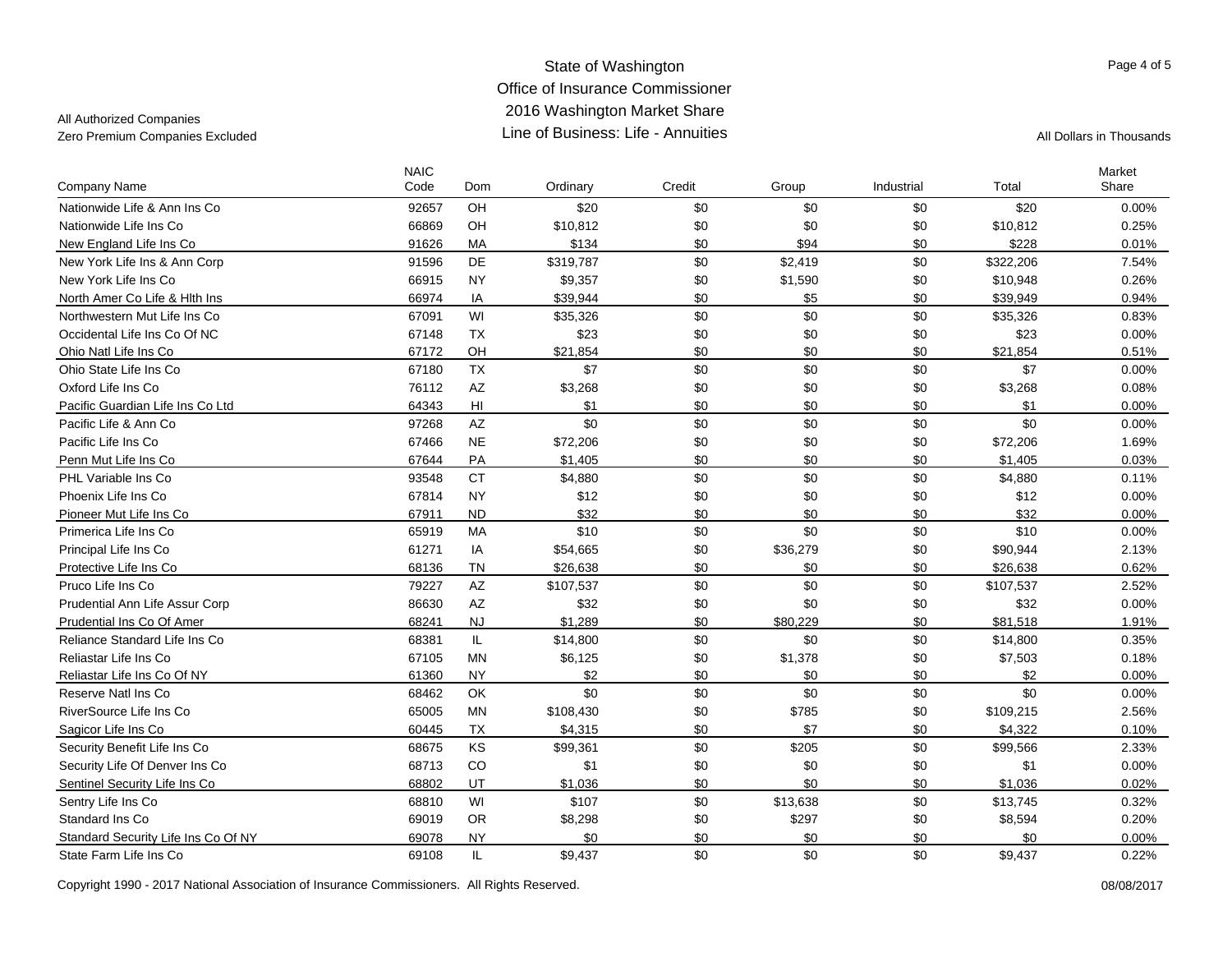### State of Washington Office of Insurance Commissioner 2016 Washington Market Share Line of Business: Life - AnnuitiesZero Premium Companies Excluded All Dollars in Thousands

### All Authorized Companies

|                                      | <b>NAIC</b> |           |             |        |           |            |             | Market   |
|--------------------------------------|-------------|-----------|-------------|--------|-----------|------------|-------------|----------|
| Company Name                         | Code        | Dom       | Ordinary    | Credit | Group     | Industrial | Total       | Share    |
| State Life Ins Co                    | 69116       | IN        | \$5.718     | \$0    | \$0       | \$0        | \$5.718     | 0.13%    |
| Sterling Investors Life Ins Co       | 89184       | IN        | \$1         | \$0    | \$0       | \$0        | \$1         | 0.00%    |
| Sunset Life Ins Co Of Amer           | 69272       | <b>MO</b> | \$2,284     | \$0    | \$0       | \$0        | \$2,284     | 0.05%    |
| Surety Life Ins Co                   | 69310       | <b>NE</b> | \$15        | \$0    | \$0       | \$0        | \$15        | 0.00%    |
| Symetra Life Ins Co                  | 68608       | IA        | \$113,444   | \$0    | \$1,642   | \$0        | \$115,086   | 2.69%    |
| Teachers Ins & Ann Assoc Of Amer     | 69345       | <b>NY</b> | \$213,816   | \$0    | \$148,044 | \$0        | \$361,860   | 8.47%    |
| Thrivent Life Ins Co                 | 97721       | <b>MN</b> | \$7,628     | \$0    | \$0       | \$0        | \$7,628     | 0.18%    |
| TIAA Cref Life Ins Co                | 60142       | <b>NY</b> | \$9,063     | \$0    | \$0       | \$0        | \$9,063     | 0.21%    |
| <b>Trans World Assur Co</b>          | 69566       | CA        | \$61        | \$0    | \$0       | \$0        | \$61        | 0.00%    |
| Transamerica Advisors Life Ins Co    | 79022       | <b>AR</b> | \$85        | \$0    | \$0       | \$0        | \$85        | 0.00%    |
| Transamerica Life Ins Co             | 86231       | IA        | \$67,983    | \$0    | \$1,425   | \$0        | \$69,408    | 1.63%    |
| Transamerica Premier Life Ins Co     | 66281       | IA        | \$12,581    | \$0    | \$10      | \$0        | \$12,591    | 0.29%    |
| <b>Trustmark Ins Co</b>              | 61425       | IL.       | \$2         | \$0    | \$0       | \$0        | \$2         | $0.00\%$ |
| Union Security Ins Co                | 70408       | KS        | \$134       | \$0    | \$0       | \$0        | \$134       | 0.00%    |
| United Amer Ins Co                   | 92916       | <b>NE</b> | \$116       | \$0    | \$0       | \$0        | \$116       | $0.00\%$ |
| United Fidelity Life Ins Co          | 87645       | <b>TX</b> | \$40        | \$0    | \$0       | \$0        | \$40        | 0.00%    |
| United Heritage Life Ins Co          | 63983       | ID        | \$1,717     | \$0    | \$0       | \$0        | \$1,717     | 0.04%    |
| United Of Omaha Life Ins Co          | 69868       | <b>NE</b> | \$406       | \$0    | \$6,385   | \$0        | \$6,791     | 0.16%    |
| United States Life Ins Co in the Cit | 70106       | <b>NY</b> | \$117       | \$0    | \$0       | \$0        | \$117       | 0.00%    |
| Universal Guar Life Ins Co           | 70130       | OH        | \$0         | \$0    | \$0       | \$0        | \$0         | 0.00%    |
| US Business of Canada Life Assur Co  | 80659       | MI        | \$1         | \$0    | \$0       | \$0        | \$1         | 0.00%    |
| USAA Life Ins Co                     | 69663       | <b>TX</b> | \$31,885    | \$0    | \$0       | \$0        | \$31.885    | 0.75%    |
| Variable Ann Life Ins Co             | 70238       | <b>TX</b> | \$60,353    | \$0    | \$26,589  | \$0        | \$86,942    | 2.04%    |
| Voya Ins & Ann Co                    | 80942       | IA        | \$40,845    | \$0    | \$244     | \$0        | \$41,089    | 0.96%    |
| Voya Retirement Ins & Ann Co         | 86509       | <b>CT</b> | \$544       | \$0    | \$159,366 | \$0        | \$159,910   | 3.74%    |
| Washington Natl Ins Co               | 70319       | IN        | \$24        | \$0    | \$0       | \$0        | \$24        | 0.00%    |
| Western Southern Life Assur Co       | 92622       | OH        | \$26        | \$0    | \$0       | \$0        | \$26        | $0.00\%$ |
| Western United Life Assur Co.        | 85189       | <b>WA</b> | \$43,817    | \$0    | \$0       | \$0        | \$43,817    | 1.03%    |
| Zurich Amer Life Ins Co              | 90557       | IL        | \$13,538    | \$0    | \$1       | \$0        | \$13,538    | 0.32%    |
|                                      | Totals      |           | \$3,602,109 | \$0    | \$668,764 | \$0        | \$4,270,872 | 100.00%  |

Page 5 of 5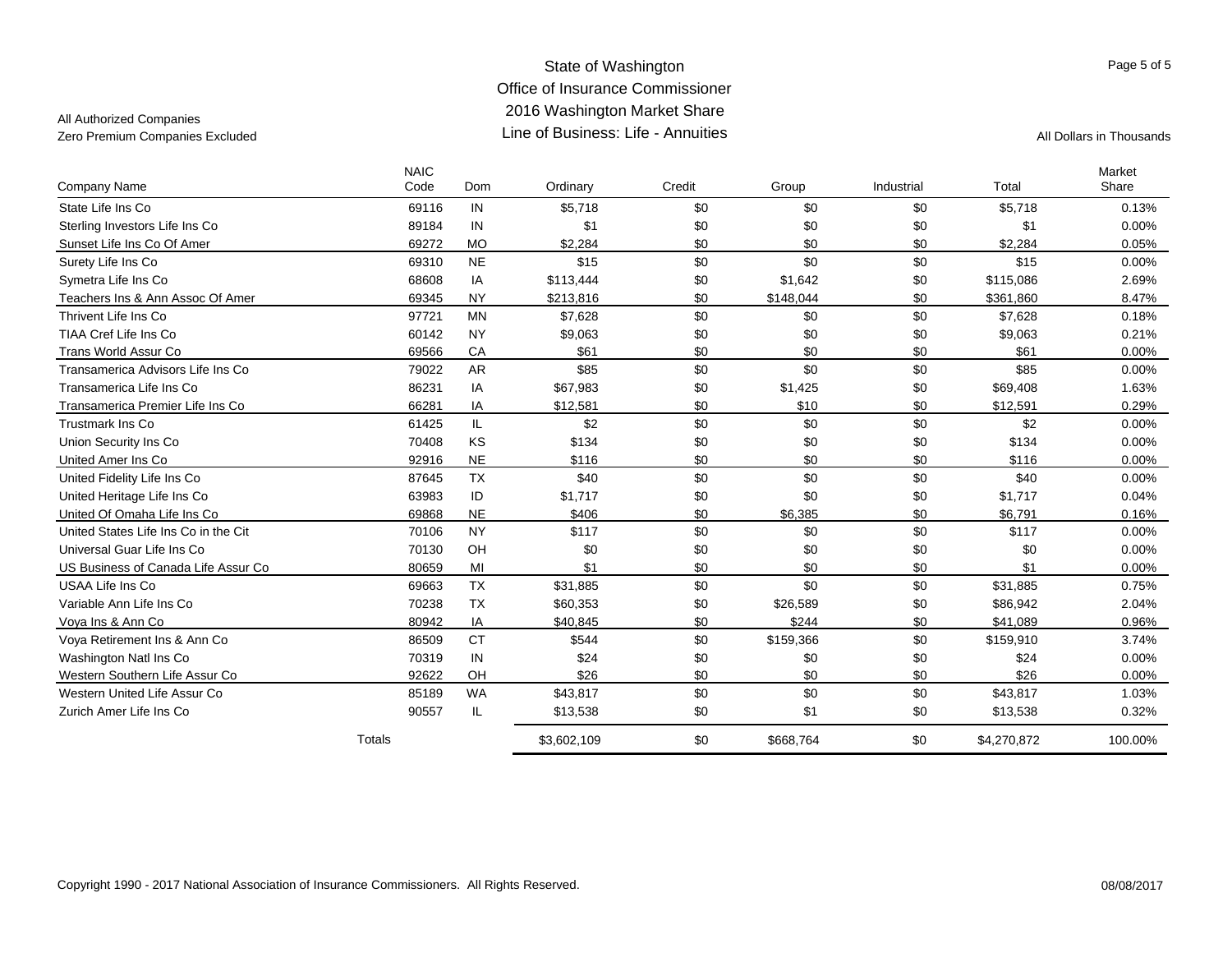All Authorized Companies

|                                     | <b>NAIC</b> |            |           |        |             |            |             | Market   |
|-------------------------------------|-------------|------------|-----------|--------|-------------|------------|-------------|----------|
| Company Name                        | Code        | <b>Dom</b> | Ordinary  | Credit | Group       | Industrial | Total       | Share    |
| AXA Equitable Life Ins Co           | 62944       | <b>NY</b>  | \$0       | \$0    | \$1,278     | \$0        | \$1,278     | 0.09%    |
| CMFG Life Ins Co                    | 62626       | IA         | \$0       | \$0    | \$32,173    | \$0        | \$32,173    | 2.17%    |
| Country Life Ins Co                 | 62553       | IL         | \$0       | \$0    | \$84        | \$0        | \$84        | 0.01%    |
| Guardian Ins & Ann Co Inc           | 78778       | <b>DE</b>  | \$0       | \$0    | \$505       | \$0        | \$505       | 0.03%    |
| Hartford Life & Ann Ins Co          | 71153       | <b>CT</b>  | \$3,176   | \$0    | \$0         | \$0        | \$3,176     | 0.21%    |
| Hartford Life Ins Co                | 88072       | <b>CT</b>  | \$336     | \$0    | \$44,882    | \$0        | \$45,218    | 3.05%    |
| John Hancock Life Ins Co USA        | 65838       | MI         | \$0       | \$0    | \$291,211   | \$0        | \$291,211   | 19.67%   |
| Massachusetts Mut Life Ins Co       | 65935       | MA         | \$0       | \$0    | \$51,323    | \$0        | \$51,323    | 3.47%    |
| Metropolitan Life Ins Co            | 65978       | <b>NY</b>  | \$0       | \$0    | \$25,401    | \$0        | \$25,401    | 1.72%    |
| Minnesota Life Ins Co               | 66168       | <b>MN</b>  | \$0       | \$0    | \$16,294    | \$0        | \$16,294    | 1.10%    |
| Mutual Of Amer Life Ins Co          | 88668       | <b>NY</b>  | \$7,570   | \$0    | \$36,589    | \$0        | \$44,159    | 2.98%    |
| Nationwide Life & Ann Ins Co        | 92657       | OH         | \$20,515  | \$0    | \$0         | \$0        | \$20,515    | 1.39%    |
| Nationwide Life Ins Co              | 66869       | OH         | \$60,351  | \$0    | \$65,571    | \$0        | \$125,922   | 8.51%    |
| New York Life Ins Co                | 66915       | <b>NY</b>  | \$0       | \$0    | \$80,415    | \$0        | \$80,415    | 5.43%    |
| Ohio Natl Life Ins Co               | 67172       | OH         | \$0       | \$0    | \$651       | \$0        | \$651       | 0.04%    |
| Penn Ins & Ann Co                   | 93262       | <b>DE</b>  | \$109     | \$0    | \$0         | \$0        | \$109       | 0.01%    |
| Penn Mut Life Ins Co                | 67644       | PA         | \$12,376  | \$0    | \$0         | \$0        | \$12,376    | 0.84%    |
| Prudential Ins Co Of Amer           | 68241       | <b>NJ</b>  | \$0       | \$0    | \$439,230   | \$0        | \$439,230   | 29.67%   |
| Prudential Retirement Ins & Ann Co. | 93629       | <b>CT</b>  | \$0       | \$0    | \$6         | \$0        | \$6         | $0.00\%$ |
| Standard Ins Co.                    | 69019       | <b>OR</b>  | \$0       | \$0    | \$112,313   | \$0        | \$112,313   | 7.59%    |
| Transamerica Financial Life Ins Co  | 70688       | <b>NY</b>  | \$0       | \$0    | \$92,601    | \$0        | \$92,601    | 6.26%    |
| Transamerica Life Ins Co            | 86231       | IA         | \$0       | \$0    | \$83,732    | \$0        | \$83,732    | 5.66%    |
| United Of Omaha Life Ins Co         | 69868       | <b>NE</b>  | \$1       | \$0    | \$0         | \$0        | \$1         | $0.00\%$ |
| Voya Retirement Ins & Ann Co        | 86509       | <b>CT</b>  | \$0       | \$0    | \$1,735     | \$0        | \$1,735     | 0.12%    |
|                                     | Totals      |            | \$104,434 | \$0    | \$1,375,995 | \$0        | \$1,480,429 | 100.00%  |

Page 1 of 1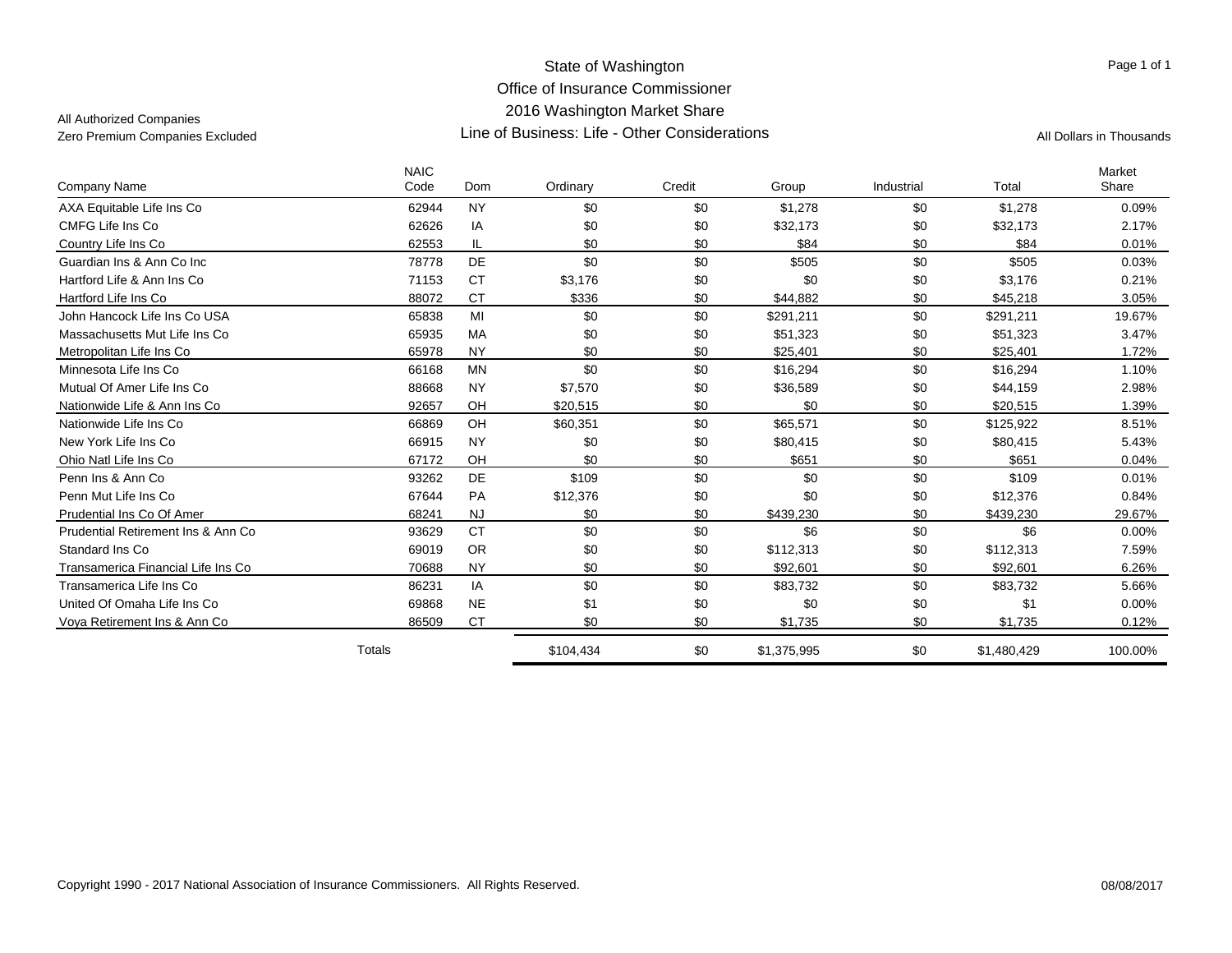## 2016 Washington Market Share and Loss Ratio

All Authorized Companies

|                                      | <b>NAIC</b> |                | <b>Direct</b><br>Premiums | Market | <b>Direct</b><br>Premiums | <b>Direct</b><br>Losses | Loss         |
|--------------------------------------|-------------|----------------|---------------------------|--------|---------------------------|-------------------------|--------------|
| Company Name                         | Code        | Dom            | Written                   | Share  | Earned                    | Incurred                | Ratio        |
| 21st Century Advantage Ins Co        | 25232       | MN             | \$2,642                   | 0.03%  | \$2,732                   | \$1,435                 | 52.53%       |
| 21st Century Centennial Ins Co       | 34789       | PA             | \$956                     | 0.01%  | \$991                     | \$529                   | 53.43%       |
| 21st Century Ins Co                  | 12963       | СA             | \$0                       | 0.00%  | \$0                       | $($ \$6)                | $0.00\%$     |
| 21st Century N Amer Ins Co           | 32220       | <b>NY</b>      | \$4,412                   | 0.04%  | \$4,571                   | \$4,024                 | 88.01%       |
| 21st Century Natl Ins Co             | 36587       | <b>NY</b>      | \$0                       | 0.00%  | \$0                       | $($ \$5)                | 0.00%        |
| 21st Century Pacific Ins Co          | 23795       | CO             | \$0                       | 0.00%  | \$0                       | (\$2)                   | 0.00%        |
| 21st Century Preferred Ins Co        | 22225       | PA             | \$279                     | 0.00%  | \$290                     | \$58                    | 20.14%       |
| 21st Century Premier Ins Co          | 20796       | PA             | \$6,111                   | 0.06%  | \$6,740                   | \$5,398                 | 80.08%       |
| 21st Century Security Ins Co         | 23833       | PA             | \$0                       | 0.00%  | \$0                       | (\$37)                  | 0.00%        |
| Aca Fin Guar Corp                    | 22896       | <b>MD</b>      | \$0                       | 0.00%  | \$60                      | \$0                     | 0.00%        |
| Academic Medical Professionals Ins E | 12934       | VT             | \$16                      | 0.00%  | \$15                      | \$8                     | 54.56%       |
| Acadia Ins Co                        | 31325       | <b>NH</b>      | \$0                       | 0.00%  | \$0                       | \$0                     | 0.00%        |
| Acceptance Ind Ins Co                | 20010       | <b>NE</b>      | \$9                       | 0.00%  | \$14                      | \$340                   | 2366.84%     |
| Accident Fund Gen Ins Co             | 12304       | MI             | \$1                       | 0.00%  | \$1                       | \$0                     | 0.00%        |
| Accident Fund Ins Co of Amer         | 10166       | MI             | \$3                       | 0.00%  | \$2                       | \$0                     | 0.00%        |
| <b>Accident Fund Natl Ins Co</b>     | 12305       | MI             | \$1                       | 0.00%  | \$1                       | \$0                     | 0.00%        |
| Accredited Surety & Cas Co Inc       | 26379       | FL             | \$33                      | 0.00%  | \$36                      | (\$13)                  | $(37.30)\%$  |
| Ace Amer Ins Co                      | 22667       | PA             | \$65,968                  | 0.63%  | \$65,789                  | \$38,867                | 59.08%       |
| Ace Fire Underwriters Ins Co         | 20702       | PA             | \$138                     | 0.00%  | \$128                     | (\$656)                 | $(511.09)\%$ |
| Ace Prop & Cas Ins Co                | 20699       | PA             | \$51,983                  | 0.49%  | \$55,542                  | \$34,510                | 62.13%       |
| ACIG Ins Co                          | 19984       | IL             | \$993                     | 0.01%  | \$993                     | \$564                   | 56.82%       |
| Acstar Ins Co                        | 22950       | IL.            | \$4                       | 0.00%  | \$4                       | \$1                     | 38.67%       |
| Advantage Workers Comp Ins Co        | 40517       | IN             | \$11                      | 0.00%  | \$12                      | \$0                     | 0.00%        |
| Aegis Security Ins Co.               | 33898       | PA             | \$209                     | 0.00%  | \$196                     | \$93                    | 47.69%       |
| Affiliated Fm Ins Co                 | 10014       | R <sub>l</sub> | \$44,490                  | 0.42%  | \$45,358                  | \$3,760                 | 8.29%        |
| Affiliates Ins Recip a RRG           | 13677       | VT             | \$59                      | 0.00%  | \$60                      | \$22                    | 37.17%       |
| <b>AGCS Marine Ins Co</b>            | 22837       | IL             | \$19,825                  | 0.19%  | \$21,032                  | \$21,291                | 101.23%      |
| Agri Gen Ins Co                      | 42757       | IA             | \$6,931                   | 0.07%  | \$7,521                   | \$4,508                 | 59.94%       |
| AIG Assur Co                         | 40258       | IL             | \$4                       | 0.00%  | \$5                       | ( \$1)                  | $(12.67)\%$  |
| AIG Prop Cas Co                      | 19402       | PA             | \$18,504                  | 0.18%  | \$18,090                  | \$2,620                 | 14.48%       |
| AIU Ins Co                           | 19399       | <b>NY</b>      | ( \$1)                    | 0.00%  | \$0                       | \$0                     | 161.74%      |
| Alaska Natl Ins Co                   | 38733       | AK             | \$21,687                  | 0.21%  | \$20,665                  | \$11,386                | 55.09%       |
| Allegheny Cas Co                     | 13285       | <b>NJ</b>      | \$685                     | 0.01%  | \$787                     | \$11                    | 1.44%        |
| Allegiant Ins Co Inc A RRG           | 11965       | H <sub>l</sub> | \$786                     | 0.01%  | \$786                     | \$185                   | 23.54%       |
| Alliance Of Nonprofits For Ins RRG   | 10023       | VT             | \$1,097                   | 0.01%  | \$1,060                   | \$391                   | 36.93%       |
| Allianz Global Risks US Ins Co       | 35300       | IL             | \$9,585                   | 0.09%  | \$10,896                  | (\$2,374)               | $(21.79)\%$  |
| Allied Ins Co of Amer                | 10127       | OH             | \$1,931                   | 0.02%  | \$806                     | \$321                   | 39.83%       |
| Allied Professionals Ins Co RRG      | 11710       | AZ             | \$1,145                   | 0.01%  | \$1,172                   | \$1,177                 | 100.50%      |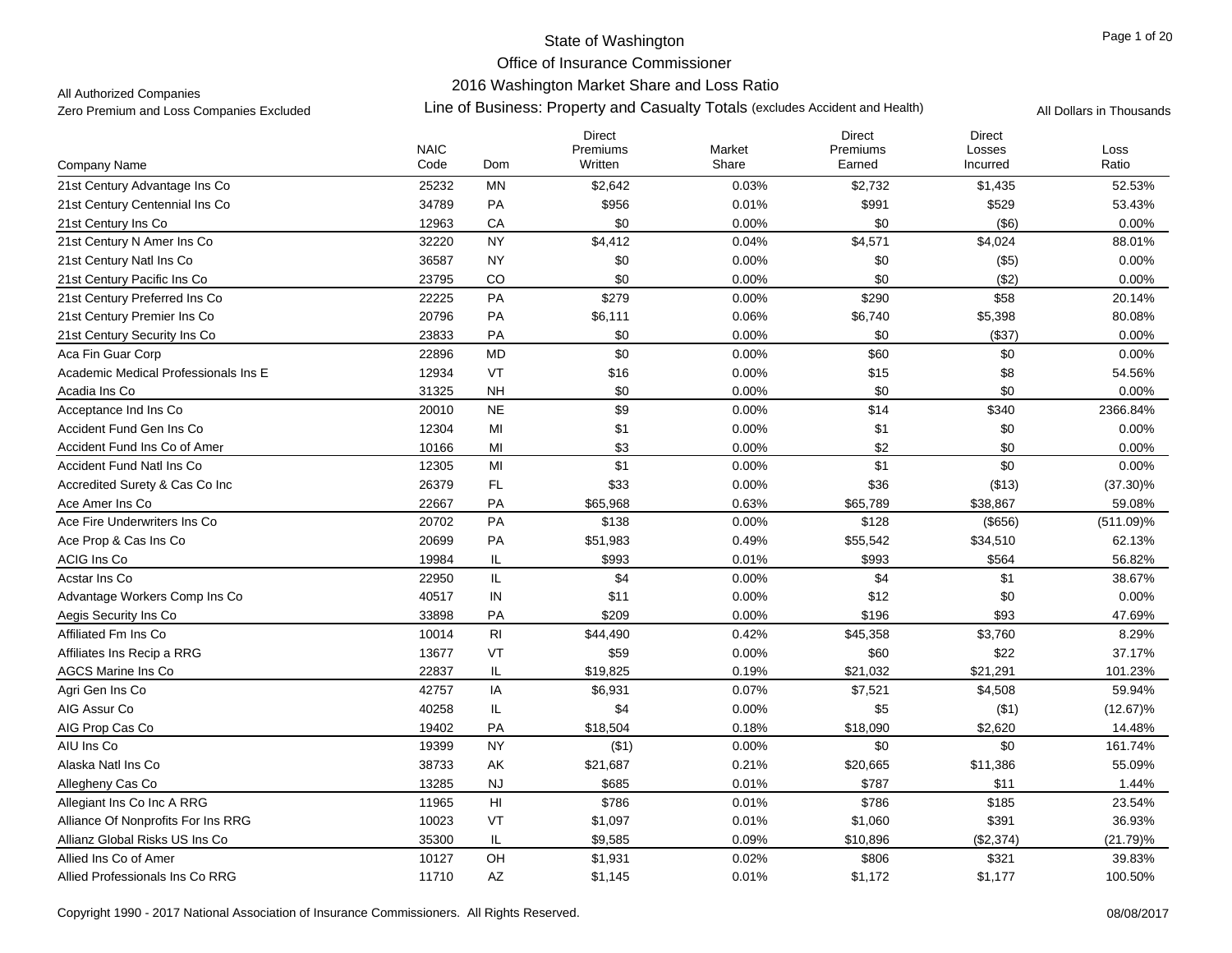## 2016 Washington Market Share and Loss Ratio

All Authorized Companies

|                                    | <b>NAIC</b> |            | <b>Direct</b><br>Premiums | Market | <b>Direct</b><br>Premiums | <b>Direct</b><br>Losses | Loss     |
|------------------------------------|-------------|------------|---------------------------|--------|---------------------------|-------------------------|----------|
| Company Name                       | Code        | Dom        | Written                   | Share  | Earned                    | Incurred                | Ratio    |
| Allied Prop & Cas Ins Co           | 42579       | IA         | \$38,243                  | 0.36%  | \$34,439                  | \$27,457                | 79.73%   |
| Allied World Ins Co.               | 22730       | <b>NH</b>  | \$2,338                   | 0.02%  | \$1,892                   | \$430                   | 22.72%   |
| Allied World Natl Assur Co.        | 10690       | <b>NH</b>  | \$10,020                  | 0.10%  | \$9,221                   | \$3,012                 | 32.66%   |
| Allied World Specialty Ins Co      | 16624       | DE         | \$3,957                   | 0.04%  | \$4,670                   | \$5,816                 | 124.54%  |
| Allmerica Fin Benefit Ins Co       | 41840       | MI         | \$4,033                   | 0.04%  | \$3,748                   | \$2,821                 | 75.27%   |
| Allstate Fire & Cas Ins Co         | 29688       | IL         | \$263,970                 | 2.51%  | \$256,184                 | \$163,586               | 63.85%   |
| Allstate Ind Co                    | 19240       | IL         | \$97,878                  | 0.93%  | \$99,084                  | \$48,288                | 48.73%   |
| Allstate Ins Co                    | 19232       | IL         | \$143,092                 | 1.36%  | \$146,260                 | \$75,139                | 51.37%   |
| Allstate Prop & Cas Ins Co         | 17230       | IL         | \$124,605                 | 1.19%  | \$122,671                 | \$69,759                | 56.87%   |
| Alpha Prop & Cas Ins Co            | 38156       | WI         | \$1,061                   | 0.01%  | \$1,218                   | \$738                   | 60.60%   |
| ALPS Prop & Cas Ins Co             | 32450       | MT         | \$2,422                   | 0.02%  | \$2,154                   | \$2,035                 | 94.48%   |
| Alterra Amer Ins Co                | 21296       | DE         | \$1,203                   | 0.01%  | \$1,850                   | (\$1,172)               | (63.32)% |
| Ambac Assur Corp                   | 18708       | WI         | \$707                     | 0.01%  | \$2,820                   | \$0                     | 0.00%    |
| Amco Ins Co                        | 19100       | IA         | \$14,259                  | 0.14%  | \$14,950                  | \$6,213                 | 41.56%   |
| American Agri Business Ins Co      | 12548       | TX         | \$13,779                  | 0.13%  | \$10,769                  | \$3,954                 | 36.71%   |
| American Alt Ins Corp              | 19720       | DE         | \$16,287                  | 0.16%  | \$16,278                  | \$5,662                 | 34.78%   |
| American Assoc Of Othodontists RRG | 10232       | AZ         | \$174                     | 0.00%  | \$176                     | \$425                   | 240.82%  |
| American Automobile Ins Co         | 21849       | <b>MO</b>  | \$793                     | 0.01%  | \$3,759                   | \$5,373                 | 142.94%  |
| American Bankers Ins Co Of FL      | 10111       | FL         | \$70,880                  | 0.67%  | \$62,825                  | \$30,384                | 48.36%   |
| American Cas Co Of Reading PA      | 20427       | PA         | \$9,562                   | 0.09%  | \$9,541                   | \$4,197                 | 43.99%   |
| American Commerce Ins Co           | 19941       | OH         | \$23,528                  | 0.22%  | \$25,003                  | \$13,090                | 52.36%   |
| American Contractors Ind Co        | 10216       | ${\sf CA}$ | \$4,132                   | 0.04%  | \$4,271                   | \$161                   | 3.78%    |
| American Contractors Ins Co RRG    | 12300       | <b>TX</b>  | \$5,796                   | 0.06%  | \$5,770                   | \$175                   | 3.04%    |
| American Economy Ins Co            | 19690       | IN         | \$15,096                  | 0.14%  | \$17,538                  | \$5,986                 | 34.13%   |
| American Excess Ins Exch RRG       | 10903       | VT         | \$2,747                   | 0.03%  | \$2,755                   | \$1,862                 | 67.59%   |
| American Family Home Ins Co        | 23450       | FL         | \$1,686                   | 0.02%  | \$1,868                   | \$638                   | 34.14%   |
| American Family Mut Ins Co         | 19275       | WI         | \$184,024                 | 1.75%  | \$192,646                 | \$141,910               | 73.66%   |
| American Fire & Cas Co             | 24066       | <b>NH</b>  | \$35,268                  | 0.34%  | \$33,291                  | \$21,594                | 64.86%   |
| American Forest Cas Co RRG         | 11590       | VT         | \$2,031                   | 0.02%  | \$1,945                   | \$370                   | 19.00%   |
| American Guar & Liab Ins           | 26247       | <b>NY</b>  | \$14,809                  | 0.14%  | \$14,728                  | \$21,670                | 147.13%  |
| American Hallmark Ins Co Of TX     | 43494       | <b>TX</b>  | \$3,905                   | 0.04%  | \$3,826                   | \$1,808                 | 47.25%   |
| American Home Assur Co             | 19380       | <b>NY</b>  | \$15,590                  | 0.15%  | \$5,839                   | \$6,198                 | 106.15%  |
| American Ins Co                    | 21857       | OH         | \$5,809                   | 0.06%  | \$5,650                   | \$10,749                | 190.25%  |
| American Interstate Ins Co         | 31895       | <b>NE</b>  | \$0                       | 0.00%  | \$0                       | (\$3)                   | 0.00%    |
| American Mercury Ins Co            | 16810       | OK         | \$289                     | 0.00%  | \$597                     | \$358                   | 59.91%   |
| American Mining Ins Co             | 15911       | IA         | \$0                       | 0.00%  | \$0                       | \$0                     | (4.78)%  |
| American Modern Home Ins Co        | 23469       | OH         | \$15,893                  | 0.15%  | \$17,052                  | \$6,414                 | 37.61%   |
| American Modern Select Ins Co.     | 38652       | OH         | \$11,153                  | 0.11%  | \$10,380                  | \$5,420                 | 52.22%   |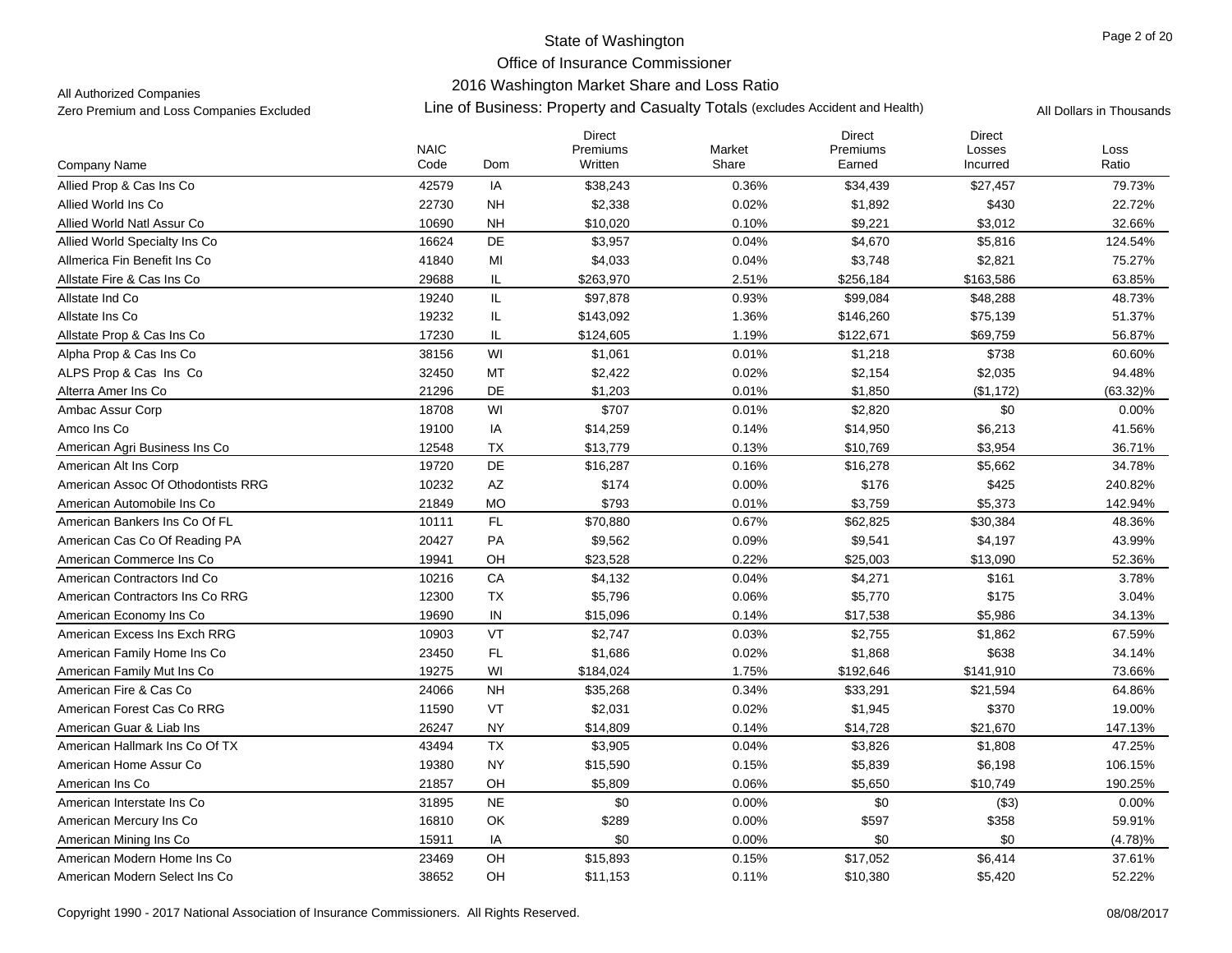## 2016 Washington Market Share and Loss Ratio

All Authorized Companies

|                                      | <b>NAIC</b> |                        | <b>Direct</b><br>Premiums | Market | <b>Direct</b><br>Premiums | <b>Direct</b><br>Losses | Loss         |
|--------------------------------------|-------------|------------------------|---------------------------|--------|---------------------------|-------------------------|--------------|
| Company Name                         | Code        | Dom                    | Written                   | Share  | Earned                    | Incurred                | Ratio        |
| American Natl Gen Ins Co             | 39942       | <b>MO</b>              | \$897                     | 0.01%  | \$1,063                   | \$511                   | 48.04%       |
| American Natl Prop & Cas Co          | 28401       | <b>MO</b>              | \$14,081                  | 0.13%  | \$12,796                  | \$9,483                 | 74.11%       |
| American Pet Ins Co                  | 12190       | <b>NY</b>              | \$9,535                   | 0.09%  | \$9,397                   | \$6,059                 | 64.48%       |
| American Reliable Ins Co             | 19615       | AZ                     | \$3,578                   | 0.03%  | \$2,606                   | \$1,659                 | 63.66%       |
| American Road Ins Co                 | 19631       | MI                     | \$668                     | 0.01%  | \$668                     | \$420                   | 62.90%       |
| American Safety RRG Inc              | 25448       | VT                     | \$42                      | 0.00%  | \$42                      | ( \$8)                  | $(18.90)\%$  |
| American Security Ins Co.            | 42978       | DE                     | \$1,861                   | 0.02%  | \$1,684                   | \$504                   | 29.90%       |
| American Serv Ins Co Inc             | 42897       | IL                     | \$4,789                   | 0.05%  | \$2,907                   | \$1,266                 | 43.53%       |
| American Southern Home Ins Co        | 41998       | FL                     | \$87                      | 0.00%  | \$107                     | \$7                     | 6.78%        |
| American Southern Ins Co             | 10235       | KS                     | \$5                       | 0.00%  | \$6                       | \$0                     | 4.22%        |
| American Standard Ins Co of WI       | 19283       | WI                     | \$1,087                   | 0.01%  | \$1,257                   | \$1,121                 | 89.18%       |
| American States Ins Co               | 19704       | IN                     | \$36,210                  | 0.34%  | \$41,639                  | \$13,445                | 32.29%       |
| American States Ins Co Of TX         | 19712       | <b>TX</b>              | \$0                       | 0.00%  | \$0                       | \$0                     | 0.00%        |
| American States Preferred Ins Co     | 37214       | IN                     | \$5,501                   | 0.05%  | \$6,132                   | \$983                   | 16.03%       |
| American Strategic Ins Corp          | 10872       | FL                     | \$3,852                   | 0.04%  | \$3,262                   | \$1,250                 | 38.31%       |
| American Surety Co                   | 31380       | IN                     | \$175                     | 0.00%  | \$175                     | \$0                     | 0.01%        |
| American T & T Ins Co RRG            | 11534       | MT                     | \$2,891                   | 0.03%  | \$2,753                   | \$1,159                 | 42.08%       |
| American Zurich Ins Co               | 40142       | IL                     | \$8,865                   | 0.08%  | \$8,996                   | \$4,293                 | 47.72%       |
| AmeriGuard RRG Inc.                  | 12171       | VT                     | \$40                      | 0.00%  | \$40                      | \$18                    | 43.56%       |
| Amerisure Ins Co                     | 19488       | MI                     | \$27                      | 0.00%  | \$21                      | (\$4)                   | $(18.36)\%$  |
| Amerisure Mut Ins Co                 | 23396       | MI                     | \$295                     | 0.00%  | \$241                     | (\$32)                  | $(13.18)\%$  |
| Amerisure Partners Ins Co            | 11050       | MI                     | \$3                       | 0.00%  | \$13                      | \$2                     | 15.86%       |
| Amex Assur Co                        | 27928       | IL                     | \$2,105                   | 0.02%  | \$2,128                   | \$990                   | 46.50%       |
| Amica Mut Ins Co                     | 19976       | R <sub>l</sub>         | \$41,324                  | 0.39%  | \$39,826                  | \$24,609                | 61.79%       |
| AmTrust Ins Co of KS Inc.            | 15954       | KS                     | \$1,065                   | 0.01%  | \$1,203                   | \$630                   | 52.38%       |
| Applied Medico Legal Solutions RRG   | 11598       | $\mathsf{A}\mathsf{Z}$ | \$659                     | 0.01%  | \$583                     | \$685                   | 117.38%      |
| Arag Ins Co                          | 34738       | IA                     | \$6,477                   | 0.06%  | \$6,477                   | \$2,430                 | 37.51%       |
| Arch Ins Co                          | 11150       | <b>MO</b>              | \$14,498                  | 0.14%  | \$14,212                  | \$2,952                 | 20.77%       |
| <b>ARCH Mortgage Assur Co</b>        | 29114       | WI                     | \$1                       | 0.00%  | \$2                       | \$0                     | 0.00%        |
| Arch Mortgage Guar Co                | 18732       | WI                     | \$1                       | 0.00%  | \$1                       | \$0                     | 0.00%        |
| <b>ARCH Mortgage Ins Co</b>          | 40266       | WI                     | \$5,379                   | 0.05%  | \$5,075                   | (\$395)                 | (7.79)%      |
| <b>ARCOA RRG Inc</b>                 | 13177       | <b>NV</b>              | \$261                     | 0.00%  | \$261                     | \$7                     | 2.78%        |
| Argonaut Great Central Ins Co        | 19860       | IL                     | \$1,678                   | 0.02%  | \$2,570                   | \$1,061                 | 41.27%       |
| Argonaut Ins Co                      | 19801       | IL                     | \$6,772                   | 0.06%  | \$5,501                   | \$1,745                 | 31.72%       |
| Argonaut Midwest Ins Co              | 19828       | IL                     | \$87                      | 0.00%  | \$75                      | (\$107)                 | $(142.37)\%$ |
| ARISE Boiler Inspection & Ins Co RRG | 13580       | KY                     | \$21                      | 0.00%  | \$22                      | \$0                     | $0.00\%$     |
| Armed Forces Ins Exch                | 41459       | KS                     | \$2,552                   | 0.02%  | \$2,543                   | \$421                   | 16.54%       |
| Arrowood Ind Co                      | 24678       | <b>DE</b>              | \$0                       | 0.00%  | \$0                       | \$887                   | 0.00%        |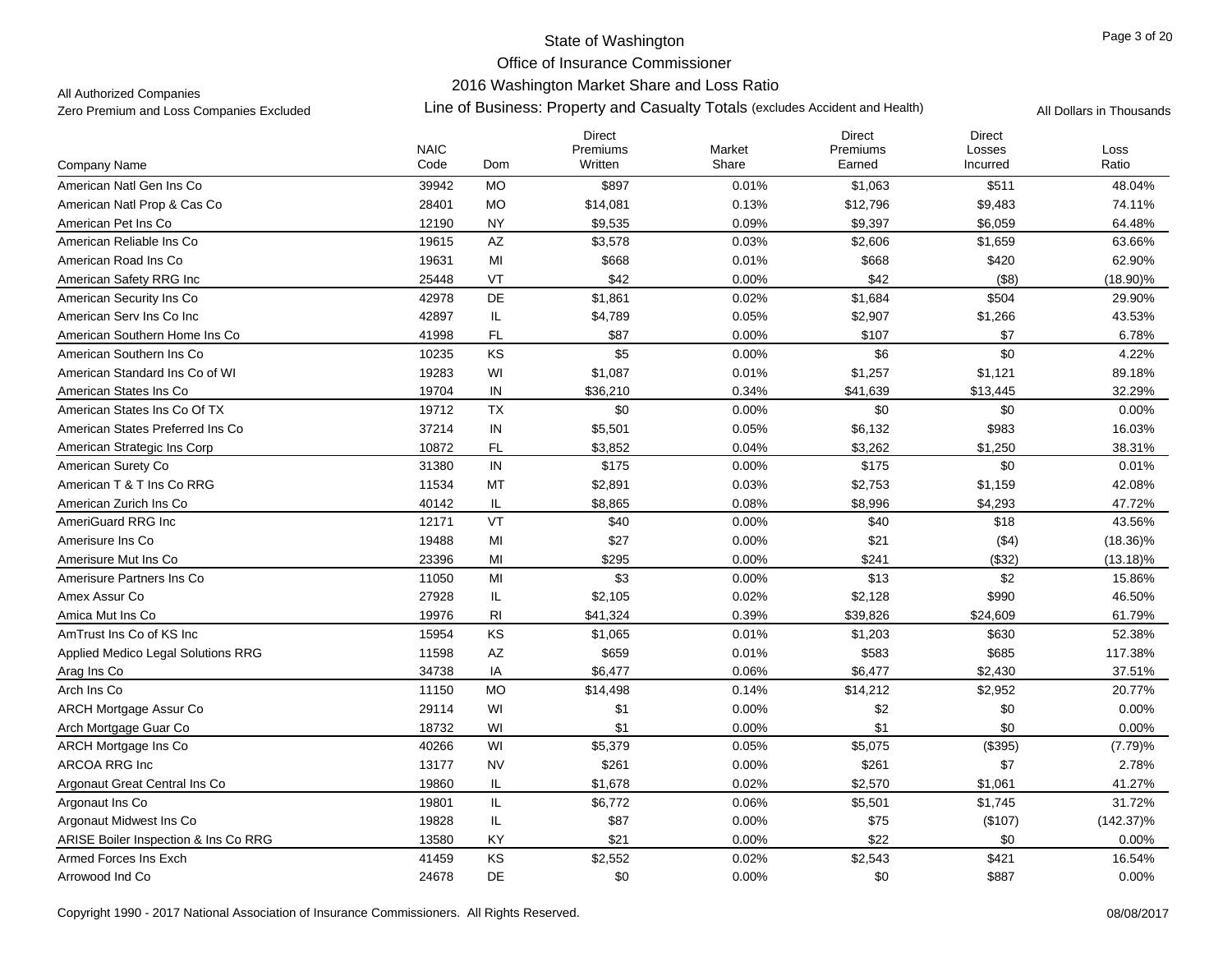## 2016 Washington Market Share and Loss Ratio

All Authorized Companies

|                                      | <b>NAIC</b> |           | <b>Direct</b><br>Premiums | Market | <b>Direct</b><br>Premiums | <b>Direct</b><br>Losses | Loss         |
|--------------------------------------|-------------|-----------|---------------------------|--------|---------------------------|-------------------------|--------------|
| Company Name                         | Code        | Dom       | Written                   | Share  | Earned                    | Incurred                | Ratio        |
| Aspen Amer Ins Co                    | 43460       | TX        | \$3,567                   | 0.03%  | \$2,929                   | \$1,257                 | 42.91%       |
| <b>Associated Ind Corp</b>           | 21865       | CA        | \$4,376                   | 0.04%  | \$4,917                   | \$7,161                 | 145.64%      |
| <b>Assured Guar Corp</b>             | 30180       | <b>MD</b> | \$0                       | 0.00%  | \$4,782                   | \$0                     | 0.00%        |
| <b>Assured Guar Municipal Corp</b>   | 18287       | <b>NY</b> | \$239                     | 0.00%  | \$4,489                   | \$0                     | 0.00%        |
| Atain Ins Co                         | 29033       | <b>TX</b> | \$2                       | 0.00%  | \$4                       | \$0                     | 0.00%        |
| Atlantic Specialty Ins Co            | 27154       | <b>NY</b> | \$16,892                  | 0.16%  | \$16,448                  | \$4,294                 | 26.11%       |
| Atradius Trade Credit Ins Co         | 25422       | <b>MD</b> | \$5,421                   | 0.05%  | \$5,663                   | \$2,490                 | 43.97%       |
| Attorneys Liab Assur Society Inc RRG | 10639       | VT        | \$7,665                   | 0.07%  | \$7,665                   | \$1,060                 | 13.83%       |
| AttPro RRG Recip RRG                 | 13795       | DC        | \$501                     | 0.00%  | \$334                     | (\$128)                 | $(38.33)\%$  |
| Austin Mut Ins Co                    | 13412       | <b>MN</b> | \$5,505                   | 0.05%  | \$5,299                   | \$2,249                 | 42.44%       |
| Automobile Ins Co Of Hartford CT     | 19062       | <b>CT</b> | \$6,356                   | 0.06%  | \$6,464                   | \$3,486                 | 53.94%       |
| Avemco Ins Co                        | 10367       | MD        | \$919                     | 0.01%  | \$961                     | (\$20)                  | $(2.12)\%$   |
| Aviation Alliance Ins RRG Inc        | 13791       | MT        | \$110                     | 0.00%  | \$102                     | \$0                     | 0.35%        |
| AXA Ins Co                           | 33022       | <b>NY</b> | \$1,818                   | 0.02%  | \$1,854                   | (\$456)                 | $(24.60)\%$  |
| Axis Ins Co                          | 37273       | IL.       | \$12,995                  | 0.12%  | \$13,814                  | (\$1,767)               | $(12.79)\%$  |
| AXIS Reins Co                        | 20370       | <b>NY</b> | \$98                      | 0.00%  | \$100                     | (\$252)                 | $(251.39)\%$ |
| <b>AXIS Specialty Ins Co</b>         | 15610       | <b>CT</b> | \$0                       | 0.00%  | \$0                       | (\$48)                  | 0.00%        |
| Balboa Ins Co                        | 24813       | CA        | (\$7)                     | 0.00%  | \$40                      | ( \$8)                  | $(19.15)\%$  |
| Bankers Ins Co                       | 33162       | FL        | \$339                     | 0.00%  | \$327                     | \$49                    | 14.81%       |
| <b>Bankers Standard Ins Co</b>       | 18279       | PA        | \$21,753                  | 0.21%  | \$19,580                  | \$10,194                | 52.07%       |
| <b>BCS Ins Co</b>                    | 38245       | OH        | \$3,047                   | 0.03%  | \$2,965                   | \$521                   | 17.56%       |
| Beazley Ins Co Inc                   | 37540       | <b>CT</b> | \$4,992                   | 0.05%  | \$4,803                   | (\$78)                  | (1.62)%      |
| Bedivere Ins Co                      | 21970       | PA        | \$0                       | 0.00%  | \$14                      | (\$77)                  | $(538.22)\%$ |
| Benchmark Ins Co                     | 41394       | KS        | \$922                     | 0.01%  | \$898                     | (\$29)                  | $(3.26)\%$   |
| Berkley Ins Co                       | 32603       | DE        | \$9,141                   | 0.09%  | \$7,715                   | \$9,880                 | 128.07%      |
| Berkley Natl Ins Co                  | 38911       | IA        | \$3,170                   | 0.03%  | \$2,868                   | \$358                   | 12.50%       |
| Berkley Regional Ins Co              | 29580       | <b>DE</b> | \$597                     | 0.01%  | \$687                     | \$33                    | 4.82%        |
| Berkshire Hathaway Homestate Ins Co  | 20044       | $\sf NE$  | \$2,276                   | 0.02%  | \$2,928                   | \$873                   | 29.83%       |
| Berkshire Hathaway Specialty Ins Co  | 22276       | <b>NE</b> | \$2,458                   | 0.02%  | \$1,469                   | \$727                   | 49.49%       |
| BITCO Gen Ins Corp                   | 20095       | IL        | \$5,017                   | 0.05%  | \$4,718                   | \$1,425                 | 30.20%       |
| <b>BITCO Natl Ins Co</b>             | 20109       | $\sf IL$  | \$555                     | 0.01%  | \$418                     | \$106                   | 25.33%       |
| <b>Bond Safequard Ins Co</b>         | 27081       | <b>SD</b> | \$157                     | 0.00%  | \$163                     | (\$19)                  | $(11.63)\%$  |
| Bonded Builders Ins Co RRG           | 13010       | <b>NV</b> | \$10                      | 0.00%  | \$14                      | \$0                     | (0.77)%      |
| Brotherhood Mut Ins Co               | 13528       | IN        | \$6,165                   | 0.06%  | \$5,943                   | \$7,161                 | 120.50%      |
| <b>Build Amer Mut Assur Co</b>       | 14380       | NY        | \$105                     | 0.00%  | \$5                       | \$0                     | 0.00%        |
| California Cas Gen Ins Co of OR      | 35955       | OR        | \$9,864                   | 0.09%  | \$9,565                   | \$6,043                 | 63.18%       |
| California Cas Ind Exch              | 20117       | CA        | \$0                       | 0.00%  | \$0                       | (\$18)                  | 0.00%        |
| Camico Mut Ins Co                    | 36340       | CA        | \$1,374                   | 0.01%  | \$1,419                   | \$250                   | 17.64%       |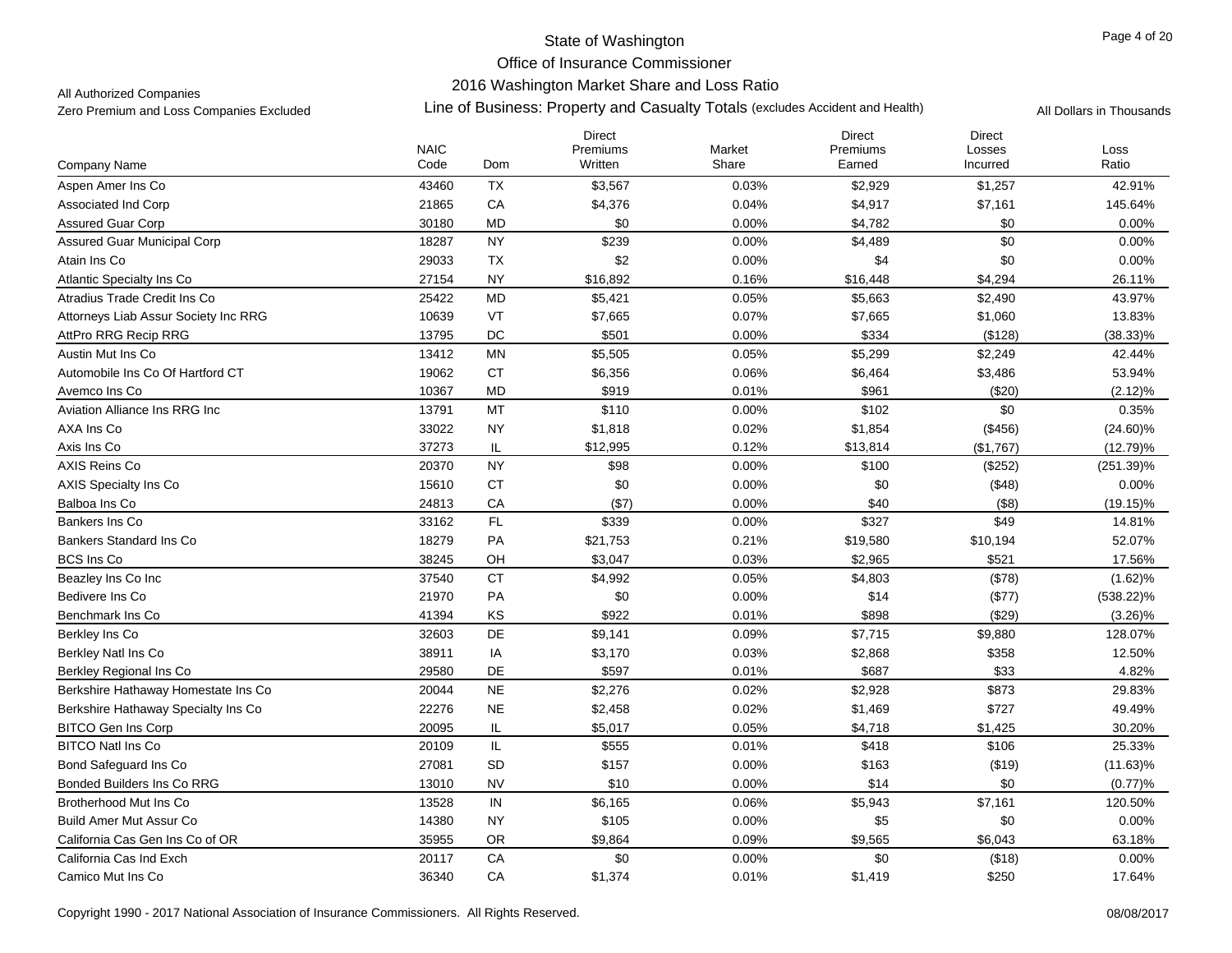## 2016 Washington Market Share and Loss Ratio

All Authorized Companies

|                                     | <b>NAIC</b> |                        | Direct<br>Premiums | Market | <b>Direct</b><br>Premiums | <b>Direct</b><br>Losses | Loss        |
|-------------------------------------|-------------|------------------------|--------------------|--------|---------------------------|-------------------------|-------------|
| Company Name                        | Code        | Dom                    | Written            | Share  | Earned                    | Incurred                | Ratio       |
| Canal Ins Co                        | 10464       | SC                     | \$5,766            | 0.05%  | \$5,190                   | \$4,828                 | 93.02%      |
| Capitol Ind Corp                    | 10472       | WI                     | \$1,921            | 0.02%  | \$1,763                   | \$1,037                 | 58.83%      |
| Capson Physicians Ins Co            | 19348       | TX                     | \$227              | 0.00%  | \$230                     | \$623                   | 270.85%     |
| <b>Caring Communities Recip RRG</b> | 12373       | $\mathsf{DC}$          | \$546              | 0.01%  | \$546                     | (\$13)                  | (2.39)%     |
| Carolina Cas Ins Co                 | 10510       | IA                     | (\$40)             | 0.00%  | \$970                     | (\$109)                 | $(11.20)\%$ |
| Caterpillar Ins Co                  | 11255       | <b>MO</b>              | \$2,296            | 0.02%  | \$1,647                   | \$1,167                 | 70.86%      |
| Catlin Ind Co                       | 24503       | DE                     | \$1,083            | 0.01%  | \$1,503                   | \$2,021                 | 134.43%     |
| Catlin Ins Co                       | 19518       | TX                     | \$2,132            | 0.02%  | \$3,669                   | \$2,619                 | 71.36%      |
| Central States Ind Co Of Omaha      | 34274       | <b>NE</b>              | \$623              | 0.01%  | \$646                     | \$42                    | 6.46%       |
| Century Ind Co                      | 20710       | PA                     | \$0                | 0.00%  | \$0                       | (\$487)                 | 0.00%       |
| Century Natl Ins Co                 | 26905       | CA                     | \$1,787            | 0.02%  | \$1,706                   | \$825                   | 48.36%      |
| Charter Ind Co                      | 37524       | TX                     | \$9,619            | 0.09%  | \$8,572                   | \$4,968                 | 57.96%      |
| Charter Oak Fire Ins Co             | 25615       | <b>CT</b>              | \$14,168           | 0.13%  | \$14,881                  | \$8,106                 | 54.47%      |
| Cherokee Guar Co Inc a RRG          | 14388       | $\mathsf{A}\mathsf{Z}$ | \$27               | 0.00%  | \$28                      | \$67                    | 242.84%     |
| Chicago Ins Co                      | 22810       | IL                     | \$0                | 0.00%  | \$0                       | \$899                   | 0.00%       |
| Chubb Ind Ins Co.                   | 12777       | NY                     | \$117              | 0.00%  | \$106                     | \$29                    | 27.09%      |
| Chubb Natl Ins Co.                  | 10052       | IN                     | (\$66)             | 0.00%  | \$70                      | $($ \$6)                | (8.58)%     |
| Church Mut Ins Co                   | 18767       | WI                     | \$9,156            | 0.09%  | \$8,935                   | \$4,612                 | 51.61%      |
| Cincinnati Cas Co                   | 28665       | OH                     | \$1,567            | 0.01%  | \$1,353                   | \$175                   | 12.92%      |
| Cincinnati Ins Co                   | 10677       | OH                     | \$17,034           | 0.16%  | \$16,533                  | \$5,346                 | 32.33%      |
| Citizens Ins Co Of Amer             | 31534       | MI                     | \$4,030            | 0.04%  | \$3,520                   | \$1,210                 | 34.37%      |
| City Natl Ins Co                    | 41335       | <b>TX</b>              | \$0                | 0.00%  | \$0                       | (\$10)                  | 0.00%       |
| Claim Professionals Liab ins Co RRG | 12172       | VT                     | \$16               | 0.00%  | \$16                      | \$2                     | 10.36%      |
| Clarendon Natl Ins Co               | 20532       | IL                     | \$0                | 0.00%  | \$0                       | (\$41)                  | 0.00%       |
| Coast Natl Ins Co                   | 25089       | CA                     | \$22,347           | 0.21%  | \$21,705                  | \$13,902                | 64.05%      |
| Coface N Amer Ins Co                | 31887       | MA                     | \$1,263            | 0.01%  | \$1,306                   | \$202                   | 15.50%      |
| College Liab Ins Co Recip RRG       | 44598       | H <sub>II</sub>        | \$581              | 0.01%  | \$507                     | \$556                   | 109.54%     |
| College RRG Inc                     | 13613       | VT                     | \$303              | 0.00%  | \$297                     | \$103                   | 34.55%      |
| Colonial Amer Cas & Surety Co       | 34347       | MD                     | \$59               | 0.00%  | \$62                      | (\$36)                  | $(57.92)\%$ |
| Colonial Surety Co                  | 10758       | PA                     | \$204              | 0.00%  | \$179                     | \$7                     | 4.10%       |
| Colony Specialty Ins Co             | 36927       | OH                     | \$86               | 0.00%  | \$209                     | \$209                   | 100.13%     |
| Colorado Cas Ins Co                 | 41785       | NH                     | \$0                | 0.00%  | \$0                       | (\$1)                   | 0.00%       |
| Columbia Ins Co                     | 27812       | <b>NE</b>              | \$1,745            | 0.02%  | \$1,722                   | \$860                   | 49.95%      |
| Commerce & Industry Ins Co          | 19410       | <b>NY</b>              | \$1,497            | 0.01%  | \$1,592                   | \$263                   | 16.51%      |
| Commerce W Ins Co                   | 13161       | CA                     | \$37,046           | 0.35%  | \$30,260                  | \$24,276                | 80.23%      |
| Community Blood Cntr Exch RRG       | 13893       | IN                     | \$33               | 0.00%  | \$42                      | $($ \$4)                | (8.97)%     |
| Consumers Ins Usa Inc               | 10204       | <b>TN</b>              | \$0                | 0.00%  | \$0                       | \$34                    | 0.00%       |
| <b>Continental Cas Co</b>           | 20443       | IL                     | \$114,595          | 1.09%  | \$115,513                 | \$50,705                | 43.90%      |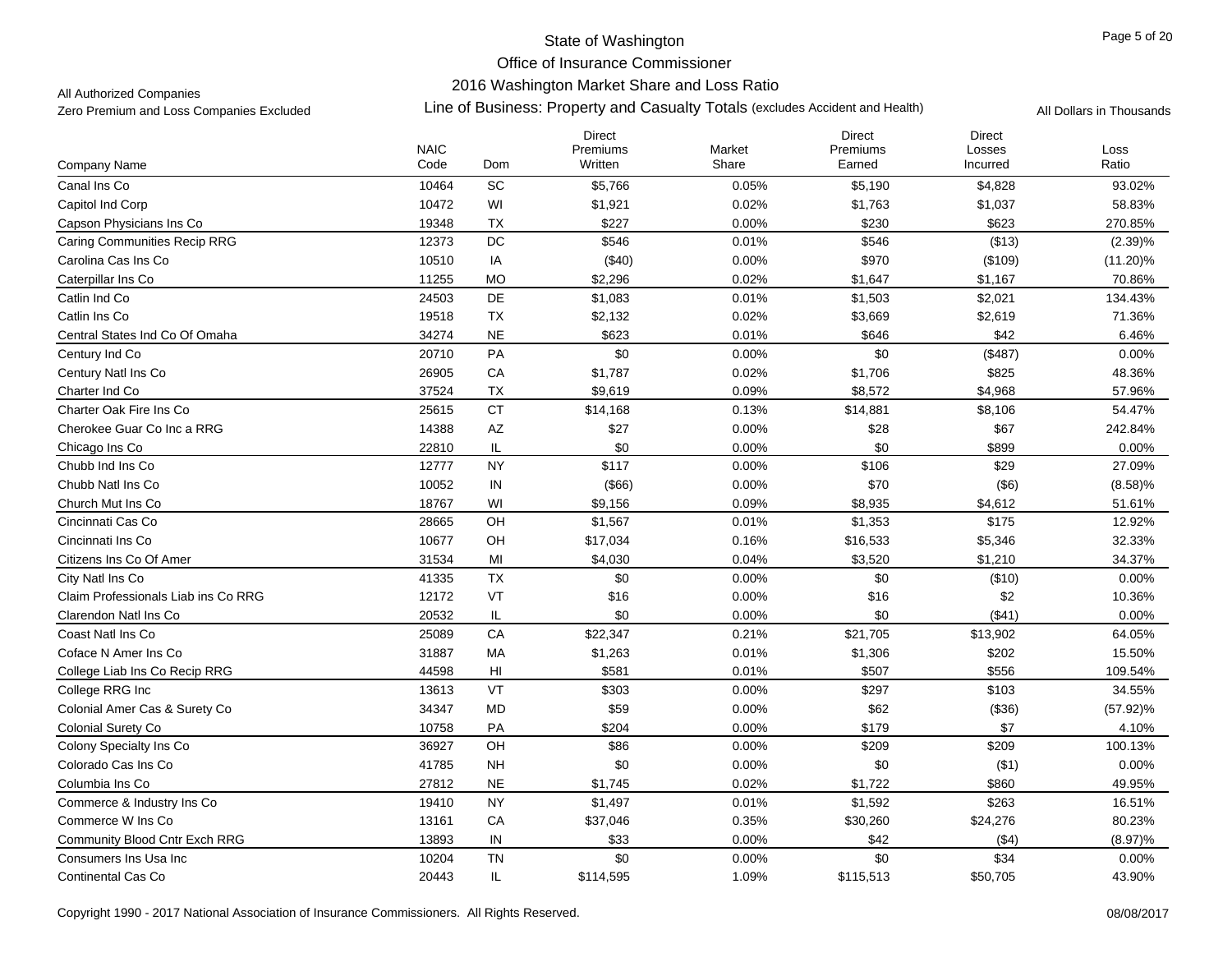## 2016 Washington Market Share and Loss Ratio

All Authorized Companies

|                                             | <b>NAIC</b> |           | <b>Direct</b><br>Premiums | Market   | <b>Direct</b><br>Premiums | <b>Direct</b><br>Losses | Loss          |
|---------------------------------------------|-------------|-----------|---------------------------|----------|---------------------------|-------------------------|---------------|
| Company Name                                | Code        | Dom       | Written                   | Share    | Earned                    | Incurred                | Ratio         |
| Continental Divide Ins Co                   | 35939       | CO        | \$3,982                   | 0.04%    | \$4,932                   | \$2,012                 | 40.80%        |
| <b>Continental Ins Co</b>                   | 35289       | PA        | \$16,258                  | 0.15%    | \$15,455                  | \$7,220                 | 46.71%        |
| Continental Western Ins Co                  | 10804       | IA        | \$50,566                  | 0.48%    | \$52,949                  | \$41,143                | 77.70%        |
| Contractors Bonding & Ins Co                | 37206       | IL.       | \$18,627                  | 0.18%    | \$18,479                  | \$1,599                 | 8.65%         |
| Contractors Ins Co of N Amer Inc RRG        | 11603       | HI        | \$139                     | $0.00\%$ | \$136                     | \$65                    | 47.79%        |
| Copic RRG                                   | 14906       | DC        | \$9                       | 0.00%    | \$3                       | \$1                     | 19.40%        |
| Corepointe Ins Co                           | 10499       | MI        | \$467                     | 0.00%    | \$517                     | \$362                   | 69.90%        |
| Country Cas Ins Co                          | 20982       | IL        | \$2,407                   | 0.02%    | \$2,317                   | \$1,794                 | 77.44%        |
| Country Mut Ins Co                          | 20990       | IL        | \$72,894                  | 0.69%    | \$71,345                  | \$37,945                | 53.18%        |
| Country Pref Ins Co                         | 21008       | IL        | \$41,964                  | 0.40%    | \$40,751                  | \$28,897                | 70.91%        |
| County Hall Ins Co Inc A RRG                | 15947       | <b>NC</b> | \$314                     | 0.00%    | \$27                      | \$21                    | 80.27%        |
| Courtesy Ins Co.                            | 26492       | <b>FL</b> | \$597                     | 0.01%    | \$450                     | \$189                   | 42.02%        |
| Cpa Mut Ins Co Of Amer RRG                  | 10164       | VT        | \$140                     | 0.00%    | \$130                     | \$12                    | 9.40%         |
| Crestbrook Ins Co                           | 18961       | OH        | \$10,325                  | 0.10%    | \$8,327                   | \$5,337                 | 64.09%        |
| CrossFit RRG Inc                            | 13720       | MT        | \$146                     | 0.00%    | \$141                     | \$9                     | 6.27%         |
| Crum & Forster Ind Co                       | 31348       | DE        | \$146                     | 0.00%    | \$129                     | \$19                    | 14.97%        |
| Cumis Ins Society Inc.                      | 10847       | IA        | \$12,325                  | 0.12%    | \$12,152                  | \$5,713                 | 47.01%        |
| Dairyland Ins Co                            | 21164       | WI        | \$4,060                   | 0.04%    | \$4,126                   | \$2,124                 | 51.47%        |
| Dealers Assur Co                            | 16705       | OH        | \$14,254                  | 0.14%    | \$13,895                  | \$6,592                 | 47.44%        |
| Dentists Benefits Ins Co                    | 18813       | <b>OR</b> | \$23                      | 0.00%    | \$21                      | \$14                    | 66.61%        |
| Depositors Ins Co                           | 42587       | IA        | \$18,075                  | 0.17%    | \$19,073                  | \$12,206                | 64.00%        |
| Developers Surety & Ind Co.                 | 12718       | CA        | \$10,567                  | 0.10%    | \$10,029                  | \$3,321                 | 33.12%        |
| Diamond State Ins Co                        | 42048       | IN        | \$461                     | 0.00%    | \$538                     | \$7                     | 1.27%         |
| Discover Prop & Cas Ins Co                  | 36463       | <b>CT</b> | \$3                       | 0.00%    | \$3                       | (\$1,705)               | (50501.27)%   |
| Doctors Co An Interins Exch                 | 34495       | CA        | \$13,353                  | 0.13%    | \$13,586                  | \$2,466                 | 18.15%        |
| Doctors Professional Liabity RRG Inc        | 15893       | <b>NC</b> | \$15                      | 0.00%    | \$1                       | \$0                     | 39.42%        |
| Eagle W Ins Co                              | 12890       | CA        | \$24,995                  | 0.24%    | \$25,487                  | \$15,972                | 62.66%        |
| Economy Preferred Ins Co                    | 38067       | IL        | \$12,066                  | 0.11%    | \$11,698                  | \$6,582                 | 56.27%        |
| Economy Premier Assur Co                    | 40649       | IL        | \$2,964                   | 0.03%    | \$3,032                   | \$1,137                 | 37.49%        |
| Electric Ins Co                             | 21261       | МA        | \$1,598                   | 0.02%    | \$1,518                   | \$1,928                 | 126.99%       |
| <b>Emergency Medicine Professional Asr</b>  | 12003       | <b>NV</b> | \$1,877                   | 0.02%    | \$1,846                   | \$138                   | 7.45%         |
| <b>Emergency Physicians Ins Exchange RR</b> | 11714       | VT        | \$562                     | 0.01%    | \$566                     | \$279                   | 49.29%        |
| Empire Fire & Marine Ins Co                 | 21326       | <b>NE</b> | \$8,755                   | 0.08%    | \$8,682                   | \$1,195                 | 13.77%        |
| Emplovers Fire Ins Co                       | 20648       | PA        | \$0                       | 0.00%    | \$0                       | \$7                     | $(7019.00)\%$ |
| <b>Employers Ins of Wausau</b>              | 21458       | WI        | \$356                     | 0.00%    | \$702                     | \$745                   | 106.19%       |
| Employers Mut Cas Co                        | 21415       | IA        | \$760                     | 0.01%    | \$793                     | \$50                    | 6.30%         |
| Encompass Ind Co                            | 15130       | IL        | \$26,382                  | 0.25%    | \$26,075                  | \$15,596                | 59.81%        |
| Encompass Ins Co Of Amer                    | 10071       | IL        | \$6,243                   | 0.06%    | \$6,683                   | \$5,841                 | 87.41%        |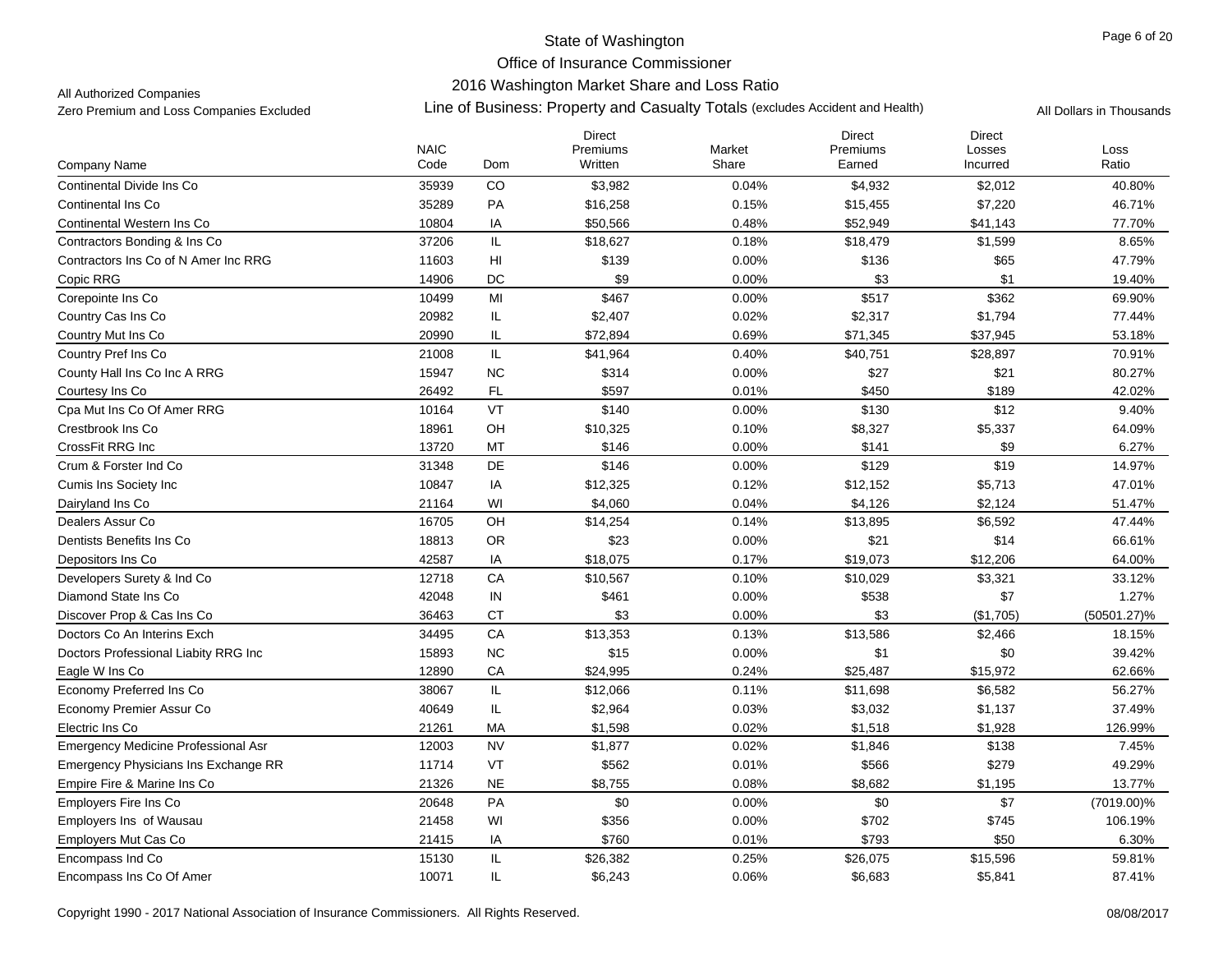## 2016 Washington Market Share and Loss Ratio

All Authorized Companies

|                                          | <b>NAIC</b> |                | <b>Direct</b><br>Premiums | Market | <b>Direct</b><br>Premiums | <b>Direct</b>      |               |
|------------------------------------------|-------------|----------------|---------------------------|--------|---------------------------|--------------------|---------------|
| Company Name                             | Code        | Dom            | Written                   | Share  | Earned                    | Losses<br>Incurred | Loss<br>Ratio |
| Endurance Amer Ins Co                    | 10641       | <b>DE</b>      | \$10,854                  | 0.10%  | \$8,289                   | \$3,492            | 42.13%        |
| <b>Endurance Assur Corp</b>              | 11551       | DE             | \$1                       | 0.00%  | \$25                      | ( \$1)             | (5.52)%       |
| Endurance Risk Solutions Assur Co        | 43630       | DE             | \$0                       | 0.00%  | \$0                       | (\$3)              | 0.00%         |
| Enumclaw Prop & Cas Ins Co               | 11232       | OR             | \$67,636                  | 0.64%  | \$66,558                  | \$41,194           | 61.89%        |
| <b>Essent Guar Inc</b>                   | 13634       | PA             | \$19,661                  | 0.19%  | \$19,702                  | \$192              | 0.97%         |
| Essentia Ins Co                          | 37915       | <b>MO</b>      | \$9,559                   | 0.09%  | \$9,119                   | \$2,189            | 24.00%        |
| Esurance Ins Co                          | 25712       | WI             | \$37,149                  | 0.35%  | \$35,837                  | \$23,793           | 66.39%        |
| Euler Hermes N Amer Ins Co               | 20516       | MD             | \$5,267                   | 0.05%  | \$5,101                   | \$8,338            | 163.46%       |
| Everest Natl Ins Co                      | 10120       | DE             | \$6,086                   | 0.06%  | \$3,890                   | \$6,066            | 155.95%       |
| Everest Reins Co                         | 26921       | DE             | \$695                     | 0.01%  | \$679                     | (\$54)             | $(7.96)\%$    |
| Evergreen Natl Ind Co                    | 12750       | OH             | \$229                     | 0.00%  | \$216                     | \$68               | 31.46%        |
| Evergreen USA RRG Inc                    | 38466       | VT             | \$0                       | 0.00%  | \$0                       | (\$20)             | 0.00%         |
| <b>Excess Share Ins Corp</b>             | 10003       | OH             | \$93                      | 0.00%  | \$93                      | \$0                | 0.00%         |
| Executive Risk Ind Inc                   | 35181       | DE             | \$1,316                   | 0.01%  | \$1,448                   | \$4,253            | 293.70%       |
| Factory Mut Ins Co                       | 21482       | R <sub>l</sub> | \$63,467                  | 0.60%  | \$59,304                  | \$15,799           | 26.64%        |
| Fair Amer Ins & Reins Co                 | 35157       | <b>NY</b>      | \$462                     | 0.00%  | \$480                     | \$291              | 60.71%        |
| <b>Fairway Physicians Ins Co RRG</b>     | 11840       | DC             | \$29                      | 0.00%  | \$29                      | (\$17)             | $(58.94)\%$   |
| Falls Lake Natl Ins Co                   | 31925       | OH             | \$245                     | 0.00%  | \$27                      | \$17               | 64.28%        |
| Farmers Ins Co Of WA                     | 21644       | <b>WA</b>      | \$349,206                 | 3.32%  | \$353,087                 | \$200,185          | 56.70%        |
| <b>Farmers Ins Exch</b>                  | 21652       | CA             | \$35,587                  | 0.34%  | \$36,083                  | \$16,897           | 46.83%        |
| Farmers Specialty Ins Co                 | 43699       | MI             | \$0                       | 0.00%  | \$0                       | \$0                | $0.00\%$      |
| Farmington Cas Co                        | 41483       | <b>CT</b>      | \$1                       | 0.00%  | \$2                       | (\$73)             | (4450.92)%    |
| Farmland Mut Ins Co.                     | 13838       | IA             | \$2,647                   | 0.03%  | \$2,442                   | \$347              | 14.22%        |
| Federal Ins Co                           | 20281       | IN             | \$51,633                  | 0.49%  | \$52,262                  | (\$2,640)          | $(5.05)\%$    |
| Federated Mut Ins Co                     | 13935       | <b>MN</b>      | \$18,409                  | 0.18%  | \$16,523                  | \$10,578           | 64.02%        |
| <b>Federated Rural Electric Ins Exch</b> | 11118       | KS             | \$2,394                   | 0.02%  | \$2,382                   | \$595              | 24.98%        |
| Federated Serv Ins Co                    | 28304       | MN             | \$2,623                   | 0.02%  | \$2,464                   | \$3,735            | 151.59%       |
| Fidelity & Deposit Co Of MD              | 39306       | <b>MD</b>      | \$12,212                  | 0.12%  | \$13,401                  | \$2,176            | 16.24%        |
| Fidelity & Guar Ins Co.                  | 35386       | IA             | \$0                       | 0.00%  | \$0                       | (\$526)            | 0.00%         |
| Fidelity & Guar Ins Underwriters Inc     | 25879       | WI             | \$0                       | 0.00%  | \$0                       | $($ \$63)          | 0.00%         |
| Financial Amer Prop & Cas Ins Co         | 21075       | <b>TX</b>      | \$1,620                   | 0.02%  | \$399                     | \$294              | 73.57%        |
| Financial Cas & Surety Inc               | 35009       | TX             | \$80                      | 0.00%  | \$80                      | \$0                | 0.44%         |
| Financial Ind Co                         | 19852       | IL             | \$887                     | 0.01%  | \$958                     | \$132              | 13.81%        |
| Fire Ins Exch                            | 21660       | CA             | \$69,502                  | 0.66%  | \$71,843                  | \$27,253           | 37.93%        |
| Firemans Fund Ins Co                     | 21873       | CA             | \$5,947                   | 0.06%  | \$5,949                   | \$16,836           | 283.01%       |
| Firemens Ins Co Of Washington DC         | 21784       | DE             | \$1,547                   | 0.01%  | \$1,015                   | \$1,519            | 149.68%       |
| First Amer Prop & Cas Ins Co             | 37710       | CA             | \$9,896                   | 0.09%  | \$8,691                   | \$7,128            | 82.02%        |
| <b>First Colonial Ins Co</b>             | 29980       | FL             | \$1,810                   | 0.02%  | \$2,145                   | \$1,556            | 72.57%        |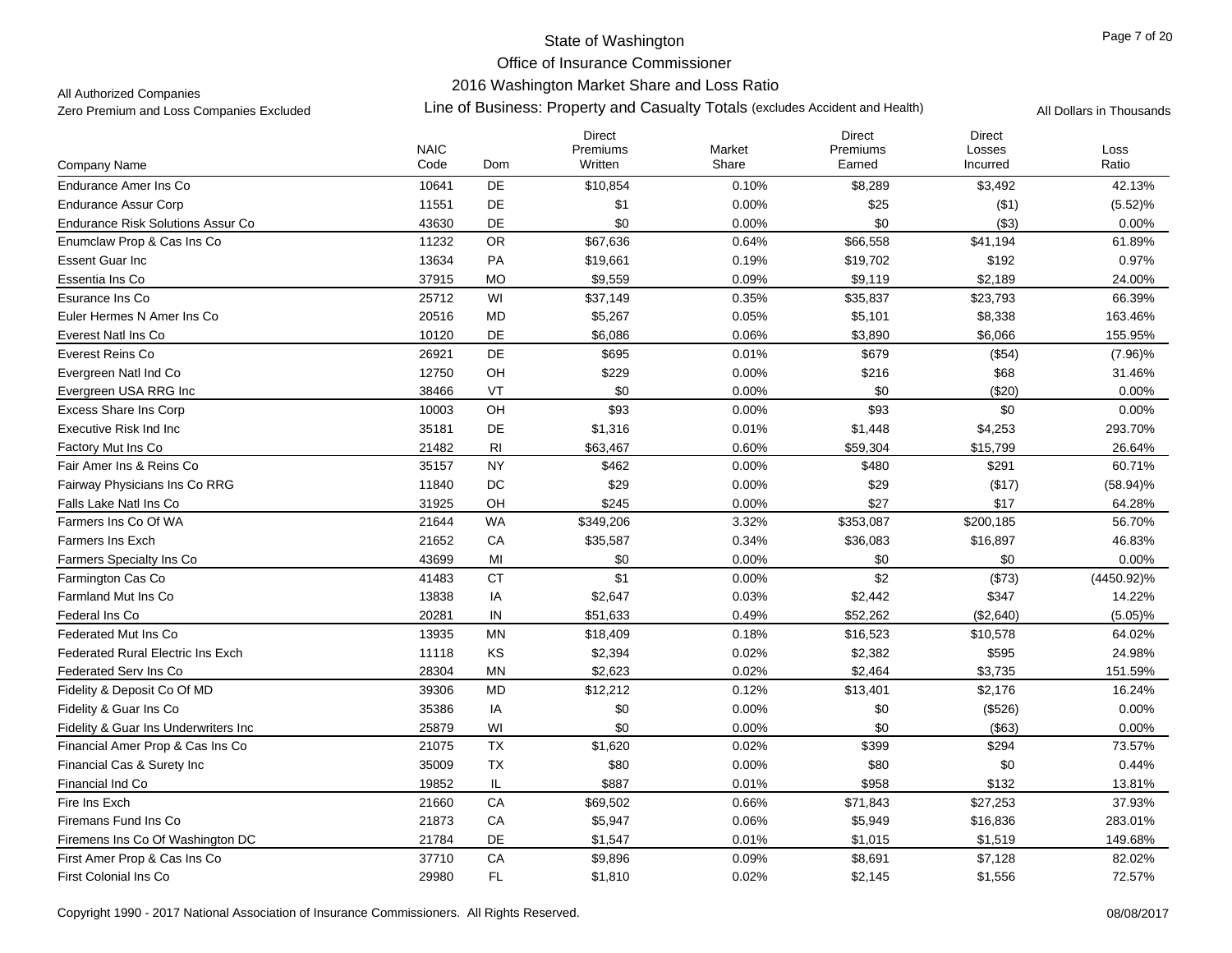### 2016 Washington Market Share and Loss Ratio

All Authorized Companies

|                                         | <b>NAIC</b> |           | <b>Direct</b><br>Premiums | Market | <b>Direct</b><br>Premiums | <b>Direct</b><br>Losses | Loss         |
|-----------------------------------------|-------------|-----------|---------------------------|--------|---------------------------|-------------------------|--------------|
| Company Name                            | Code        | Dom       | Written                   | Share  | Earned                    | Incurred                | Ratio        |
| First Fin Ins Co                        | 11177       | IL        | \$2                       | 0.00%  | \$7                       | \$0                     | 0.00%        |
| <b>First Guard Ins Co</b>               | 10676       | AZ        | \$473                     | 0.00%  | \$473                     | \$425                   | 89.91%       |
| First Liberty Ins Corp                  | 33588       | IL.       | \$967                     | 0.01%  | \$981                     | \$562                   | 57.35%       |
| First Natl Ins Co Of Amer               | 24724       | <b>NH</b> | \$290,724                 | 2.77%  | \$272,092                 | \$190,021               | 69.84%       |
| Florists Mut Ins Co.                    | 13978       | IL        | \$361                     | 0.00%  | \$355                     | \$815                   | 229.76%      |
| FMH Ag Risk Ins Co                      | 36781       | IA        | \$0                       | 0.00%  | \$0                       | ( \$21)                 | 17522.50%    |
| Foremost Ins Co Grand Rapids MI         | 11185       | MI        | \$82,478                  | 0.79%  | \$79,646                  | \$30,248                | 37.98%       |
| Foremost Prop & Cas Ins Co              | 11800       | MI        | \$8,269                   | 0.08%  | \$8,272                   | \$3,310                 | 40.01%       |
| Foremost Signature Ins Co               | 41513       | MI        | \$2,097                   | 0.02%  | \$2,231                   | \$837                   | 37.52%       |
| Fortress Ins Co                         | 10801       | IL        | \$152                     | 0.00%  | \$163                     | \$56                    | 34.06%       |
| <b>Fraternal Beneficial Association</b> | 29360       | <b>WA</b> | \$61                      | 0.00%  | \$61                      | \$93                    | 151.68%      |
| Freedom Specialty Ins Co                | 22209       | OH        | \$608                     | 0.01%  | \$254                     | \$78                    | 30.85%       |
| Garrison Prop & Cas Ins Co              | 21253       | <b>TX</b> | \$49,862                  | 0.47%  | \$47,547                  | \$31,584                | 66.43%       |
| Gateway Ins Co                          | 28339       | <b>MO</b> | \$185                     | 0.00%  | \$951                     | \$415                   | 43.65%       |
| GEICO Advantage Ins Co                  | 14138       | <b>NE</b> | \$97,832                  | 0.93%  | \$86,449                  | \$72,829                | 84.25%       |
| Geico Cas Co                            | 41491       | <b>MD</b> | \$4,171                   | 0.04%  | \$4,277                   | \$2,597                 | 60.73%       |
| <b>GEICO Choice Ins Co</b>              | 14139       | <b>NE</b> | \$64,542                  | 0.61%  | \$58,352                  | \$46,109                | 79.02%       |
| Geico Gen Ins Co                        | 35882       | <b>MD</b> | \$154,979                 | 1.48%  | \$156,143                 | \$112,457               | 72.02%       |
| Geico Ind Co                            | 22055       | <b>MD</b> | \$66,085                  | 0.63%  | \$67,840                  | \$44,067                | 64.96%       |
| <b>GEICO Marine Ins Co</b>              | 37923       | <b>MD</b> | \$1,867                   | 0.02%  | \$1,412                   | \$173                   | 12.23%       |
| <b>GEICO Secure Ins Co</b>              | 14137       | <b>NE</b> | \$40,921                  | 0.39%  | \$37,525                  | \$27,745                | 73.94%       |
| General Cas Co Of WI                    | 24414       | WI        | \$8,959                   | 0.09%  | \$5,061                   | \$4,653                 | 91.95%       |
| General Ins Co Of Amer                  | 24732       | <b>NH</b> | \$9,843                   | 0.09%  | \$11,302                  | \$8,459                 | 74.85%       |
| <b>General Reins Corp</b>               | 22039       | DE        | \$551                     | 0.01%  | \$562                     | \$335                   | 59.54%       |
| <b>General Security Natl Ins Co</b>     | 39322       | <b>NY</b> | \$180                     | 0.00%  | \$189                     | \$270                   | 143.37%      |
| General Star Natl Ins Co                | 11967       | <b>DE</b> | \$97                      | 0.00%  | \$90                      | \$1                     | 1.11%        |
| Generali Us Branch                      | 11231       | <b>NY</b> | \$1,925                   | 0.02%  | \$2,066                   | \$1,015                 | 49.13%       |
| Genesis Ins Co                          | 38962       | DE        | \$29                      | 0.00%  | \$21                      | (\$56)                  | $(266.30)\%$ |
| Genworth Mortgage Ins Corp              | 38458       | NC        | \$29,538                  | 0.28%  | \$21,926                  | \$1,940                 | 8.85%        |
| Geovera Ins Co                          | 10799       | CA        | \$19,247                  | 0.18%  | \$18,988                  | \$0                     | 0.00%        |
| Global Hawk Ins Co RRG                  | 11948       | VT        | \$526                     | 0.01%  | \$318                     | \$340                   | 107.11%      |
| Golden Ins Co RRG                       | 11145       | <b>NV</b> | \$2                       | 0.00%  | \$1                       | \$0                     | 0.00%        |
| Government Employees Ins Co             | 22063       | MD        | \$53,300                  | 0.51%  | \$53,190                  | \$37,412                | 70.34%       |
| Government Technology Ins Co RRG Inc    | 13973       | <b>NV</b> | \$0                       | 0.00%  | \$1                       | \$0                     | 0.00%        |
| Grange Ins Assn                         | 22101       | <b>WA</b> | \$82,025                  | 0.78%  | \$82,336                  | \$46,343                | 56.28%       |
| Granite State Ins Co                    | 23809       | IL        | \$7,153                   | 0.07%  | \$6,699                   | \$5,861                 | 87.49%       |
| Granwest Prop & Cas                     | 22128       | <b>WA</b> | \$7,118                   | 0.07%  | \$3,312                   | \$2,623                 | 79.21%       |
| Great Amer Alliance Ins Co              | 26832       | OH        | \$3,236                   | 0.03%  | \$3,103                   | \$3,145                 | 101.34%      |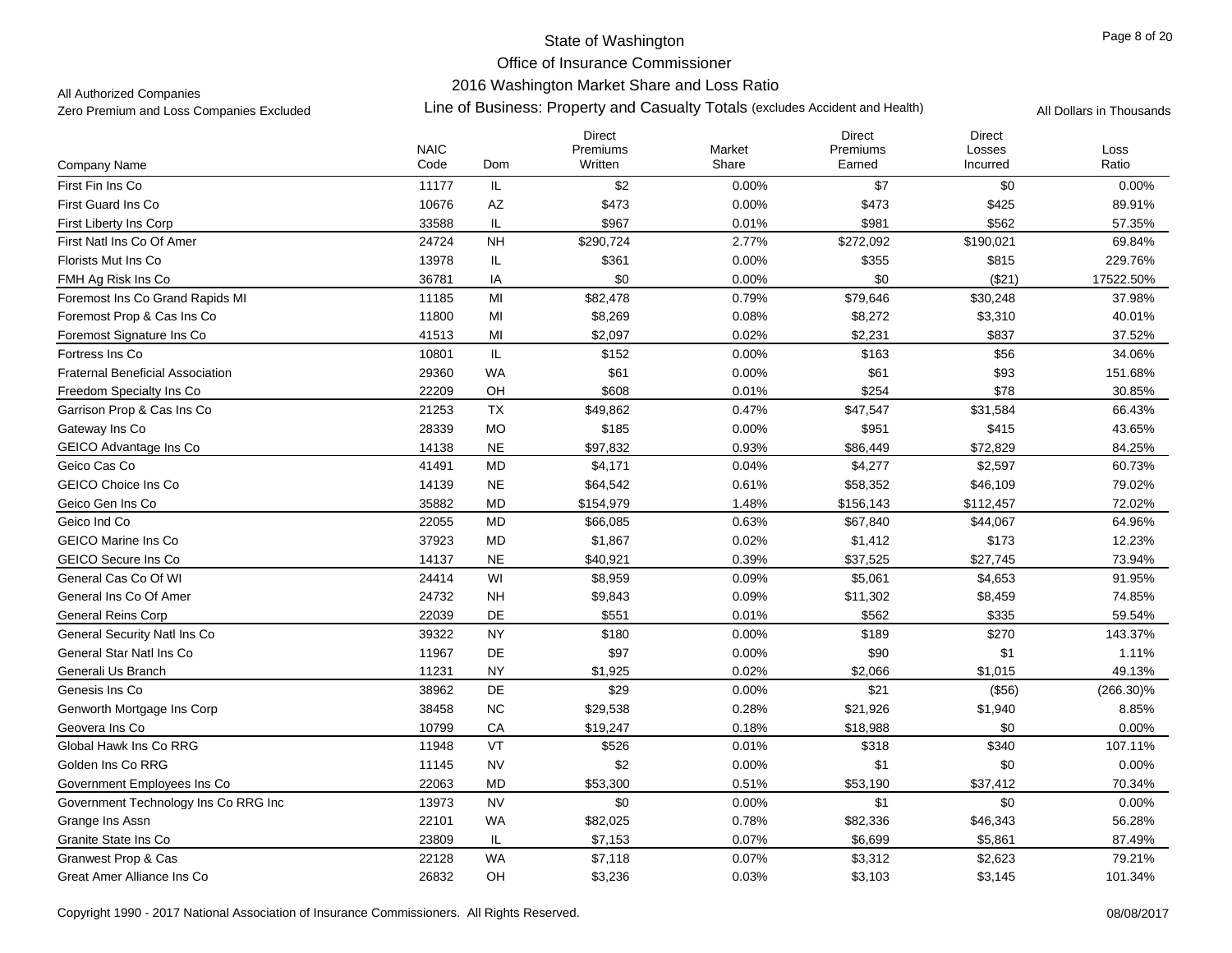## 2016 Washington Market Share and Loss Ratio

All Authorized Companies

|                                     | <b>NAIC</b> |               | <b>Direct</b><br>Premiums | Market | <b>Direct</b><br>Premiums | <b>Direct</b><br>Losses | Loss        |
|-------------------------------------|-------------|---------------|---------------------------|--------|---------------------------|-------------------------|-------------|
| Company Name                        | Code        | Dom           | Written                   | Share  | Earned                    | Incurred                | Ratio       |
| Great Amer Assur Co                 | 26344       | OH            | \$6,662                   | 0.06%  | \$6,615                   | \$2,035                 | 30.77%      |
| Great Amer Ins Co                   | 16691       | OH            | \$28,526                  | 0.27%  | \$27,542                  | \$17,300                | 62.81%      |
| Great Amer Ins Co of NY             | 22136       | <b>NY</b>     | \$6,044                   | 0.06%  | \$6,107                   | \$5,997                 | 98.18%      |
| <b>Great Amer Protection Ins Co</b> | 38580       | OH            | \$0                       | 0.00%  | \$0                       | (\$10)                  | 0.00%       |
| <b>Great Amer Security Ins Co</b>   | 31135       | OH            | \$0                       | 0.00%  | \$0                       | \$0                     | 0.00%       |
| Great Amer Spirit Ins Co            | 33723       | OH            | \$518                     | 0.00%  | \$477                     | \$91                    | 18.99%      |
| Great Divide Ins Co.                | 25224       | <b>ND</b>     | \$4,042                   | 0.04%  | \$2,991                   | \$1,072                 | 35.84%      |
| Great Midwest Ins Co                | 18694       | <b>TX</b>     | \$23                      | 0.00%  | \$20                      | \$3                     | 13.65%      |
| Great Northern Ins Co               | 20303       | IN            | \$20,428                  | 0.19%  | \$18,635                  | \$8,793                 | 47.19%      |
| <b>Great Northwest Ins Co</b>       | 26654       | <b>MN</b>     | \$148                     | 0.00%  | \$348                     | \$213                   | 61.16%      |
| Great West Cas Co                   | 11371       | $N\mathsf{E}$ | \$37,871                  | 0.36%  | \$35,144                  | \$19,822                | 56.40%      |
| Green Hills Ins Co RRG              | 11941       | VT            | \$78                      | 0.00%  | \$85                      | ( \$42)                 | $(49.54)\%$ |
| Greenwich Ins Co                    | 22322       | DE            | \$20,548                  | 0.20%  | \$19,269                  | \$10,647                | 55.25%      |
| Guarantee Co Of N Amer USA          | 36650       | MI            | \$443                     | 0.00%  | \$598                     | \$8                     | 1.35%       |
| Guarantee Ins Co                    | 11398       | <b>FL</b>     | \$0                       | 0.00%  | \$0                       | \$7                     | 0.00%       |
| Guideone Elite Ins Co               | 42803       | IA            | \$279                     | 0.00%  | \$287                     | (\$56)                  | $(19.47)\%$ |
| Guideone Mut Ins Co                 | 15032       | IA            | \$6,119                   | 0.06%  | \$6,396                   | \$1,735                 | 27.12%      |
| Guideone Specialty Mut Ins Co       | 14559       | IA            | \$1,344                   | 0.01%  | \$1,356                   | \$149                   | 11.02%      |
| Hallmark Ins Co                     | 34037       | AZ            | \$1,835                   | 0.02%  | \$2,603                   | \$2,974                 | 114.23%     |
| Hamilton Ins Co                     | 26611       | <b>DE</b>     | \$0                       | 0.00%  | \$0                       | (\$40)                  | 0.00%       |
| Hanover Amer Ins Co                 | 36064       | <b>NH</b>     | \$5,928                   | 0.06%  | \$5,742                   | \$2,595                 | 45.19%      |
| Hanover Ins Co                      | 22292       | <b>NH</b>     | \$16,832                  | 0.16%  | \$16,264                  | \$3,452                 | 21.23%      |
| Harco Natl Ins Co                   | 26433       | IL            | \$984                     | 0.01%  | \$1,137                   | \$79                    | 6.94%       |
| Harleysville Ins Co                 | 23582       | PA            | \$323                     | 0.00%  | \$410                     | (\$32)                  | (7.74)%     |
| Hartford Accident & Ind Co          | 22357       | CT            | \$16,032                  | 0.15%  | \$17,238                  | \$15,291                | 88.71%      |
| Hartford Cas Ins Co                 | 29424       | ${\sf IN}$    | \$72,137                  | 0.69%  | \$67,898                  | \$53,098                | 78.20%      |
| Hartford Fire In Co                 | 19682       | <b>CT</b>     | \$15,878                  | 0.15%  | \$15,310                  | \$18,349                | 119.85%     |
| Hartford Ins Co Of The Midwest      | 37478       | IN            | \$16,623                  | 0.16%  | \$16,599                  | \$8,931                 | 53.81%      |
| Hartford Steam Boil Inspec & Ins Co | 11452       | <b>CT</b>     | \$1,516                   | 0.01%  | \$1,482                   | \$372                   | 25.11%      |
| <b>Hartford Underwriters Ins Co</b> | 30104       | <b>CT</b>     | \$26,150                  | 0.25%  | \$26,690                  | \$18,336                | 68.70%      |
| <b>HDI Global Ins Co</b>            | 41343       | IL            | \$3,126                   | 0.03%  | \$2,983                   | \$2,671                 | 89.53%      |
| Health Care Industry Liab Recip Ins | 11832       | $\mathsf{DC}$ | \$688                     | 0.01%  | \$665                     | \$351                   | 52.77%      |
| Heritage Ind Co                     | 39527       | CA            | \$972                     | 0.01%  | \$1,676                   | \$1,057                 | 63.06%      |
| Hiscox Ins Co Inc                   | 10200       | IL            | \$4,508                   | 0.04%  | \$4,100                   | \$362                   | 8.83%       |
| Holyoke Mut Ins Co In Salem         | 14206       | МA            | \$3,010                   | 0.03%  | \$2,595                   | \$784                   | 30.22%      |
| Homesite Ins Co                     | 17221       | WI            | \$2,901                   | 0.03%  | \$533                     | \$200                   | 37.55%      |
| Homesite Ins Co Of The Midwest      | 13927       | WI            | \$28,778                  | 0.27%  | \$27,742                  | \$12,681                | 45.71%      |
| Horace Mann Ins Co                  | 22578       | IL            | \$2,701                   | 0.03%  | \$2,525                   | \$3,463                 | 137.13%     |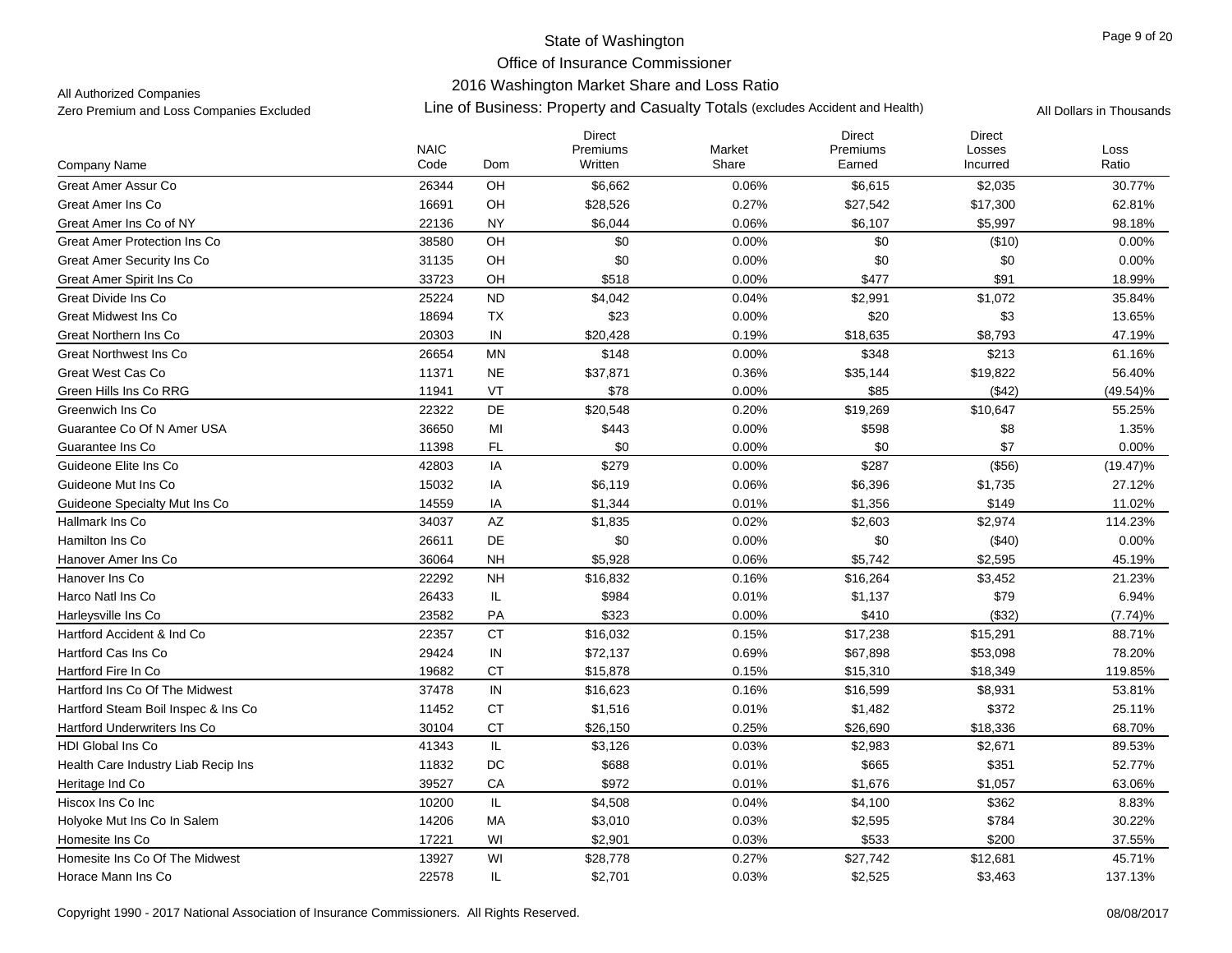## 2016 Washington Market Share and Loss Ratio

All Authorized Companies

|                                   | <b>NAIC</b> |            | <b>Direct</b><br>Premiums | Market | <b>Direct</b><br>Premiums | <b>Direct</b><br>Losses | Loss         |
|-----------------------------------|-------------|------------|---------------------------|--------|---------------------------|-------------------------|--------------|
| Company Name                      | Code        | Dom        | Written                   | Share  | Earned                    | Incurred                | Ratio        |
| Horace Mann Prop & Cas Ins Co     | 22756       | IL         | \$1,843                   | 0.02%  | \$1,876                   | \$2,041                 | 108.82%      |
| Housing Authority Prop A Mut Co   | 10069       | VT         | \$749                     | 0.01%  | \$778                     | \$2,213                 | 284.40%      |
| Housing Authority RRG Inc         | 26797       | VT         | \$1,065                   | 0.01%  | \$1,030                   | \$496                   | 48.11%       |
| Housing Enterprise Ins Co Inc     | 11206       | VT         | \$1,173                   | 0.01%  | \$1,141                   | \$7                     | 0.59%        |
| Hudson Ins Co                     | 25054       | DE         | \$20,138                  | 0.19%  | \$18,680                  | \$4,812                 | 25.76%       |
| ICI Mut Ins Co RRG                | 11268       | VT         | \$126                     | 0.00%  | \$236                     | (\$213)                 | $(90.45)\%$  |
| IDS Prop Cas Ins Co               | 29068       | WI         | \$75,069                  | 0.71%  | \$76,046                  | \$51,241                | 67.38%       |
| Illinois Natl Ins Co              | 23817       | IL         | \$93                      | 0.00%  | \$294                     | (\$1,414)               | $(481.24)\%$ |
| Imperium Ins Co                   | 35408       | <b>TX</b>  | \$636                     | 0.01%  | \$594                     | \$254                   | 42.82%       |
| Indemnity Co Of CA                | 25550       | CA         | \$1,253                   | 0.01%  | \$1,101                   | (\$104)                 | $(9.43)\%$   |
| Indemnity Ins Co Of North Amer    | 43575       | PA         | \$4,589                   | 0.04%  | \$4,766                   | \$2,433                 | 51.04%       |
| Independence Amer Ins Co          | 26581       | DE         | \$1,009                   | 0.01%  | \$991                     | \$661                   | 66.71%       |
| Indiana Ins Co                    | 22659       | IN         | \$0                       | 0.00%  | \$0                       | (\$688)                 | 0.00%        |
| Indiana Lumbermens Mut Ins Co     | 14265       | IN         | \$26                      | 0.00%  | \$26                      | \$3,547                 | 13899.62%    |
| Infinity Ins Co                   | 22268       | IN         | \$544                     | 0.01%  | \$518                     | \$386                   | 74.47%       |
| Insurance Co of N Amer            | 22713       | PA         | \$447                     | 0.00%  | \$467                     | (\$149)                 | $(31.86)\%$  |
| Insurance Co Of The State Of PA   | 19429       | IL         | \$11,943                  | 0.11%  | \$8,524                   | \$70,202                | 823.60%      |
| Insurance Co Of The West          | 27847       | CA         | \$3,253                   | 0.03%  | \$3,532                   | \$322                   | 9.13%        |
| Integon Gen Ins Corp              | 22780       | ${\sf NC}$ | \$4,269                   | 0.04%  | \$4,174                   | \$2,186                 | 52.37%       |
| Integon Ind Corp                  | 22772       | NC         | \$130                     | 0.00%  | \$137                     | \$19                    | 14.13%       |
| Integon Natl Ins Co               | 29742       | <b>NC</b>  | \$4,357                   | 0.04%  | \$1,903                   | \$1,319                 | 69.32%       |
| Integon Preferred Ins Co          | 31488       | <b>NC</b>  | \$51,999                  | 0.49%  | \$53,210                  | \$35,581                | 66.87%       |
| International Fidelity Ins Co     | 11592       | <b>NJ</b>  | \$3,737                   | 0.04%  | \$3,401                   | \$125                   | 3.69%        |
| Ironshore Ind Inc                 | 23647       | MN         | \$2,728                   | 0.03%  | \$2,570                   | \$628                   | 24.42%       |
| Jefferson Ins Co                  | 11630       | <b>NY</b>  | \$9,914                   | 0.09%  | \$9,111                   | \$1,842                 | 20.22%       |
| Jewelers Mut Ins Co               | 14354       | WI         | \$2,864                   | 0.03%  | \$2,710                   | \$1,337                 | 49.33%       |
| Kemper Financial Ind Co           | 39004       | IL         | \$0                       | 0.00%  | \$0                       | \$265                   | 0.00%        |
| Knightbrook Ins Co                | 13722       | DE         | \$435                     | 0.00%  | \$504                     | \$1,576                 | 312.79%      |
| Lamorak Ins Co                    | 20621       | PA         | \$0                       | 0.00%  | \$0                       | (\$192)                 | 0.00%        |
| Lancer Ins Co                     | 26077       | IL         | \$3,666                   | 0.03%  | \$3,536                   | \$934                   | 26.42%       |
| Landcar Cas Co                    | 37109       | UT         | \$781                     | 0.01%  | \$686                     | \$448                   | 65.29%       |
| Lexington Natl Ins Corp           | 37940       | FL         | \$207                     | 0.00%  | \$221                     | \$104                   | 47.11%       |
| Lexon Ins Co                      | 13307       | <b>TX</b>  | \$2,390                   | 0.02%  | \$2,452                   | \$146                   | 5.94%        |
| <b>Liberty Ins Corp</b>           | 42404       | IL         | \$29,303                  | 0.28%  | \$26,648                  | \$11,102                | 41.66%       |
| Liberty Ins Underwriters Inc      | 19917       | IL         | \$64,781                  | 0.62%  | \$65,100                  | \$58,987                | 90.61%       |
| Liberty Mut Fire Ins Co           | 23035       | WI         | \$134,177                 | 1.28%  | \$140,065                 | \$75,992                | 54.25%       |
| Liberty Mut Ins Co                | 23043       | <b>MA</b>  | \$30,934                  | 0.29%  | \$30,221                  | \$13,670                | 45.24%       |
| <b>Liberty Northwest Ins Corp</b> | 41939       | <b>OR</b>  | \$4,168                   | 0.04%  | \$5,157                   | \$2,392                 | 46.37%       |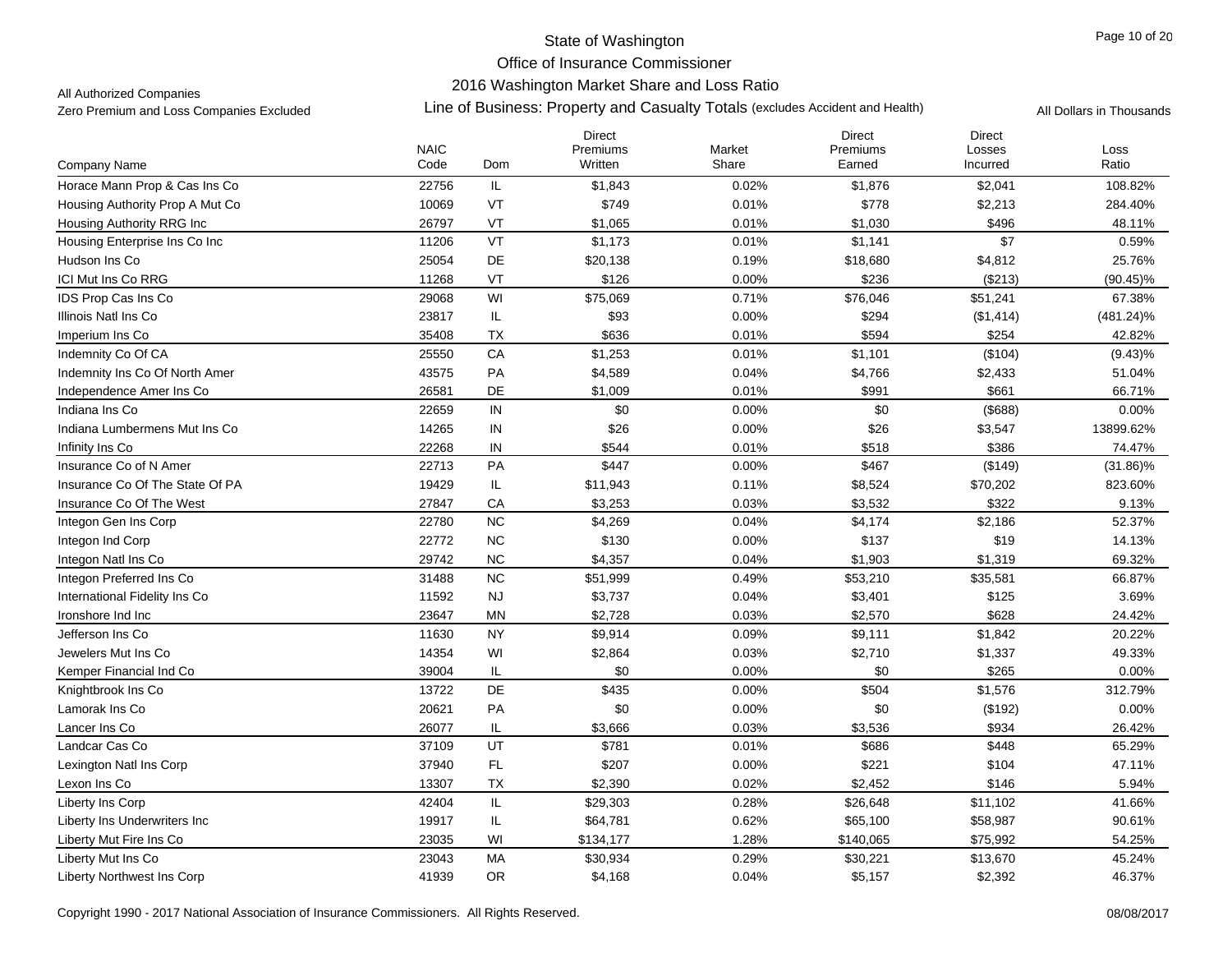## 2016 Washington Market Share and Loss Ratio

All Authorized Companies

|                                    |                     |                | <b>Direct</b><br>Premiums | Market | <b>Direct</b><br>Premiums | <b>Direct</b>      |               |
|------------------------------------|---------------------|----------------|---------------------------|--------|---------------------------|--------------------|---------------|
| <b>Company Name</b>                | <b>NAIC</b><br>Code | Dom            | Written                   | Share  | Earned                    | Losses<br>Incurred | Loss<br>Ratio |
| LM Gen Ins Co                      | 36447               | IL             | \$13,057                  | 0.12%  | \$5,492                   | \$2,633            | 47.95%        |
| <b>LM Ins Corp</b>                 | 33600               | IL             | \$13,989                  | 0.13%  | \$11,676                  | \$2,216            | 18.98%        |
| LM Prop & Cas Ins Co               | 32352               | IN             | \$0                       | 0.00%  | \$0                       | \$0                | 0.00%         |
| Lone Star Alliance RRG             | 15211               | $\mathsf{DC}$  | \$23                      | 0.00%  | \$22                      | \$7                | 33.01%        |
| Lyndon Southern Ins Co             | 10051               | DE             | \$10,487                  | 0.10%  | \$8,202                   | \$4,921            | 59.99%        |
| Manufacturers Alliance Ins Co      | 36897               | PA             | \$133                     | 0.00%  | \$61                      | \$12               | 19.81%        |
| Markel Amer Ins Co                 | 28932               | VA             | \$5,458                   | 0.05%  | \$4,835                   | \$1,571            | 32.48%        |
| Markel Ins Co                      | 38970               | IL             | \$4,954                   | 0.05%  | \$5,202                   | \$6,977            | 134.13%       |
| Massachusetts Bay Ins Co           | 22306               | <b>NH</b>      | \$4,102                   | 0.04%  | \$3,889                   | \$1,055            | 27.13%        |
| Maxum Cas Ins Co                   | 10784               | <b>CT</b>      | \$0                       | 0.00%  | \$0                       | \$10               | 0.00%         |
| <b>MBIA Ins Corp</b>               | 12041               | <b>NY</b>      | \$0                       | 0.00%  | \$3,144                   | \$0                | 0.00%         |
| MD RRG Inc                         | 12355               | MT             | \$4,825                   | 0.05%  | \$4,734                   | \$1,001            | 21.14%        |
| Medical Ins Exch Of CA             | 32433               | CA             | \$15                      | 0.00%  | \$11                      | \$8                | 68.19%        |
| Medical Protective Co              | 11843               | ${\sf IN}$     | \$7,356                   | 0.07%  | \$7,937                   | (\$620)            | $(7.81)\%$    |
| Medicus Ins Co                     | 12754               | TX             | \$222                     | 0.00%  | \$824                     | \$427              | 51.90%        |
| Medmarc Cas Ins Co                 | 22241               | VT             | \$567                     | 0.01%  | \$484                     | \$130              | 26.84%        |
| Mendakota Cas Co                   | 42862               | IL             | \$0                       | 0.00%  | \$0                       | (\$2)              | 0.00%         |
| Mental Hith RRG                    | 44237               | VT             | \$71                      | 0.00%  | \$69                      | \$108              | 156.60%       |
| Merastar Ins Co                    | 31968               | IL             | \$69                      | 0.00%  | \$75                      | \$6                | 7.84%         |
| Merchants Bonding Co a Mut         | 14494               | IA             | \$1,947                   | 0.02%  | \$2,105                   | \$22               | 1.04%         |
| Merchants Natl Bonding Inc         | 11595               | IA             | \$502                     | 0.00%  | \$525                     | \$646              | 123.01%       |
| Meritplan Ins Co                   | 24821               | CA             | \$0                       | 0.00%  | \$0                       | (\$14)             | 2991.16%      |
| Metromile Ins Co                   | 16187               | DE             | \$268                     | 0.00%  | \$75                      | \$75               | 100.10%       |
| Metropolitan Cas Ins Co            | 40169               | R <sub>l</sub> | \$23,693                  | 0.23%  | \$24,278                  | \$14,719           | 60.63%        |
| Metropolitan Gen Ins Co            | 39950               | R <sub>l</sub> | \$61                      | 0.00%  | \$64                      | \$1                | 1.98%         |
| Metropolitan Grp Prop & Cas Ins Co | 34339               | R <sub>l</sub> | \$35,729                  | 0.34%  | \$34,269                  | \$24,350           | 71.05%        |
| Metropolitan Prop & Cas Ins Co     | 26298               | R <sub>l</sub> | \$38,834                  | 0.37%  | \$39,283                  | \$26,255           | 66.83%        |
| <b>MGIC Ind Corp</b>               | 18740               | WI             | \$1                       | 0.00%  | \$11                      | \$0                | 0.00%         |
| MIC Gen Ins Corp                   | 38660               | MI             | \$16                      | 0.00%  | \$16                      | \$0                | 0.00%         |
| MIC Prop & Cas Ins Corp            | 38601               | MI             | \$1,133                   | 0.01%  | \$447                     | \$243              | 54.50%        |
| Michigan Millers Mut Ins Co.       | 14508               | MI             | \$0                       | 0.00%  | \$0                       | ( \$1)             | 0.00%         |
| Mid Century Ins Co                 | 21687               | ${\sf CA}$     | \$120,499                 | 1.15%  | \$111,067                 | \$78,508           | 70.68%        |
| Mid Continent Cas Co               | 23418               | OH             | \$2                       | 0.00%  | \$6                       | (\$98)             | $(1570.71)\%$ |
| Middlesex Ins Co                   | 23434               | WI             | \$39,511                  | 0.38%  | \$38,294                  | \$22,672           | 59.21%        |
| Midvale Ind Co                     | 27138               | IL             | \$116                     | 0.00%  | \$73                      | \$26               | 36.09%        |
| Midwest Employers Cas Co           | 23612               | DE             | \$5,123                   | 0.05%  | \$5,033                   | \$2,779            | 55.22%        |
| Milwaukee Cas Ins Co               | 26662               | WI             | \$851                     | 0.01%  | \$780                     | \$130              | 16.66%        |
| Mitsui Sumitomo Ins Co of Amer     | 20362               | <b>NY</b>      | \$3,149                   | 0.03%  | \$2,938                   | \$763              | 25.96%        |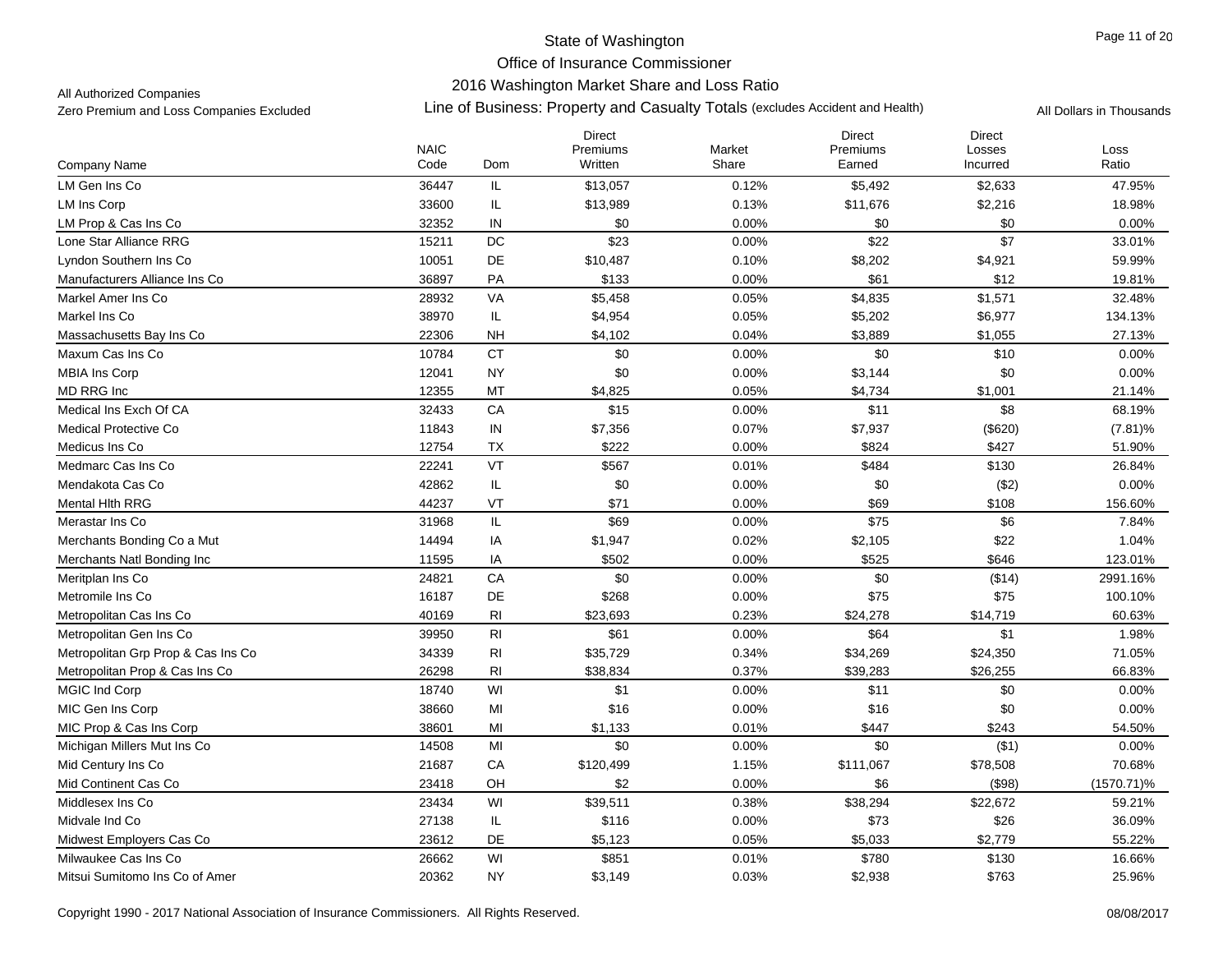2016 Washington Market Share and Loss Ratio

#### All Authorized Companies

|                                      | <b>NAIC</b> |           | <b>Direct</b><br>Premiums | Market | <b>Direct</b><br>Premiums | <b>Direct</b><br>Losses | Loss        |
|--------------------------------------|-------------|-----------|---------------------------|--------|---------------------------|-------------------------|-------------|
| <b>Company Name</b>                  | Code        | Dom       | Written                   | Share  | Earned                    | Incurred                | Ratio       |
| Mitsui Sumitomo Ins USA Inc          | 22551       | <b>NY</b> | \$1,312                   | 0.01%  | \$1,274                   | \$821                   | 64.45%      |
| Monterey Ins Co                      | 23540       | CA        | \$975                     | 0.01%  | \$1,095                   | \$1,065                 | 97.26%      |
| Mortgage Guar Ins Corp               | 29858       | WI        | \$35,442                  | 0.34%  | \$34,960                  | \$1,350                 | 3.86%       |
| Motorists Commercial Mut Ins Co      | 13331       | OH        | \$0                       | 0.00%  | \$0                       | \$715                   | 195259.02%  |
| Motors Ins Corp                      | 22012       | MI        | \$122                     | 0.00%  | \$122                     | \$105                   | 85.88%      |
| Mountain States Hithcare Recip RRG   | 11585       | MT        | \$610                     | 0.01%  | \$607                     | \$85                    | 14.03%      |
| Munich Reins Amer Inc                | 10227       | <b>DE</b> | \$0                       | 0.00%  | \$0                       | \$94                    | 0.00%       |
| Mutual Of Enumclaw Ins Co            | 14761       | OR        | \$160,517                 | 1.53%  | \$160,243                 | \$87,503                | 54.61%      |
| NASW RRG Inc                         | 14366       | DC        | \$155                     | 0.00%  | \$142                     | \$37                    | 26.48%      |
| National Amer Ins Co                 | 23663       | OK        | \$0                       | 0.00%  | \$0                       | \$0                     | 0.00%       |
| National Cas Co                      | 11991       | OH        | \$25,665                  | 0.24%  | \$24,004                  | \$27,149                | 113.10%     |
| National Continental Ins Co          | 10243       | <b>NY</b> | \$902                     | 0.01%  | \$884                     | \$318                   | 35.97%      |
| National Farmers Union Prop & Cas    | 16217       | WI        | \$525                     | 0.00%  | \$529                     | \$77                    | 14.55%      |
| National Fire Ins Co Of Hartford     | 20478       | IL        | \$6,849                   | 0.07%  | \$6,803                   | \$4,530                 | 66.58%      |
| National Gen Assur Co                | 42447       | <b>MO</b> | \$1,638                   | 0.02%  | \$1,839                   | \$2,137                 | 116.22%     |
| National Gen Ins Co                  | 23728       | <b>MO</b> | \$8,640                   | 0.08%  | \$9,144                   | \$5,569                 | 60.90%      |
| National Guardian RRG Inc            | 36072       | HI        | \$0                       | 0.00%  | \$0                       | \$21                    | 0.00%       |
| National Home Ins Co RRG             | 44016       | CO        | \$0                       | 0.00%  | (\$179)                   | \$124                   | $(69.08)\%$ |
| National Ind Co                      | 20087       | <b>NE</b> | \$9,168                   | 0.09%  | \$9,062                   | \$2,807                 | 30.98%      |
| National Independent Truckers IC RRG | 11197       | SC        | \$19                      | 0.00%  | \$10                      | \$7                     | 66.46%      |
| National Interstate Ins Co           | 32620       | OH        | \$4,367                   | 0.04%  | \$4,209                   | \$1,874                 | 44.53%      |
| National Liab & Fire Ins Co          | 20052       | <b>CT</b> | \$3,191                   | 0.03%  | \$3,514                   | \$1,388                 | 39.51%      |
| National Mortgage Ins Corp           | 13695       | WI        | \$2,975                   | 0.03%  | \$175                     | (\$16)                  | $(9.36)\%$  |
| National Public Finance Guar Corp    | 23825       | <b>NY</b> | \$19                      | 0.00%  | \$1.490                   | \$0                     | 0.00%       |
| National Serv Contract Ins Co RRG    | 10234       | DC        | \$0                       | 0.00%  | \$0                       | \$0                     | 0.00%       |
| National Specialty Ins Co            | 22608       | TX        | \$390                     | 0.00%  | \$226                     | \$86                    | 38.14%      |
| <b>National Surety Corp</b>          | 21881       | <b>IL</b> | \$7,599                   | 0.07%  | \$7,874                   | \$1,964                 | 24.94%      |
| National Union Fire Ins Co Of Pitts  | 19445       | PA        | \$86,236                  | 0.82%  | \$90,323                  | \$69,252                | 76.67%      |
| Nationwide Affinity Co of Amer       | 26093       | OH        | \$19,674                  | 0.19%  | \$18,922                  | \$17,219                | 91.00%      |
| Nationwide Agribusiness Ins Co       | 28223       | IA        | \$25,456                  | 0.24%  | \$25,017                  | \$22,764                | 91.00%      |
| Nationwide Assur Co                  | 10723       | OH        | \$0                       | 0.00%  | \$0                       | ( \$3)                  | 0.00%       |
| Nationwide Ins Co Of Amer            | 25453       | OH        | \$33,217                  | 0.32%  | \$33,116                  | \$21,032                | 63.51%      |
| Nationwide Mut Fire Ins Co           | 23779       | OH        | \$4,077                   | 0.04%  | \$4,386                   | \$991                   | 22.59%      |
| Nationwide Mut Ins Co                | 23787       | OH        | \$13,239                  | 0.13%  | \$14,698                  | \$8,731                 | 59.40%      |
| Nationwide Prop & Cas Ins Co         | 37877       | OH        | \$0                       | 0.00%  | \$0                       | (\$19)                  | 0.00%       |
| NAU Country Ins Co                   | 25240       | <b>MN</b> | \$16,384                  | 0.16%  | \$15,111                  | \$7,580                 | 50.16%      |
| Navigators Ins Co                    | 42307       | <b>NY</b> | \$27,261                  | 0.26%  | \$27,028                  | \$22,159                | 81.99%      |
| <b>NCMIC Ins Co</b>                  | 15865       | IA        | \$2,496                   | 0.02%  | \$2,490                   | \$782                   | 31.40%      |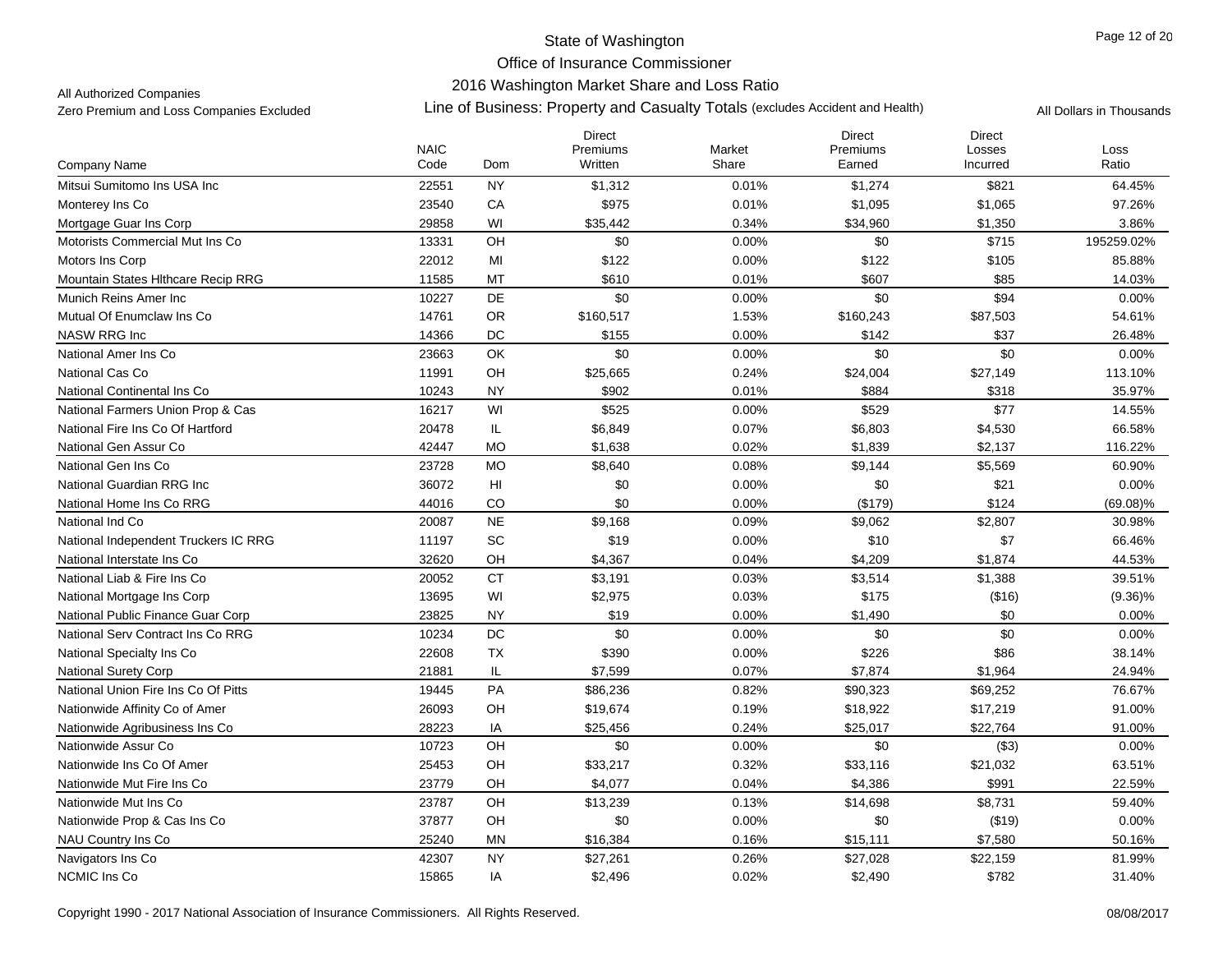### 2016 Washington Market Share and Loss Ratio

All Authorized Companies

|                                | <b>NAIC</b> |                        | <b>Direct</b><br>Premiums | Market | <b>Direct</b><br>Premiums | Direct<br>Losses | Loss          |
|--------------------------------|-------------|------------------------|---------------------------|--------|---------------------------|------------------|---------------|
| Company Name                   | Code        | <b>Dom</b>             | Written                   | Share  | Earned                    | Incurred         | Ratio         |
| Netherlands Ins Co The         | 24171       | <b>NH</b>              | \$0                       | 0.00%  | \$0                       | \$24             | 0.00%         |
| New England Ins Co             | 21830       | <b>CT</b>              | \$0                       | 0.00%  | \$0                       | (\$102)          | 0.00%         |
| New Hampshire Ins Co           | 23841       | IL                     | \$13,983                  | 0.13%  | \$14,506                  | \$6,200          | 42.75%        |
| New Home Warranty Ins Co a RRG | 13792       | $DC$                   | \$1,047                   | 0.01%  | \$633                     | \$59             | 9.39%         |
| New South Ins Co.              | 12130       | <b>NC</b>              | \$733                     | 0.01%  | \$1,054                   | \$1,247          | 118.27%       |
| New York Marine & Gen Ins Co   | 16608       | <b>NY</b>              | \$6,745                   | 0.06%  | \$7,517                   | \$3,898          | 51.86%        |
| Newport Ins Co                 | 24848       | $\mathsf{A}\mathsf{Z}$ | \$0                       | 0.00%  | \$0                       | ( \$4)           | 0.00%         |
| NGM Ins Co                     | 14788       | FL                     | \$82                      | 0.00%  | \$37                      | ( \$8)           | $(22.71)\%$   |
| Norcal Mut Ins Co              | 33200       | CA                     | \$894                     | 0.01%  | \$95                      | \$116            | 121.28%       |
| North Amer Elite Ins Co        | 29700       | <b>NH</b>              | \$947                     | 0.01%  | \$1,128                   | \$351            | 31.14%        |
| North Amer Specialty Ins Co.   | 29874       | <b>NH</b>              | \$4,887                   | 0.05%  | \$4,638                   | (\$528)          | $(11.38)\%$   |
| North Pacific Ins Co           | 23892       | OR.                    | \$16,816                  | 0.16%  | \$18,181                  | \$12,638         | 69.51%        |
| North Pointe Ins Co.           | 27740       | PA                     | \$28                      | 0.00%  | \$30                      | (\$78)           | $(258.82)\%$  |
| North River Ins Co             | 21105       | <b>NJ</b>              | \$600                     | 0.01%  | \$584                     | (\$72)           | $(12.28)\%$   |
| Northland Cas Co               | 24031       | <b>CT</b>              | \$0                       | 0.00%  | \$1                       | ( \$74)          | $(9389.96)\%$ |
| Northland Ins Co               | 24015       | <b>CT</b>              | \$8,822                   | 0.08%  | \$7,822                   | \$4,449          | 56.88%        |
| Northwest Dentists Ins Co      | 32417       | <b>WA</b>              | \$7,037                   | 0.07%  | \$6,930                   | \$4,086          | 58.96%        |
| Nova Cas Co                    | 42552       | <b>NY</b>              | \$2,193                   | 0.02%  | \$2,069                   | \$740            | 35.75%        |
| OBI Natl Ins Co                | 14190       | PA                     | \$9                       | 0.00%  | \$9                       | \$1              | 11.43%        |
| Occidental Fire & Cas Co Of NC | 23248       | NC                     | \$1,679                   | 0.02%  | \$1,604                   | \$1,847          | 115.11%       |
| Oceanus Ins Co A RRG           | 12189       | SC                     | \$321                     | 0.00%  | \$232                     | \$1              | 0.61%         |
| Ohic Ins Co                    | 35602       | OH                     | \$0                       | 0.00%  | \$0                       | (\$150)          | 0.00%         |
| Ohio Cas Ins Co                | 24074       | <b>NH</b>              | \$45,824                  | 0.44%  | \$42,358                  | \$16,511         | 38.98%        |
| Ohio Farmers Ins Co            | 24104       | OH                     | \$3                       | 0.00%  | \$4                       | \$0              | (7.57)%       |
| Ohio Ind Co                    | 26565       | OH                     | \$1,728                   | 0.02%  | \$1,515                   | \$1,255          | 82.84%        |
| Ohio Security Ins Co           | 24082       | <b>NH</b>              | \$112,461                 | 1.07%  | \$101,454                 | \$50,526         | 49.80%        |
| Old Republic Gen Ins Corp      | 24139       | IL                     | \$537                     | 0.01%  | \$492                     | \$113            | 23.03%        |
| Old Republic Ins Co            | 24147       | PA                     | \$17,885                  | 0.17%  | \$19,505                  | \$10,238         | 52.49%        |
| Old Republic Surety Co         | 40444       | WI                     | \$1,165                   | 0.01%  | \$1,021                   | \$224            | 21.95%        |
| Old United Cas Co              | 37060       | KS                     | \$0                       | 0.00%  | \$4                       | (\$2)            | $(49.14)\%$   |
| Omni Ind Co                    | 34940       | IL                     | \$0                       | 0.00%  | \$0                       | \$4              | 0.00%         |
| Omni Ins Co                    | 39098       | IL                     | \$10,282                  | 0.10%  | \$11,147                  | \$10,450         | 93.74%        |
| Oms Natl Ins Co Rrg            | 44121       | IL                     | \$1,736                   | 0.02%  | \$1,788                   | \$228            | 12.72%        |
| OneCIS Ins Co                  | 15385       | IL.                    | \$0                       | 0.00%  | \$0                       | \$0              | $0.00\%$      |
| Onvx Ins Co Inc a RRG          | 15208       | <b>TN</b>              | (\$3)                     | 0.00%  | \$1                       | \$1              | 61.70%        |
| Ooida RRG Inc                  | 10353       | VT                     | \$398                     | 0.00%  | \$408                     | \$139            | 34.10%        |
| Ophthalmic Mut Ins Co RRG      | 44105       | VT                     | \$665                     | 0.01%  | \$668                     | \$52             | 7.77%         |
| Oregon Automobile Ins Co       | 23922       | <b>OR</b>              | \$1,717                   | 0.02%  | \$1,949                   | \$55             | 2.84%         |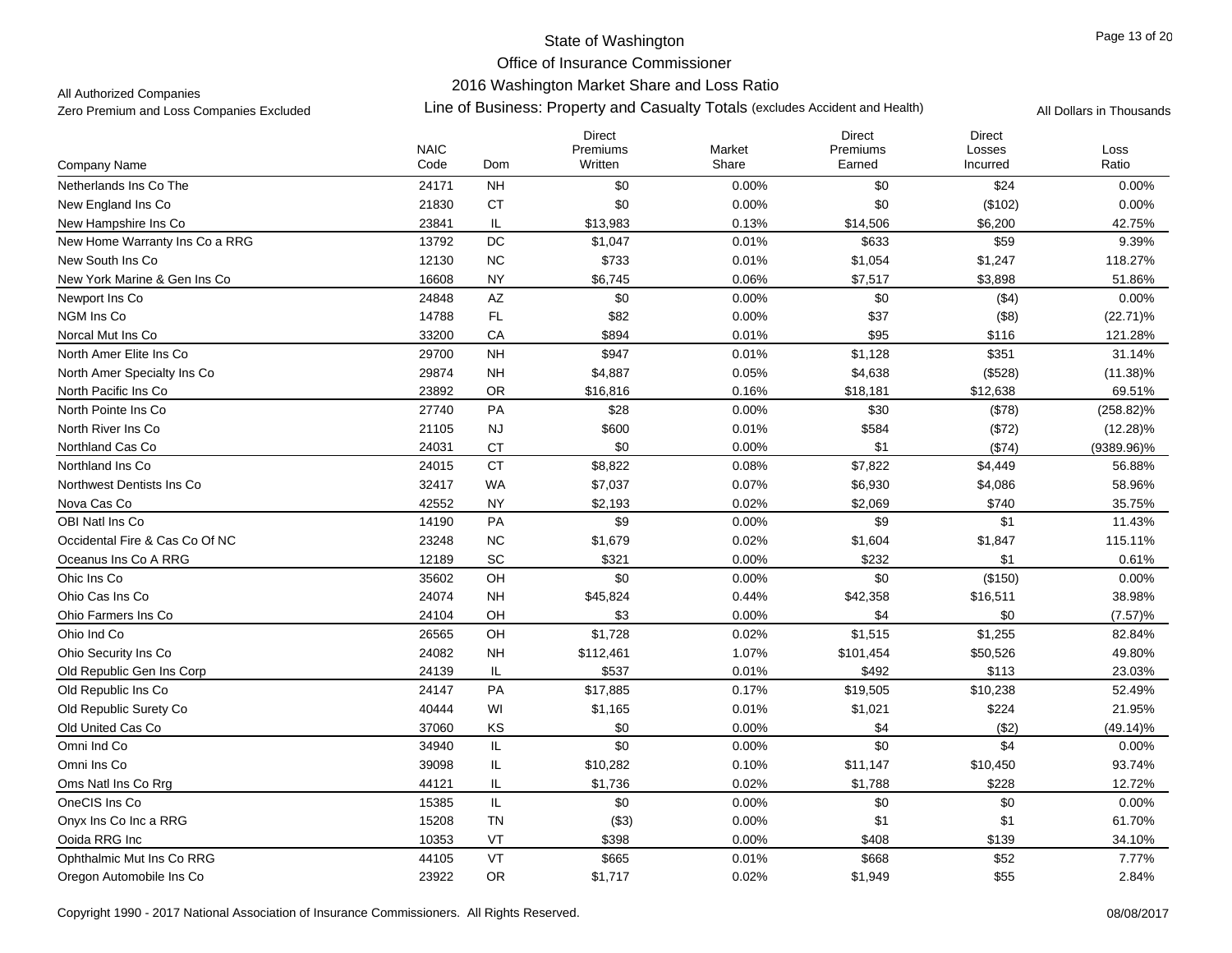### 2016 Washington Market Share and Loss Ratio

All Authorized Companies

|                                         | <b>NAIC</b> |           | <b>Direct</b><br>Premiums | Market | <b>Direct</b><br>Premiums | <b>Direct</b><br>Losses | Loss           |
|-----------------------------------------|-------------|-----------|---------------------------|--------|---------------------------|-------------------------|----------------|
| Company Name                            | Code        | Dom       | Written                   | Share  | Earned                    | Incurred                | Ratio          |
| Oregon Mut Ins Co                       | 14907       | OR        | \$31,709                  | 0.30%  | \$31,339                  | \$16,881                | 53.86%         |
| Pacific Employers Ins Co                | 22748       | PA        | \$11                      | 0.00%  | \$3                       | \$402                   | 14119.73%      |
| Pacific Ind Co                          | 20346       | WI        | \$5,900                   | 0.06%  | \$5,923                   | \$1,011                 | 17.07%         |
| Pacific Specialty Ins Co                | 37850       | CA        | \$17                      | 0.00%  | \$23                      | \$10                    | 43.09%         |
| Pacific Star Ins Co                     | 29793       | WI        | \$3,389                   | 0.03%  | \$3,100                   | \$1,862                 | 60.06%         |
| PACO Assur Co Inc                       | 10222       | IL        | \$711                     | 0.01%  | \$700                     | \$96                    | 13.75%         |
| Palomar Specialty Ins Co                | 20338       | <b>OR</b> | \$1,513                   | 0.01%  | \$1,127                   | \$0                     | 0.00%          |
| PartnerRe Amer Ins Co                   | 11835       | DE        | \$2,277                   | 0.02%  | \$2,277                   | \$1,899                 | 83.39%         |
| Patriot Gen Ins Co                      | 23442       | WI        | \$2,154                   | 0.02%  | \$2,342                   | \$1,013                 | 43.27%         |
| PCH Mut Ins Co Inc RRG                  | 11973       | VT        | \$646                     | 0.01%  | \$671                     | \$42                    | 6.30%          |
| Peak Prop & Cas Ins Corp                | 18139       | WI        | \$3,483                   | 0.03%  | \$3,807                   | \$1,699                 | 44.62%         |
| Peerless Ins Co                         | 24198       | <b>NH</b> | \$0                       | 0.00%  | \$0                       | (\$5,633)               | (20117496.43)% |
| Pemco Mut Ins Co                        | 24341       | <b>WA</b> | \$390,611                 | 3.72%  | \$382,724                 | \$261,188               | 68.24%         |
| Penn Amer Ins Co                        | 32859       | PA        | \$1                       | 0.00%  | \$5                       | (\$180)                 | $(3725.43)\%$  |
| Penn Millers Ins Co                     | 14982       | PA        | \$4,525                   | 0.04%  | \$3,674                   | \$2,000                 | 54.42%         |
| Pennsylvania Lumbermens Mut Ins         | 14974       | PA        | \$4,422                   | 0.04%  | \$4,182                   | \$2,804                 | 67.06%         |
| Pennsylvania Manufacturers Assoc Ins    | 12262       | PA        | \$3,336                   | 0.03%  | \$3,165                   | \$1,152                 | 36.40%         |
| Pennsylvania Manufacturers Ind Co       | 41424       | PA        | \$262                     | 0.00%  | \$177                     | \$12                    | 6.75%          |
| Pennsylvania Natl Mut Cas Ins Co        | 14990       | PA        | \$0                       | 0.00%  | \$1                       | \$0                     | $(6.28)\%$     |
| Permanent Gen Assur Corp                | 37648       | OH        | \$9,949                   | 0.09%  | \$7,684                   | \$5,302                 | 69.00%         |
| Pharmacists Mut Ins Co                  | 13714       | IA        | \$1,299                   | 0.01%  | \$1,253                   | \$318                   | 25.41%         |
| Philadelphia Ind Ins Co                 | 18058       | PA        | \$74,970                  | 0.71%  | \$73,596                  | \$43,068                | 58.52%         |
| Phoenix Ins Co                          | 25623       | <b>CT</b> | \$14,018                  | 0.13%  | \$12,865                  | \$8,284                 | 64.39%         |
| Physicians Ins A Mut Co                 | 40738       | <b>WA</b> | \$61,513                  | 0.59%  | \$61,492                  | \$5,302                 | 8.62%          |
| Pioneer Specialty Ins Co                | 40312       | <b>MN</b> | \$4,429                   | 0.04%  | \$4,334                   | \$2,956                 | 68.21%         |
| Plateau Cas Ins Co                      | 10817       | <b>TN</b> | \$25                      | 0.00%  | \$17                      | \$0                     | 1.81%          |
| Platte River Ins Co                     | 18619       | <b>NE</b> | \$521                     | 0.00%  | \$703                     | (\$61)                  | $(8.62)\%$     |
| Plaza Ins Co                            | 30945       | IA        | \$1,711                   | 0.02%  | \$1,248                   | \$679                   | 54.44%         |
| Podiatry Ins Co Of Amer                 | 14460       | IL        | \$1,460                   | 0.01%  | \$1,477                   | \$435                   | 29.46%         |
| Praetorian Ins Co                       | 37257       | PA        | \$14,852                  | 0.14%  | \$15,060                  | \$6,591                 | 43.77%         |
| Preferred Contractors Ins Co RRG LLC    | 12497       | MT        | \$1,050                   | 0.01%  | \$981                     | \$187                   | 19.06%         |
| <b>Preferred Physicians Medical RRG</b> | 44083       | <b>MO</b> | \$632                     | 0.01%  | \$619                     | $($ \$5)                | (0.74)%        |
| Preferred Professional Ins Co           | 36234       | <b>NE</b> | \$185                     | 0.00%  | \$194                     | (\$26)                  | $(13.52)\%$    |
| Privilege Underwriters Recp Exch        | 12873       | FL        | \$7,061                   | 0.07%  | \$5,449                   | \$1,744                 | 32.00%         |
| ProAssurance Ind Co Inc                 | 33391       | AL        | \$8                       | 0.00%  | \$146                     | \$8                     | 5.18%          |
| ProBuilders Specialty Ins Co RRG        | 11671       | DC        | \$0                       | 0.00%  | \$0                       | \$886                   | 0.00%          |
| Producers Agriculture Ins Co            | 34312       | <b>TX</b> | \$32,074                  | 0.31%  | \$32,961                  | \$23,432                | 71.09%         |
| Professional Solutions Ins Co           | 11127       | IA        | \$92                      | 0.00%  | \$73                      | \$2                     | 3.40%          |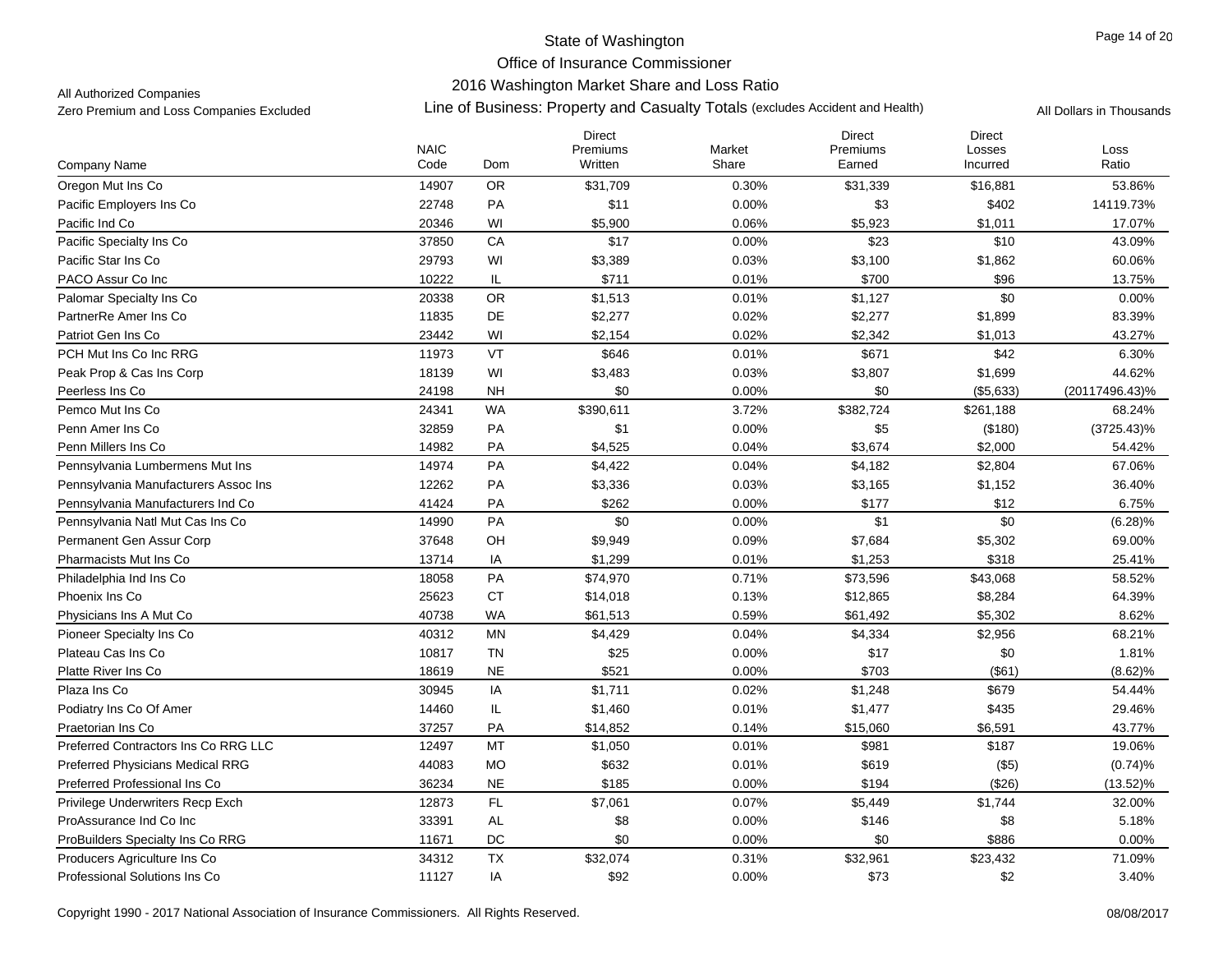## 2016 Washington Market Share and Loss Ratio

All Authorized Companies

|                                   |                     |                        | <b>Direct</b>       |                 | <b>Direct</b>      | <b>Direct</b>      |               |
|-----------------------------------|---------------------|------------------------|---------------------|-----------------|--------------------|--------------------|---------------|
| Company Name                      | <b>NAIC</b><br>Code | Dom                    | Premiums<br>Written | Market<br>Share | Premiums<br>Earned | Losses<br>Incurred | Loss<br>Ratio |
| Progressive Amer Ins Co           | 24252               | <b>OH</b>              | \$282               | 0.00%           | \$298              | \$246              | 82.56%        |
| Progressive Cas Ins Co            | 24260               | OH                     | \$139,151           | 1.32%           | \$131,603          | \$82,993           | 63.06%        |
| Progressive Classic Ins Co        | 42994               | WI                     | \$7,541             | 0.07%           | \$8,827            | \$5,433            | 61.55%        |
| Progressive Direct Ins Co.        | 16322               | OH                     | \$223,588           | 2.13%           | \$213,421          | \$144,694          | 67.80%        |
| Progressive Max Ins Co            | 24279               | OH                     | \$5,913             | 0.06%           | \$10,407           | \$6,836            | 65.68%        |
| Progressive Northern Ins Co       | 38628               | WI                     | \$112               | 0.00%           | \$123              | \$72               | 58.58%        |
| Progressive Northwestern Ins Co.  | 42919               | OH                     | \$2,779             | 0.03%           | \$6,928            | \$4,325            | 62.42%        |
| Progressive Preferred Ins Co      | 37834               | OH                     | \$166               | 0.00%           | \$173              | \$46               | 26.34%        |
| Progressive Specialty Ins Co      | 32786               | OH                     | \$0                 | 0.00%           | \$0                | (\$4)              | 0.00%         |
| Progressive West Ins Co           | 27804               | OH                     | \$0                 | 0.00%           | \$0                | (\$1)              | 0.00%         |
| Property & Cas Ins Co Of Hartford | 34690               | ${\sf IN}$             | \$39,348            | 0.37%           | \$39,217           | \$25,057           | 63.89%        |
| Protective Ins Co                 | 12416               | IN                     | \$4,294             | 0.04%           | \$4,286            | \$647              | 15.09%        |
| Protective Prop & Cas Ins Co      | 35769               | <b>MO</b>              | \$9,599             | 0.09%           | \$7,712            | \$4,125            | 53.49%        |
| Providence Washington Ins Co      | 24295               | R <sub>l</sub>         | \$0                 | 0.00%           | \$0                | \$774              | 0.00%         |
| Public Serv Ins Co                | 15059               | IL                     | \$0                 | 0.00%           | \$0                | \$3,000            | 0.00%         |
| QBE Ins Corp                      | 39217               | PA                     | \$20,275            | 0.19%           | \$21,551           | \$6,535            | 30.33%        |
| Qualitas Ins Co                   | 14133               | CA                     | \$0                 | 0.00%           | \$0                | ( \$46)            | 0.00%         |
| Quanta Ind Co                     | 23752               | CO                     | \$0                 | 0.00%           | \$0                | (\$71)             | 0.00%         |
| Radian Guar Inc                   | 33790               | PA                     | \$23,787            | 0.23%           | \$24,941           | \$3,638            | 14.59%        |
| <b>Recreation RRG Inc</b>         | 15905               | VT                     | \$22                | 0.00%           | \$11               | \$4                | 31.62%        |
| Red Shield Ins Co                 | 41580               | <b>WA</b>              | \$7,571             | 0.07%           | \$7,252            | \$1,299            | 17.91%        |
| Regent Ins Co                     | 24449               | WI                     | \$3,035             | 0.03%           | \$1,641            | \$1,195            | 72.79%        |
| Republic Ind Co Of Amer           | 22179               | CA                     | \$0                 | 0.00%           | \$0                | (\$136)            | $0.00\%$      |
| Republic Mortgage Ins Co          | 28452               | <b>NC</b>              | \$3,628             | 0.03%           | \$3,726            | \$725              | 19.47%        |
| Repwest Ins Co                    | 31089               | $\mathsf{A}\mathsf{Z}$ | \$1,073             | 0.01%           | \$1,073            | \$160              | 14.90%        |
| Response Ins Co                   | 43044               | IL                     | \$0                 | 0.00%           | \$0                | ( \$4)             | 0.00%         |
| Response Worldwide Ins Co         | 26050               | IL                     | \$0                 | 0.00%           | \$0                | $($ \$9)           | 0.00%         |
| <b>Restoration RRG Inc</b>        | 12209               | VT                     | \$306               | 0.00%           | \$290              | (\$121)            | $(41.83)\%$   |
| Riverport Ins Co.                 | 36684               | IA                     | \$660               | 0.01%           | \$955              | \$1,196            | 125.16%       |
| RLI Ins Co                        | 13056               | IL                     | \$8,322             | 0.08%           | \$8,354            | \$1,154            | 13.82%        |
| Roche Surety & Cas Co Inc         | 42706               | FL                     | \$60                | 0.00%           | \$60               | \$0                | 0.00%         |
| RPX RRG Inc                       | 14135               | $\mathsf{H}\mathsf{I}$ | \$0                 | 0.00%           | \$0                | ( \$1)             | 0.00%         |
| RSUI Ind Co                       | 22314               | <b>NH</b>              | \$7,431             | 0.07%           | \$7,963            | \$8,295            | 104.17%       |
| Rural Comm Ins Co                 | 39039               | <b>MN</b>              | \$37,123            | 0.35%           | \$19,090           | \$13,792           | 72.25%        |
| <b>RVI Amer Ins Co</b>            | 23132               | <b>CT</b>              | \$309               | 0.00%           | \$82               | \$0                | 0.00%         |
| Safeco Ins Co Of Amer             | 24740               | <b>NH</b>              | \$222,619           | 2.12%           | \$219,687          | \$85,635           | 38.98%        |
| Safeco Ins Co Of IL               | 39012               | IL                     | \$125,604           | 1.20%           | \$127,590          | \$71,053           | 55.69%        |
| Safeco Ins Co of OR               | 11071               | <b>OR</b>              | \$23,661            | 0.23%           | \$24,286           | \$12,437           | 51.21%        |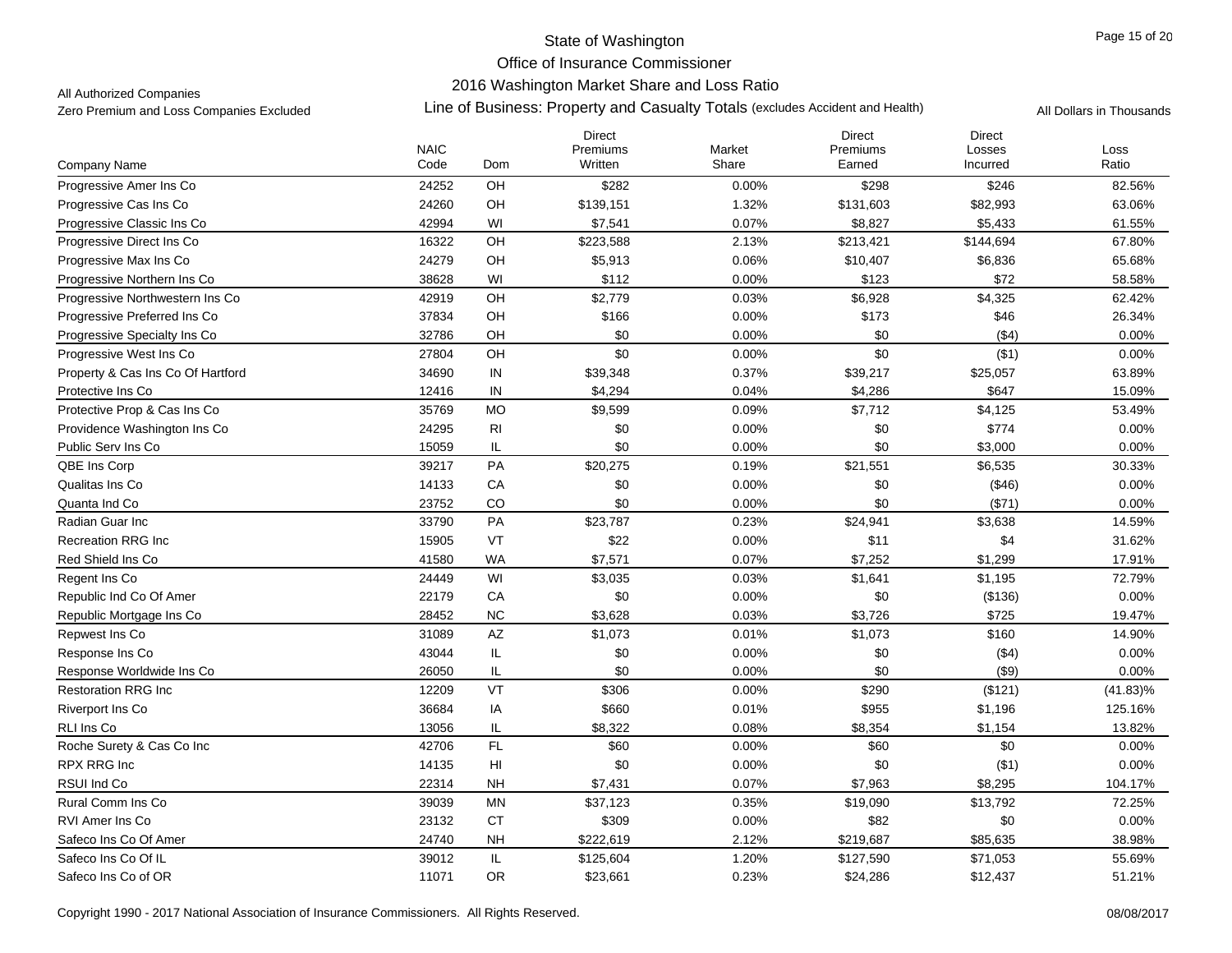### 2016 Washington Market Share and Loss Ratio

All Authorized Companies

|                                  | <b>NAIC</b> |                             | <b>Direct</b><br>Premiums | Market | <b>Direct</b><br>Premiums | <b>Direct</b><br>Losses | Loss          |
|----------------------------------|-------------|-----------------------------|---------------------------|--------|---------------------------|-------------------------|---------------|
| Company Name                     | Code        | Dom                         | Written                   | Share  | Earned                    | Incurred                | Ratio         |
| Safety Natl Cas Corp             | 15105       | <b>MO</b>                   | \$15,647                  | 0.15%  | \$15,455                  | \$13,500                | 87.35%        |
| Sagamore Ins Co                  | 40460       | IN                          | \$0                       | 0.00%  | \$3                       | (\$3)                   | $(115.71)\%$  |
| Samsung Fire & Marine Ins Co Ltd | 38300       | <b>NY</b>                   | \$450                     | 0.00%  | \$569                     | \$131                   | 22.98%        |
| Scottsdale Ind Co                | 15580       | OH                          | \$7,029                   | 0.07%  | \$7,013                   | \$279                   | 3.97%         |
| Scrubs Mut Assur Co RRG          | 12988       | <b>NV</b>                   | \$61                      | 0.00%  | \$59                      | (\$29)                  | $(48.84)\%$   |
| SeaBright Ins Co                 | 15563       | <b>TX</b>                   | (\$3)                     | 0.00%  | \$210                     | (\$778)                 | $(370.50)\%$  |
| Securian Cas Co                  | 10054       | <b>MN</b>                   | \$7,951                   | 0.08%  | \$8,016                   | \$2,572                 | 32.09%        |
| Security Amer RRG Inc            | 11267       | VT                          | \$28                      | 0.00%  | \$31                      | (\$5)                   | (17.49)%      |
| Security Natl Ins Co             | 19879       | <b>DE</b>                   | \$8,851                   | 0.08%  | \$8,680                   | \$6,715                 | 77.36%        |
| Select Ins Co                    | 22233       | <b>TX</b>                   | \$0                       | 0.00%  | \$0                       | ( \$1)                  | 0.00%         |
| Selective Ins Co Of Amer         | 12572       | <b>NJ</b>                   | \$1,234                   | 0.01%  | \$1,143                   | \$251                   | 21.98%        |
| Seneca Ins Co Inc                | 10936       | <b>NY</b>                   | \$585                     | 0.01%  | \$778                     | \$254                   | 32.63%        |
| Sentinel Assur RRG Inc.          | 12005       | $\mathsf{H}\mathsf{I}$      | \$3,244                   | 0.03%  | \$4,614                   | (\$1,610)               | $(34.89)\%$   |
| Sentinel Ins Co Ltd              | 11000       | <b>CT</b>                   | \$23,520                  | 0.22%  | \$23,355                  | \$8,531                 | 36.53%        |
| Sentry Cas Co                    | 28460       | WI                          | \$445                     | 0.00%  | \$450                     | \$161                   | 35.78%        |
| Sentry Ins A Mut Co              | 24988       | WI                          | \$5,762                   | 0.05%  | \$5,660                   | \$1,483                 | 26.20%        |
| Sentry Select Ins Co             | 21180       | WI                          | \$8,461                   | 0.08%  | \$7,527                   | \$3,825                 | 50.82%        |
| Sequoia Ins Co                   | 22985       | CA                          | ( \$4)                    | 0.00%  | \$208                     | \$36                    | 17.09%        |
| Service Ins Co                   | 36560       | FL                          | \$57                      | 0.00%  | \$57                      | \$0                     | 0.00%         |
| Sirius Amer Ins Co               | 38776       | <b>NY</b>                   | \$0                       | 0.00%  | \$0                       | \$0                     | 0.00%         |
| Sompo Japan Ins Co of Amer       | 11126       | <b>NY</b>                   | \$4,634                   | 0.04%  | \$5,044                   | (\$1,025)               | $(20.31)\%$   |
| Southern Ins Co                  | 19216       | <b>TX</b>                   | \$106                     | 0.00%  | \$77                      | \$49                    | 63.00%        |
| Southwest Marine & Gen Ins Co    | 12294       | $\mathsf{A}\mathsf{Z}$      | \$17                      | 0.00%  | \$16                      | (\$7)                   | (42.62)%      |
| Southwest Physicians RRG Inc     | 12907       | SC                          | \$0                       | 0.00%  | \$0                       | (\$332)                 | 0.00%         |
| Sparta Ins Co                    | 20613       | <b>CT</b>                   | \$0                       | 0.00%  | \$0                       | (\$299)                 | 0.00%         |
| Spirit Commercial Auto RRG Inc   | 14207       | <b>NV</b>                   | \$1,845                   | 0.02%  | \$1,707                   | \$998                   | 58.48%        |
| Spirit Mountain Ins Co RRG Inc   | 10754       | DC                          | \$51                      | 0.00%  | \$53                      | ( \$3)                  | $(6.45)\%$    |
| St Charles Ins Co RRG            | 11114       | $\protect\operatorname{SC}$ | \$0                       | 0.00%  | \$0                       | \$0                     | 86.67%        |
| St Paul Fire & Marine Ins Co     | 24767       | <b>CT</b>                   | \$594                     | 0.01%  | \$1,663                   | \$24,821                | 1492.84%      |
| St Paul Guardian Ins Co          | 24775       | <b>CT</b>                   | \$0                       | 0.00%  | \$11                      | (\$360)                 | $(3135.76)\%$ |
| St Paul Mercury Ins Co           | 24791       | <b>CT</b>                   | \$213                     | 0.00%  | \$457                     | (\$1,100)               | $(240.85)\%$  |
| St Paul Protective Ins Co        | 19224       | <b>CT</b>                   | \$1                       | 0.00%  | \$1                       | (\$21)                  | $(2107.61)\%$ |
| Standard Fire Ins Co             | 19070       | <b>CT</b>                   | \$45,263                  | 0.43%  | \$33,476                  | \$23,965                | 71.59%        |
| <b>Standard Guar Ins Co</b>      | 42986       | DE                          | \$11,432                  | 0.11%  | \$12,961                  | \$5,544                 | 42.78%        |
| Star Ins Co                      | 18023       | MI                          | \$675                     | 0.01%  | \$681                     | \$77                    | 11.31%        |
| Starnet Ins Co                   | 40045       | DE                          | \$4,294                   | 0.04%  | \$4,166                   | \$1,075                 | 25.81%        |
| Starr Ind & Liab Co              | 38318       | <b>TX</b>                   | \$18,201                  | 0.17%  | \$17,960                  | \$18,822                | 104.80%       |
| Starr Surplus Lines Ins Co       | 13604       | IL                          | \$10,790                  | 0.10%  | \$11,358                  | \$7,503                 | 66.06%        |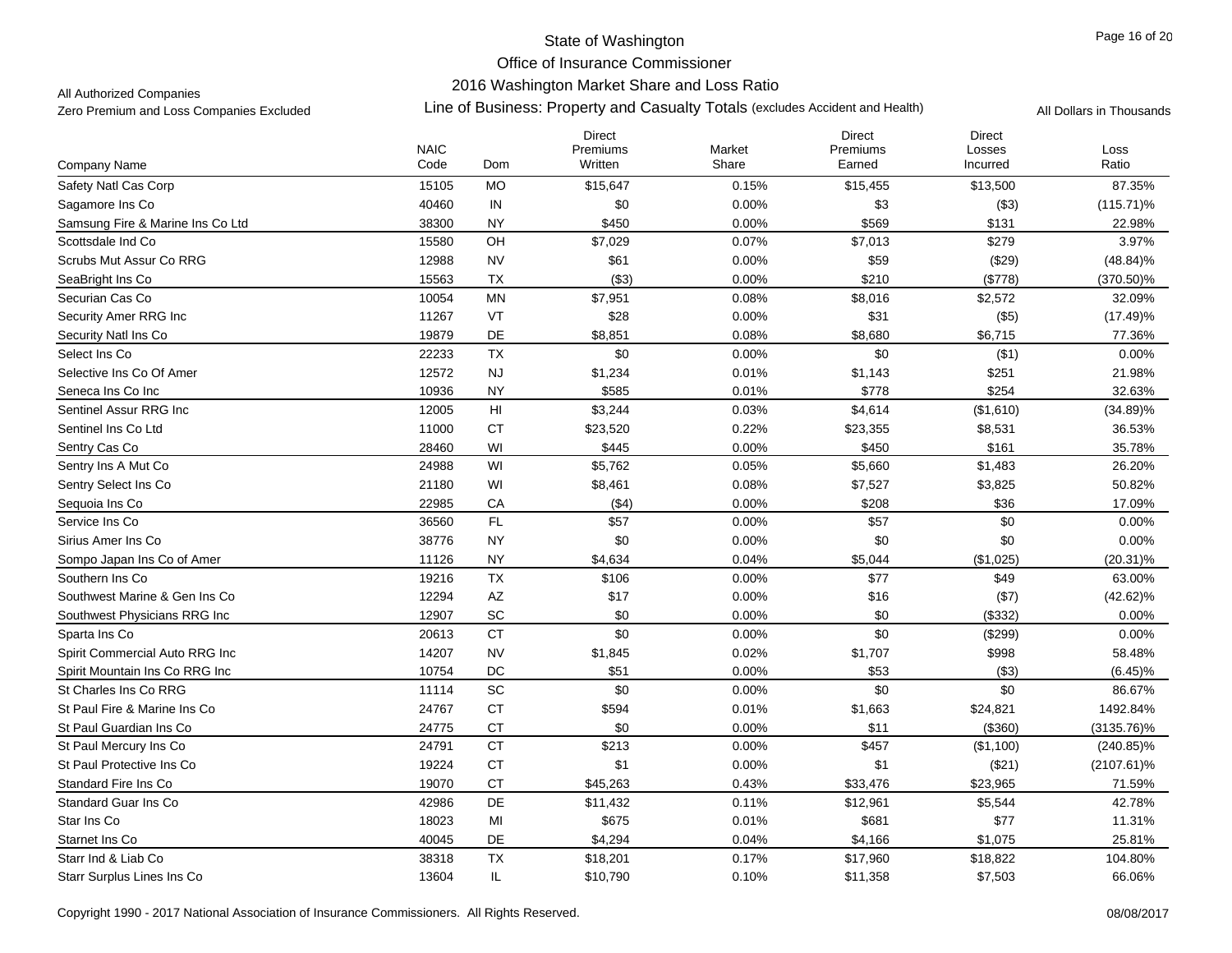### 2016 Washington Market Share and Loss Ratio

All Authorized Companies

|                                 |                     |                                   | <b>Direct</b>       |                 | <b>Direct</b>      | <b>Direct</b>      |               |
|---------------------------------|---------------------|-----------------------------------|---------------------|-----------------|--------------------|--------------------|---------------|
| Company Name                    | <b>NAIC</b><br>Code | Dom                               | Premiums<br>Written | Market<br>Share | Premiums<br>Earned | Losses<br>Incurred | Loss<br>Ratio |
| <b>StarStone Natl Ins Co</b>    | 25496               | DE                                | \$1,496             | 0.01%           | \$1,549            | \$1,055            | 68.08%        |
| State Farm Fire & Cas Co        | 25143               | IL                                | \$488,754           | 4.65%           | \$482,924          | \$238,882          | 49.47%        |
| State Farm Gen Ins Co           | 25151               | IL                                | \$0                 | 0.00%           | \$0                | (\$1)              | $0.00\%$      |
| State Farm Mut Auto Ins Co      | 25178               | IL                                | \$711,334           | 6.77%           | \$695,033          | \$503,114          | 72.39%        |
| State Natl Ins Co Inc           | 12831               | TX                                | \$11,805            | 0.11%           | \$9,483            | \$2,820            | 29.73%        |
| STICO Mut Ins Co RRG            | 10476               | VT                                | \$42                | 0.00%           | \$45               | \$4                | 8.75%         |
| Stillwater Ins Co               | 25180               | CA                                | \$7,447             | 0.07%           | \$6,540            | \$4,401            | 67.29%        |
| Stillwater Prop & Cas Ins Co    | 16578               | <b>NY</b>                         | \$298               | 0.00%           | \$172              | \$117              | 68.36%        |
| Stonington Ins Co               | 10340               | PA                                | \$286               | 0.00%           | \$156              | (\$473)            | $(302.82)\%$  |
| Sun Surety Ins Co.              | 10909               | SD                                | \$225               | 0.00%           | \$225              | \$0                | 0.00%         |
| Suretec Ins Co                  | 10916               | TX                                | \$201               | 0.00%           | \$207              | ( \$1)             | (0.70)%       |
| Sussex Ins Co                   | 12157               | IL                                | \$0                 | 0.00%           | \$36               | (\$592)            | $(1643.23)\%$ |
| Sutter Ins Co                   | 32107               | CA                                | \$567               | 0.01%           | \$1,522            | \$897              | 58.95%        |
| Syncora Guar Inc                | 20311               | <b>NY</b>                         | \$0                 | 0.00%           | \$846              | \$0                | 0.00%         |
| THE Ins Co                      | 12866               | LA                                | \$778               | 0.01%           | \$735              | \$2,073            | 282.16%       |
| Teachers Ins Co                 | 22683               | $\ensuremath{\mathsf{IL}}\xspace$ | \$2,643             | 0.03%           | \$2,669            | \$2,086            | 78.17%        |
| Technology Ins Co Inc           | 42376               | DE                                | \$15                | 0.00%           | \$19               | \$12               | 64.34%        |
| Terra Ins Co RRG                | 10113               | VT                                | \$845               | 0.01%           | \$845              | \$157              | 18.63%        |
| <b>Terrafirma RRG LLC</b>       | 14395               | VT                                | \$65                | 0.00%           | \$64               | \$7                | 10.36%        |
| The Cincinnati Ind Co           | 23280               | OH                                | \$3,228             | 0.03%           | \$3,041            | \$1,133            | 37.27%        |
| The Doctors Co RRG a Recip Exch | 14347               | DC                                | \$46                | 0.00%           | \$0                | \$0                | 0.00%         |
| The Mutual RRG Inc              | 26257               | H <sub>l</sub>                    | \$271               | 0.00%           | \$271              | \$82               | 30.22%        |
| The Natl Catholic RRG Inc       | 10083               | VT                                | \$0                 | 0.00%           | \$175              | (\$399)            | $(228.44)\%$  |
| The Travelers Cas Co            | 41769               | <b>CT</b>                         | \$0                 | 0.00%           | \$0                | ( \$3)             | 0.00%         |
| TIG Ins Co                      | 25534               | CA                                | \$23                | 0.00%           | \$23               | \$5,897            | 25274.94%     |
| Titan Ind Co                    | 13242               | <b>TX</b>                         | \$2,076             | 0.02%           | \$2,394            | \$2,393            | 99.96%        |
| Titan Ins Co Inc RRG            | 11153               | <b>SC</b>                         | \$5,281             | 0.05%           | \$2,089            | \$517              | 24.75%        |
| Title Industry Assur Co RRG     | 10084               | VT                                | \$44                | 0.00%           | \$46               | \$8                | 17.12%        |
| TNUS Ins Co                     | 32301               | <b>NY</b>                         | \$163               | 0.00%           | \$226              | \$0                | 0.04%         |
| Tokio Marine Amer Ins Co        | 10945               | <b>NY</b>                         | \$4,800             | 0.05%           | \$4,769            | \$1,822            | 38.21%        |
| Topa Ins Co                     | 18031               | CA                                | \$4,508             | 0.04%           | \$4,472            | \$3,878            | 86.72%        |
| <b>Toyota Motor Ins Co</b>      | 37621               | IA                                | \$7,759             | 0.07%           | \$6,200            | \$1,815            | 29.28%        |
| Trans Pacific Ins Co            | 41238               | <b>NY</b>                         | \$278               | 0.00%           | \$274              | \$222              | 80.99%        |
| Transamerica Cas Ins Co         | 10952               | OH                                | \$10,032            | 0.10%           | \$9,734            | \$4,850            | 49.82%        |
| Transquard Ins Co Of Amer Inc   | 28886               | IL                                | \$1,616             | 0.02%           | \$1,316            | \$491              | 37.35%        |
| <b>Transportation Ins Co</b>    | 20494               | IL                                | \$5,185             | 0.05%           | \$5,560            | \$1,016            | 18.27%        |
| Travco Ins Co                   | 28188               | CT                                | \$0                 | 0.00%           | \$0                | \$0                | 0.00%         |
| Travelers Cas & Surety Co       | 19038               | <b>CT</b>                         | \$1,583             | 0.02%           | \$968              | \$1,069            | 110.40%       |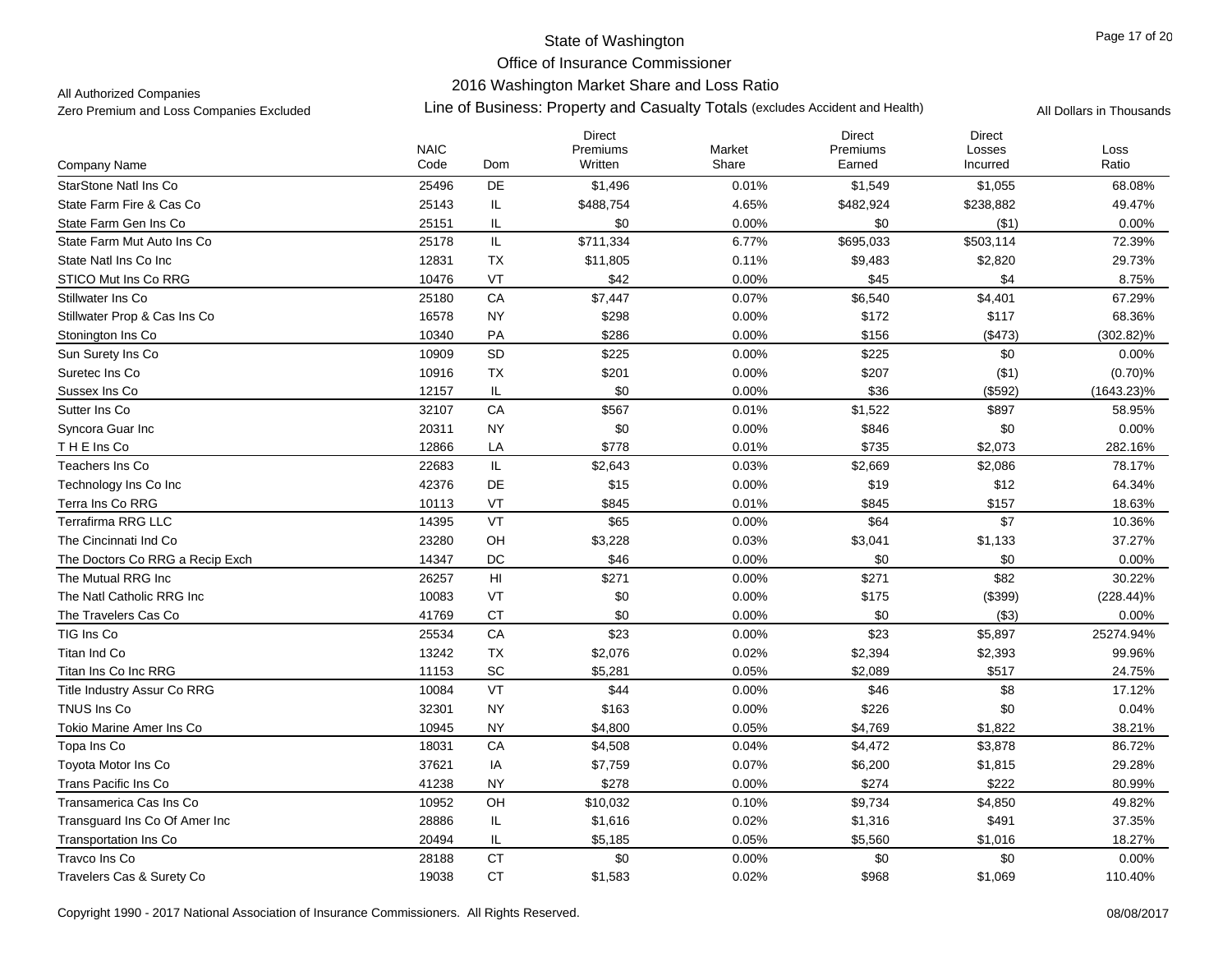## 2016 Washington Market Share and Loss Ratio

All Authorized Companies

|                                            | <b>NAIC</b> |            | <b>Direct</b><br>Premiums | Market | <b>Direct</b><br>Premiums | <b>Direct</b><br>Losses | Loss         |
|--------------------------------------------|-------------|------------|---------------------------|--------|---------------------------|-------------------------|--------------|
| Company Name                               | Code        | <b>Dom</b> | Written                   | Share  | Earned                    | Incurred                | Ratio        |
| Travelers Cas & Surety Co Of Amer          | 31194       | <b>CT</b>  | \$58,755                  | 0.56%  | \$56,343                  | \$6,743                 | 11.97%       |
| Travelers Cas Co Of CT                     | 36170       | <b>CT</b>  | \$0                       | 0.00%  | \$0                       | (\$2)                   | $0.00\%$     |
| Travelers Cas Ins Co Of Amer               | 19046       | <b>CT</b>  | \$14,605                  | 0.14%  | \$14,210                  | \$5,961                 | 41.95%       |
| <b>Travelers Commercial Ins Co</b>         | 36137       | <b>CT</b>  | \$5,806                   | 0.06%  | \$6,052                   | \$3,220                 | 53.21%       |
| <b>Travelers Constitution State Ins Co</b> | 41750       | <b>CT</b>  | \$0                       | 0.00%  | \$0                       | \$0                     | 0.00%        |
| Travelers Home & Marine Ins Co             | 27998       | <b>CT</b>  | \$52,445                  | 0.50%  | \$51,649                  | \$32,778                | 63.46%       |
| <b>Travelers Ind Co</b>                    | 25658       | <b>CT</b>  | \$24,402                  | 0.23%  | \$26,169                  | \$5,582                 | 21.33%       |
| Travelers Ind Co Of Amer                   | 25666       | <b>CT</b>  | \$12,787                  | 0.12%  | \$12,301                  | \$7,109                 | 57.80%       |
| Travelers Ind Co Of CT                     | 25682       | <b>CT</b>  | \$7,624                   | 0.07%  | \$5,699                   | \$6,761                 | 118.63%      |
| Travelers Prop Cas Co Of Amer              | 25674       | <b>CT</b>  | \$59,141                  | 0.56%  | \$55,499                  | \$18,209                | 32.81%       |
| Tri State Ins Co Of MN                     | 31003       | IA         | \$1                       | 0.00%  | \$1                       | \$0                     | 13.60%       |
| <b>Trinity Universal Ins Co</b>            | 19887       | TX         | \$0                       | 0.00%  | \$0                       | \$1,275                 | 0.00%        |
| Triton Ins Co                              | 41211       | <b>TX</b>  | \$544                     | 0.01%  | \$760                     | \$180                   | 23.72%       |
| Triumphe Cas Co                            | 41106       | OH         | \$78                      | 0.00%  | \$100                     | \$123                   | 123.01%      |
| <b>Truck Ins Exch</b>                      | 21709       | CA         | \$44,340                  | 0.42%  | \$38,478                  | \$20,675                | 53.73%       |
| <b>Trumbull Ins Co</b>                     | 27120       | <b>CT</b>  | \$19,202                  | 0.18%  | \$18,318                  | \$16,205                | 88.46%       |
| Twin City Fire Ins Co Co                   | 29459       | IN         | \$21,169                  | 0.20%  | \$21,241                  | \$12,825                | 60.38%       |
| Unigard Ind Co                             | 25798       | WI         | \$32                      | 0.00%  | \$64                      | (\$37)                  | $(57.99)\%$  |
| Unigard Ins Co                             | 25747       | WI         | \$50,549                  | 0.48%  | \$55,418                  | \$49,341                | 89.03%       |
| Union Ins Co                               | 25844       | IA         | \$888                     | 0.01%  | \$639                     | \$321                   | 50.14%       |
| United Educators Ins RRG Inc               | 10020       | VT         | \$1,211                   | 0.01%  | \$1,226                   | \$455                   | 37.10%       |
| United Financial Cas Co                    | 11770       | OH         | \$49,137                  | 0.47%  | \$45,021                  | \$31,252                | 69.42%       |
| United Fire & Cas Co                       | 13021       | IA         | \$78                      | 0.00%  | \$27                      | \$1                     | 3.86%        |
| United Guar Mortgage Ind Co                | 26999       | NC         | \$5,419                   | 0.05%  | \$1,719                   | \$62                    | 3.63%        |
| United Guar Residential Ins Co             | 15873       | <b>NC</b>  | \$28,839                  | 0.27%  | \$37,691                  | \$1,368                 | 3.63%        |
| United Guar Residential Ins Co of NC       | 16667       | <b>NC</b>  | \$38                      | 0.00%  | \$42                      | (\$74)                  | $(177.90)\%$ |
| United Serv Automobile Assn                | 25941       | TX         | \$216,782                 | 2.06%  | \$216,174                 | \$143,401               | 66.34%       |
| United States Fidelity & Guar Co           | 25887       | <b>CT</b>  | \$0                       | 0.00%  | \$3                       | (\$15)                  | $(455.16)\%$ |
| United States Fire Ins Co                  | 21113       | DE         | \$17,269                  | 0.16%  | \$17,896                  | \$15,132                | 84.56%       |
| United States Liab Ins Co                  | 25895       | PA         | \$6,576                   | 0.06%  | \$6,399                   | \$2,223                 | 34.75%       |
| United WI Ins Co                           | 29157       | WI         | \$2                       | 0.00%  | \$3                       | ( \$9)                  | $(288.60)\%$ |
| Unitrin Auto & Home Ins Co                 | 16063       | <b>NY</b>  | \$13,658                  | 0.13%  | \$14,736                  | \$6,930                 | 47.03%       |
| Unitrin Direct Prop & Cas Co               | 10915       | IL         | \$2,157                   | 0.02%  | \$2,321                   | \$1,282                 | 55.25%       |
| Universal Fire & Cas Ins Co                | 32867       | IN         | \$0                       | 0.00%  | \$0                       | \$0                     | 0.00%        |
| Universal N Amer Ins Co                    | 10759       | <b>TX</b>  | \$729                     | 0.01%  | \$732                     | \$947                   | 129.38%      |
| Universal Surety Co                        | 25933       | <b>NE</b>  | \$0                       | 0.00%  | \$0                       | \$0                     | $0.00\%$     |
| Universal Surety Of Amer                   | 13200       | <b>SD</b>  | \$0                       | 0.00%  | \$0                       | \$0                     | 0.00%        |
| Universal Underwriters Ins Co              | 41181       | IL         | \$23,258                  | 0.22%  | \$19,279                  | \$6,052                 | 31.39%       |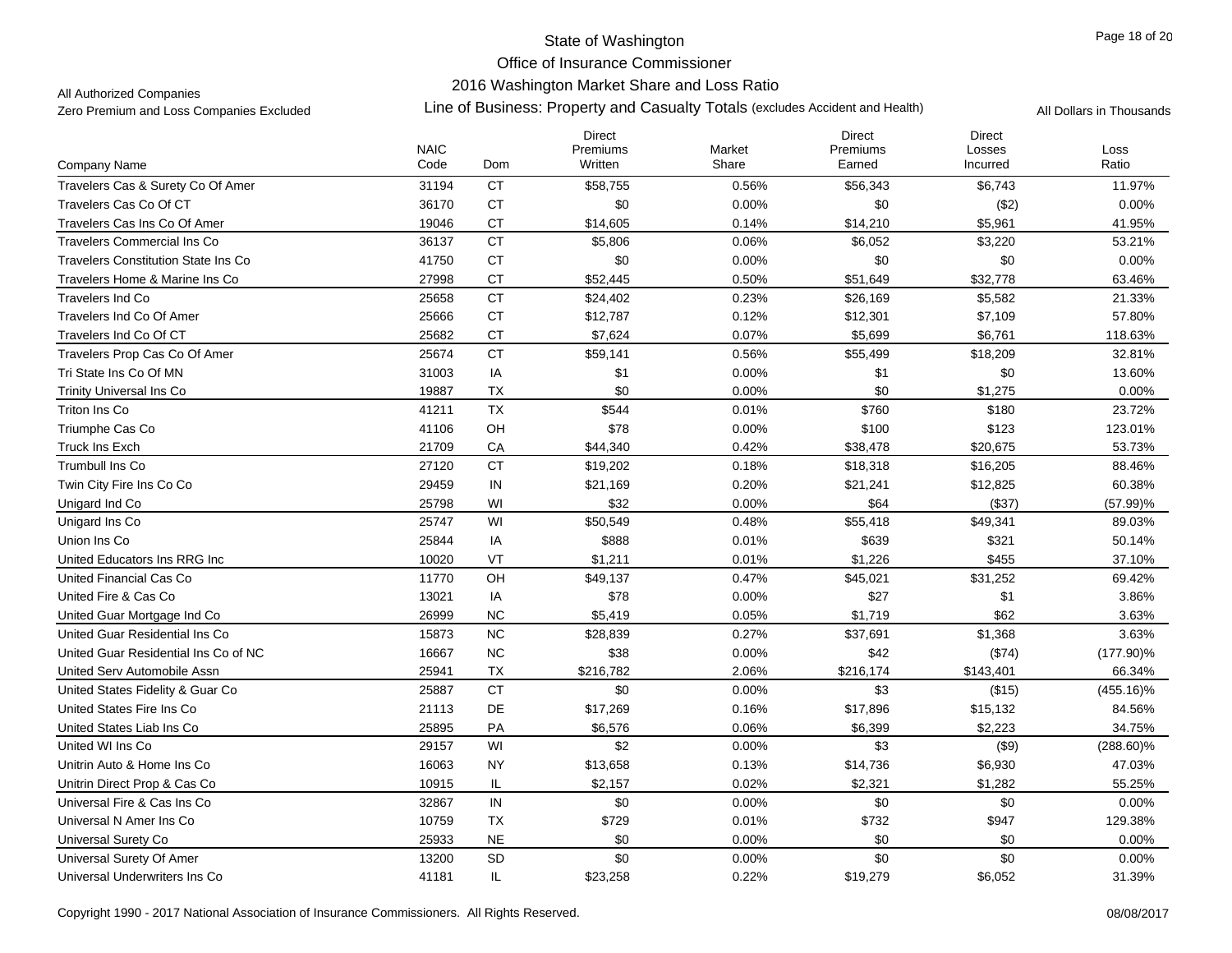### 2016 Washington Market Share and Loss Ratio

All Authorized Companies

|                                  | <b>NAIC</b> |           | <b>Direct</b><br>Premiums | Market | <b>Direct</b><br>Premiums | <b>Direct</b><br>Losses | Loss         |
|----------------------------------|-------------|-----------|---------------------------|--------|---------------------------|-------------------------|--------------|
| <b>Company Name</b>              | Code        | Dom       | Written                   | Share  | Earned                    | Incurred                | Ratio        |
| Universal Underwriters Of TX Ins | 40843       | IL        | \$1,690                   | 0.02%  | \$2,323                   | \$2,134                 | 91.89%       |
| Upper Hudson Natl Ins Co         | 29998       | <b>NY</b> | \$0                       | 0.00%  | \$0                       | \$11                    | 0.00%        |
| Urgent MD RRG Inc                | 15908       | VT        | \$55                      | 0.00%  | \$23                      | \$10                    | 44.17%       |
| US Specialty Ins Co              | 29599       | TX        | \$3,205                   | 0.03%  | \$3,766                   | \$1,210                 | 32.12%       |
| USAA Cas Ins Co                  | 25968       | TX        | \$182,421                 | 1.74%  | \$178,327                 | \$126,947               | 71.19%       |
| USAA Gen Ind Co                  | 18600       | TX        | \$89,947                  | 0.86%  | \$85,581                  | \$62,168                | 72.64%       |
| Utica Mut Ins Co                 | 25976       | <b>NY</b> | \$1,328                   | 0.01%  | \$1,308                   | (\$1,402)               | $(107.14)\%$ |
| Valley Forge Ins Co              | 20508       | PA        | \$10,851                  | 0.10%  | \$9,845                   | \$2,942                 | 29.88%       |
| Valley Prop & Cas Ins Co         | 10698       | OR.       | \$497                     | 0.00%  | \$541                     | \$535                   | 98.83%       |
| Vanliner Ins Co                  | 21172       | <b>MO</b> | \$1,467                   | 0.01%  | \$1,689                   | \$1,120                 | 66.30%       |
| Verlan Fire Ins Co MD            | 10815       | <b>NH</b> | \$1,856                   | 0.02%  | \$1,873                   | \$124                   | 6.60%        |
| Victoria Fire & Cas Co           | 42889       | OH        | \$15,938                  | 0.15%  | \$17,568                  | \$16,058                | 91.41%       |
| Vigilant Ins Co                  | 20397       | NY.       | \$17,200                  | 0.16%  | \$17,532                  | \$12,573                | 71.71%       |
| Viking Ins Co Of WI              | 13137       | WI        | \$1,704                   | 0.02%  | \$1,747                   | \$778                   | 44.55%       |
| Virginia Surety Co Inc           | 40827       | IL.       | \$4,609                   | 0.04%  | \$1,576                   | \$1,776                 | 112.74%      |
| Warner Ins Co                    | 26085       | IL        | \$0                       | 0.00%  | \$0                       | ( \$1)                  | 0.00%        |
| Washington Cas Co                | 42510       | <b>WA</b> | \$6,439                   | 0.06%  | \$6,939                   | \$2,612                 | 37.64%       |
| Washington Intl Ins Co           | 32778       | <b>NH</b> | \$158                     | 0.00%  | \$126                     | (\$1)                   | (0.99)%      |
| Watford Ins Co                   | 25585       | <b>NJ</b> | \$0                       | 0.00%  | \$0                       | \$34                    | 0.00%        |
| Wausau Business Ins Co           | 26069       | WI        | \$0                       | 0.00%  | (\$59)                    | \$38                    | $(64.09)\%$  |
| Wausau Underwriters Ins Co       | 26042       | WI        | \$232                     | 0.00%  | \$158                     | \$675                   | 427.24%      |
| Wesco Ins Co                     | 25011       | DE        | \$17,462                  | 0.17%  | \$12,459                  | \$9,379                 | 75.28%       |
| West Amer Ins Co                 | 44393       | IN        | \$24,377                  | 0.23%  | \$20,478                  | \$7,267                 | 35.49%       |
| Westchester Fire Ins Co          | 10030       | PA        | \$13,208                  | 0.13%  | \$14,429                  | \$2,199                 | 15.24%       |
| Western Natl Assur Co            | 24465       | <b>MN</b> | \$25,984                  | 0.25%  | \$24,470                  | \$11,478                | 46.90%       |
| Western Natl Mut Ins Co          | 15377       | <b>MN</b> | \$347                     | 0.00%  | \$315                     | \$17                    | 5.25%        |
| Western Pacific Mut Ins Co RRG   | 40940       | <b>CO</b> | \$484                     | 0.00%  | \$544                     | (\$130)                 | $(23.96)\%$  |
| Western Professional Ins Co      | 10942       | <b>WA</b> | \$0                       | 0.00%  | \$0                       | \$1,543                 | 0.00%        |
| Western Protectors Ins Co        | 30961       | <b>OR</b> | \$102                     | 0.00%  | \$248                     | \$72                    | 28.91%       |
| Western Surety Co                | 13188       | SD        | \$9,299                   | 0.09%  | \$8,452                   | \$931                   | 11.02%       |
| Westfield Ins Co                 | 24112       | OH        | \$414                     | 0.00%  | \$342                     | \$34                    | 9.99%        |
| Westport Ins Corp                | 39845       | <b>MO</b> | \$8,123                   | 0.08%  | \$8,925                   | (\$4,106)               | $(46.01)\%$  |
| Wilshire Ins Co                  | 13234       | NC        | \$4,095                   | 0.04%  | \$4,108                   | \$1,491                 | 36.29%       |
| Wright Natl Flood Ins Co.        | 11523       | TX        | \$3,124                   | 0.03%  | \$3,247                   | \$110                   | 3.40%        |
| XL Ins Amer Inc                  | 24554       | DE        | \$8,664                   | 0.08%  | \$7,886                   | \$1,851                 | 23.47%       |
| XL Specialty Ins Co.             | 37885       | DE        | \$18,014                  | 0.17%  | \$15,320                  | \$6,598                 | 43.07%       |
| Yosemite Ins Co                  | 26220       | IN        | \$667                     | 0.01%  | \$667                     | \$912                   | 136.82%      |
| Zale Ind Co                      | 30325       | <b>TX</b> | \$141                     | 0.00%  | \$141                     | \$0                     | $(0.31)\%$   |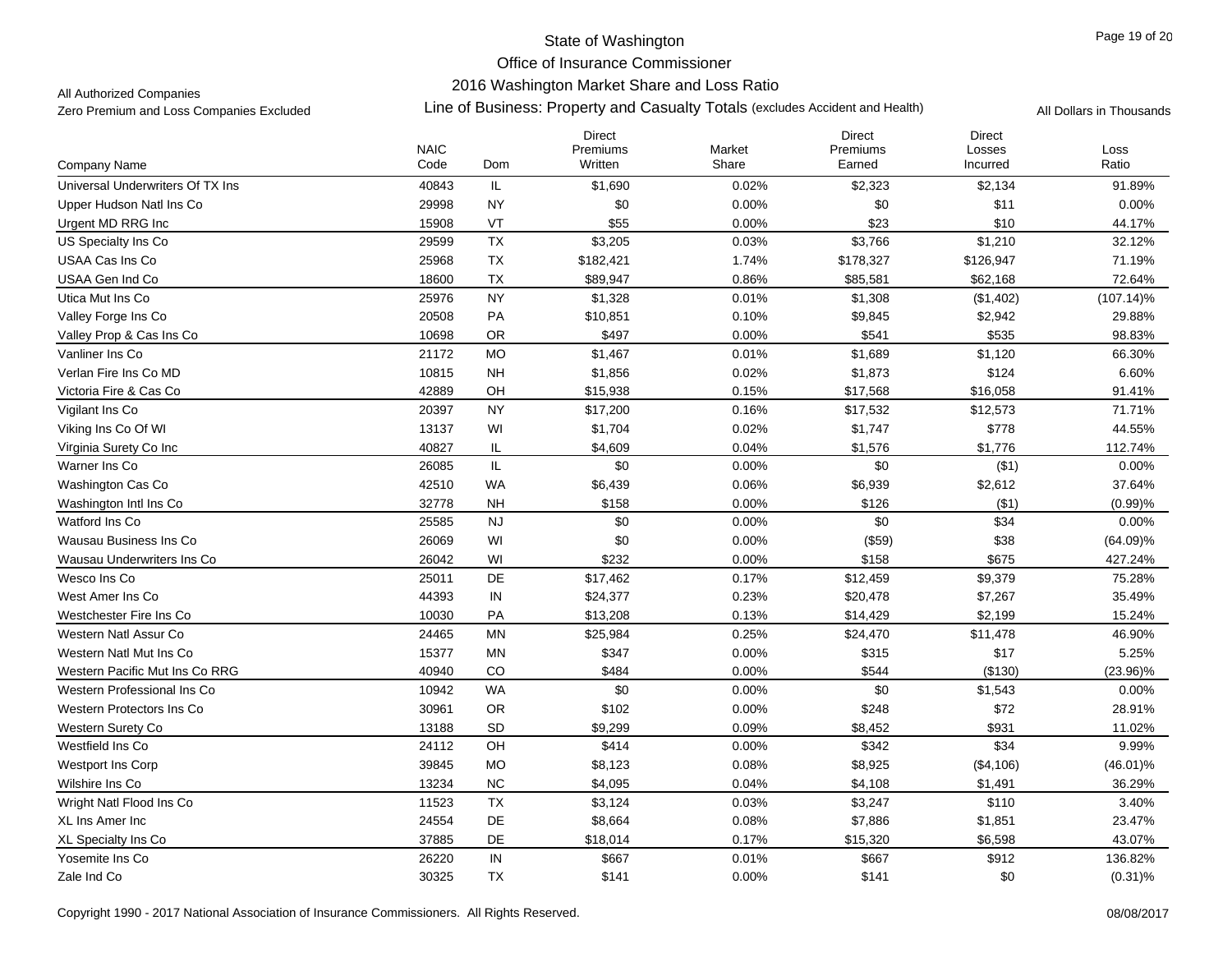### All Authorized Companies

# Zero Premium and Loss Companies Excluded **All Propectic Excludes Line of Business: Property and Casualty Totals** (excludes Accident and Health) All Dollars in Thousands

| Company Name                  | <b>NAIC</b><br>Code | <b>Dom</b> | Direct<br>Premiums<br>Written | Market<br>Share | Direct<br><b>Premiums</b><br>Earned | <b>Direct</b><br>Losses<br>Incurred | Loss<br>Ratio |
|-------------------------------|---------------------|------------|-------------------------------|-----------------|-------------------------------------|-------------------------------------|---------------|
| Zurich Amer Ins Co            | 16535               | <b>NY</b>  | \$64,957                      | 0.62%           | \$65,783                            | \$21,339                            | 32.44%        |
| Zurich Amer Ins Co Of IL      | 27855               | -lL        | \$1.523                       | 0.01%           | \$1,512                             | \$982                               | 64.96%        |
| Totals (Loss Ratio is average |                     |            | \$10,505,041                  | 100.00%         | \$10,267,579                        | \$5,996,584                         | 58.40%        |

(1) Excluding all Loss Adjustment Expenses (LAE)